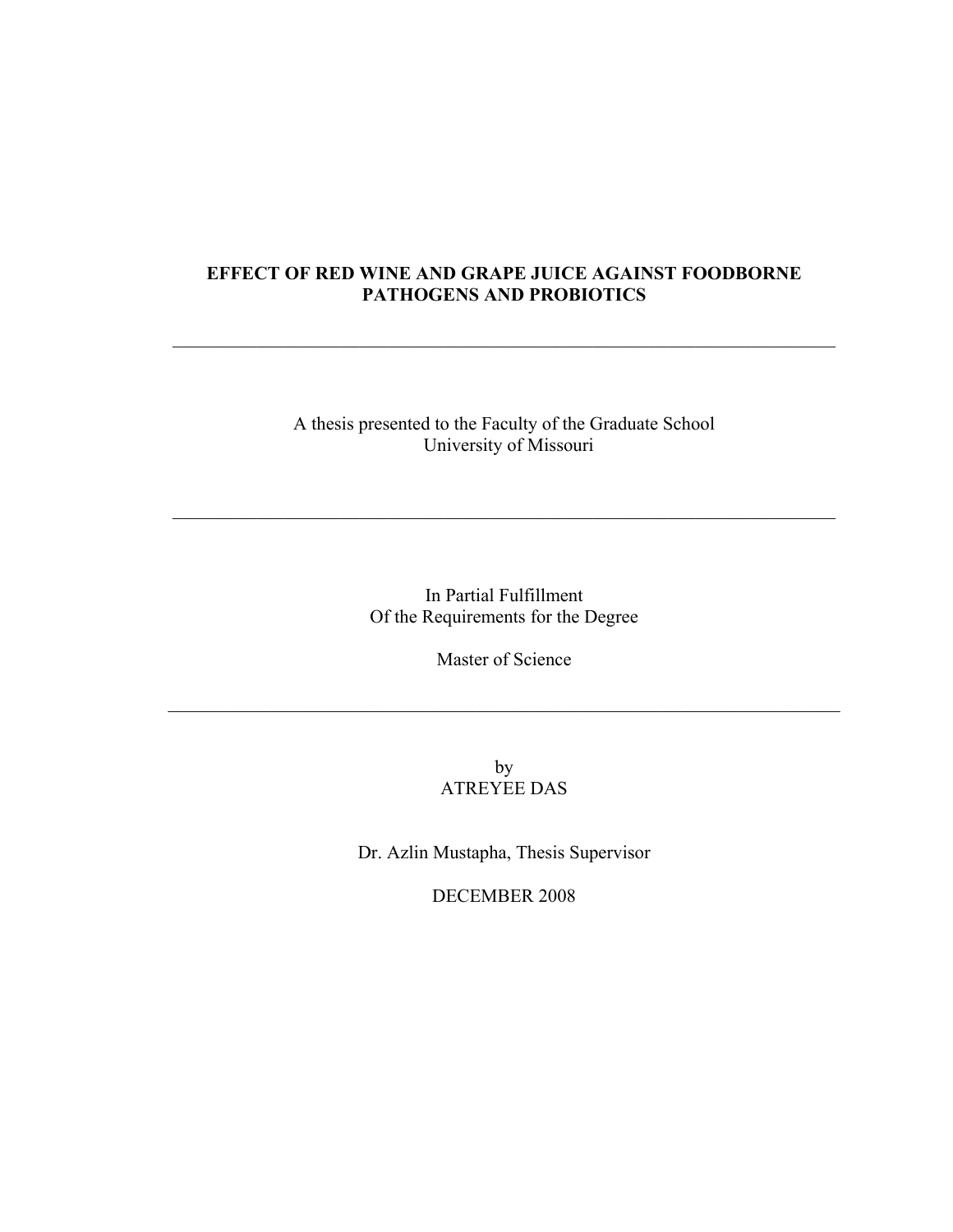The undersigned, appointed by the dean of the Graduate School, have examined the thesis entitled

# **EFFECTS OF RED WINE AND GRAPE JUICE AGAINST FOODBORNE PATHOGENS AND PROBIOTICS**

presented by Atreyee Das,

a candidate for the degree of Master of Science,

and hereby certify that, in their opinion, it is worthy of acceptance.

Dr. Azlin Mustapha, Food Science

Dr. Fu-Hung Hsieh, Food Science

Dr. Mark Ellersieck, Statistics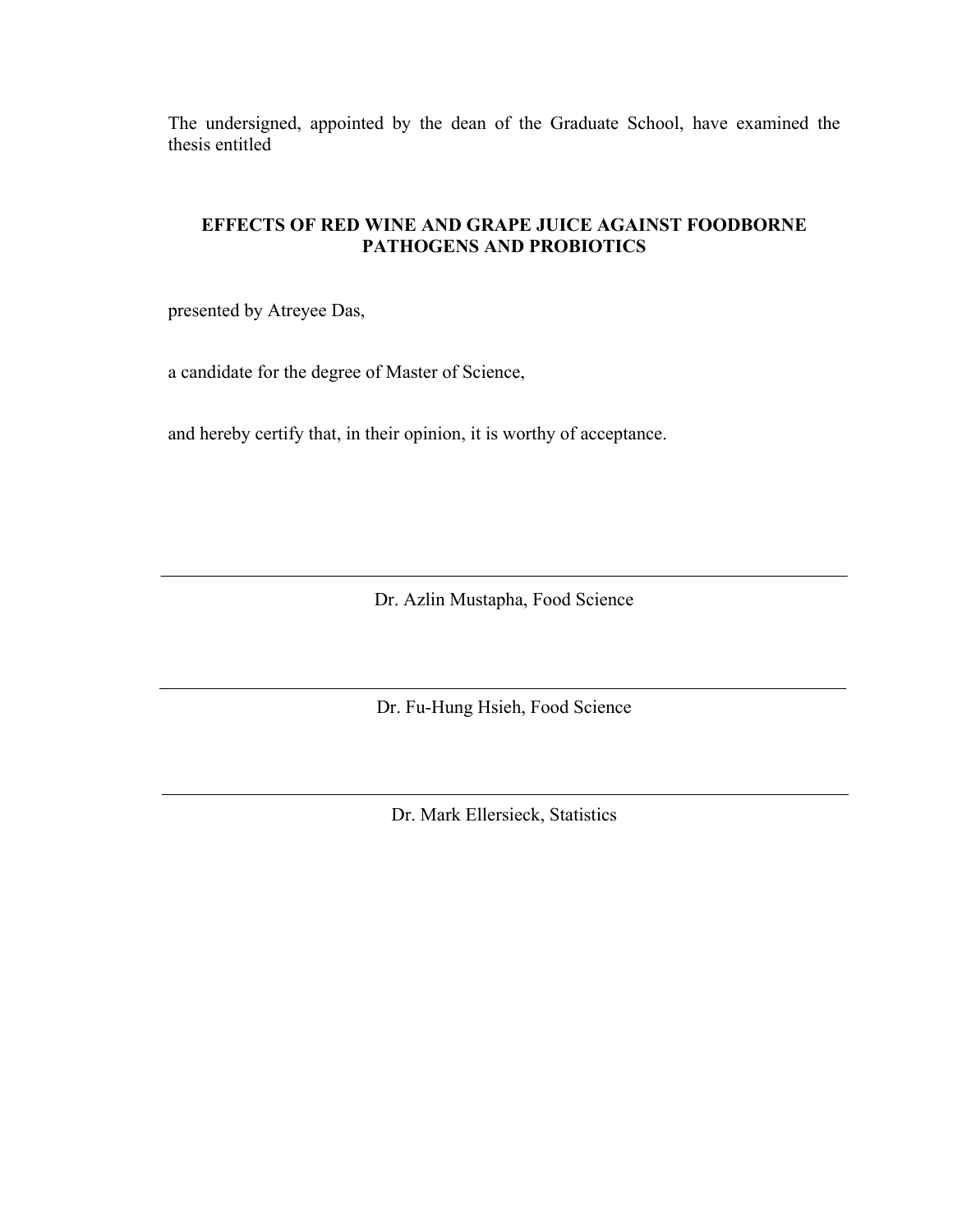## **ACKNOWLEDGMENTS**

<span id="page-2-0"></span> I would like to extend my thanks to Dr. Azlin Mustapha for all of her dedication and support throughout my research. Through her encouragement and teaching she has made me a more confident person. Also, I would like to express my gratitude to Dr. Fu-Hung Hsieh, Dr. Ingolf Gruen and Dr. Mark Ellersieck for giving me help, critiques, and guidance while completing this research.

 I appreciate all the hard work that JoAnn Lewis did to carefully edit and perfect my work; and to Mo Chen, Yajun Ding, Luxin Wang, Warren Auld, Marielis Torres, Tracy Bish, Rosemary Mwangi and Jim Browning of the Department of Food Science, for all of their encouragement and eagerness to lend a hand during the completion of my research.

 I would like to say a special thank you to Lakdas Fernando and Rebecca Ford for helping me out with my research.

 Last but not the least, a big thank you to my mother, Sujata Das for always believing in me, encouraging me to follow my dreams, and giving me the confidence to accomplish this. Also, to my two amazing sisters, Sandipa Newman and Maitreyee RoyChowdhury, brother-in-law, and David Newman who have always given me wonderful support and inspiration.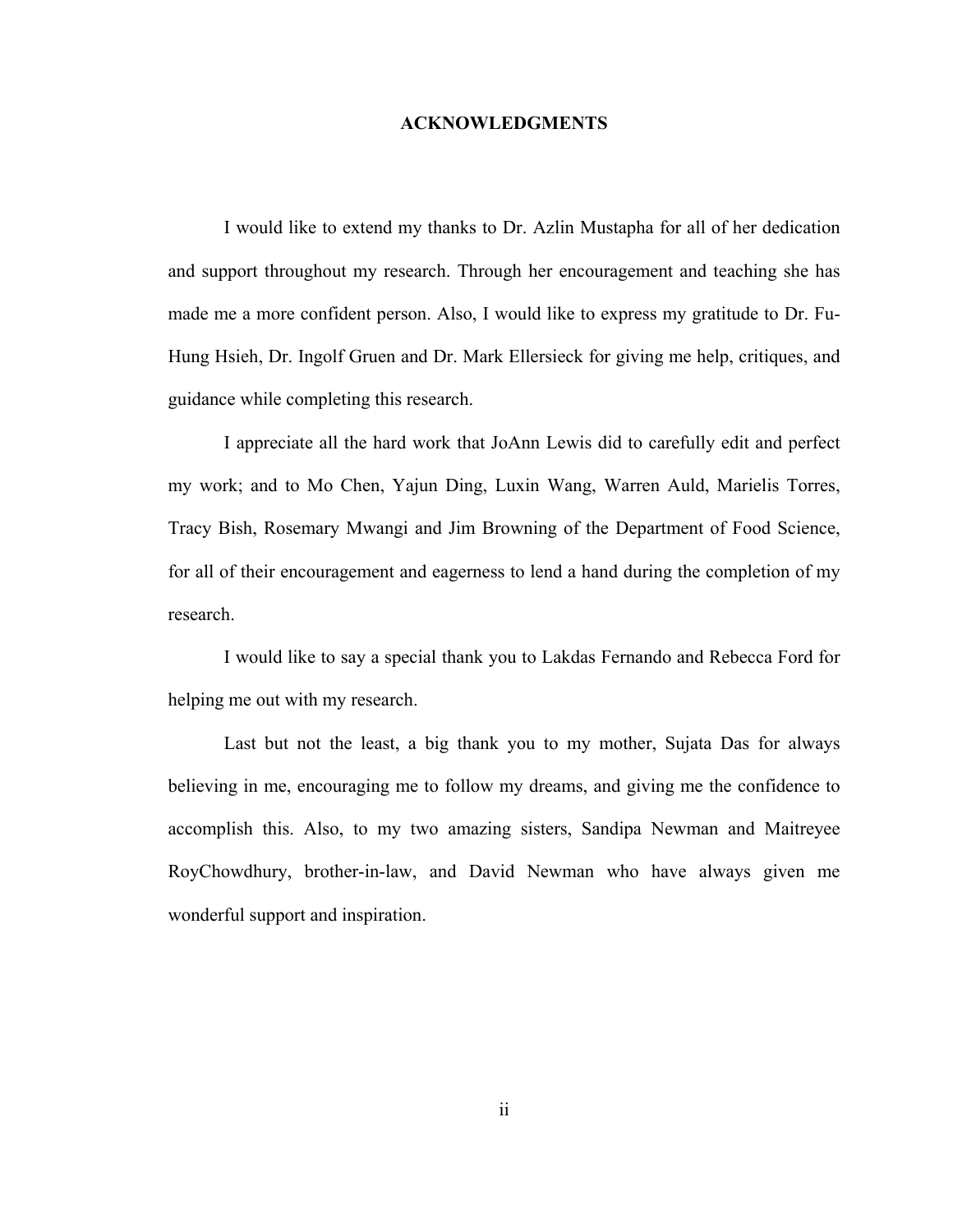# **TABLE OF CONTENTS**

| Chapter                                                          |  |
|------------------------------------------------------------------|--|
|                                                                  |  |
|                                                                  |  |
|                                                                  |  |
|                                                                  |  |
|                                                                  |  |
|                                                                  |  |
|                                                                  |  |
|                                                                  |  |
|                                                                  |  |
| 2.3.1.1 Decreased risk of coronary heart disease (CHD) 8         |  |
|                                                                  |  |
|                                                                  |  |
|                                                                  |  |
|                                                                  |  |
|                                                                  |  |
| 2.4.1 Synthesis, occurrence and content of resveratrol in plants |  |
|                                                                  |  |
|                                                                  |  |
|                                                                  |  |
|                                                                  |  |
|                                                                  |  |
|                                                                  |  |
|                                                                  |  |
|                                                                  |  |
|                                                                  |  |
|                                                                  |  |
|                                                                  |  |
|                                                                  |  |
|                                                                  |  |
|                                                                  |  |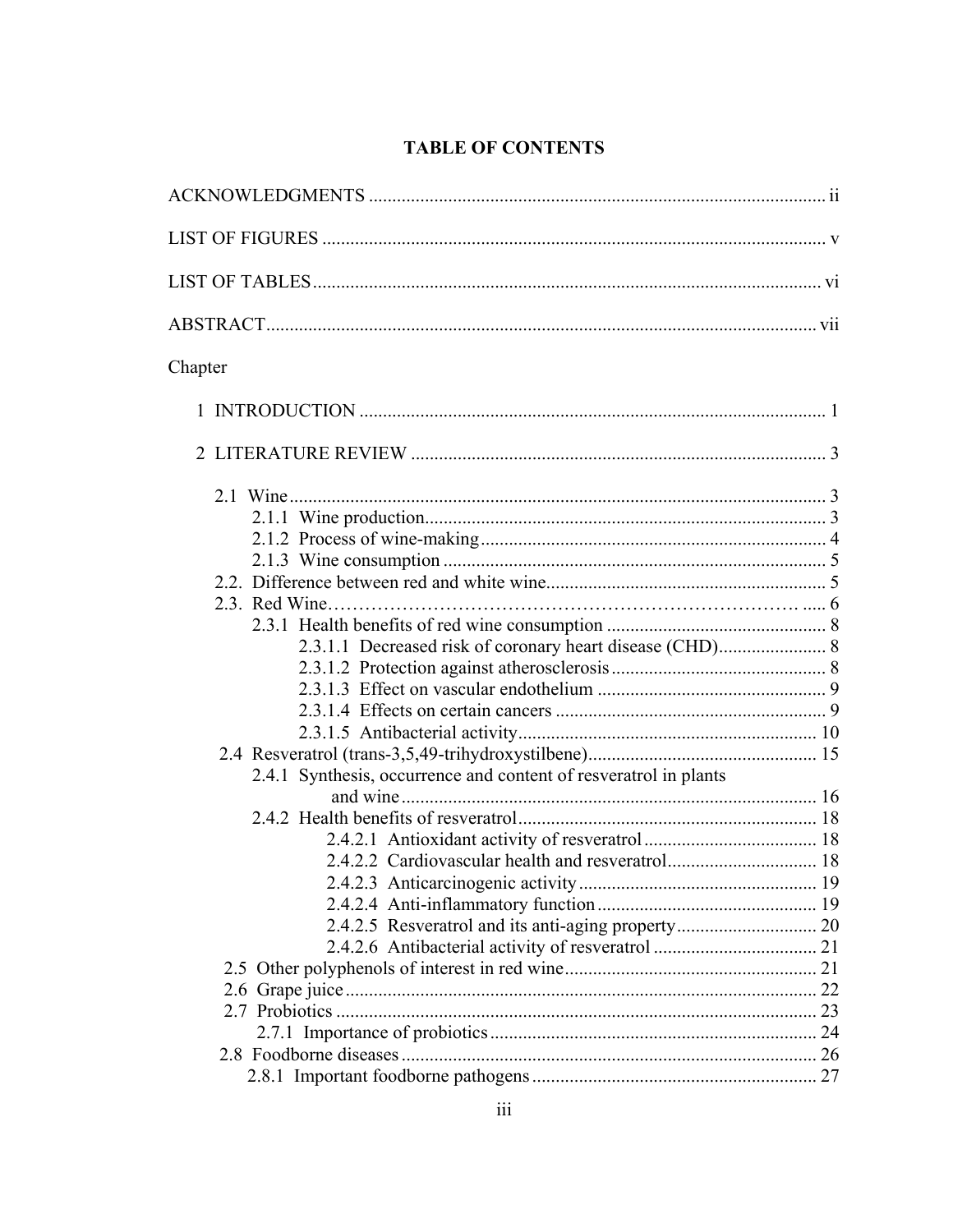| 3.2.2 High performance liquid chromatography (HPLC) analyses  32        |  |
|-------------------------------------------------------------------------|--|
|                                                                         |  |
|                                                                         |  |
|                                                                         |  |
|                                                                         |  |
|                                                                         |  |
|                                                                         |  |
|                                                                         |  |
|                                                                         |  |
|                                                                         |  |
|                                                                         |  |
|                                                                         |  |
|                                                                         |  |
|                                                                         |  |
|                                                                         |  |
| 4.2 Inhibition pattern of red wines against pathogens and probiotics 44 |  |
|                                                                         |  |
|                                                                         |  |
|                                                                         |  |
|                                                                         |  |
|                                                                         |  |
|                                                                         |  |
|                                                                         |  |
|                                                                         |  |
|                                                                         |  |
|                                                                         |  |
|                                                                         |  |
|                                                                         |  |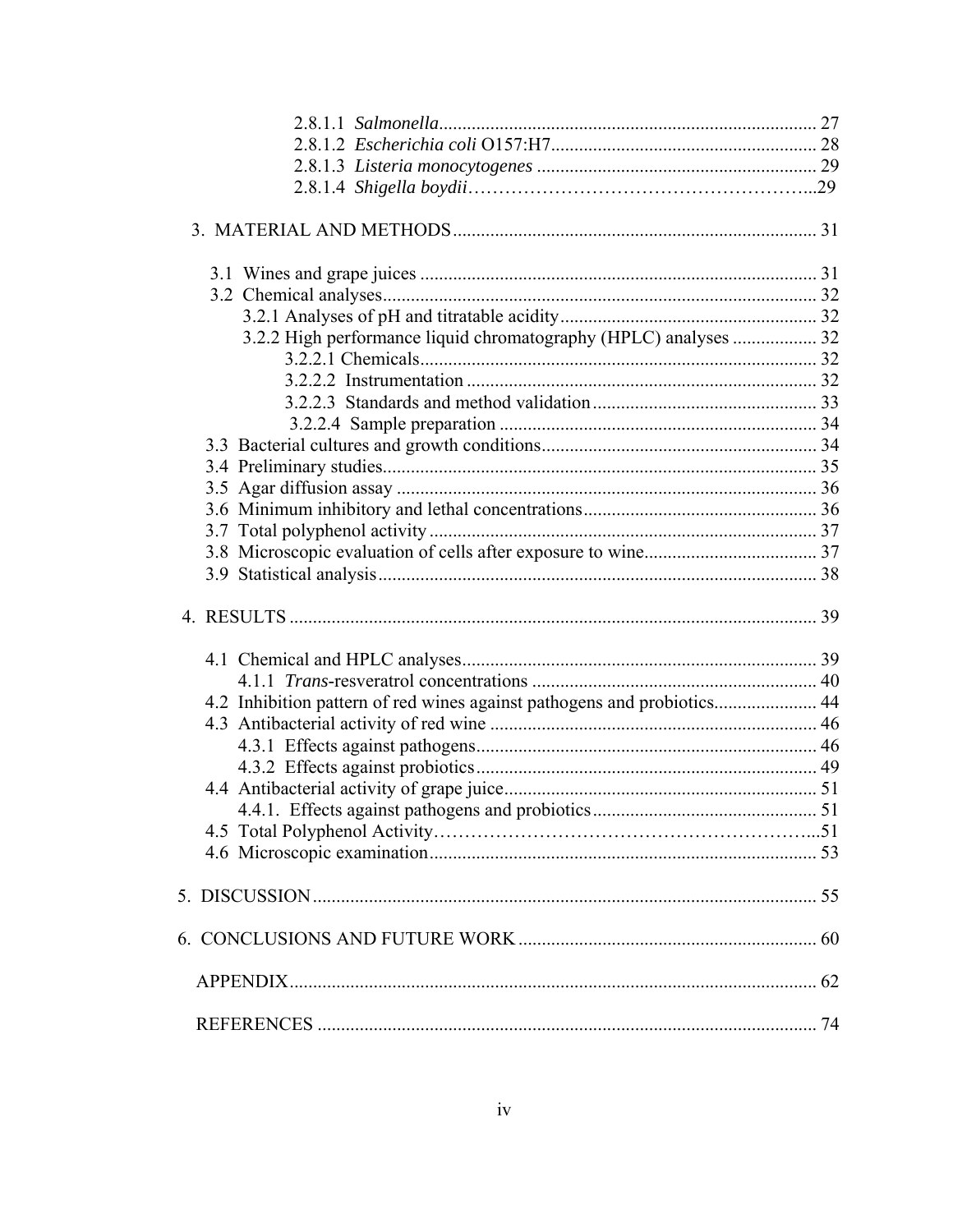# **LIST OF FIGURES**

| Figure                                                      | Page |
|-------------------------------------------------------------|------|
|                                                             |      |
|                                                             |      |
|                                                             |      |
|                                                             |      |
| 4.4 Antibacterial activity of grape juice against pathogens |      |
| 4.5 Microscopic examination of pathogens and probiotics on  | .54  |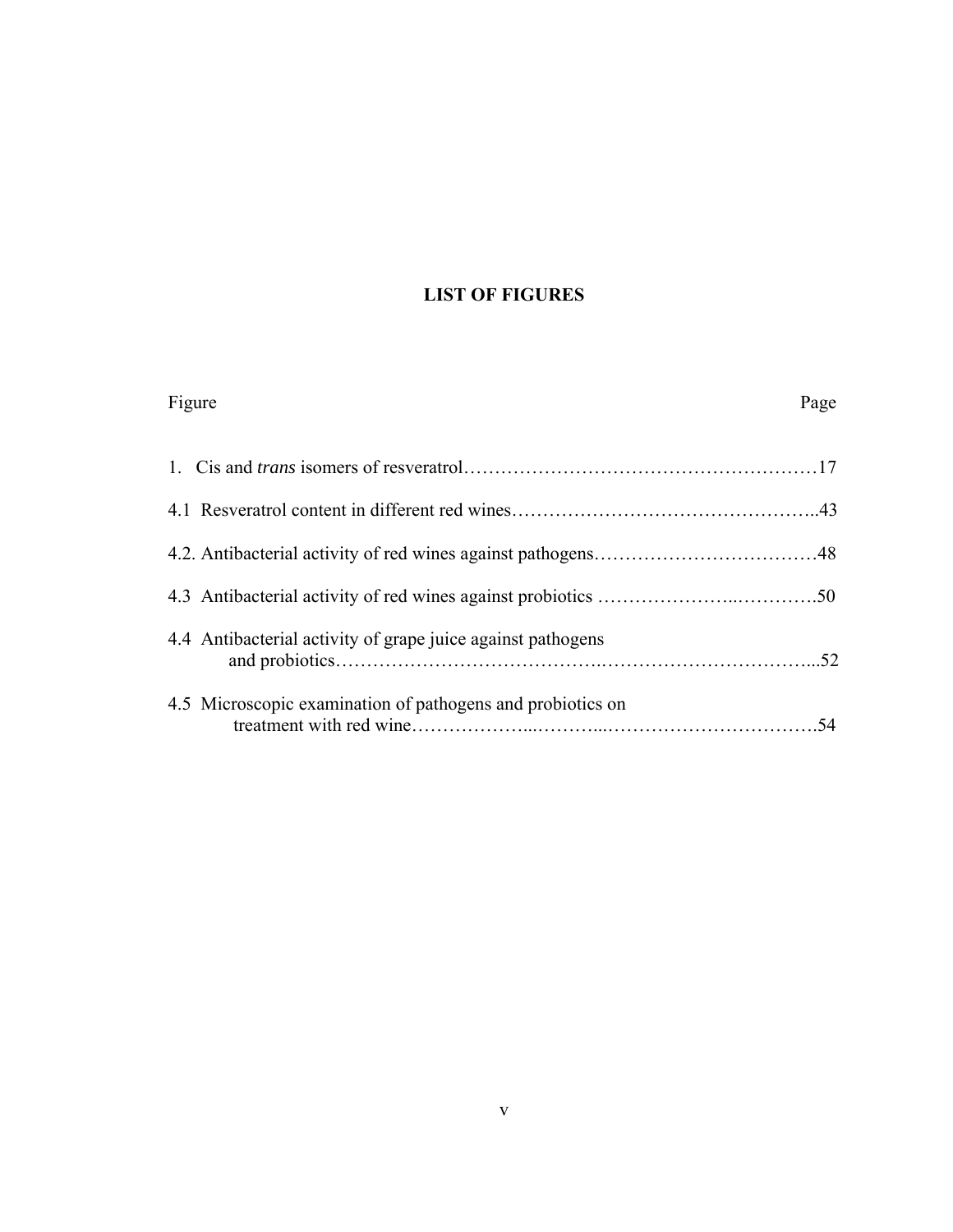# **LIST OF TABLES**

| Table                                                                | Page |
|----------------------------------------------------------------------|------|
|                                                                      |      |
| 4.1 ph, titratable acidity and alcohol and t-resveratrol contents of |      |
| 4.2 Inhibition pattern of red wines against pathogens                |      |
|                                                                      |      |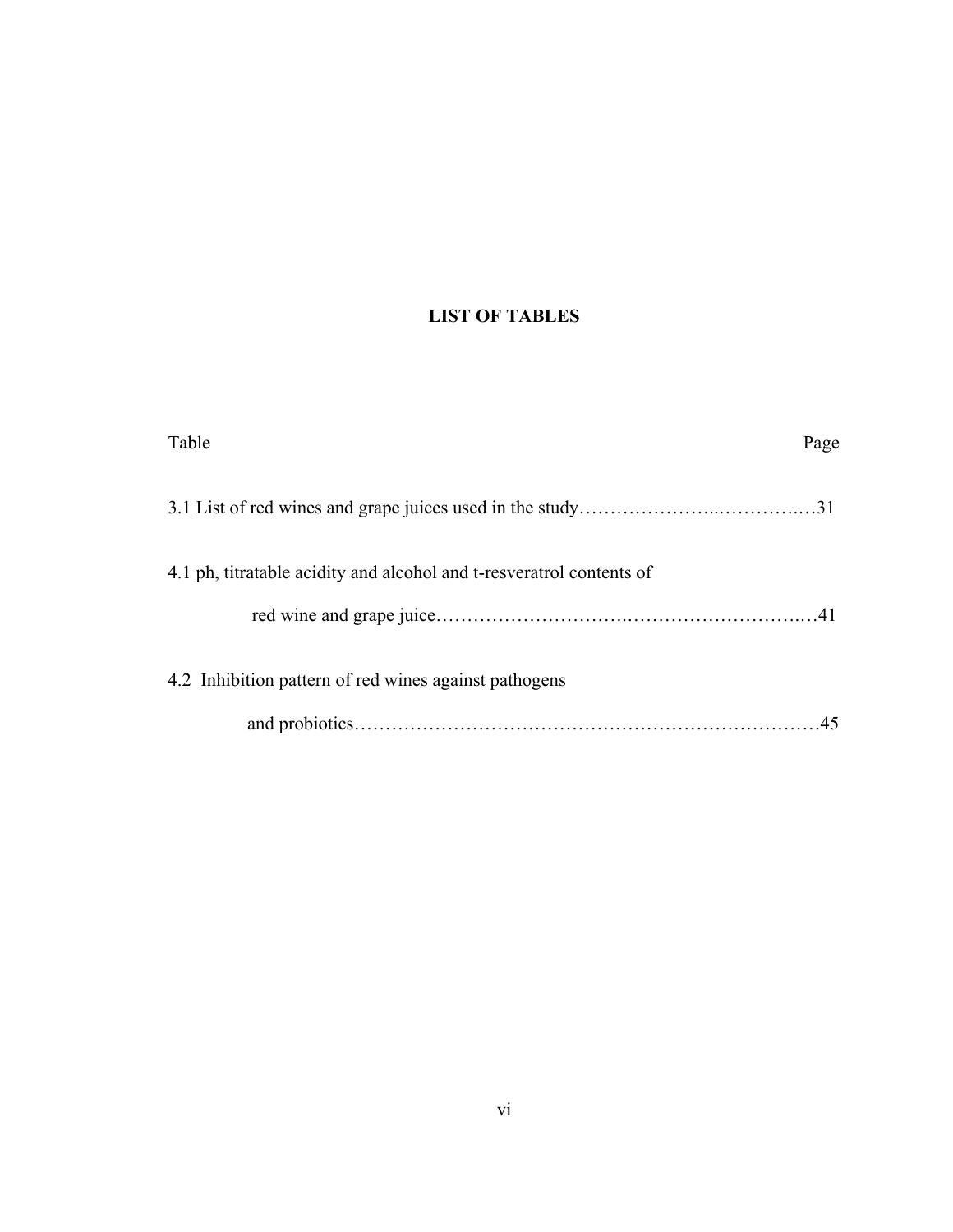# **EFFECT OF RED WINE AND GRAPE JUICE AGAINST FOODBORNE PATHOGENS AND PROBIOTICS**

# **Atreyee Das**

Dr. Azlin Mustapha, Thesis Supervisor

# **ABSTRACT**

 Numerous studies have been documented describing the burgeoning health benefits of red wine consumption, including anti-oxidative, anti-carcinogenic, antiinflammatory and anti-cardiovascular and antibacterial properties. The inhibitory effects against pathogens may be attributed to the catechin and resveratrol found in red wines. This research was aimed to analyze the effects of red wine and grape juice against foodborne pathogens, *Helicobacter pylori*, *Listeria monocytogenes*, *Escherichia coli* O157:H7, *Salmonella* Typhimurium and *Shigella boydii*, and the probiotic bacteria, *Lactobacillus acidophilus*, *Lactobacillus paracasei*, *Lactobacillus rhamnosus*, and *Bifidobacterium animalis*. All the foodborne pathogens were grown at their respective incubation conditions overnight with an initial concentration of each pathogen being  $10<sup>8</sup>$ -10<sup>9</sup> CFU/mL. The probiotics were also grown at their respective anaerobic conditions and the initial number of each probiotic was  $10^7$  CFU/mL. The different wines, Pinot Noir, Shiraz, and Zinfandel, to name a few, and grape juices were screened against the pathogens using the pour plate technique.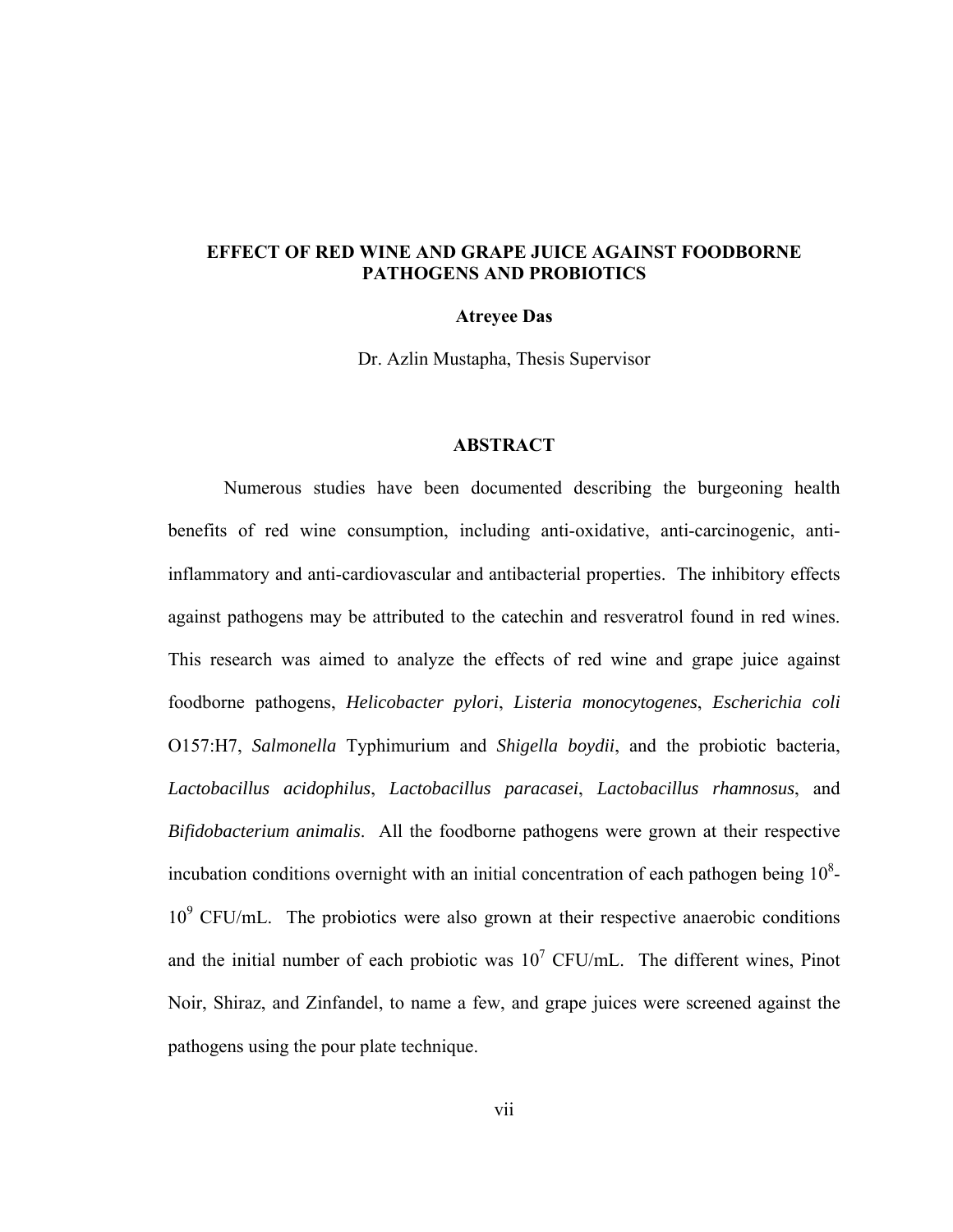Our work showed, via *in vitro* tests, the antimicrobial activity of specific red wines against various foodborne pathogens. This study also demonstrated that red wines did not drastically affect health beneficial probiotic cultures as they did pathogens. Upon treatment with 40% v/v red wines, the numbers of each pathogen decreased from  $10^8$ - $10^9$ to  $10^4$ - $10^5$  CFU/mL, indicating the potent antibacterial property of the wines tested. The inhibitory action of Barton Merlot, Pinot Noir and Shiraz was extremely rapid compared to Zinfandel and Cherry wine. On the other hand, all four probiotic strains tested survived exposure to up to 80% of each red wine, even though the decrease in numbers was significant from the initial  $10^7$  CFU/mL. The pathogens were inhibited by up to 50-60% red grape juice. This indicates that the alcohol present in wines is not the only factor involved in their bactericidal effect. The inhibitory effect of Tropicana grape juice was extremely rapid against the probiotics tested. All four probiotics tested were significantly different in their inhibitory pattern ( $P \leq 0.05$ ). Since the percentage of alcohol was almost the same in all the red wines tested, Tukey's Studentized Range test showing the presence of interaction effects among the red wines and pathogens and probiotics. The grape juice with the pathogens and probiotics were tested indicating that they were significantly different at  $\alpha = 0.05$ .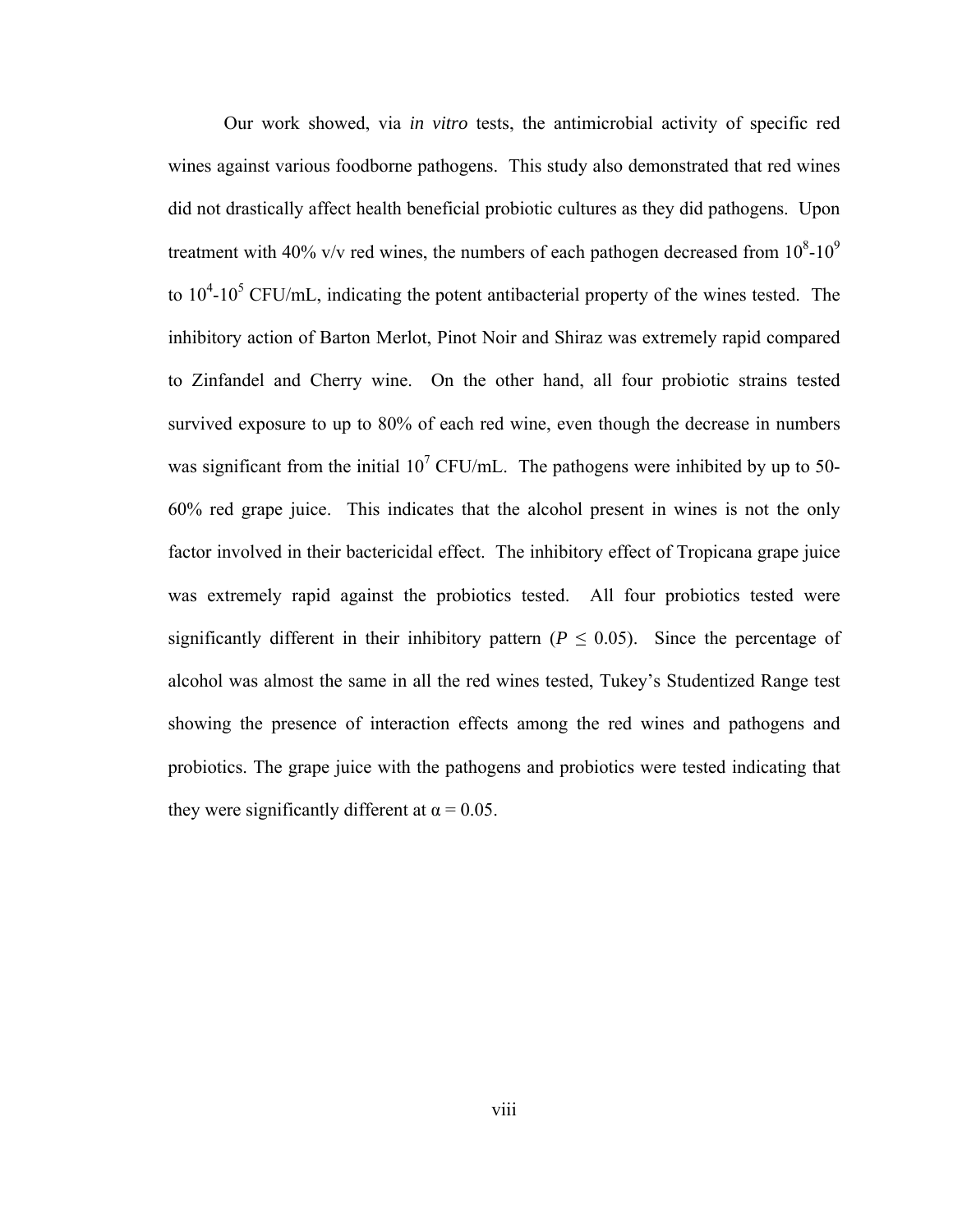## **CHAPTER 1**

# **INTRODUCTION**

<span id="page-9-0"></span> Following a "60 Minutes" television segment on "The French Paradox" in 1991, it became fashionable in the United States to drink wine with meals. The segment attributed the astounding findings of a significant lower rate of coronary heart disease (CHD) among French males as compared to American males. The "paradox" arose when it was noted that the French consume more saturated animal fats that have been connected with an increased incidence of CHD. One possible explanation is that wine is also a staple of the French diet (Renaud and Lorgeril 1992). Since then, numerous studies describing the burgeoning health benefits of red wine consumption, including anti-oxidative, anti-carcinogenic, anti-inflammatory, anti-cardiovascular and antibacterial properties have been documented (Carbό and others 1999; Dolara and others 2005; Goldberg and others 1995; Just and Daeschel 2003; Moretro and Daeschel 2004). Grapes and wines are rich in innumerable phenolic compounds and stilbenes, which possess high antioxidant activity, and several organic acids, such as tartaric and malic acids, which have antimicrobial effects, especially at the low pH of wine (Ikigai and others 1993; Jayaprakasha and others 2003). The amount of these compounds present in red wine usually varies depending on the variety of grapes used and the vinification (Vaquero and others 2007a). Resveratrol (trans-3, 5, 4'-trihydroxystilbene) has been identified as the major active compound of the stilbene phytoalexins (Burns and others 2001). Resveratrol showed an inverse correlation between consumption of red wine and the incidence of cardiovascular diseases. Many studies also elucidated that the consumption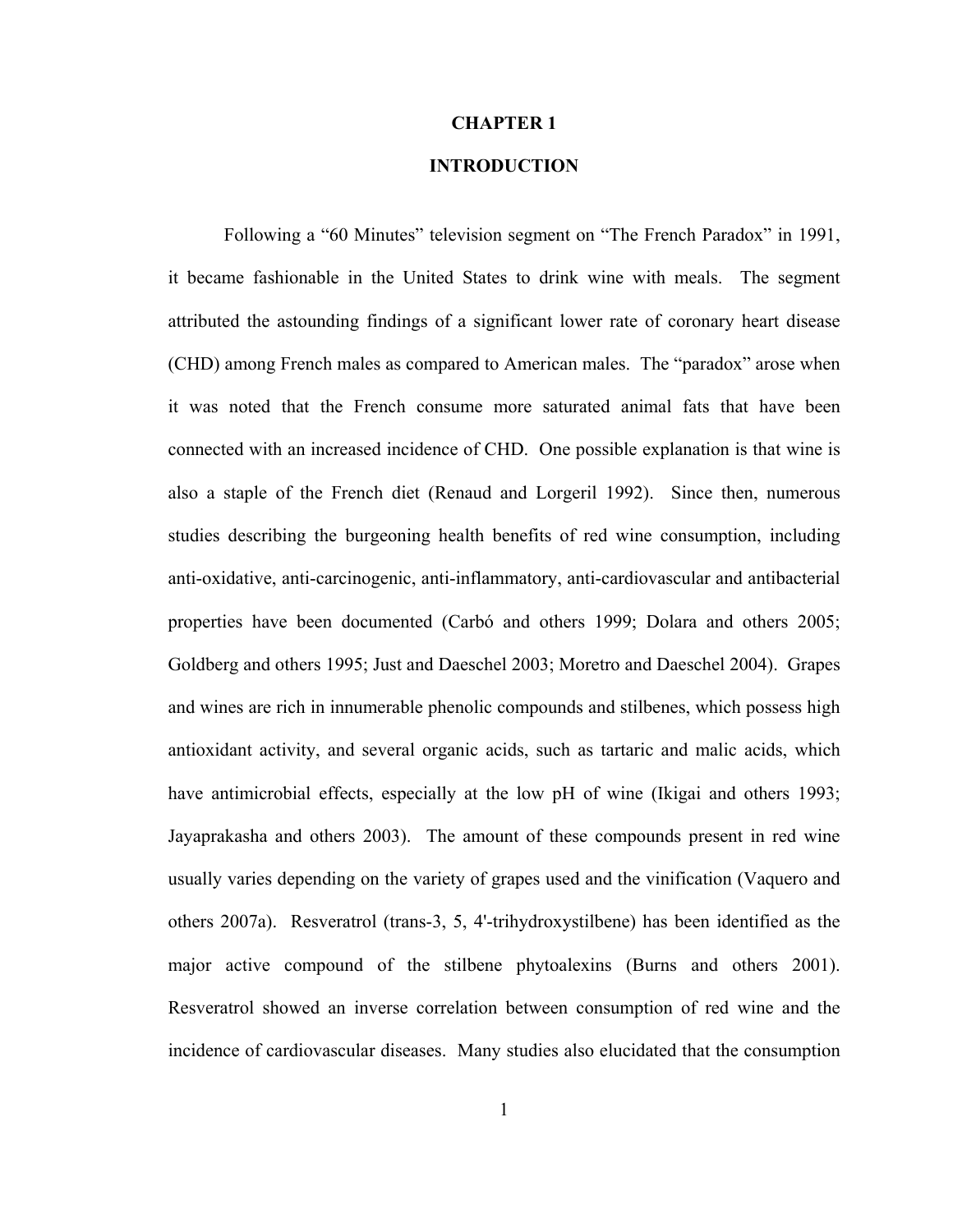of wine, beer and vodka can have a protective effect against certain foodborne infections (Bellido-Blasco and others 2002; Desenclos and others 1992). The benefits accrue mainly through the additive or synergistic interactions between resveratrol, and its metabolites, with other chemical compounds found in wine or food (Friedman and others 2006). The exact mechanisms responsible for the bactericidal and antimicrobial effects of red wine have not been completely fathomed.

 Foodborne diseases cause approximately 76 million illnesses, 325,000 hospitalizations, and 5,000 deaths in the United States each year (CDC, 1999). Foodborne pathogens account for an estimated 14 million illnesses, 60,000 hospitalizations, and 1,800 deaths (Bresee and others 2000). A recent study estimated the annual cost of these illnesses to be \$405 million in 2003 (Frenzen and Drake 2005).

 Probiotics are viable, defined microorganisms, which confer health benefits when administered in the right amount (Schrezenmeir and De Vrese 2001). There is evidence to believe that probiotics compete with and suppress the growth of undesirable microorganisms in the colon and small intestine and, thus, help stabilize the digestive system (Sanders, 1999).

The specific objectives of this research are:

- 1) To analyze the pH, acidity and resveratrol content of the red wines and grape juices.
- 2) To determine the inhibitory effects of different red wines and grape juice against food borne pathogens via agar diffusion and tube dilution tests.
- 3) To determine the effects of different red wines and grape juice on probiotic bacteria.
- 4) To investigate the effects of red wine and grape juice polyphenols against pathogens and probiotics.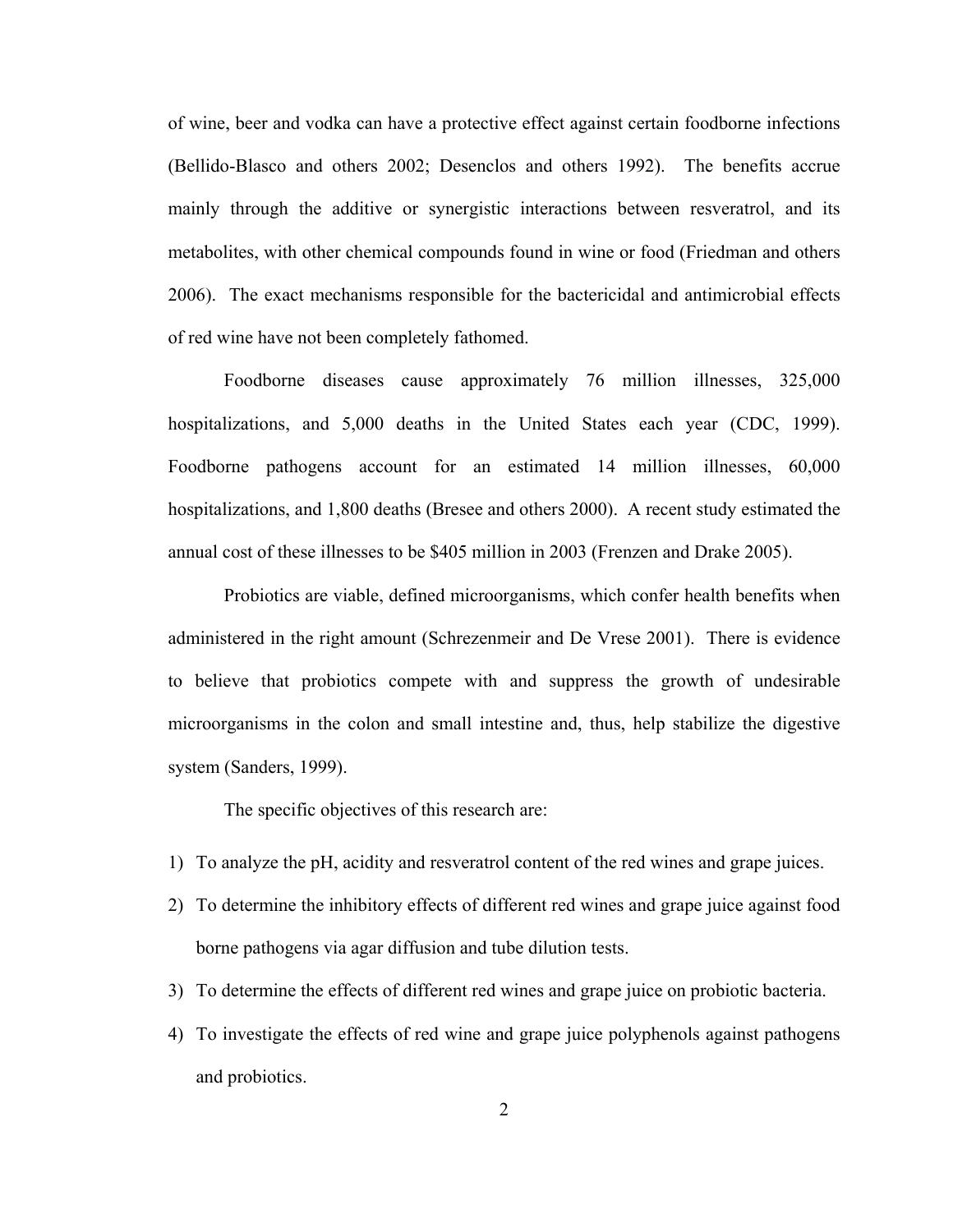# **CHAPTER 2**

# **LITERATURE REVIEW**

#### **2.1 Wine**

Wine is one of the world's most popular alcoholic beverages. It has been produced and consumed throughout history for cultural, economical, social, religious, and, more recently, health reasons. Wine produced from grapes is constantly being investigated for its health benefits. The increased popularity of wine has resulted in an enormous upsurge in prices of the world's finest wines, a scarce commodity under the best of circumstances. Grapes (*Vitis vinifera*) are one of the world's widely grown fruit crops with an annual production of 58-61 million metric tons (Murthy and others 2002). Grape growing plays a major role in the worldwide fruit production, with an international acreage of approximately 7.8 million hectares (OIV 2002). In the 1980s, there was a high rate of global production of fresh grapes, but due to a reduction in the production surface area, there was a drop in the beginning of the 1990s. However, soon after, the production rate plummeted, due to an increase in output trends, favorable climatic conditions and increase in the partial geographical redistribution of vineyards during this period. America saw its 2005 production reach a record high with 142,6 Mqx (millions of quintals) ([OIV 2002](http://oiv/statistics.com)).

# **2.1.1 Wine production**

The 1986-1990 time frame was characterized by a net decrease in world viniviticulture production as the yearly annual production went from 3336 Mhl (millions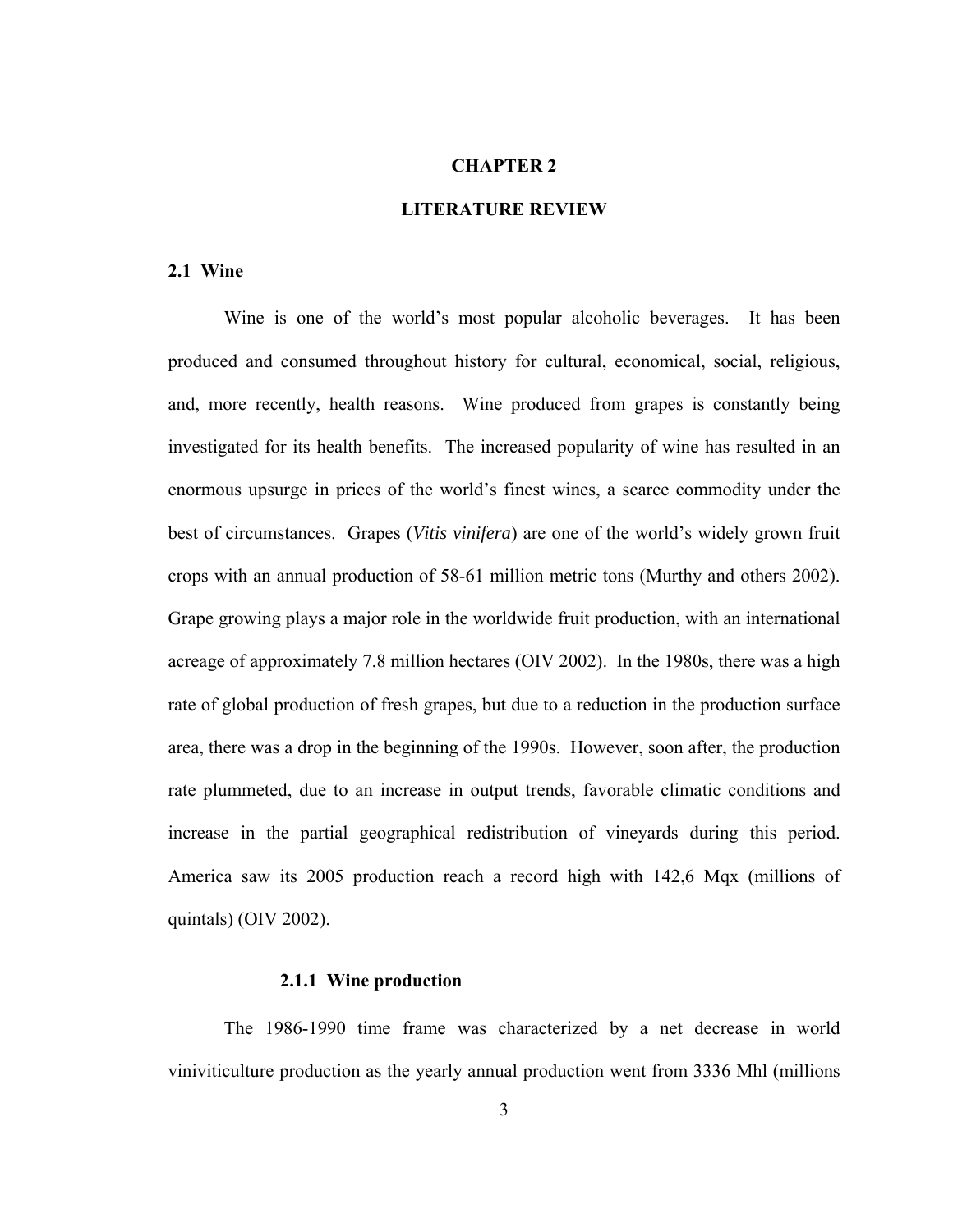of hectoliters) to 3042 Mhl, a  $8.88\% \sim 9\%$  reduction. The next five years witnessed a decrease that amounted to 14%. Beginning in 1995, a reverse trend was observed despite unfavorable climatic conditions, and viniculture production increased by 6.4% in total grape harvest.

# **2.1.2 Process of wine-making**

The steps involved in red wine making process are (Keller 2008):

- 1. **Crushing and destemming** the grapes to release their juice and pulp. The must obtained is put in a tank to undergo fermentation.
- 2. **Alcoholic fermentation** is a natural process wherein the yeasts living in the grapes change the sugar contained in the must into alcohol and carbonic gas. This is usually maintained at a temperature around 25 to 30°C and the must is regularly ventilated. Less than 25°C, the wine will not have enough body, above 30°C, the wine will be too tannic. The fermentation process is carried on for 4 to 10 days.
- 3. **Maceration** is the period when the tannic elements and the color of the skin diffuse in the fermented juice. The contact between the liquid (must) and the solid elements (skin, pips and sometimes stem) will give body and color to the wine. At this stage, complex operations like dissolution, extraction, excretion, diffusion, decoction, and infusion kick in.
- 4. **Raking** is the step where the wine is separated from the solids or pomace. The wine obtained by raking is called "free run wine".
- 5. **Malolactic fermentation** is the process during which the malic acid of wine changes into lactic acid and carbonic gas under the action of bacteria living in the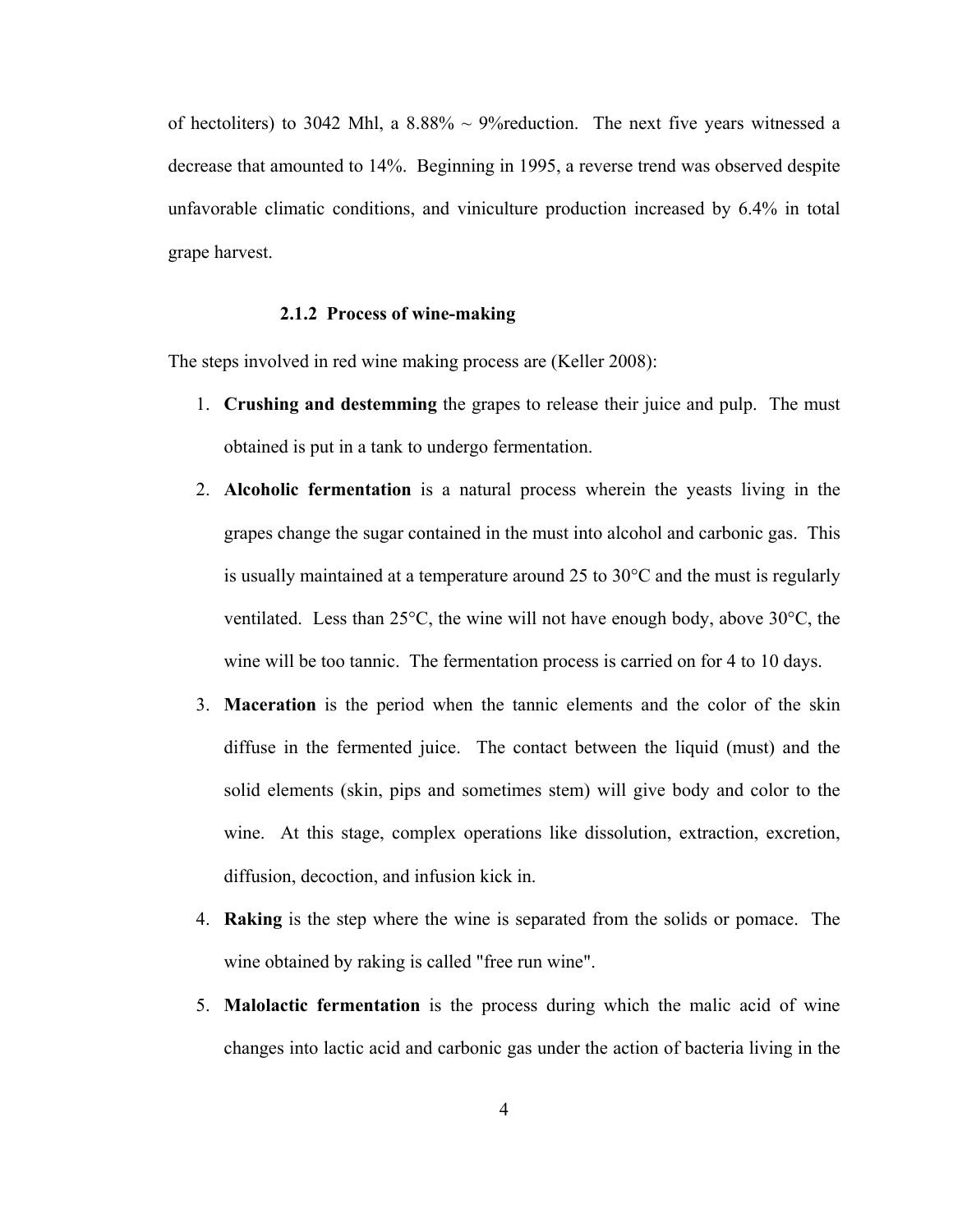wine. Malic acid is harsh, hence it is changed into lactic acid to make it supple and stable. This fermentation is obtained in a tank during a few weeks at a temperature between 18° and 20°C.

**6. Stabilization:** Wine needs to be clarified and stabilized further to age and improve its quality by putting it in oak casks.

#### **2.1.3 Wine consumption**

From the beginning of the 1980s to after the mid 1990s, world wine consumption had a downward plunge and was established as a period of a 10-year sink. This trend soon was reversed and a moderate upraise of  $2377Mh$ l with a + 1% increase was recorded in 2005. Since the 1970s, per capita consumption of wine in the United States has grown from 1.3 gallons to 2.7 gallons per person in 2003. Americans spent more than \$850 billion on food and drink in 2002. Overall, the total number of wine drinkers has increased considerably in recent years, too. Only 43% of the population drank wine, while 57% did not, but in 2007, those numbers had reversed, with 57% now drinking wine. Americans drank 3.2 gallons per person in 2007, compared to 2.81 gallons in 2005, and 2.46 in 2000. Per capita consumption has been on a steady rise since 1990, when it was 1.96 gallons (OIV 2002).

# **2.2 Difference between red and white wine**

Red wines are made from black grapes and have a red or blue tint. Most grapes have colorless juice; therefore, to make red wine, the grape skins, which contain nearly all of the grapes' pigmentation, have to remain intact with the juice during all or part of the fermentation process. Tannins are also found in the grape skins, and are transferred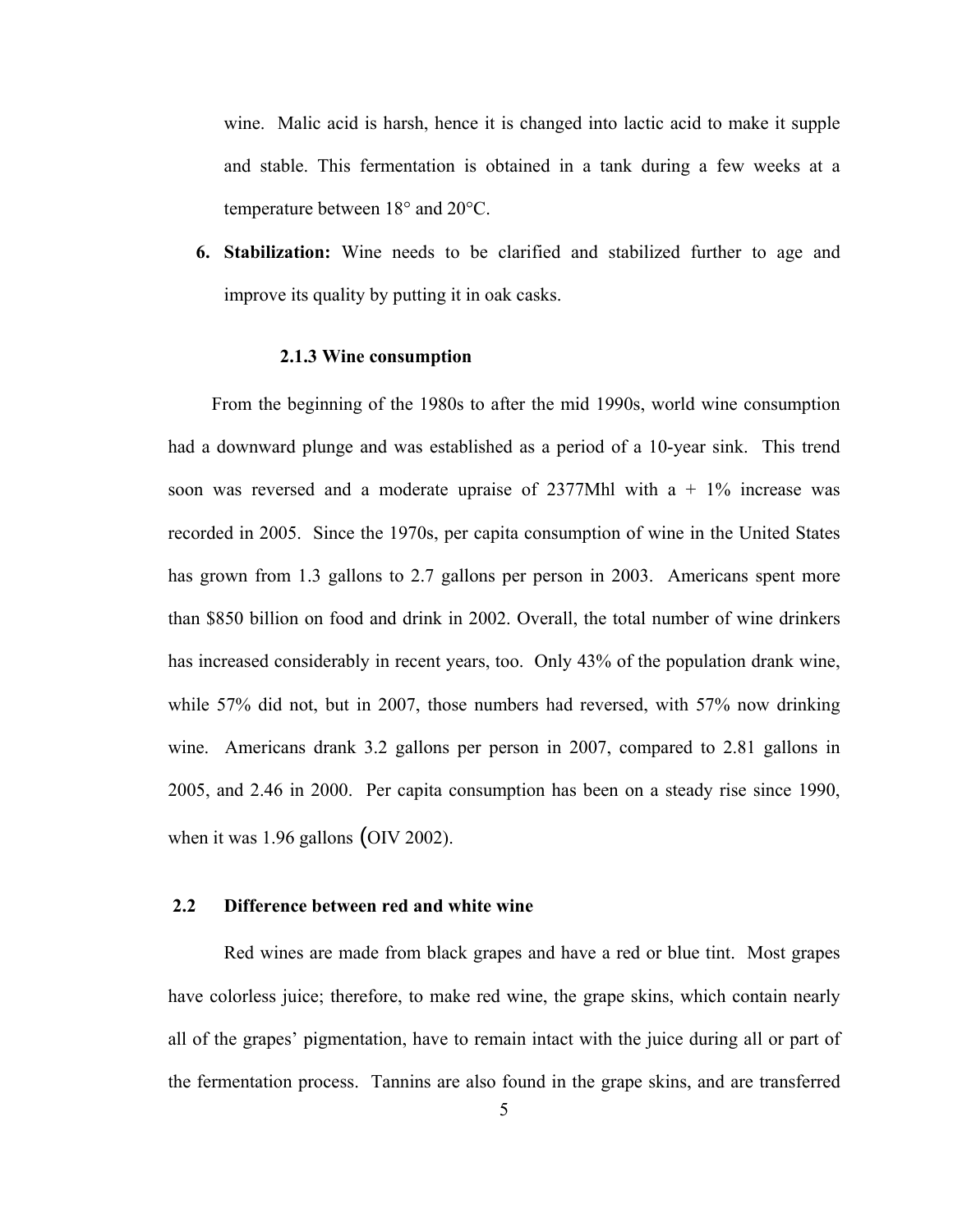into the wine while the skins are in contact with the juice. Besides the difference in color, the primary difference between red and white wines is the presence of tannins. Found mainly in red wines, tannins provide a dry sensation in the mouth and in the back of the throat. Tannins also help preserve wine, allowing most red wines to be aged longer than white wines (Snyder 2005). Because of its perceived and supported health benefits, red wines' share of the wine market has increased from 18% in 1991 to 39% in 2002, which represents a 129% increase. White wine consumption is decreasing, as well as that of blush and fruit wines (OIV 2002). There are controversies regarding the health benefits of white wine. However, internationally, the United States ranks 34th in per capita wine consumption, just behind Slovakia, Canada and ahead of Latvia (OIV 2002).

## **2.3 Red wine**

Most well designed population studies have demonstrated a 'J curve' relationship between wine consumption and the risk of cardiovascular diseases (Cleophas 1999; Maclure 1993; Marmot 2001). This indicates that people who do not drink alcohol at all and those who consume more than 30  $g$ /day of alcohol (approx. 2.5 standard drinks) have an increased risk of death from all causes, higher blood pressure levels, as well as poorer liver function (Marmot, 2001). On the other hand, moderate alcohol intake (1-2 drinks/day) is associated with a decreased coronary heart disease (CHD) risk in both men and women. Small daily doses seem to have a more protective effect than an equal single daily dose. Moderate doses of alcoholic beverages also have a protective effect in individuals who have already suffered a heart attack, by reducing the risk of subsequent heart attacks. This observed J curve relationship is especially consistent among drinkers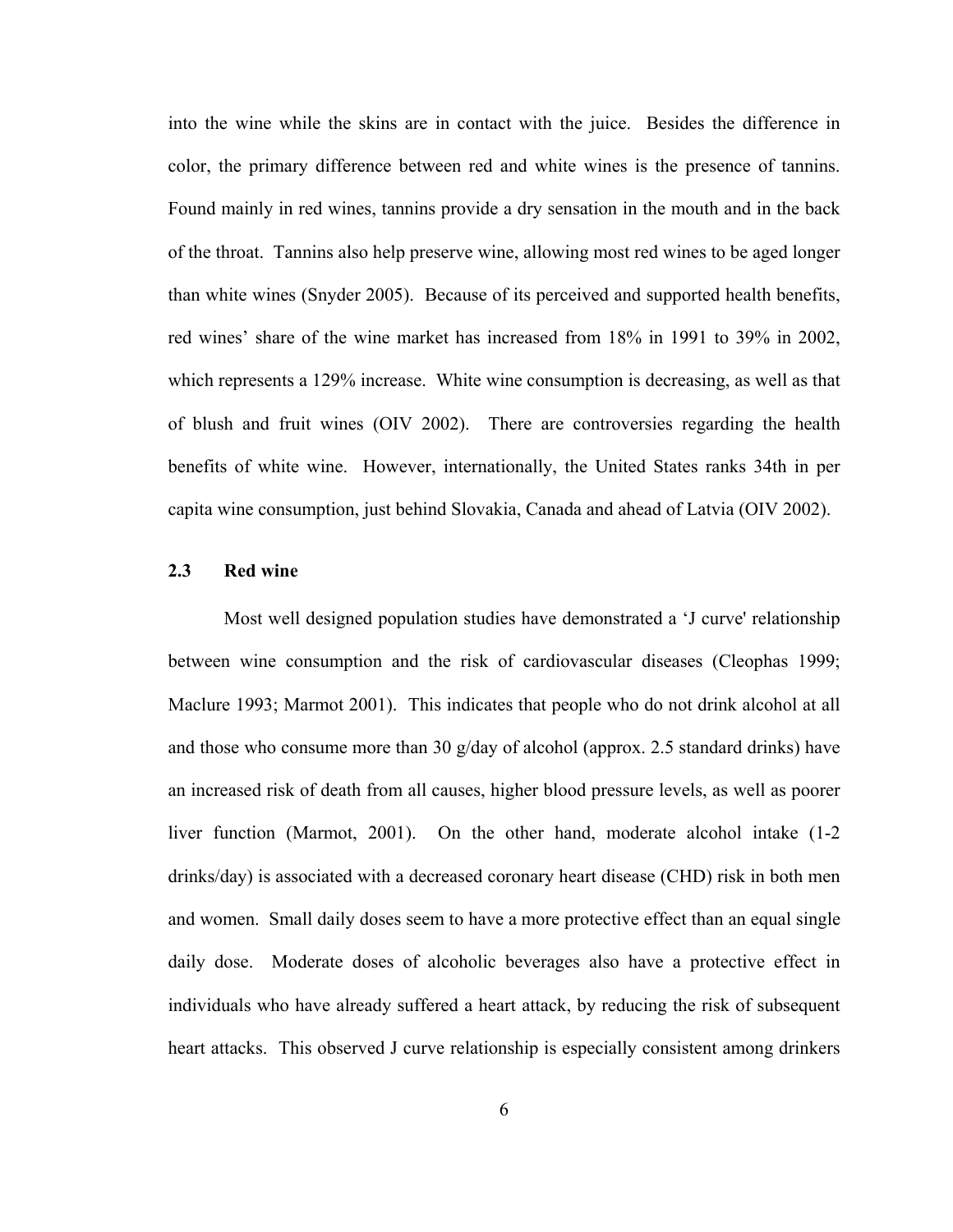of red wine. This association gained particular attention among the French population, because despite their high intake of saturated fats and other particularly unhealthy foods, their rate of heart disease was relatively low due to their wine intake, a phenomenon known as the French Paradox (Constant 1997). Red wine possesses several potentially heart-healthy mechanisms, including a favorable effect on blood clotting, endothelial function and serum lipids (most notably the ability to raise levels of HDL "good" cholesterol).

The cardio-protective effects observed in red wine drinkers are thought to be attributed at least in part to moderate alcohol intake, but especially due to the polyphenolic compounds red wine possesses, most notably, a flavonoid called resveratrol. Laboratory studies have revealed that resveratrol possesses several cardioprotective actions as well as cancer-protective effects. This may explain why some population studies have found a slight decrease in the risk of some cancers among moderate red wine drinkers.

It is very important to note, however, that higher alcohol consumption significantly increases the risk of many cancers; especially breast cancer in women. Along with smoking and obesity, alcohol consumption is perhaps the most significant lifestyle factor known to increase the risk of cancer, as well as other diseases, such as liver problems. Consequently, 1 to 2 glasses of red wine (with a meal) for men and 1 glass for women, several days of the week, may help to fight heart disease (Snyder 2005). Any more than that however may be doing more harm than good.

7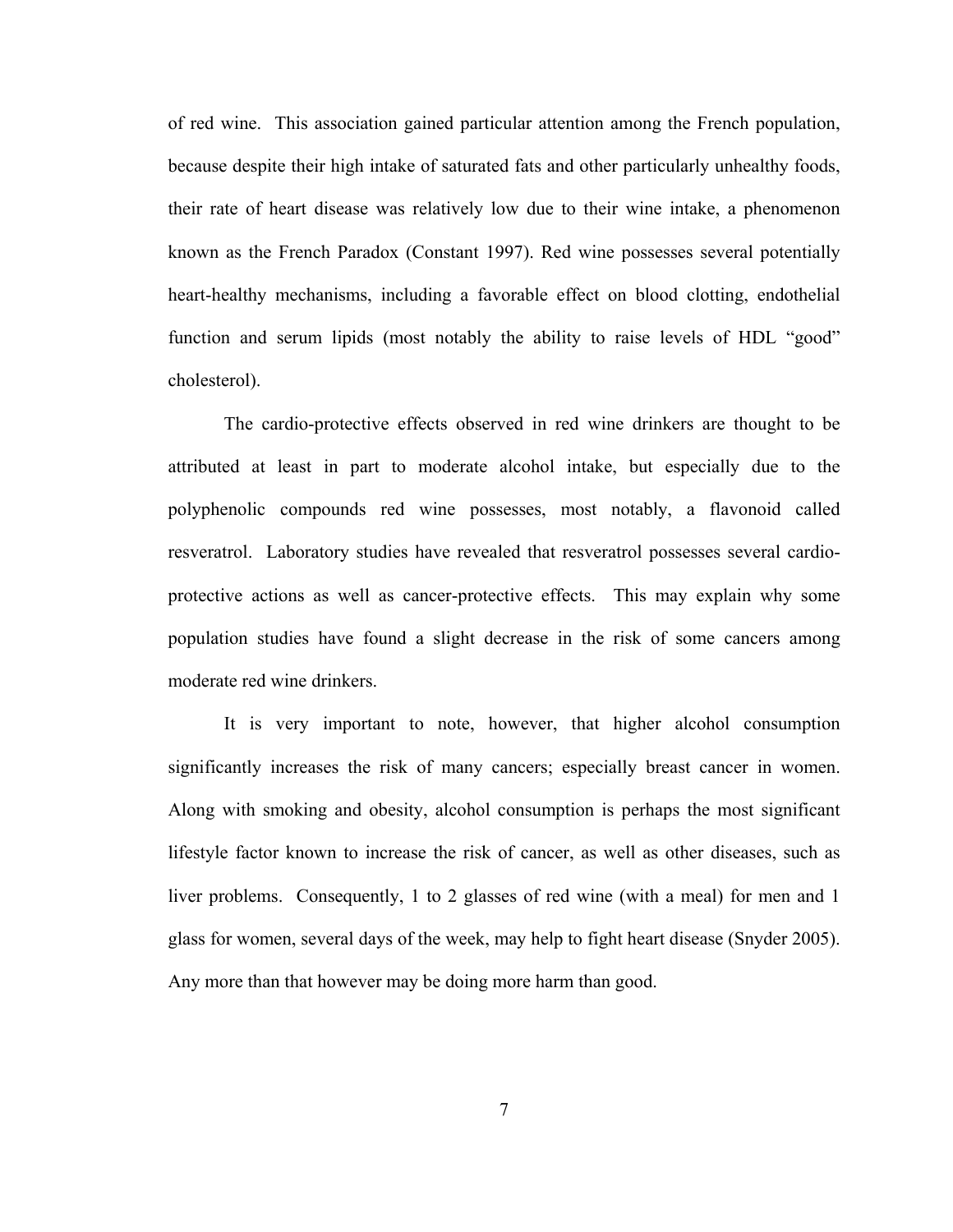#### **2.3.1 Health benefits of red wine consumption**

#### **2.3.1.1 Decreased risk of coronary heart disease (CHD)**

A cohort study following 6,051 men and 7,234 women, 30-70 years of age for 10- 12 years, showed a significant decreased risk for coronary artery disease among wine drinkers. Compared to non-wine drinkers, people who consumed several glasses of wine per day had a 50% reduced risk of death from all causes. The intake of beer or spirits, however, was not associated with risk reduction (Gronbaek and others 1995).

A recent case-control study conducted in Spain also found that a moderate alcohol intake, particularly from red wine, significantly decreased the risk of heart attacks (Fernandez-Jarne and others 2003). The results showed that moderate wine drinkers had a 32% average decreased risk of cardiovascular disease compared to non-drinkers. A Jshaped curve was observed for the relationship between red wine and cardiovascular disease risk, as a very heavy consumption increased the risk in a linear fashion.

### **2.3.1.2 Protection against atherosclerosis**

Alcohol, particularly red wine, has been shown to increase serum concentrations of HDL "good" cholesterol (Serrano-Martinez and others 2004). A multitude of studies has been performed both in animals and humans to examine the relationship between alcohol, wine and particularly red wine in relation to cholesterol levels, atherosclerosis, as well as other risks, and protective effects associated with heart disease (Serrano-Martinez and others 2004). The results from a 3-week study involving pre-menopausal women on the contraceptive pill and post-menopausal women, showed that after wine consumption, the overall HDL "good" cholesterol level was increased in post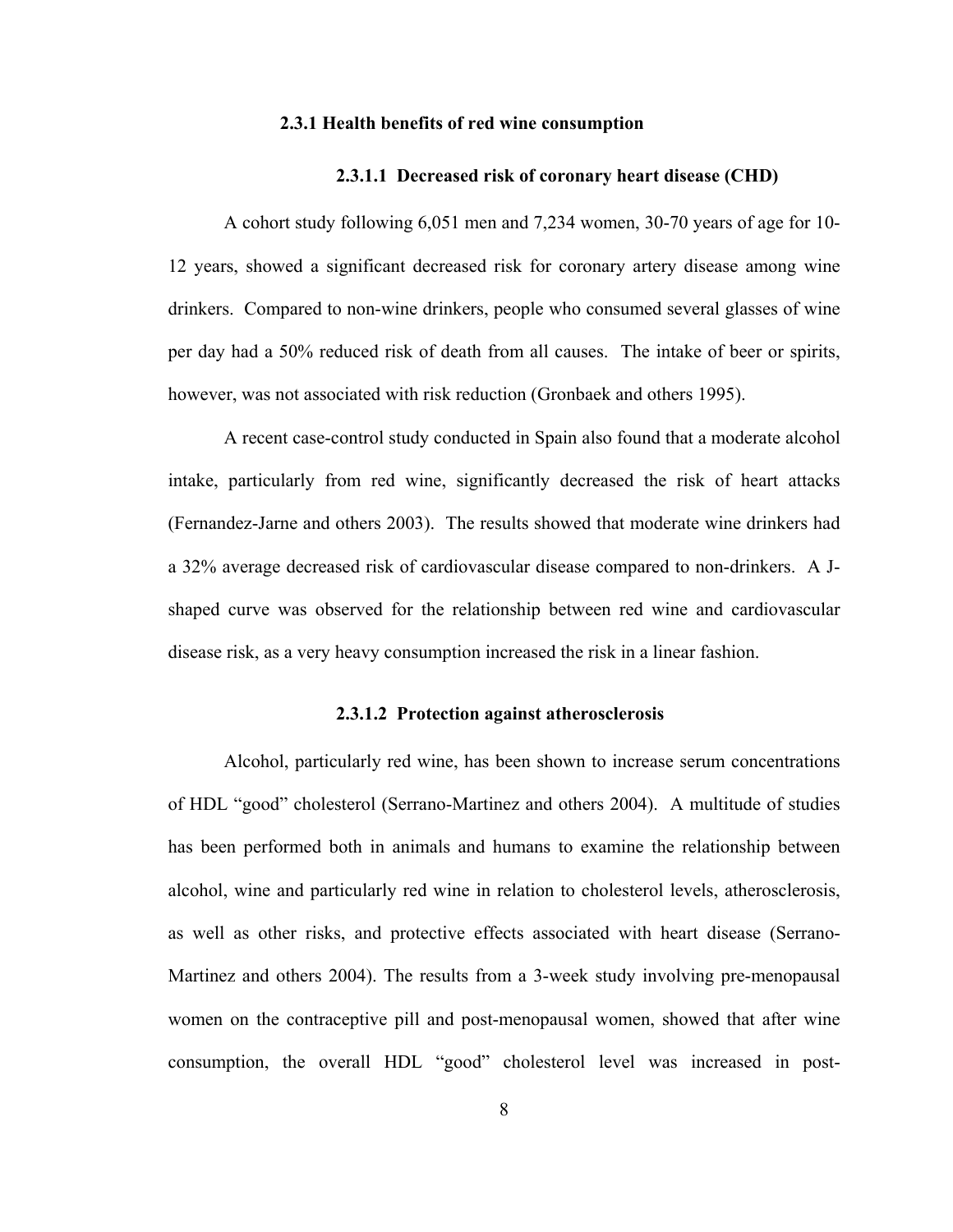menopausal women, while the LDL "bad" cholesterol levels were reduced in premenopausal women as compared with those who received only grape juice (Aviram 1999; Ivanov and others 2001; van der Gaag and others 2000). Another 2-week long study involving 20 healthy males found that red wine, but not white wine, significantly increased HDL levels by 26% and increased plasma apolipoprotein A-I levels by 12% (Lavy and others 1994). Several other human trials have shown that red wine consumption increases the levels of HDL "good" cholesterol (Contaldo and others 1989).

#### **2.3.1.3 Effect on vascular endothelium**

Studies, *in vitro*, have found that red wine, but not white wine, has a beneficial effect on vascular smooth muscle cells, thus, having a protective effect by preventing smooth muscle cell proliferation and consequently slowing the development of atherosclerosis (Rosenkranz and others 2002). Moreover, red wine consumption caused significant decreases in [fibrinogen,](http://healthfullife.umdnj.edu/archives/fibrinogen_archive.htm) [factor VII](http://atvb.ahajournals.org/cgi/content/abstract/17/8/1539), [plasma C-reactive protein](http://www.enc-online.org/ncu19.4.pdf), and [oxidized](http://www.ncbi.nlm.nih.gov/entrez/query.fcgi?cmd=Retrieve&db=PubMed&list_uids=12911278&dopt=Abstract)  [LDL antibody,](http://www.ncbi.nlm.nih.gov/entrez/query.fcgi?cmd=Retrieve&db=PubMed&list_uids=12911278&dopt=Abstract) while causing significant increases in total plasma antioxidant capacity. All of these factors suggest a protective effect of red wine against cardiovascular disease (Avellone and others 2004).

# **2.3.1.4 Effects on certain cancers**

• Although excessive alcohol intake has been shown to increase the risk of various cancers, there is some evidence to suggest that frequent moderate red wine intake may have some cancer preventing effects, due largely to the high level of polyphenols, such as resveratrol and other flavonoids that are found in red wine. Research indicated that red wine reduced the function of proteins in pancreatic cancer cell membranes that are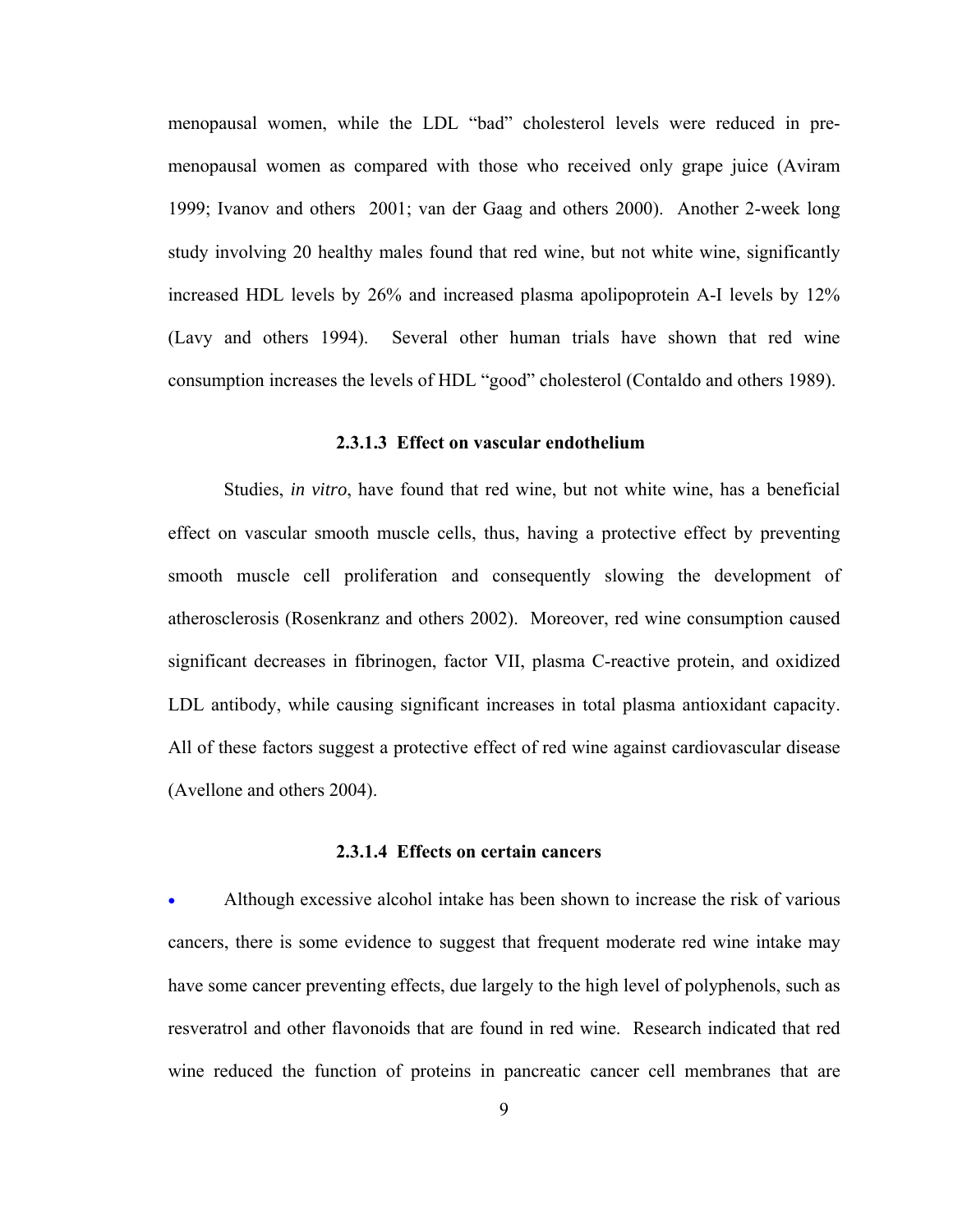responsible for pumping chemotherapy out of the cell, making the cells chemo-sensitive and also triggered the production of reactive oxygen species (ROS), which are substances circulating in the human body that have been implicated in a number of diseases (when ROS is increased, cells burn out and die). It also caused apoptosis, which is likely the result of increased ROS and depolarized the mitochondrial membranes, which indicates a decrease in the cell's potential to function (Timothe and others 2007).

# **2.3.1.5 Antibacterial activity**

Although it has often been stated that the United States has the safest food supply in the world, there are approximately 76 million illnesses and 325,000 hospitalizations estimated to occur annually (Mead and others 1999). *Escherichia coli* O157:H7 and nontyphoidal *Salmonella* are the potent foodborne pathogens (Mead and others 1999). One main reason for the capability of the above-mentioned pathogens to cause diseases is through their ability to resist low pH, and a high acid environment (Peterson and others 1989). There are many outbreaks reported from consuming unpasteurized fruit juices and these have been linked to acid resistant pathogens. Numerous *E. coli* O157:H7 and *Salmonella* outbreaks have been linked to apple juice and orange juice consumption (Parish and others 1997) and due to the frequency of such outbreaks, it has been determined that the consumption of unpasteurized fruit juices can be a threat to human health (FDA 1998).

Grape juice and wine also have a low pH and high acid content and could easily act as vectors for *E. coli* O157:H7 and *Salmonella*. Bacteria, when exposed to environmental stress, may respond and adapt to new conditions. However, wine is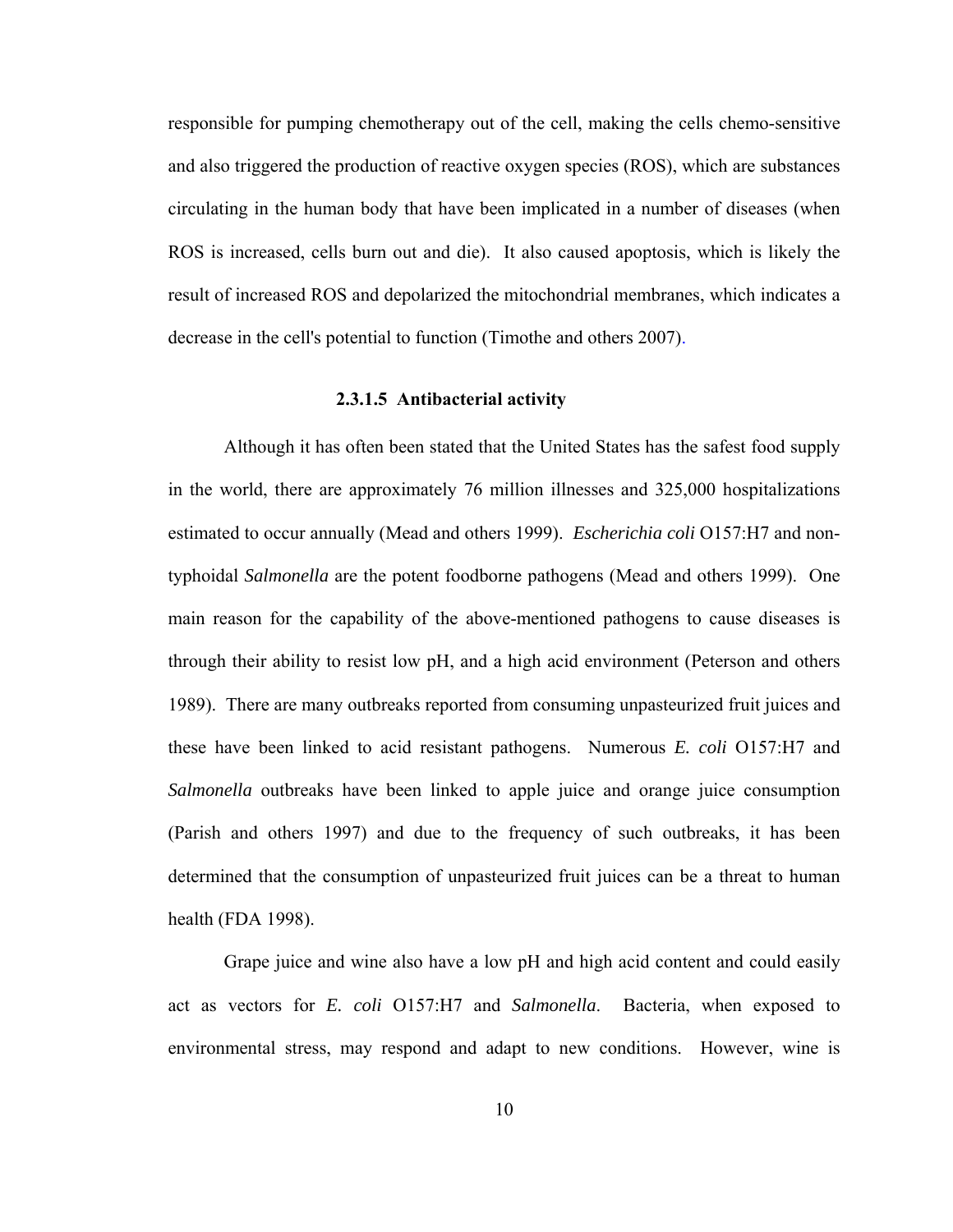unique as it also has a high alcohol content in addition to high amounts of organic acids and low pH. All these factors together contribute to wine's antibacterial property. This has been confirmed by innumerable studies where various foodborne pathogens were exposed to wine, and the results indicate the reduction of their viable counts in the presence of wine. Numerous studies have been conducted that demonstrate the antibacterial property of wine against a notable amount of relevant food-borne pathogenic bacteria (Fernandes and others 2007; Moretro and Daeschel 2004; Sugita-Konishi and others 2001; Weisse and others 1995). Various *in vitro* studies indicated that the potency of wine as an antibacterial agent was higher than a given ethanol concentration and was, in fact, due to a combination of ethanol and organic acids (tartaric, malic, lactic and acetic) (Just and Daeschel 2003; Weisse and others 1995). Reports indicate that the consumption of red wine had a protective effect during foodborne outbreaks of *Salmonella* Enteritidis (Bellido-Blasco and others 2002) and hepatitis A (Desenclos and others 1992). Alcohol consumption also has a protective effect against *Helicobacter pylori* (Brenner and others 2001), which is a major cause of stomach ulcers. Various *in vitro* studies indicate that viable counts of *Enterobacteriaceae* are more rapidly reduced when treated with wine than other alcoholic beverages (Harding and Maidment 1996; Weisse and others 1995). Weisse and others (1995) showed that wine was able to reduce the viable counts of *S*. Enteritidis, *Shigella sonnei*, and *E. coli* by 5 to 6 logs after a 20 min exposure. Other studies show a 5 to 6 log reduction in viable counts of *Salmonella* sp. and *E. coli* after exposure to wine for 5 to 30 min and 20 to 60 min, respectively (Harding and Maidment 1996; Just and Daeschel 2003). Carneiro and others (2007) focused their study on the activity of red wine against the important foodborne pathogen,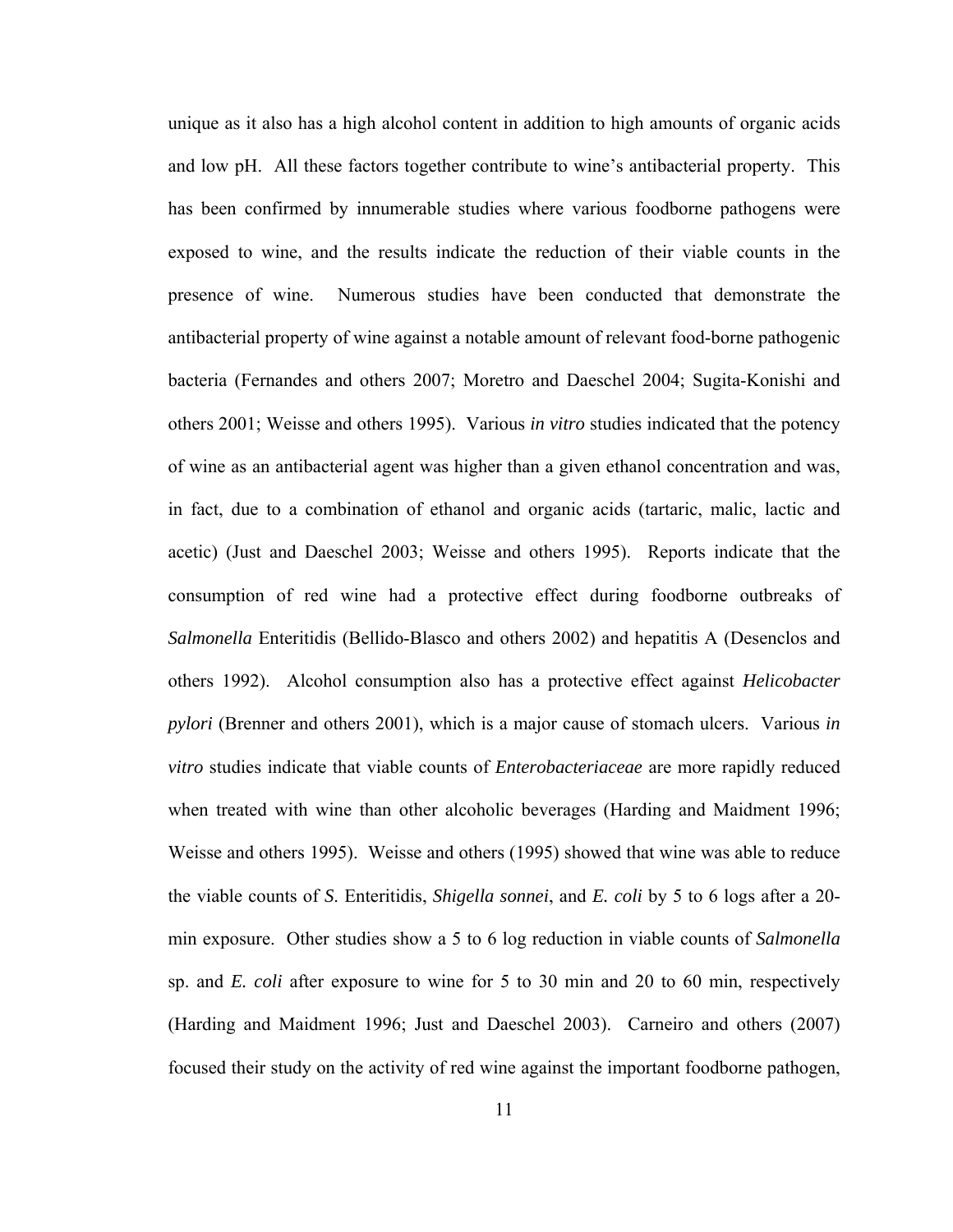*Campylobacter jejuni.* Undiluted red wine was found to rapidly inactivate *C. jejuni* and further inactivation data were obtained from experiments performed in red wine diluted with water. Their experiments also indicated that the two components in wine, namely ethanol and certain organic acids, act synergistically. Red wine was found to be anti-*Campylobacter*, which suggested that ingestion of wine during a meal may lower the risk of infection by this organism. Moretro and Daeschel (2004), when testing different combinations of ethanol, organic acids and acidity, found that a mixture of 0.15% of malic acid, 0.6% of tartaric acid, 15% of ethanol, and pH 3.0 had the strongest bactericidal effect and suggested that all these compounds acted synergistically and represented the major components for the bactericidal effect of wine. Drinking white wine with raw oysters can help prevent diarrhea and this was reconfirmed by studies conducted by Desenclos and others (1992). These authors studied the effects of an oyster-borne hepatitis A exposed to beverages with alcohol concentrations of >10% which had resulted in a reduced rate of illness. Just and Daeschel (2003) evaluated the survival of *E. coli* O157:H7 and *Salmonella* Typhimurium in a model stomach system. Bacteria were inactivated in both red and white wine within 60 min, but survived up to 16 days in grape juice. When a model stomach system was designed, wine had little effect on *E. coli* O157:H7 survival, whereas *Salmonella* was undetectable after 120 min. A nonvolatile wine fraction containing acids was more powerful in killing *Salmonella* than a volatile wine fraction containing alcohol, thereby, suggesting that the antibacterial activity of wine is acid dependent (Just and Daeschel 2003). Moretro and Daeschel (2004) studied the effects of red and white wines without added sulfite against wild type strains and sigma mutants of foodborne pathogens, like *E. coli* O157:H7, *S.*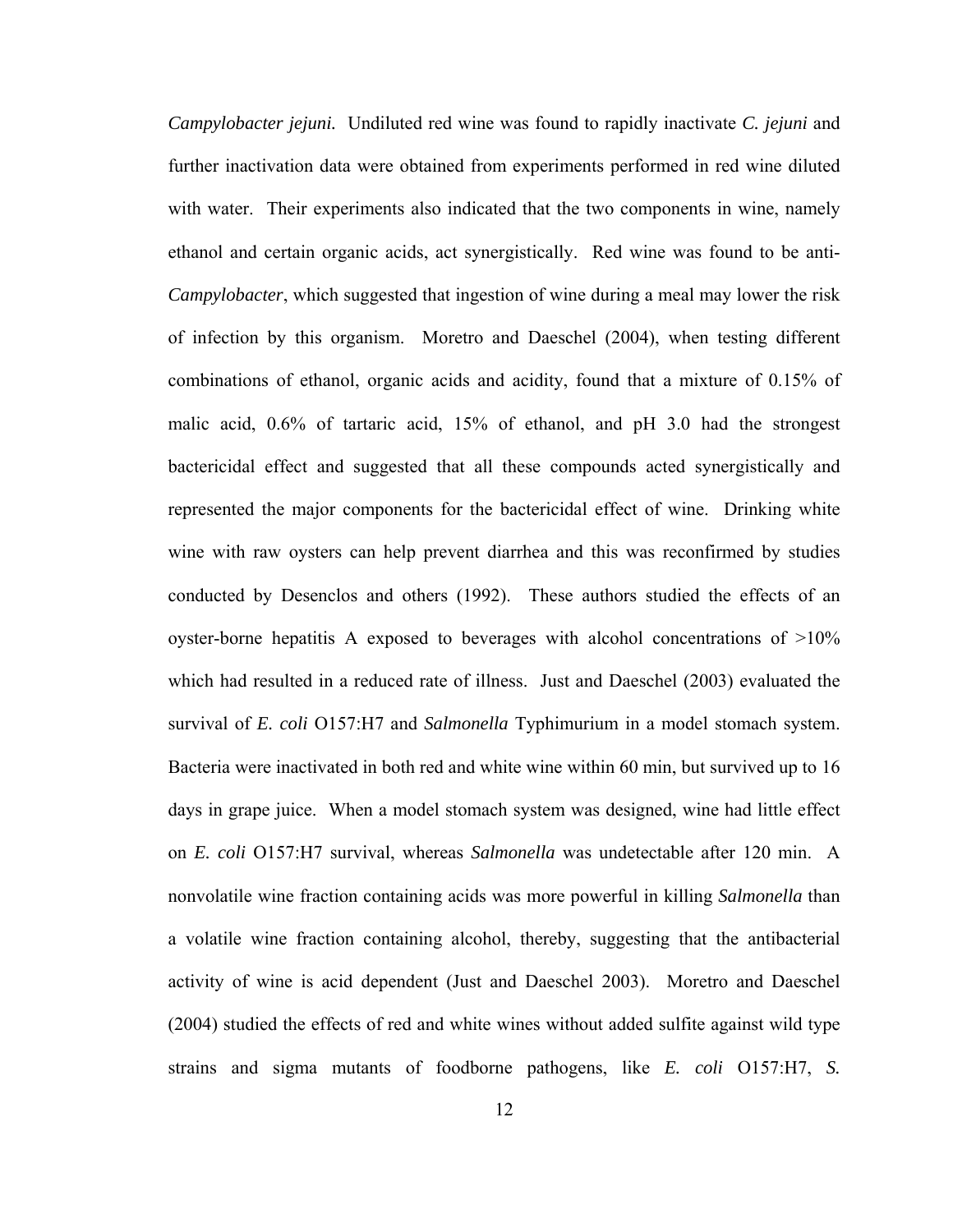Typhimurium, *Staphylococcus aureus* and *Listeria monocytogenes*. They deduced that the wines had bactericidal activity against all strains, with red wine being more potent. *S*. Typhimurium was most sensitive with a 6-log reduction and *S. aureus* was the least sensitive to the wines tested. Mutants having the gene encoding the alternative sigma factor disrupted were more sensitive to wine than their wild-type counterparts. The principal organic acids in wine, namely malic and tartaric acids, in conjunction with ethanol, exerted an immense effect on cell viability in either natural wine or constructed model wine. Weisse and others (1995) reported that red and white wines are as potent as bismuth salicylate against several bacteria that are responsible for traveler's diarrhea. They also demonstrated that diluted alcohol did not induce any significant reduction in colony counts. Sugita-Konishi and others (2001) examined the antibacterial activity of red and white wines against three potential entero-pathogenic bacteria, *S.* Enteritidis, *E. coli* O157:H7 and *Vibrio parahaemolyticus*, *in vitro*. They also identified that the evaporated fraction present in wine had antibacterial activity and examined the ability of wine and the fraction to protect against infection and concluded that there is little evidence for the use of wine as a digestive aid *in vivo*. Daglia and others (2007) studied the antimicrobial action of commercial red and white wines against oral streptococci responsible for caries development and against *Streptococcus pyogenes* responsible for pharyngitis. The compounds responsible for the former activities were succinic, malic, lactic, tartaric, citric and acetic acids. Wine polyphenols, however, exerted no effect against oral streptococci or *S. pyogenes*. Fernandes and others (2007) designed a model stomach, containing a food matrix and a synthetic gastric fluid, and studied the bactericidal effect of ingested wine on *Listeria innocua*. The influence of ethanol and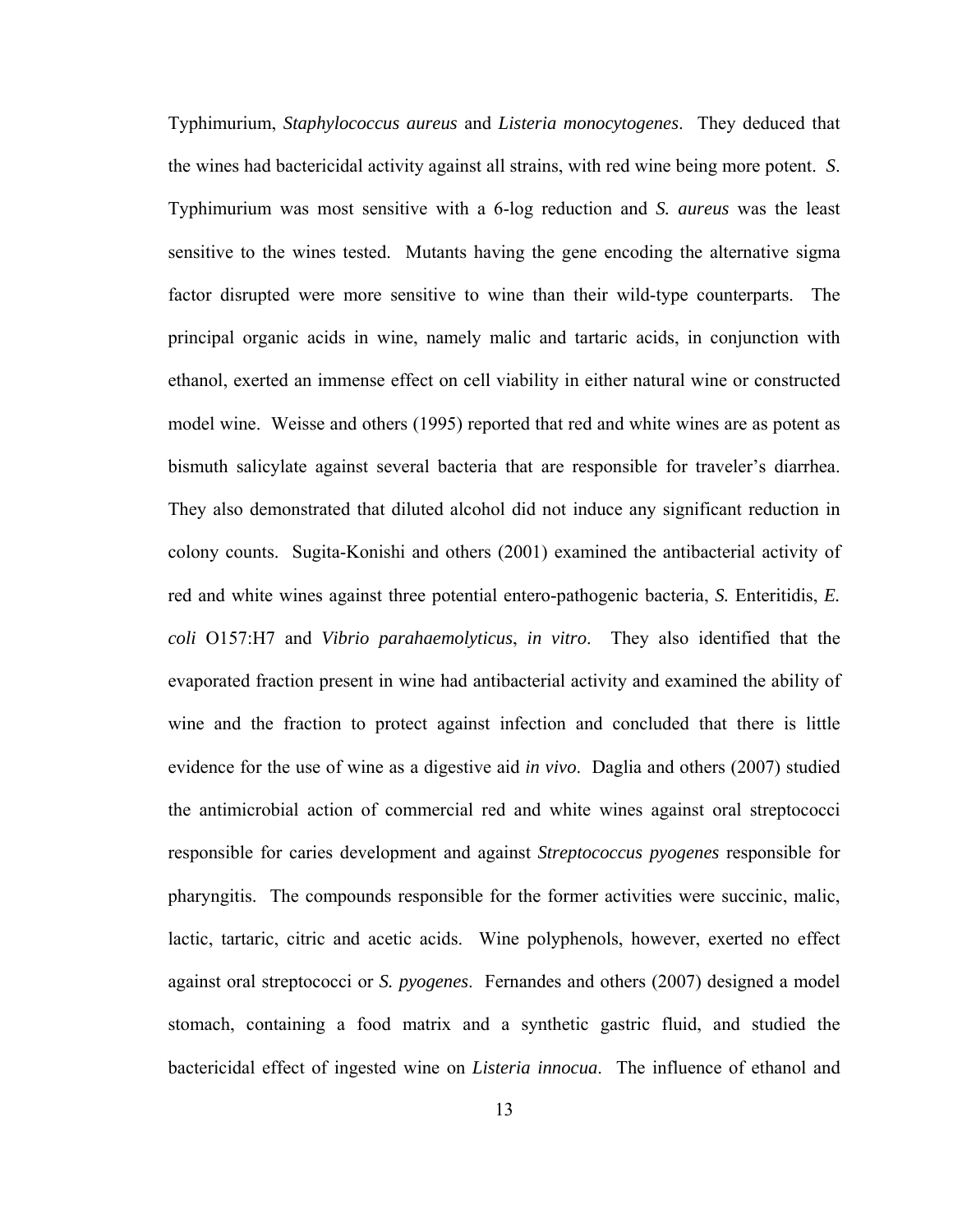organic acids, wine constituents with known antimicrobial properties, was also investigated. Their study showed that ethanol had a higher bactericidal effect than a mixture of the main wine organic acids. When the organic acids were tested separately, malic and lactic acids had the strongest effect. The synergy of ethanol with the organic acids suggested that the ingestion of wine during a meal might reduce the quantity of *Listeria* persisting further in the alimentary tract. Murray and others (2002) associated alcohol consumption with a significant decrease in *H. pylori* infection. Another research indicated that modest consumption of wine and beer protects against *H. pylori* infection (Daroch and others 2001). There are some key phenolic phytochemicals in grape that have antimicrobial properties and inhibit the bacteria that cause common types of food poisoning (Akiyama and others, 2001; Weisse and others 1995). It has already been stated that the antimicrobial agent in wine is a polyphenol, resveratrol, produced during the fermentation process. This is active in the acidic environment and may be linked to inhibition of *H. pylori* (Daroch and others 2001; Murray and others 2002). Studies incorporating wine as a food additive in the form of marinades and other similar treatments provide further evidence of its protective role (Friedman and others 2006).

It is known that many naturally occurring compounds found in dietary and medicinal plants, herbs and fruit extracts, possess antimicrobial activities (Kouassi and Shelef 1998; Larson and others 1996). Lin and others (2005) aimed at determining the potential of phenolic phytochemical-enriched wine and vodka to inhibit *H. pylori* in laboratory media. Their study also indicated that raspberry, cinnamon and peppermintenriched wines had the highest antimicrobial activity. The results indicated that the synergistic contribution of phenolics and the antioxidant activity might be more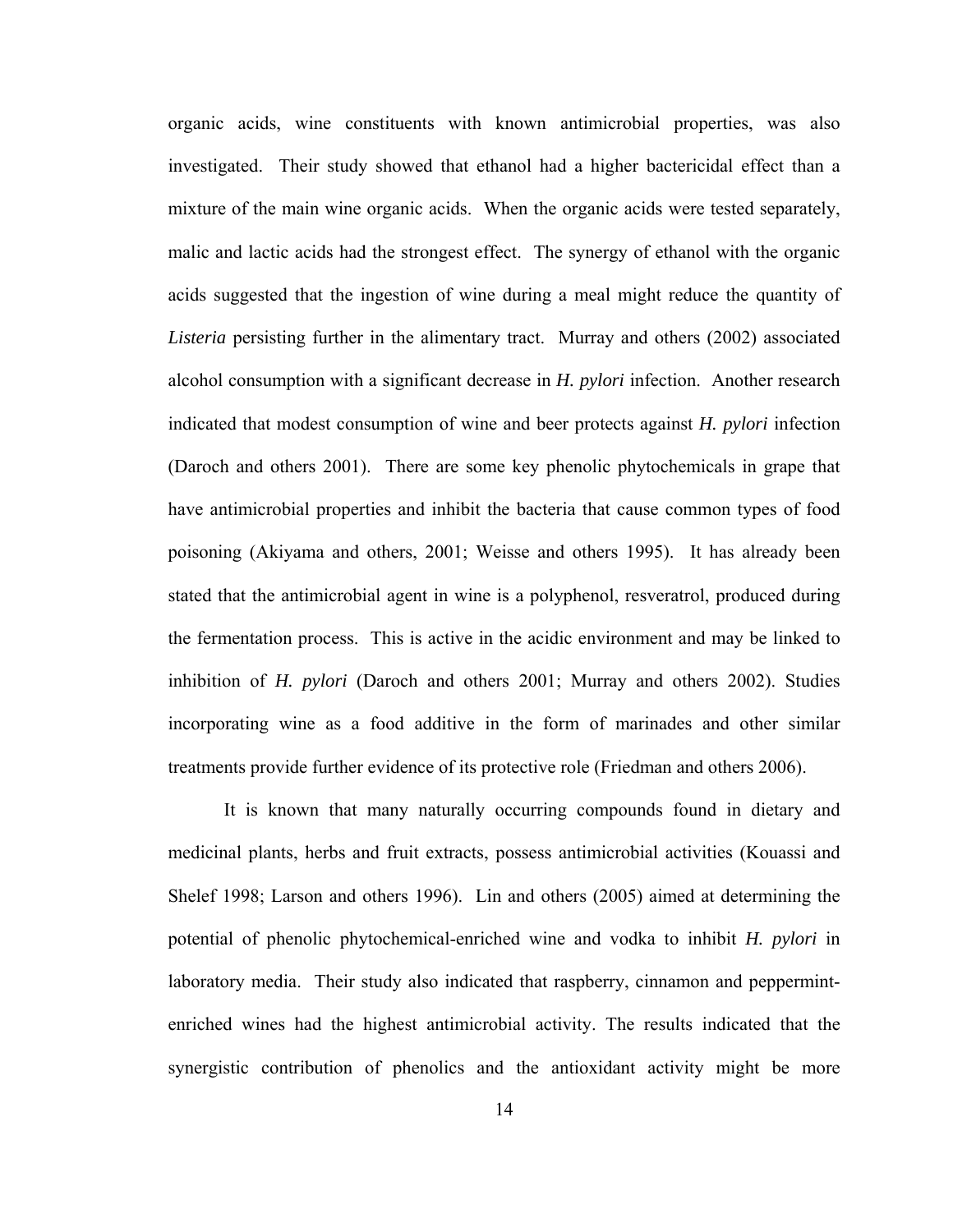important for inhibition than any specific phenolic concentration. This study clearly demonstrates the feasibility of the use of plant extracts as antimicrobial ingredients in alcoholic beverages. Such phenolic profiles also have the added benefit of enhancing host tissue and cellular response through enhanced antioxidant activity (Shetty and Wahlqvist 2004). Studies incorporating wine as a food additive in the form of marinades and other similar treatments provide further evidence of its protective role (Friedman and others 2006). They developed wine formulations containing plant essential oils and oil compounds effective against the foodborne pathogenic bacteria *E. coli* O157:H7 and *Salmonella enterica*. The results showed that wines containing essential oils/oil compounds, added or extracted from oregano or thyme leaves could be used to reduce pathogens in food and other environment.

# **2.4 Resveratrol (***trans***-3,5,49-trihydroxystilbene)**

Among other polyphenolic flavonoids, resveratrol is thought to be, at least in part, responsible for the possible anti-cancer effect of red wine. Resveratrol has been found in at least 72 plant species (distributed in 31 genera and 12 families), a number of which are components of the human diet, such as mulberries, grapes (Langcake and Pryce 1976; Sanders and others 2000), red wine (Siemann and Creasy 1992) and peanuts (Ibern-Gomez and others 2000; Schneider and others 2003). In grapes, especially when exposed to fungal infections (Dercks and Creasy 1989), resveratrol is exclusively synthesized in the skins when the fruits are fresh. Resveratrol concentrations increase significantly during wine fermentation when yeast is added. Consequently, the resveratrol concentration of wine is much higher than that found in fresh grapes and grape juice.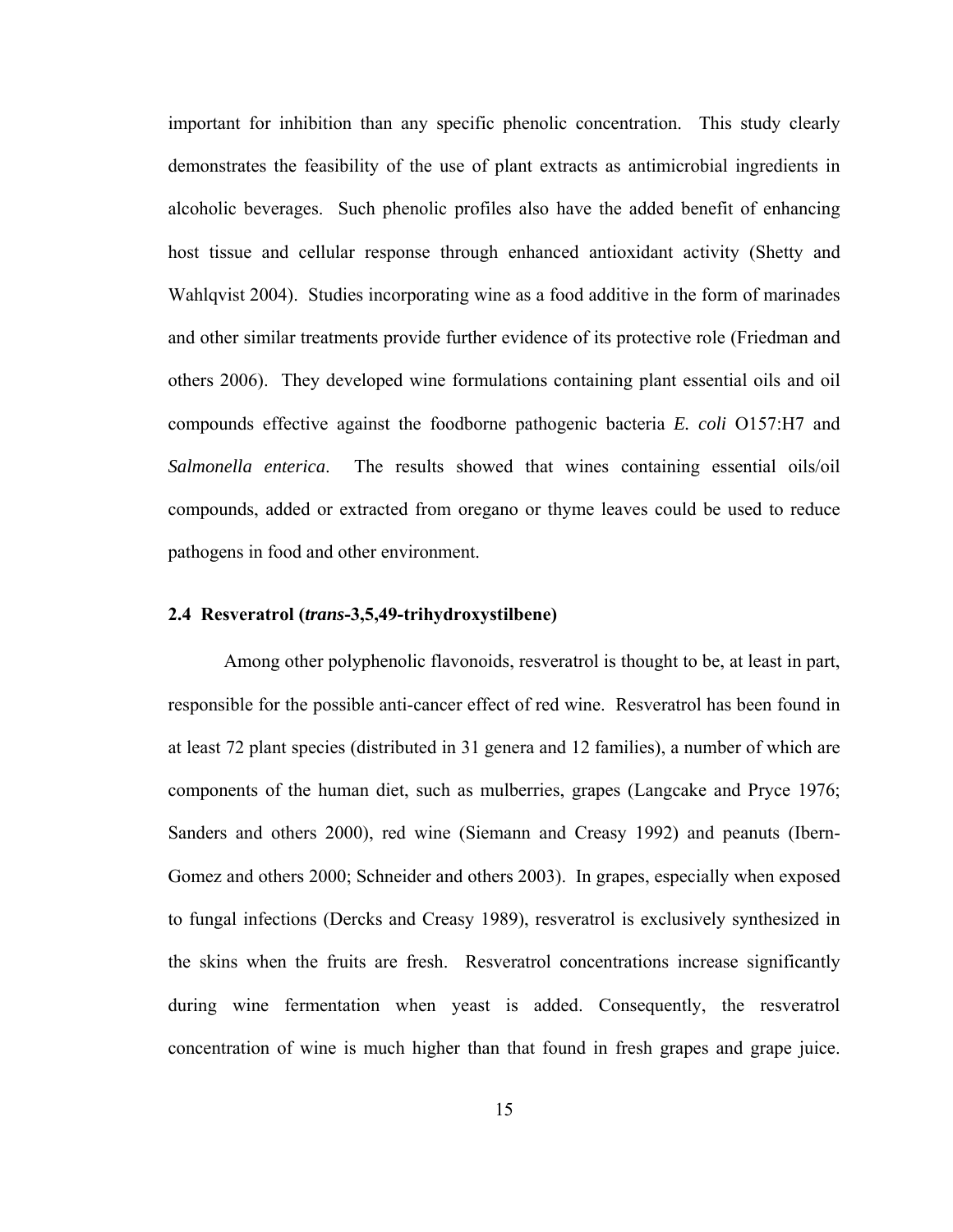Fresh grape skin contains about 50 to 100 µg of resveratrol per gram, whereas the concentration in red wine is in the range of 1.5 to 3 mg/liter (Siemann and Creasy 1992). Because grape skins are not fermented in the production process of white wines, only red wines contain considerable amounts of resveratrol. Resveratrol, which consists of 2 aromatic rings joined by a methylene bridge, is a member of the stilbene family. It is a parent molecule of viniferins, a family of phytoalexin polymers that prevent the progression of fungal infections. Resveratrol exists as cis- and trans- isomeric forms with trans to cis isomerization facilitated by UV exposure (Fig 1). The stilbene has been the focus of a number of studies investigating its beneficial effects on neurological, hepatic and cardiovascular diseases.

#### **2.4.1 Synthesis, occurrence and content of resveratrol in plants and wine**

Synthesis of resveratrol in plants can be induced by microbial infections, ultraviolet radiation and exposure to ozone. Resveratrol is synthesized in the leafy epidermis and skin of grapes, but not in the flesh. It is formed via a condensation reaction between 3 molecules of malonyl CoA and 1 molecule of 4-coumaroyl CoA (Soleas and others 1997). Resveratrol synthase facilitates this condensation reaction, which also produces four molecules of  $CO<sub>2</sub>$ . One of the richest sources of this compound is *Polygonum cuspidatum*, a weed that is used in traditional Chinese and Japanese medicines (Langcake and Pryce 1976). The primary dietary sources of resveratrol in the human diet are peanuts, peanut butter, grapes, and wine. Resveratrol was first identified in grapevines (*V. vinifera*) in 1976 by Langcake and Pryce. Climate, wilting conditions, and amount of fungal (*Botrytis cinerea*) infection influence the concentration of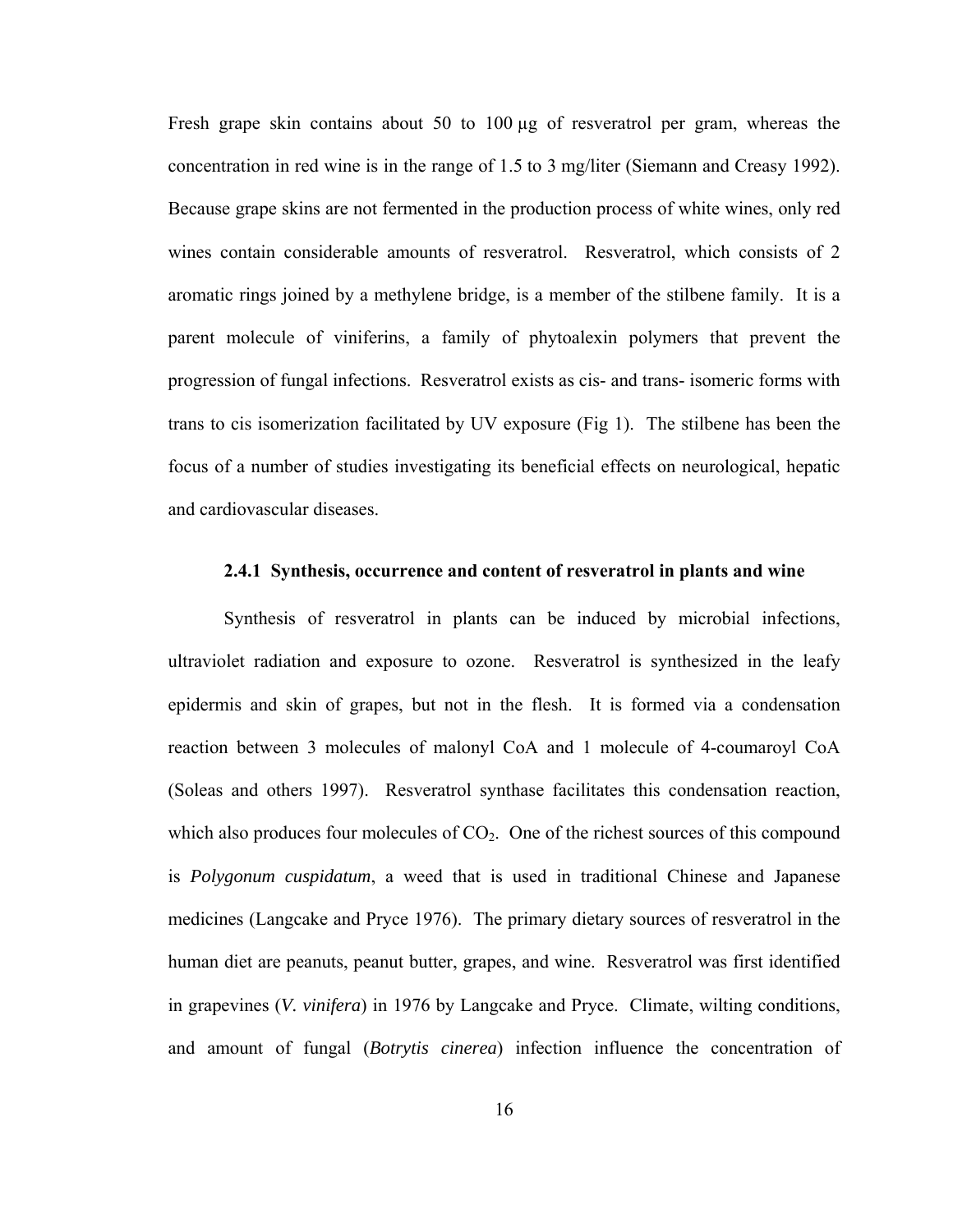resveratrol in grape skin. Grape variety also affects resveratrol concentration, with higher concentrations observed in red grape varieties compared to white (Sieman and Creasy 1992). Due to its presence in grapes, it is no surprise that resveratrol is also found in wines.



**Figure 1. Cis (top) and trans (bottom) isomers of resveratrol** (Sieman and Creasy 1992).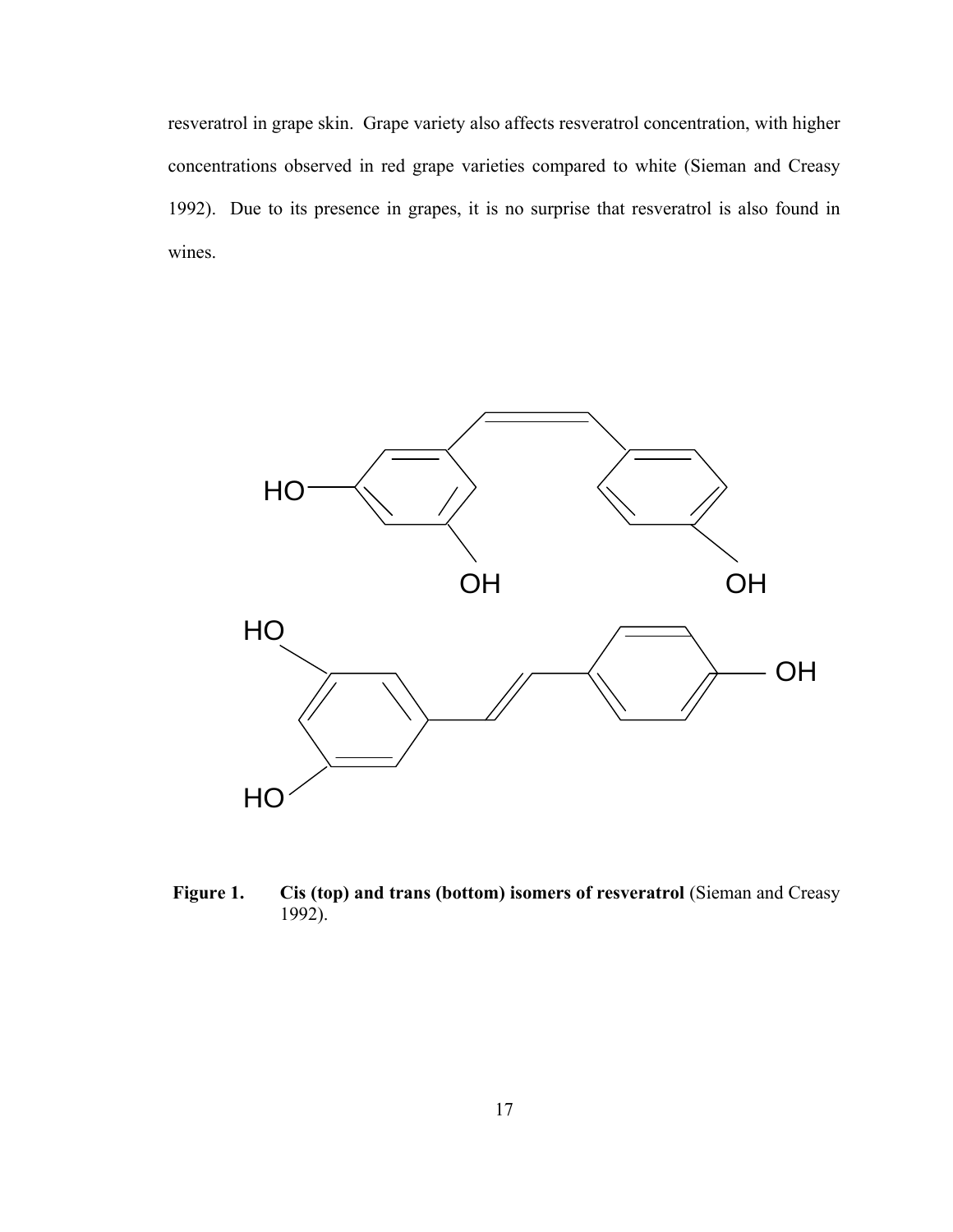## **2.4.2 Health benefits of resveratrol**

#### **2.4.2.1 Antioxidant activity of resveratrol**

Many compounds with aromatic groups are able to function as antioxidants by forming stable radicals via resonance structures, thereby preventing continued oxidation. Resveratrol contains 2 aromatic groups and has been shown to have a higher hydroxyl radical-scavenging capacity than propyl gallate, vitamin C, and vitamin E. A positive correlation has been established between the antioxidant power of wine and resveratrol content (Alonso and others 2002). The antioxidant activity of resveratrol may also be associated with protection against the progression of atherosclerosis. The oxidation of low-density lipoproteins (LDL) is an important event in the development of this disease.

## **2.4.2.2 Cardiovascular health and resveratrol**

The incidence of coronary heart disease in the French population is low despite their high fat consumption and the heavy use of tobacco products. This observation is referred to as the "French Paradox," and may be associated with increased dietary consumption of red wine. Red wine is one of the few dietary sources of resveratrol and it is believed that this compound is responsible, in part, for the positive cardiovascular effects associated with moderate wine consumption (Constant 1997). The most accepted mechanism of cardioprotection by resveratrol is the inhibition of platelet aggregation (Bhat and others 2001). Studies indicate that the non-alcoholic components of red wine, notably the polyphenolic flavonoids, can exert protective effects on cardiovascular disease by inhibiting the formation of atherosclerotic plaques in a number of ways (Belleville 2002; Leikert and others 2002). Other studies have also shown that red wine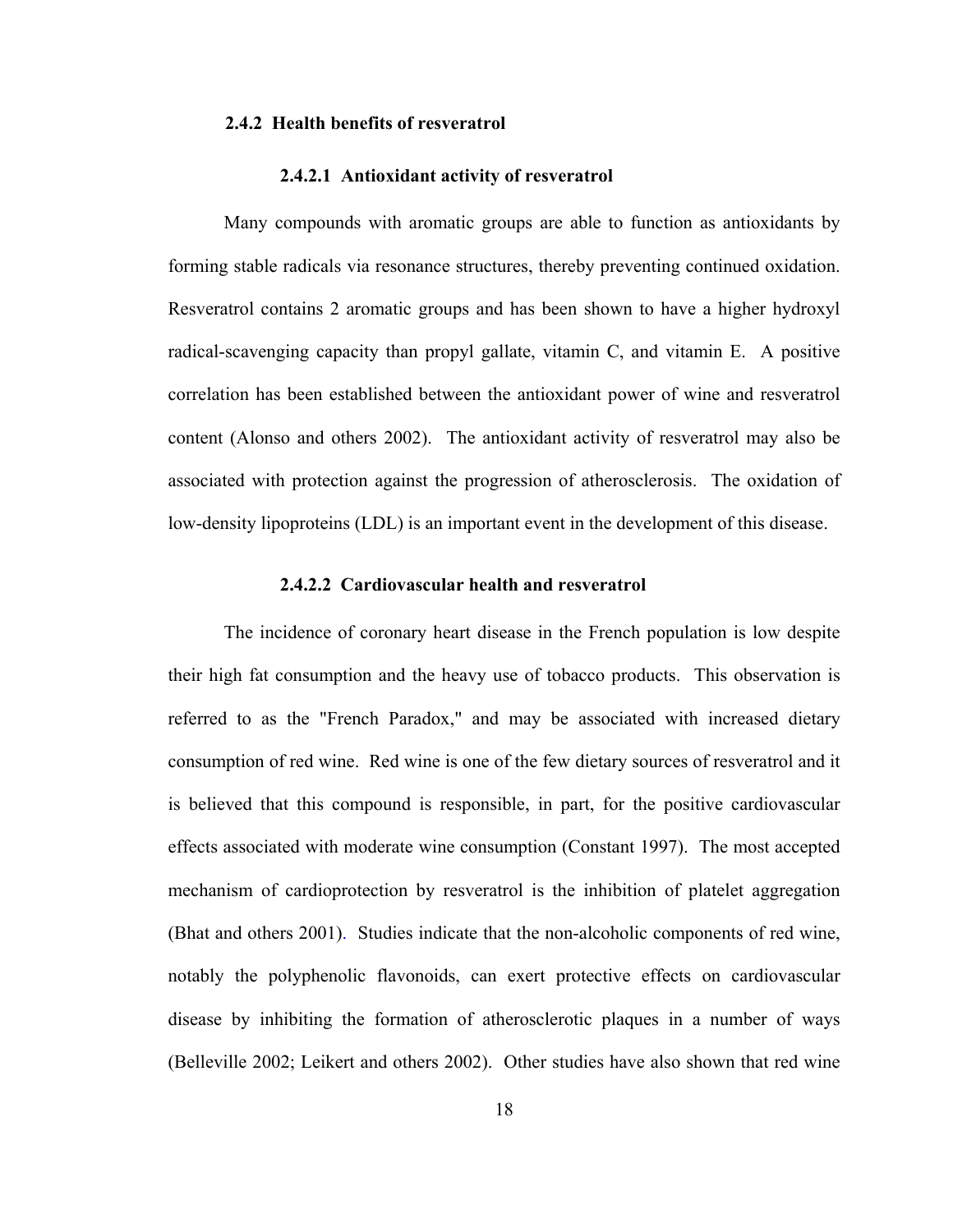and purple grape juice can enhance platelet and endothelial production of nitric oxide (Fitzpatrick and others 1993; Freedman and others 2001). It was concluded that the reduction in cardiovascular risk by moderate long-term red wine intake is due to a synergistic effect of both the alcohol and the non-alcoholic polyphenol components found in red wine (Naissides and others 2004; Rifici and others 1999, 2002).

# **2.4.2.3 Anticarcinogenic activity**

Resveratrol protects against cancer by minimizing DNA mutations that lead to cancer, thereby, inducing cell death in cancer cells and blocking formation of new blood vessels (Timothe and others 2007). A well studied mechanism is the inhibition of expression of genes that code for the cyclooxygenases (COX-1 and COX-2), which are implicated in many cancers, as well as the expression of the gene for another cancerrelated enzyme called ornithine decarboxylase. Another mechanism is the suppression of angiogenesis (growth of new blood vessels). The aforementioned enzymes promote angiogenesis, hence its suppression may be due in part to its inhibition of the enzymes by resveratrol. Yet another mechanism involves the modulation of various drugmetabolizing enzymes and prevention of the activation of certain carcinogenic compounds while simultaneously enhancing the body's capacity to excrete other harmful compounds (Wolter and others 2002).

# **2.4.2.4 Anti-inflammatory function**

The anti-inflammatory activity of resveratrol is partly through its inhibition of cyclooxygenase and partly through its activity in detoxifying or slowing the production of harmful superoxide radicals. Inflammation processes are mediated by prostaglandins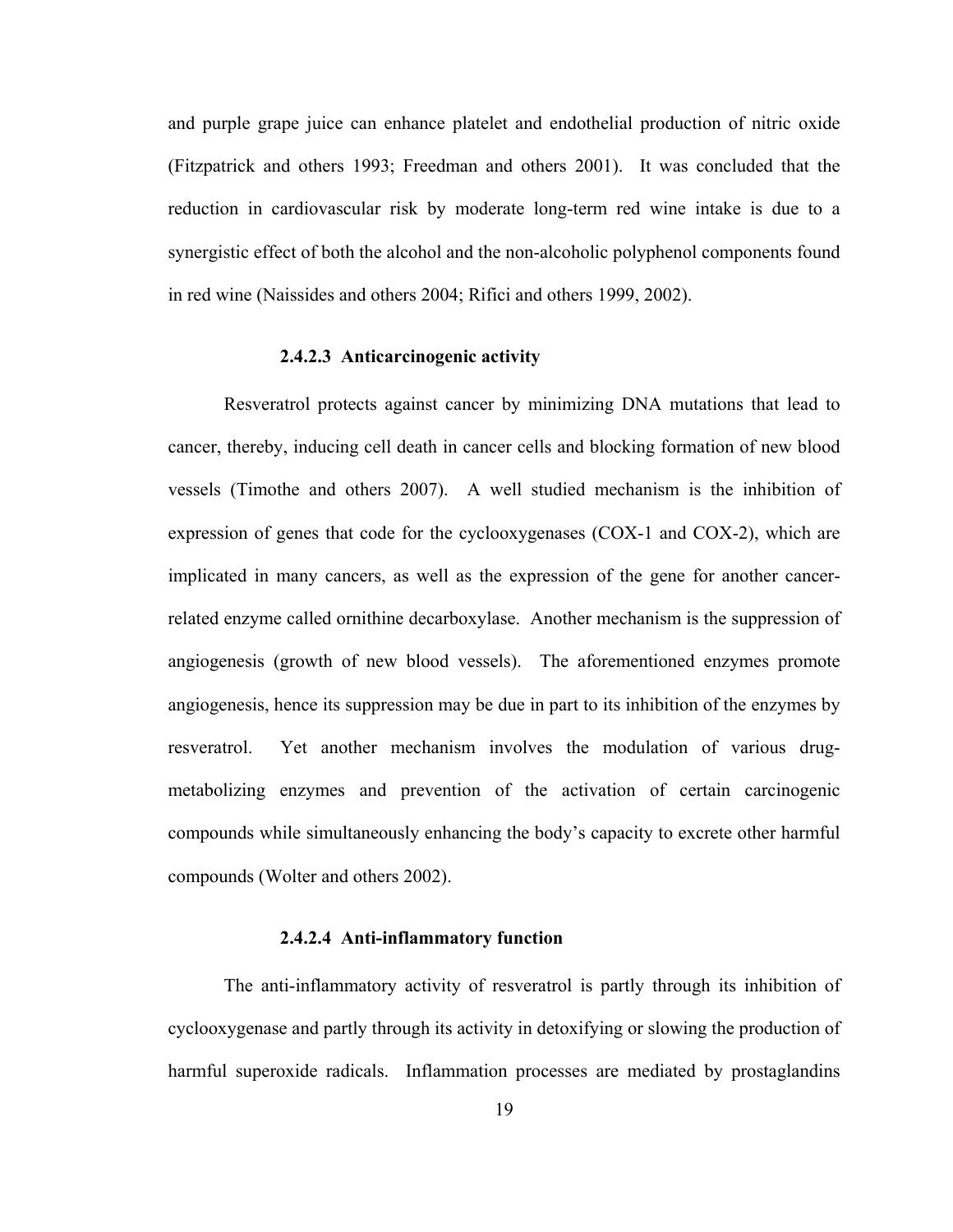(PGs). Inhibition of PG activity may be partially due to the chemopreventative and cardioprotective effects of resveratrol (Richard and others 2005).

# **2.4.2.5 Resveratrol and its anti-aging property**

Over the last 20 years, medical scientists in the U.S. and in France, Japan and China confirmed that a low calorie, nutritionally balanced diet not only contributes significantly to sustained good health, but also increases longevity in mice, rats, primates, yeast, round worms and fruit flies. These observations led scientists to search for "longevity genes." Once triggered by environmental cues, the longevity genes "switch on" and induce defensive changes at the cellular level, such as slowing metabolism and enhancing cellular respiration to help the body adapt to a more beneficial survival program. Researchers have found a family of genes, called sirtuins, produced by almost all life forms - from single celled organisms, to plants and mammals - during times of stress, such as famine (or caloric restriction). Sirtuins (silent information regulator proteins) are known to act as guardian genes that protect cells and enhance cellular survival. The human sirtuin, SIRT-1, for example, has been shown to suppress the p53 enzyme system normally involved in suppressing tumor growth and instigating cell death (apoptosis). By suppressing p53 activity, SIRT-1 prevents the cycle of premature aging and apoptosis normally induced when cellular DNA is damaged or stressed, thus giving cells enough time to repair any damage and prevent unnecessary cell death. A second sirtuin found in yeast, SIR2, has also been shown to become activated when placed under stress. SIR2 has been shown to increase DNA stability and speed cellular repairs, while increasing total cell lifespan. Essentially, sirtuins buy cells time to repair damage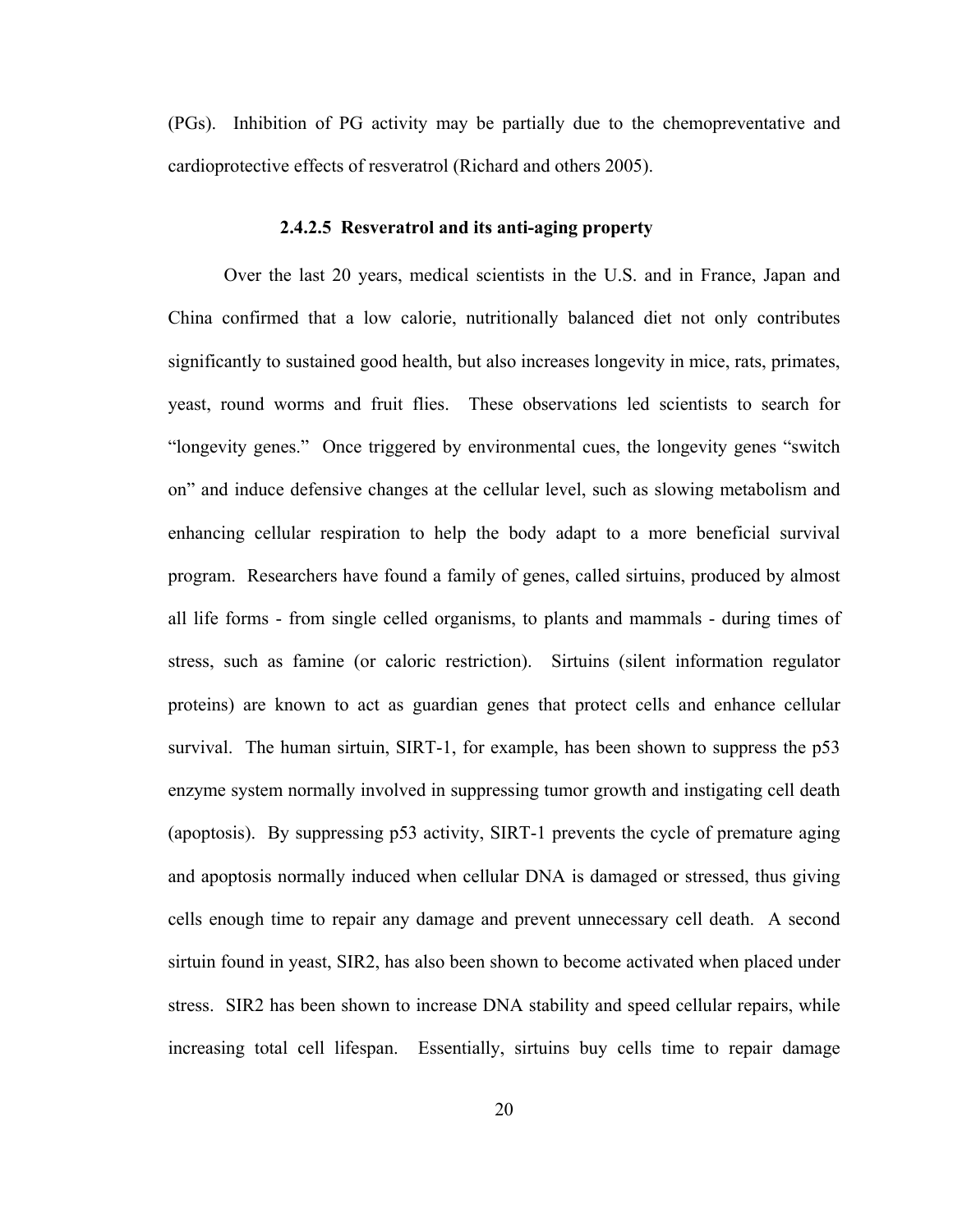(Seung-Hoi and Montming 2006; Sinclair and Guarente 2006). Caloric restriction triggers the activation of sirtuins, one of the mechanisms by which caloric restriction extends lifespan. The combination of resveratrol and SIRT1 stimulates a number of stress-modifying and life-extending processes including apoptosis, immune defense mechanisms, neuronal protection and metabolic optimization in liver, muscle and fat cells. Resveratrol has other actions, including stimulation of ATP production in the mitochondria of mice and modulation of insulin growth factor 1 (IGF-1), improving insulin sensitivity, mitigating against obesity and minimizing the development of fatty livers in mice fed a high-fat diet (Howitz and others 2003).

#### **2.4.2.6 Antibacterial activity of resveratrol**

Interest in phenolic compounds of grapes and wines increased in recent years because of their potential human health benefits (Caillet and others 2006; Frankel and others 1995; Zafrilla and others 2003). Vaquero and others (2007a) studied the influence of phenolic compounds from wines on the growth of *L. monocytogenes.* The consumption of wine with meals may protect our health against some foodborne organisms. Vaquero and others (2007b) also investigated the antimicrobial properties of pure phenolic compounds and polyphenols of different wines against pathogens and concluded that resveratrol is the key polyphenol involved in the antibacterial property.

# **2.5 Other polyphenols of interest in red wine**

Other than resveratrol and quercetin, another active compound of red wine called delphinidin has also shown beneficial effects by preserving endothelium integrity, the alteration of which leads to diseases including cardiovascular diseases, such as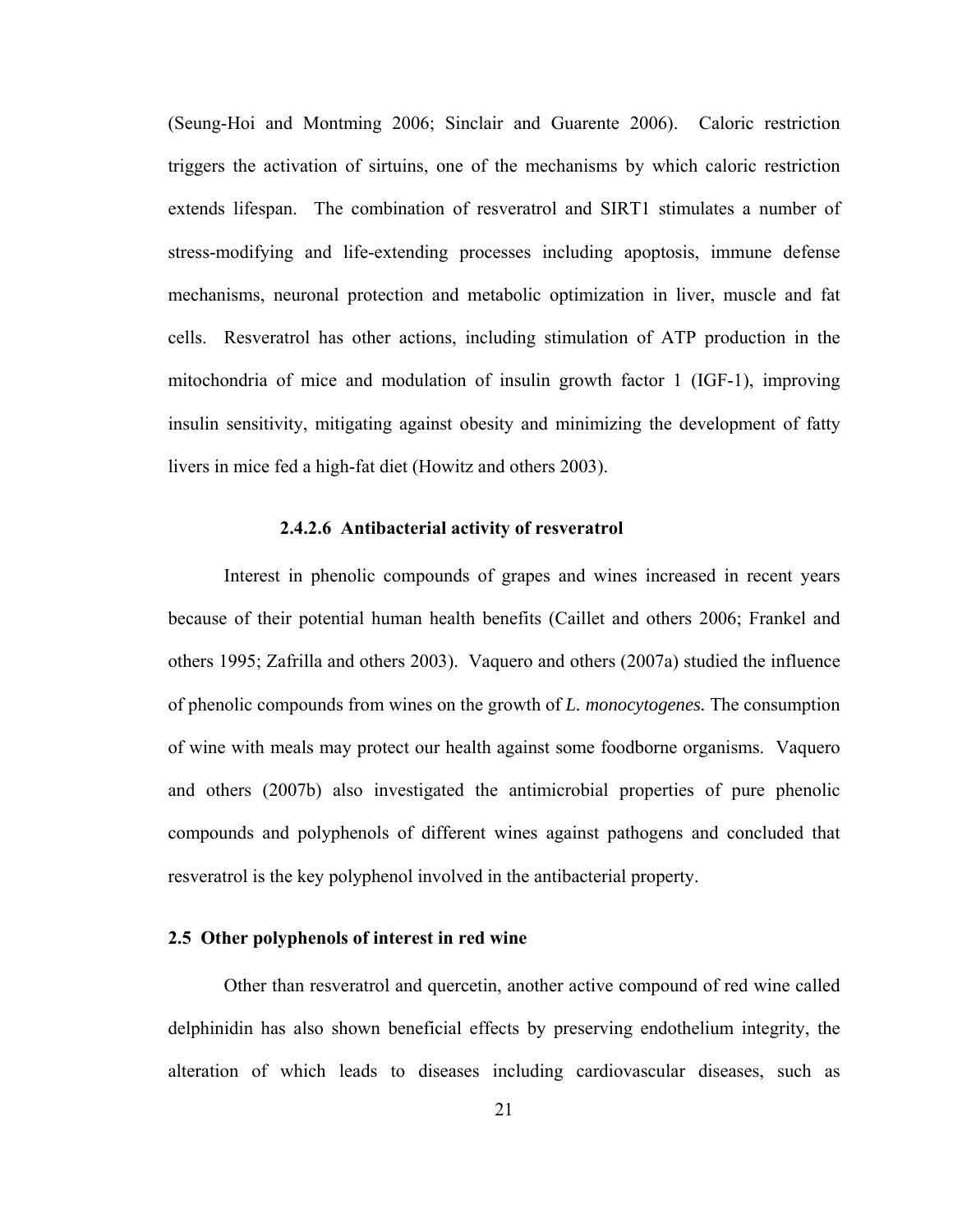atherosclerosis, and is often associated with cancers (Martin and others 2003). Further investigations have found that red wines' ability to inhibit oxidation of lipoproteins is due to the non-alcoholic components, namely its polyphenols (A study involving 21 male subjects taking de-alcoholized red wine extract or quercetin (another polyphenol flavonoid found in red wine) supplements showed that both could decrease LDL oxidation after 2 weeks (Chopra and others 2000). Furthermore, total plasma antioxidant capacity has also been shown to be increased by alcohol-free red wine, but not white wine (Serafini and others 1998). The anti-platelet activity of wine is explained not only by its alcohol content, but also by the polyphenolic components, which occur most heavily in red wine. Furthermore, wine phenolics increase vitamin E levels while decreasing the oxidation of platelets submitted to oxidative stress (Boneu 1989). Resveratrol and quercetin, two of the polyphenols found in red wine, have been shown to inhibit TF activity in a dose dependant fashion (Di Santo and others 2003).

#### **2.6 Grape juice**

Grapes (*V. vinifera)* have an approximate annual production of 58 million metric tones (FAO 1997). Grape seeds are highly rich in monomeric phenolic compounds, like catechins, epicatechins, epicatechin-3-O-gallate and dimeric, trimeric and tetrameric procyanidins, all of which are antimutagenic and antiviral agents (Saito and others 1998). The health benefits of catechins and procyanidins have led to the use of grape seed extract as a dietary supplement (Soleas and others 1997). Phenolic compounds extracted from 12 different varieties of grapes showed antioxidant activity towards LDL oxidation *in vitro* (Jayaprakash and others 2001; Mayer and others 1997). The antibacterial and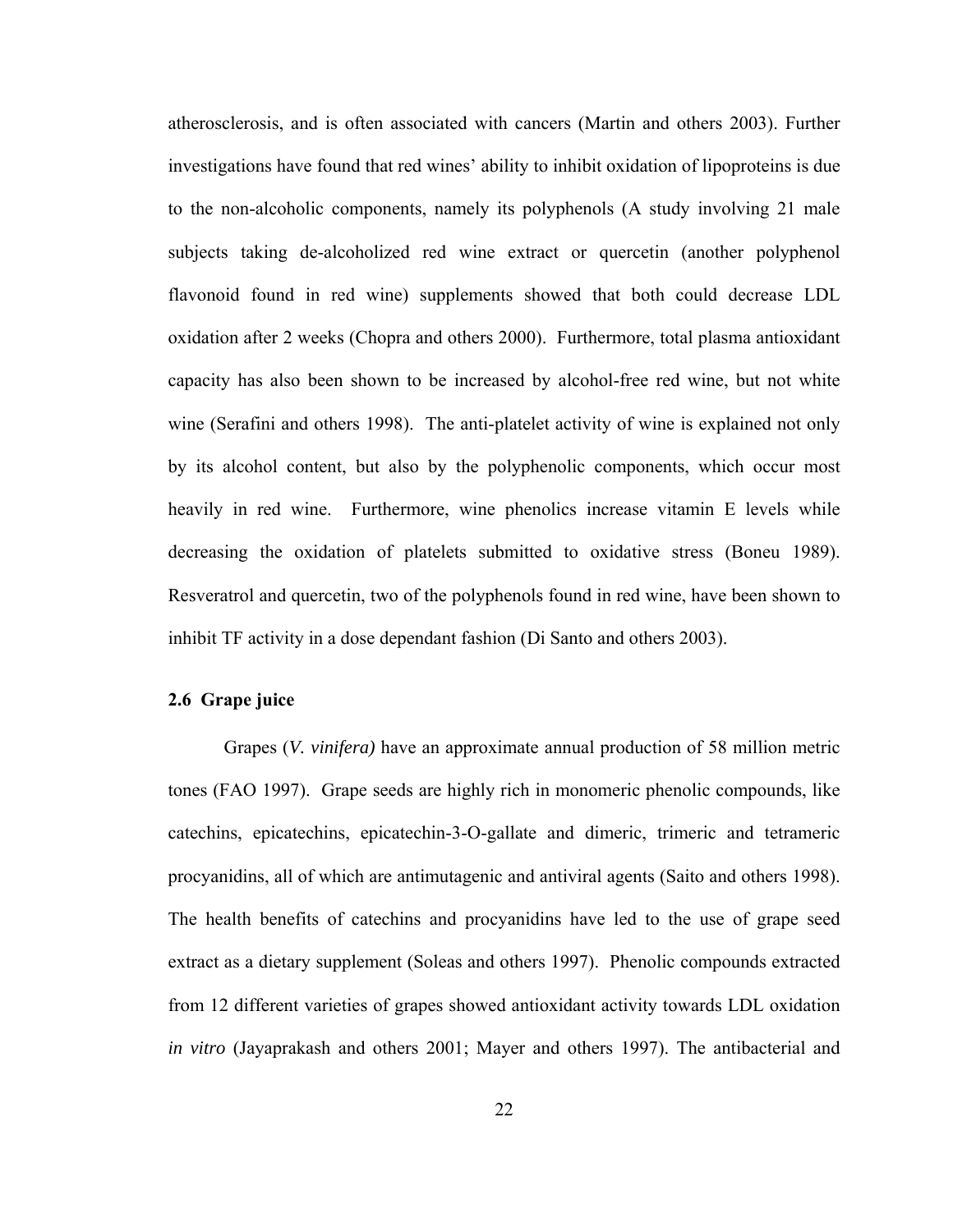antioxidant activities of grape seed extracts were investigated (Jayaprakash and others 2003). Grape juice and skin and seed extracts of *V. vinifera* var. Ribier black table grapes were found to be highly inhibitory towards *L. monocytogenes* (Rhodes and others 2006). They also found that this grape was active against all *Listeria* species but not against *Bacillus sereus, Salmonella* Menston, *E .coli, S. aureus* or *Yersinia enterocolitica*. It has been noted that grape juice is less effective against bacteria than wine, although the content of organic acids are similar (Harding and Maidment 1996; Just and Daeschel 2003). Grape juice with an addition of 10% industrial methylated spirit (IMS) is reported to have a much stronger effect against *E. coli* O157:H7, than grape juice and IMS that were tested individually (Harding and Maidment 1996).

#### **2.7 Probiotics**

 Probiotics are live microorganisms that are similar to beneficial microorganisms found in the human gut. They are also called "friendly bacteria" or "good bacteria." The word "probiotics" was initially used as an antonym of the word "antibiotic". It is derived from a Greek word meaning "for life" (Hamilton-Miller and others 2003).

 The genus *Lactobacillus* belongs to the phylum *Firmicutes*, class *Bacilli*, order *Lactobacillales*, family *Lactobacillaceae* and its closest relatives are the genera *Paralactobacillus* and *Pediococcus* (Garrity and others 2004). This is the most numerous genus, comprising 106 described species. *Lactobacillus acidophilus*, *L. salivarius*, *L. casei*, *L. plantarum*, *L. fermentum*, *L. reuteri* and *L. brevis* have been the most common *Lactobacillus* species isolated from the human intestine (Mitsuoka 1992). The functional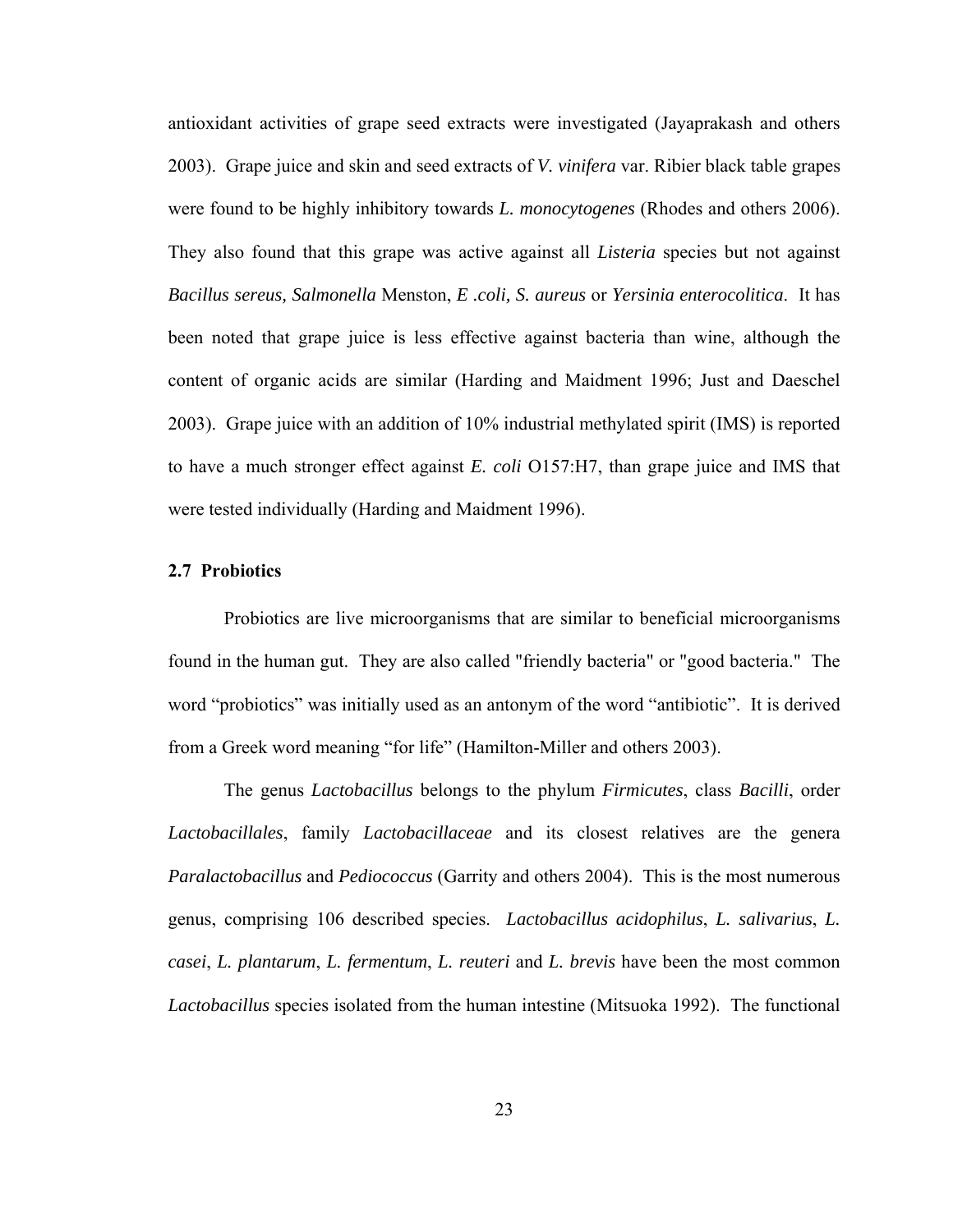properties and safety of particular strains of *L. casei*, *L. rhamnosus*, *L. acidophilus*, and *L. johnsonii* have been extensively studied and well documented.

*Bifidobacteria* were first isolated from feces of breast-fed neonates. These rodshaped, non-gas producing and anaerobic organisms were named *Bifidobacterium bifidus* due to their bifurcated morphology. They are generally characterized as Gram-positive, non-spore forming, non-motile and catalase-negative anaerobes with a special metabolic pathway, which allows them to produce acetic acid in addition to lactic acid in the molar ratio of 3:2. Due to their fastidious nature, these bacteria are often difficult to isolate and grow in the laboratory (Lee and others 1999). The taxonomy of bifidobacteria has changed continuously since they were first isolated. They had been initially assigned to the genera *Bacillus*, *Bacteroides*, *Nocardia*, *Lactobacillus* and *Corynebacterium*, before being recognized as a separate genus in 1974. Due to their high ( $>50 \text{ mol}$ %) G+C content, bifidobacteria are phylogenetically assigned to the Actinomycete division of Gram-positive bacteria (Holt and others 1994).

*Leuconostoc mesenteroides* and *Sporolactobacillus inulins* are lactic acid bacteria (LAB) that confer many health benefits (Holzapfel and others 1998). Certain non-LAB, such as *Saccharomyces cerevisiae* and *S. boulardii* exhibit probiotic-like benefits and have been used in pharmaceutical applications (Holzapfel and others 2001).

# **2.7.1 Importance of probiotics**

Probiotics have been documented to alleviate lactose intolerance symptoms and prevent and reduce diarrheal symptoms. The prevention and management of allergies is another area in which probiotics may potentially exert their beneficial role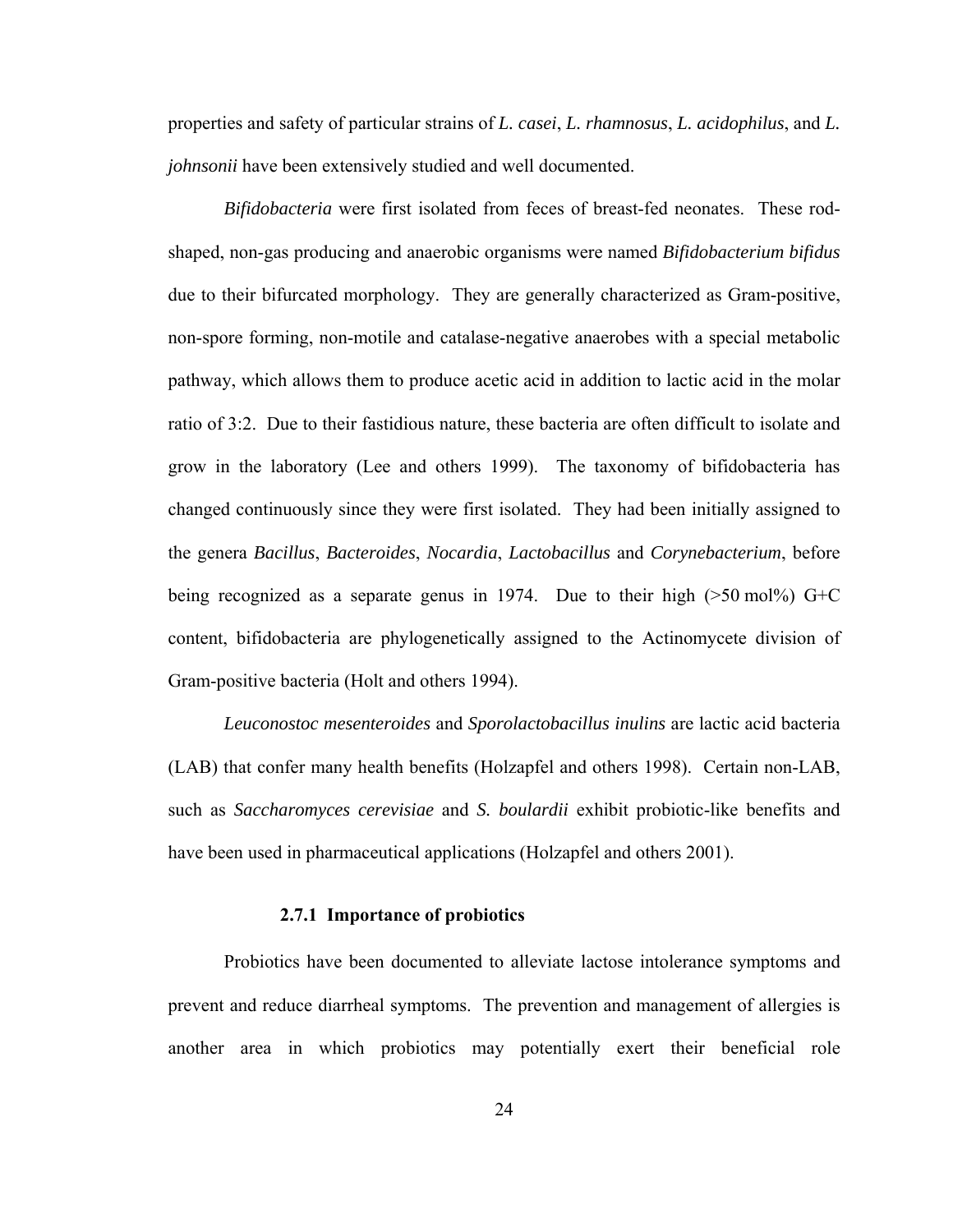(Yazdanbakhsh and others 2002). A recent study also indicated that early consumption of probiotic preparations containing *Lactobacillus* GG may reduce prevalence of atopic eczema later in life (Gueimonde and others 2006). Antigenotoxicity, antimutagenicity and anti-carcinogenicity are important potential functional properties of probiotics, which have received much attention recently. Some epidemiological researches have emphasized that probiotic intake may be related to a reduced colon cancer incidence (Hirayama and Rafter 2000) and experimental studies showed the ability of the lactobacilli and bifidobacteria to decrease the genotoxic activity of certain chemical compounds (Tavan and others 2002) and increase the antimutagenic activity during growth in selected media (Lo and others 2004). It is well established that diets rich in saturated fat or cholesterol would increase the serum cholesterol level, which is one of the major risk factors for coronary heart diseases. Mann and Spoerry (1974) were the first to observe a decrease in serum cholesterol levels in men fed large quantities  $(8.33 \text{ L man}^{-1} \text{ day}^{-1})$  of milk fermented with *Lactobacillus*. As they suggested, this was possibly due to the production of hydroxymethyl-glutarate by probiotic bacteria, which was reported to inhibit hydroxymethylglutaryl-CoA reductases required for the synthesis of cholesterol. Probiotic cultures produce a wide range of antibacterial compounds, including organic acids, such as lactic and acetic acids, hydrogen peroxide, bacteriocins, various low-molecular-mass peptides, and antifungal peptides/proteins, fatty acids, phenyllactic acid, and OH-phenyllactic acid. Lactic and acetic acids are the main organic acids produced during the growth of probiotics, and their pH-lowering effect in the gastrointestinal tract has a bacteriacidal or bacteriostatic effect. Low-molecular-mass compounds, such as lactic acid, have been reported to be inhibitory towards Gram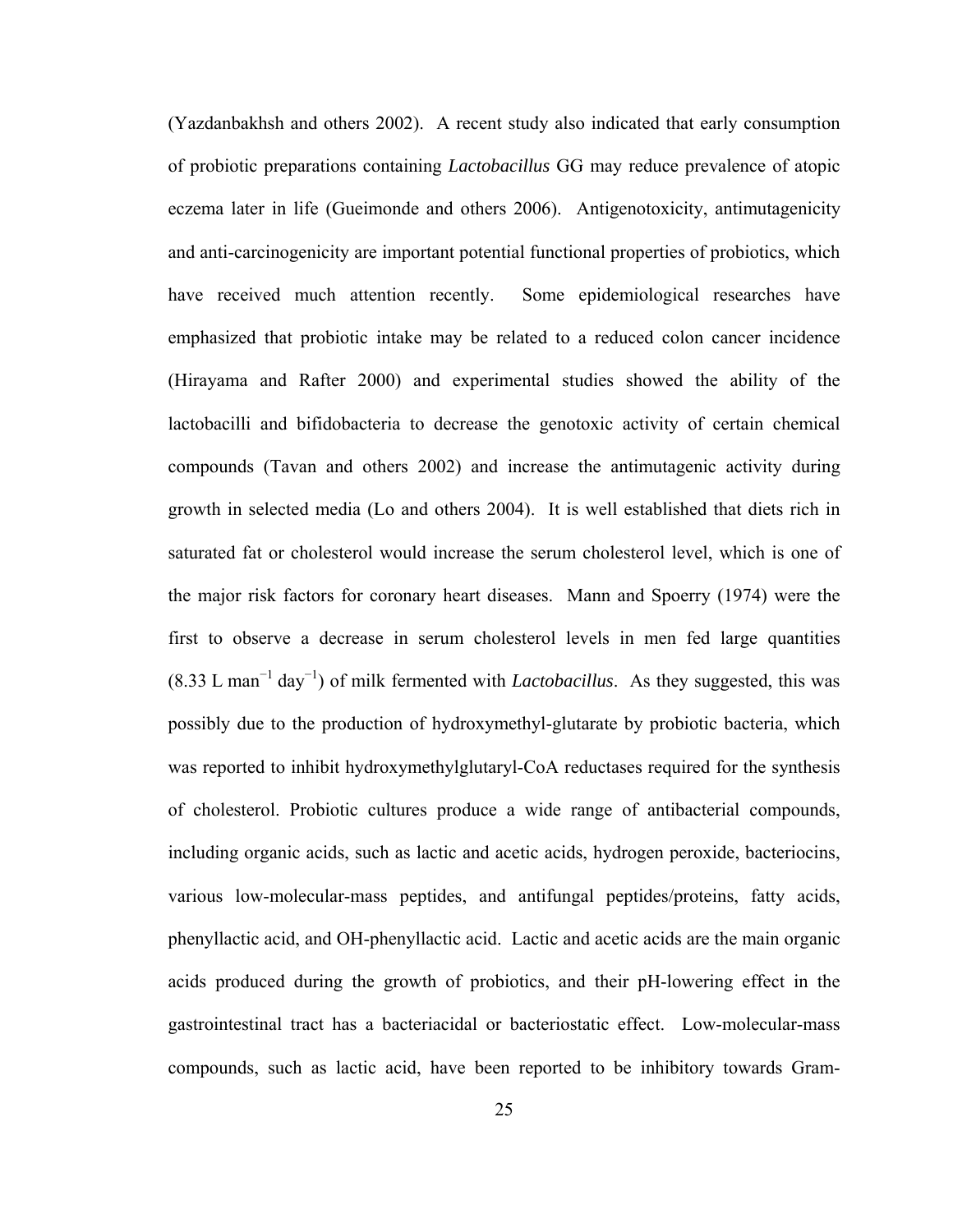negative pathogenic bacteria like *H. pylori* (Alakomi and others 2000). Several *in vitro* studies on cell models of inflammatory bowel disease (IBD) have shown the ability of certain probiotic strains, such as *L. rhamnosus* GG, to modulate the immune system by down-regulating TNF-α-induced IL-8 production (Zhang and others 2005). Studies also suggest that the immune system might be beneficially affected in the presence of probiotics through the action of recognition receptors expressed on the surface of epithelial cells (Isolauri and others 2001). Probiotics may also influence the immune interactions by suppressing the growth and attachment of potential pathogens, thereby acting as inhibitory agents against foodborne pathogens.

## **2.8 Foodborne diseases**

The Centers for Disease Control and Prevention estimates that, in the U.S. alone, foodborne pathogens are responsible for 76 million illnesses every year. Of the people affected by those illnesses, 300,000 are hospitalized and more than 5,000 die. These widespread outbreaks of food-borne illnesses are attributed, in part, to the fast-paced distribution of foods across the nation. Foodborne pathogens account for an estimated 14 million illnesses, 60,000 hospitalizations, and 1,800 deaths (Bresee and others 2000). *Salmonella* is one of the most common causative agents of intestinal infections in the U.S. In 2005, a total of 16,614 laboratory-confirmed cases of infections in the FoodNet surveillance areas were identified, in descending order, as *Salmonella* (6,471), *Campylobacter* (5,655), *Shigella* (2,078), *Yersinia* (159), and *Listeria* (135) (CDC 2005). The CDC estimates that 73,000 cases of *E. coli* O157:H7 infections occur annually in the U.S. A recent study estimated the annual cost of these illnesses to be \$405 million in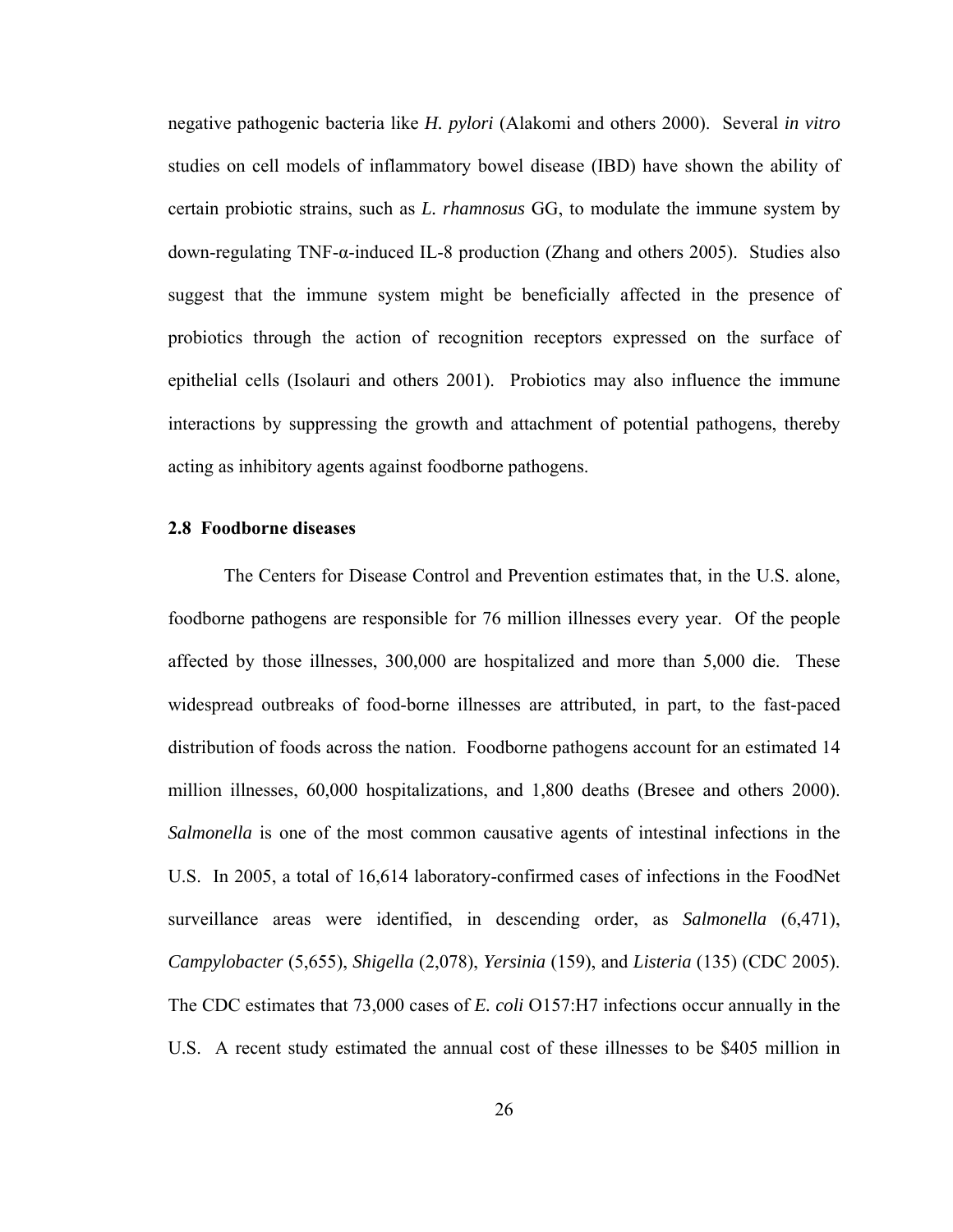2003 (Frenzen and Drake 2005). The annual cost of foodborne illnesses caused by the four most common bacterial pathogens alone (*Salmonella*, *Shigella*, *Campylobacter* and *E. coli*) has been estimated at \$6.9 billion. In addition, *L. monocytogenes* is estimated to cause approximately 1,600 cases of listeriosis annually, resulting in 415 deaths (Farber and Peterkin 1991). *H. pylori* regularly colonizes the human stomach and may lead to the onset of various gastric-related diseases (Dunn and others 1997). Most patients with duodenal ulcer can be cured by killing *H. pylori* with antibiotics (Moayyedi and others 2000). The lifetime risk of infection with *H. pylori* is ~50% among people in industrialized countries, and 90% in developing countries.

#### **2.8.1 Important foodborne pathogens**

## **2.8.1.1** *Salmonella*

*Salmonella* serotypes continue to be a threat to food safety in United States. Members of *S. enterica* account for more than 99% of human salmonellosis (Ahmer and others 1999). It is estimated that from 2 to 4 million cases of salmonellosis occur in the U.S. annually. Infections are commonly acquired by animal to human transmission through consumption of undercooked food products derived from livestock or domestic fowl. The incidence of salmonellosis appears to be rising in both in the U.S. and other industrialized nations. *S.* Enteritidis isolations from humans have shown a dramatic rise in the past decade, particularly in the northeastern United States (6-fold or more), and the increase in human infections is spreading south and west, with sporadic outbreaks in other regions. *S.* Typhi and the paratyphoid bacteria normally cause septicemia and produce typhoid or typhoid-like fever in humans. Other forms of salmonellosis generally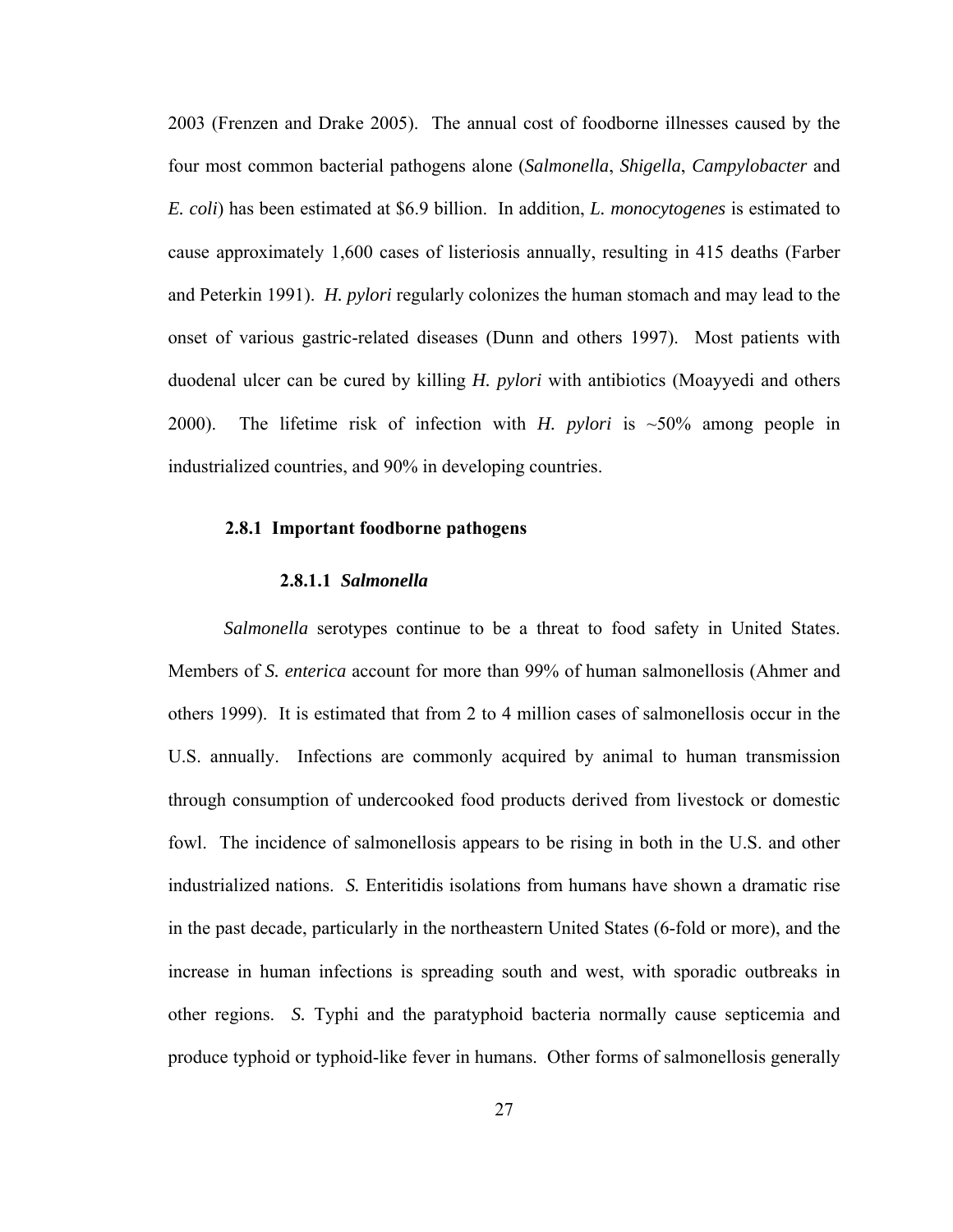produce milder symptoms. Studies suggest that the ability of *S*. Typhimurium to elicit severe polymononuclear leukocytes (PMN) infiltration in the intestinal mucosa is vital for causing disease and contributes to fluid loss during diarrhea (Wood and others 1998). The *Salmonella*–specific virulence determinant for causing diarrhea and PMN influx in the intestinal mucosa is the invasion–associated type III secretion system (TTSS1) (Watson and others 1998). *Salmonella*–specific virulence determinants contributing to the ability to survive and multiply in macrophages include genes that confer resistance to macrophage killing mechanisms (Roudier and others 1990).

### **2.8.1.2** *Escherichia coli* **O157:H7**

Enterohemorrhagic *E. coli* (EHEC) O157:H7 was recognized as a cause of enteric disease following two outbreaks of hemorrhagic colitis in 1982 associated with undercooked hamburgers served at fast food restaurants. Numerous food- and waterborne outbreaks linked to EHEC have been documented, and it is estimated that the O157:H7 serotype is responsible for more than 73,000 cases of illness and 61 deaths each year in the U.S., while non-O157 EHEC cause approximately 37,000 and 30 deaths each year (Mead and others 1999). The production of Shiga toxins, intestinal colonization and production of enteropathogenic *E. coli*-like attaching and effacing lesions are major virulence factors associated with EHEC strains (LeBlanc 2003). Symptoms include hemorrhage, colitis and possibly hemolytic uremic syndrome, and possible contaminants are ground beef and raw milk. Thorough cooking of meat and avoidance of cross contamination may help prevent disease.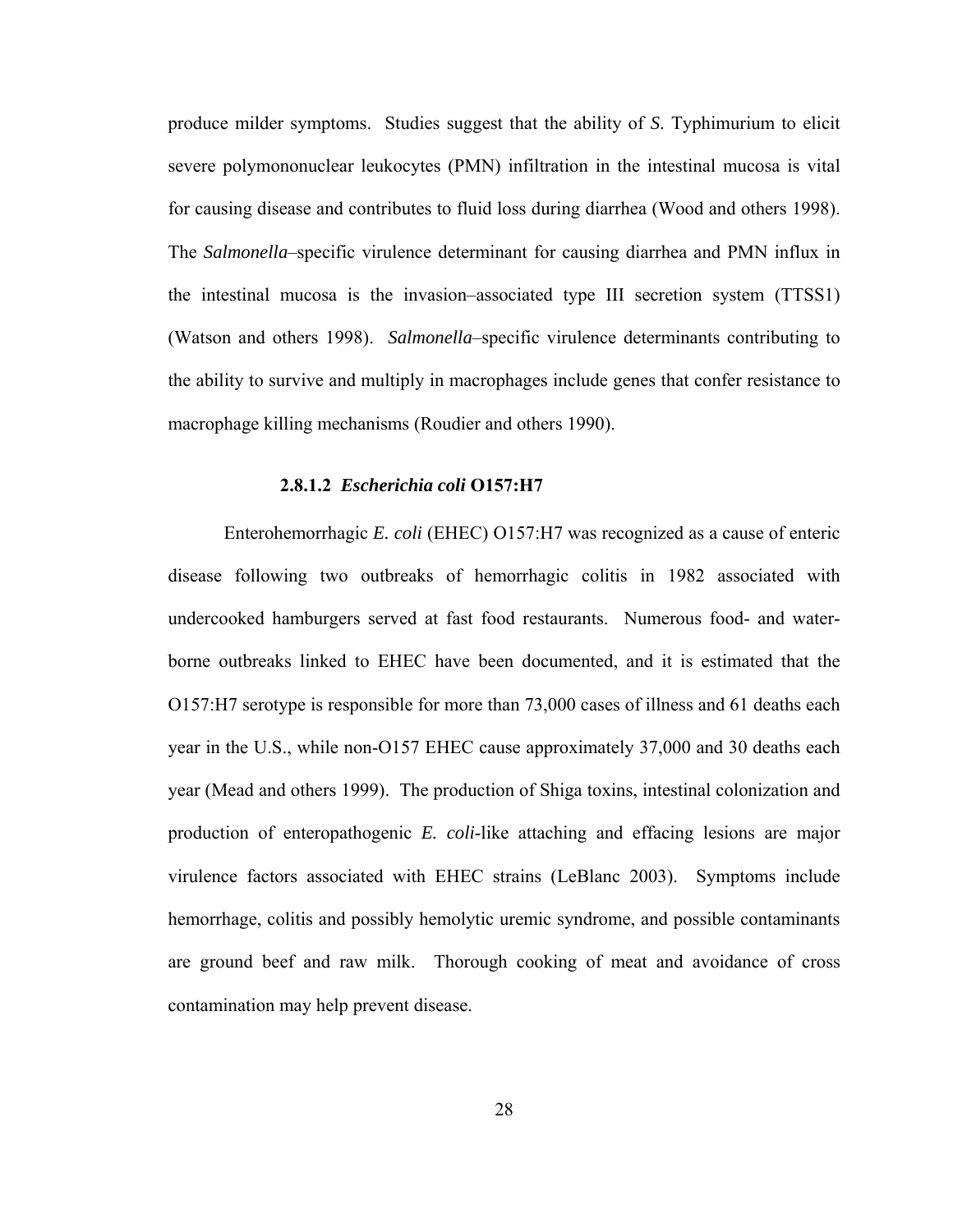## **2.8.1.3** *Listeria monocytogenes*

*L. monocytogenes*, an emerging pathogen since the 1970s, causes an estimated 2,500 cases of serious illness and 500 deaths per year in the U.S. (Batt 1999). Listeriosis is a major health concern due to the severity of the disease, high mortality rate and opportunistic nature of the pathogen. *L. monocytogenes* primarily affects immunocompromised patients, including the young, the elderly and pregnant individuals. In addition to being a deadly pathogen, it is well suited to growth and survival in food. *Listeria* cells initially adhere to intestinal enterocytes and penetrate the intestinal wall. The host cells, in defense, trap the bacteria in phagosomes. Listeriolysin O (LLO) lyses the phagosome, releasing *L. monocytogenes* into the host cell's cytosol. Following multiplication in the host cytoplasm, *L. monocytogenes* travels across the host cell and upon actin polymerization and vacuole lysis, the bacteria infect the neighboring cells (Marco and others 1997). Possible symptoms include meningitis, sepsticemia, miscarriage, and the possible contaminants are vegetables, milk, cheese, meat, seafood. Purchasing pasteurized dairy products and cooking foods properly, avoiding crosscontamination and use of sanitary practices may help prevent listeriosis. *L. monocytogenes* is considered a foodborne pathogen, and is also recognized as one of the leading causes of death due to bacterial food poisoning. Listerial pathogenesis is a complex process and various bacterial and host factors are pivotal in its infection process. Understanding how environmental factors like those encountered in food or potential host, influence virulence gene expression is critical in unraveling the detailed pathogenic mechanisms.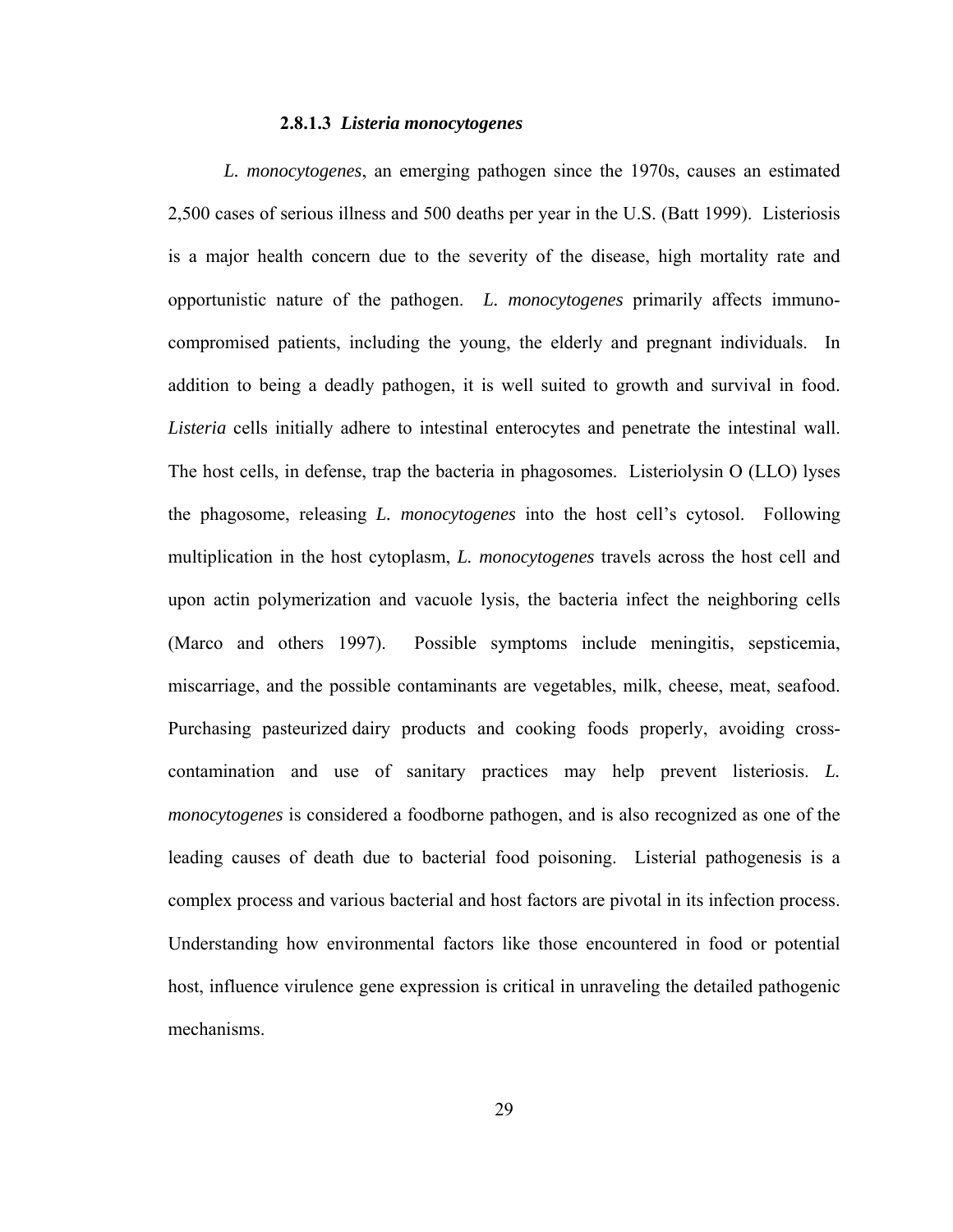#### **2.8.1.4** *Shigella*

Diarrheal diseases are the leading worldwide cause of death among children. The World Health Organization estimates that 5 million deaths occur annually from diarrheal disease and shigellae are responsible for 10% of these mortalities (Kotloff and others 1999). Data from the 1998 FoodNet surveillance network found that *Campylobacter*, *Salmonella* and *Shigella* were the most common isolates from patients with gastroenterititis (CDC 1999). In a highly orchestrated movement, *Shigella* species invade the host by using their own genetic machinery and exploit the host inflammatory response to facilitate the invasion process. After ingestion, shigellae transit the acidic environment of the stomach and ultimately attach to target cells (LeBrec and others 1964). Entry is initially via engulfment by M cells, and attachment of the bacteria to the host cell induces the formation of filopodia and finally the microfilament arrangement eventually leads to the engulfment of the bacterial cell by pseudopods, allowing the entry into the host cell (Gao and Kwaik 2000). Common symptoms include abdominal pain, cramps, diarrhea, fever, vomiting, blood, and pus, and possible contaminants include salads, raw vegetables, dairy products, and poultry. Proper washing and sanitizing techniques can help prevent the disease.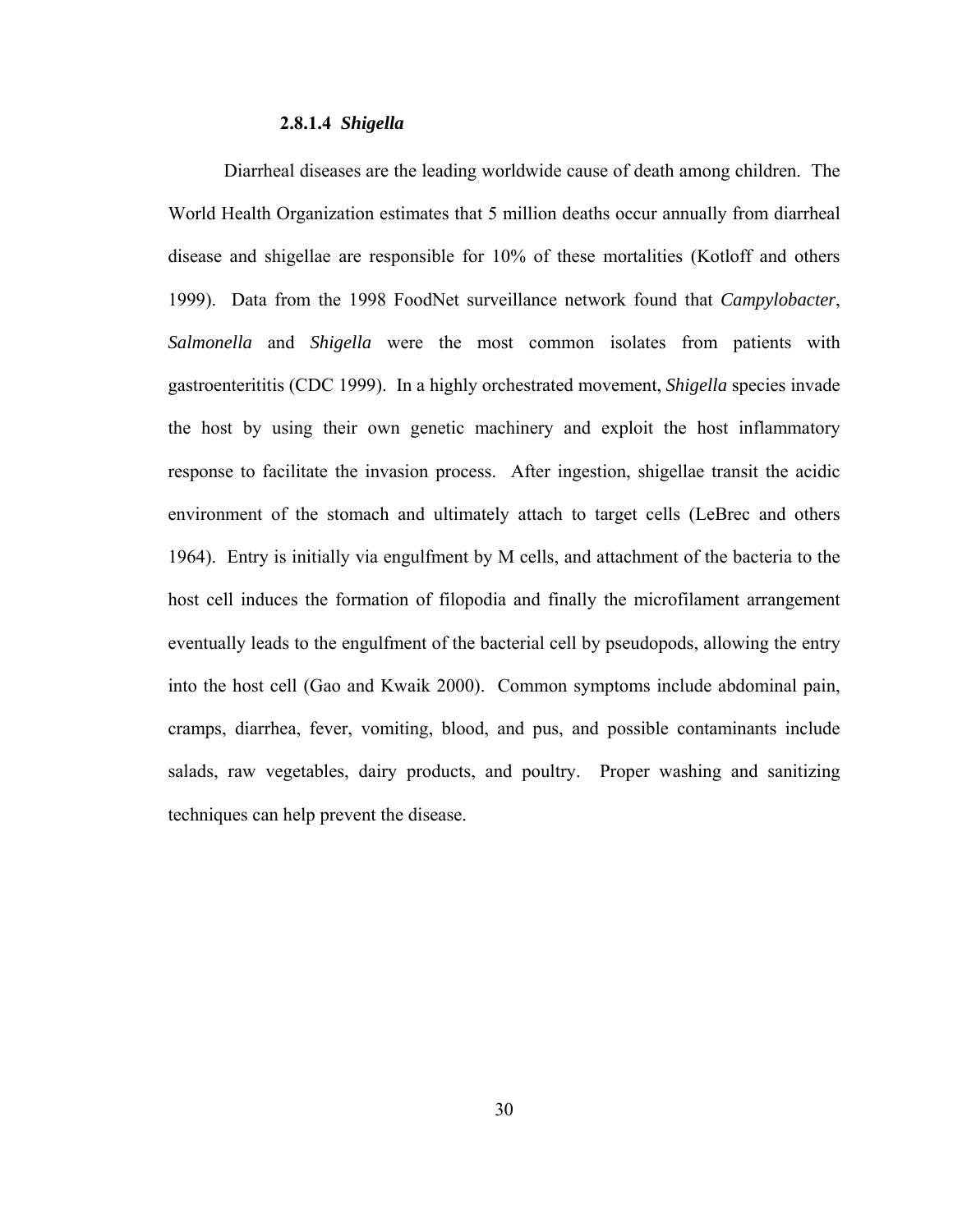## **CHAPTER 3**

# **MATERIAL AND METHODS**

# **3.1 Wines and grape juices**

Red wines that are commonly consumed in the U.S. and purple and white grape juices were purchased from local supermarkets and stored at 5°C until used (within 30 min of opening). A listing of the wines and juices used in this study is shown in Table 3.1. A White Zinfandel and one white grape juice were included in experiments for comparison.

| Wine                       | Grape juice                  |
|----------------------------|------------------------------|
| Merlot 1                   | Tropicana Purple grape juice |
| Merlot 2                   | Welch's Purple grape juice   |
| Shiraz                     | Welch's white grape juice    |
| Cabernet Sauvignon         |                              |
| Pinot Noir                 |                              |
| Tempranillo 2004           |                              |
| Grenache Shiraz            |                              |
| Chambourcin                |                              |
| Zinfandel & Carignane 2000 |                              |
| Cherry wine                |                              |
| Hybrid and American blend  |                              |
| Red Zinfandel              |                              |
| <b>Blush Zinfandel</b>     |                              |
| White Zinfandel            |                              |

| <b>Table 3.1</b> | List of red wines and grape juices used in this study. |  |  |  |  |  |  |  |  |  |
|------------------|--------------------------------------------------------|--|--|--|--|--|--|--|--|--|
|------------------|--------------------------------------------------------|--|--|--|--|--|--|--|--|--|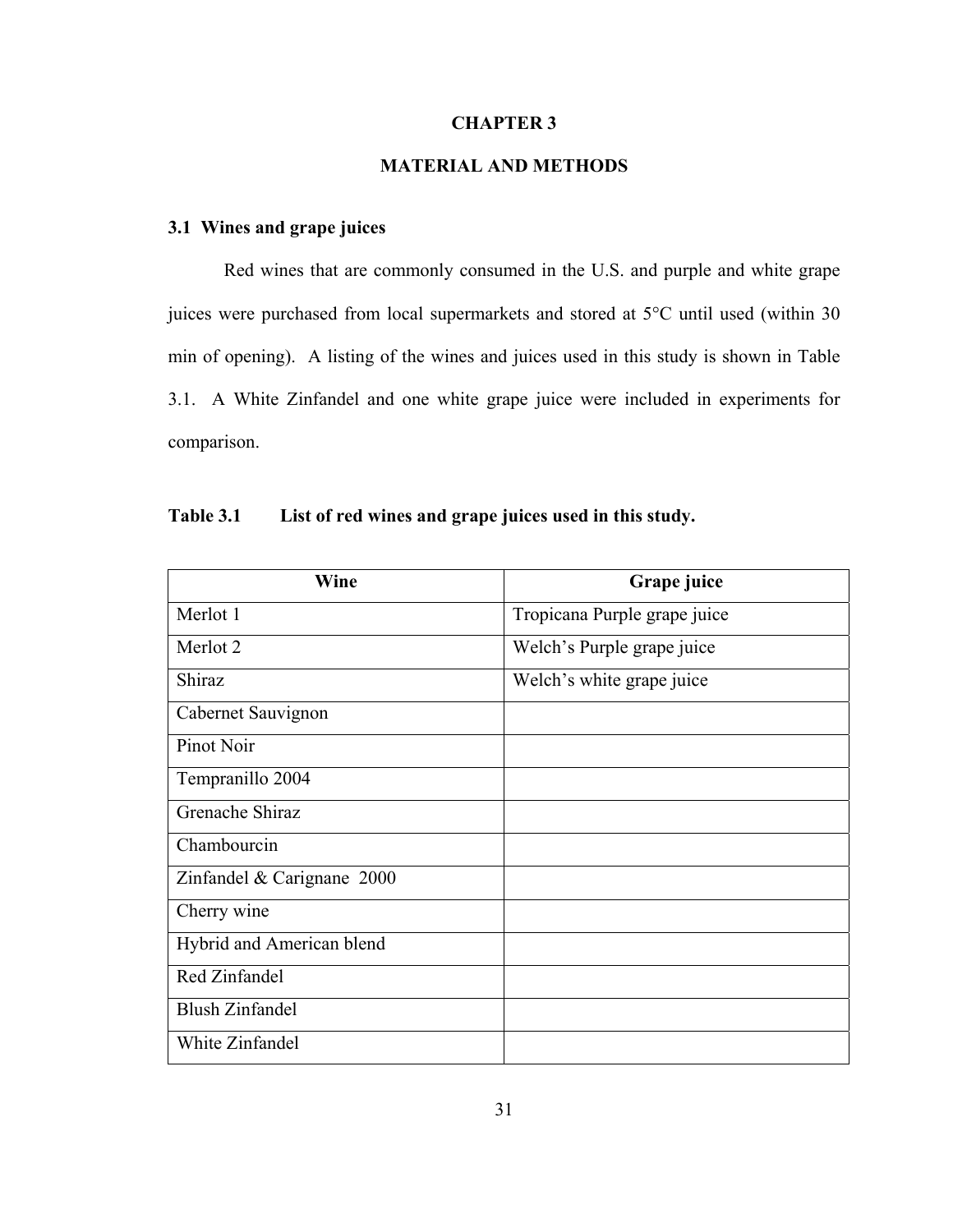## **3.2 Chemical analyses**

### **3.2.1 Analyses of pH and titratable acidity**

The wines and grape juices were analyzed for pH and titratable acidity (TA). TA measures the total amount of protons available in a juice or wine, and is expressed as g/L tartaric acid equivalent. A 10 mL aliquot of each wine mixed with 90 mL distilled water was titrated against 0.1 N NaOH (Fisher Scientific, Fair Lawn, NJ, U.S.A.) to a pH endpoint of 8.2. All pH and TA determinations were replicated twice.

## **3.2.2 High performance liquid chromatography (HPLC) analyses**

## **3.2.2.1 Chemicals**

Methanol, water, o-phosphoric acid  $(H_3PO_4)$ , acetonitrile (all HPLC grade), and sodium chloride were purchased from Fisher Scientific Co. (Fair Lawn, NJ, U.S.A.). Trans-resveratrol was procured from Sigma Chemical Co. (St. Louis, MO, U.S.A.).

#### **3.2.2.2 Instrumentation**

The resveratrol in each wine was extracted by HPLC and the concentration determined using isocratic HPLC separation with UV detection. A Perkin-Elmer, series 4 HPLC (Norwalk, CT, U.S.A.) equipped with a Rheodyne loop injector (20  $\mu$ L) and an LC 90 UV spectrophotometric detector, set at 306 nm, was used. The column was a L\*I.D. 25 cm x 4.6 mm, 5 µm particle size Supelcosil<sup>TM</sup> LC – 18 HPLC column (Supelco Inc, Bellefonte, PA, U.S.A.). Samples were injected into the column filled with the stationary reverse phase and the separation was carried out at room temperature. The isocratic elution at a flow rate of 1.0 mL/min used the mobile phase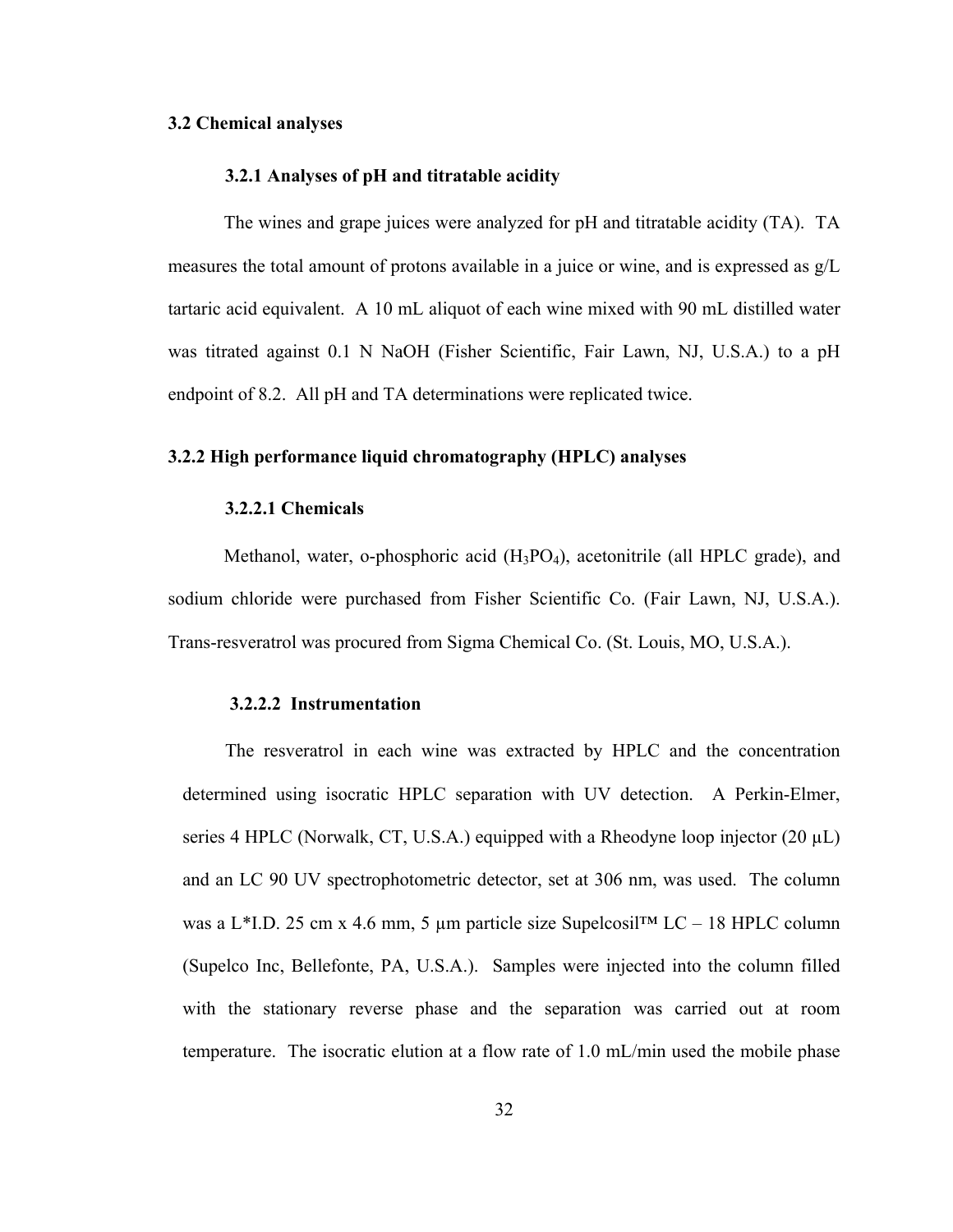of 25% acetonitrile,  $0.1\%$  H3PO4 and NaCl (c = 5mmol/l) in demineralized water. A Varian Star Chromatography Work Station Processing Software (Walnut Creek, CA, U.S.A.) was used for data acquisition and reprocessing. After each analysis, the column was rinsed with mobile phase for 10 min (Hanzlikova and others 2004; Intarapichet and Gruen 2000).

#### **3.2.2.3 Standards and method validation**

A stock solution of 250 µg/mL of *trans*-resveratrol was prepared in mobile phase and stored in the dark at –20ºC. *Trans*-resveratrol standard solutions of 0.01, 0.1, 0.25, 0.5, 0.75, 1.0, 2.5 and 5.0 µg/mL were prepared for the external standard calibration curve. Recovery of the method was determined in replicates of six using the 0.25, and 2.5 µg/mL of *trans*-resveratrol standard solution. The recovery of *trans*-resveratrol was also determined from spiked wine samples using the 0.5 and 2.5  $\mu$ g/mL standard solutions.

The analytical parameters considered were precision, linearity, selectivity, sensitivity and recovery:

Precision. The precision of the analytical method was determined by analyzing eight aliquots of a homogenous wine sample, with and without spiking of a *trans*-resveratrol standard.

Linearity. A calibration curve of *trans*-resveratrol determined the linearity of the method. Integrated peak areas were plotted against the concentrations of the standard solutions. Selectivity. The t*rans*-resveratrol was quantified at an absorbance of 306 nm, according to Juan and others (1999) and Trela and WaterHouse (1996).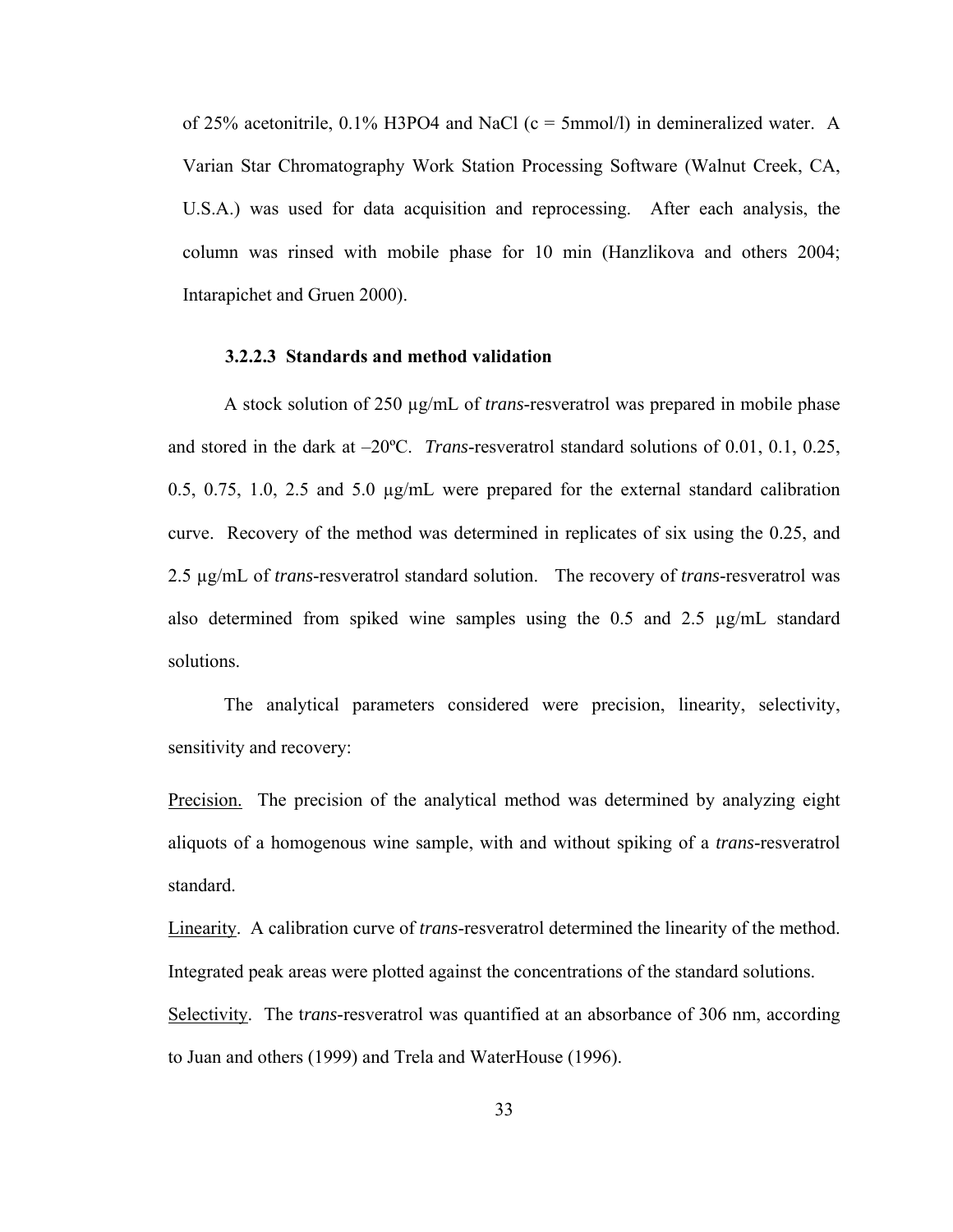Recovery. Two different concentrations of *trans*-resveratrol standard solutions and spiking two different varieties of wine samples with standard solutions (0.25 ppm and 2.5 ppm) were used to deduce the recovery percentage.

#### **3.2.2.4 Sample preparation**

 Thirteen red and one white wines of various vintages and varieties, and two purple grape juices and one white grape juice (Table 3.1) were purchased from local stores. One milliliter of the wine sample was transferred into reaction vials, and dried under nitrogen gas in the dark to prevent the isomerization of *trans* to *cis* form. The dried residue was dissolved in 1 mL mobile phase and filtered through a 0.45 µm nylon syringe filter. The filtrate was collected in an amber vial and analyzed by HPLC. Twenty microliters of the filtrate was injected into the HPLC column. Three replicates of each wine sample were prepared for HPLC measurement. One milliliter of the grape sample was dried under nitrogen gas and dissolved in 1 mL mobile phase and filtered, and the filtrate was analyzed by HPLC. Three replicates of each grape juice were prepared for HPLC measurement.

#### **3.3 Bacterial cultures and growth conditions**

Isolates of *Helicobacter pylori*, *Listeria monocytogenes EGD*, *Escherichia coli*  O157:H7 35150, *Salmonella* Typhimurium and *Shigella boydii* were from the culture collection of the University of Missouri Food Microbiology Laboratory. The probiotics tested in this study included different strains of lactobacilli and bifidobacteria, namely *L. paracasei*, *L. acidophilus* LA-2, *L. rhamnosus* GG and *Bifidobacterium animalis* from the same culture collection. *E. coli* O157:H7, *Salmonella* and *Shigella* were propagated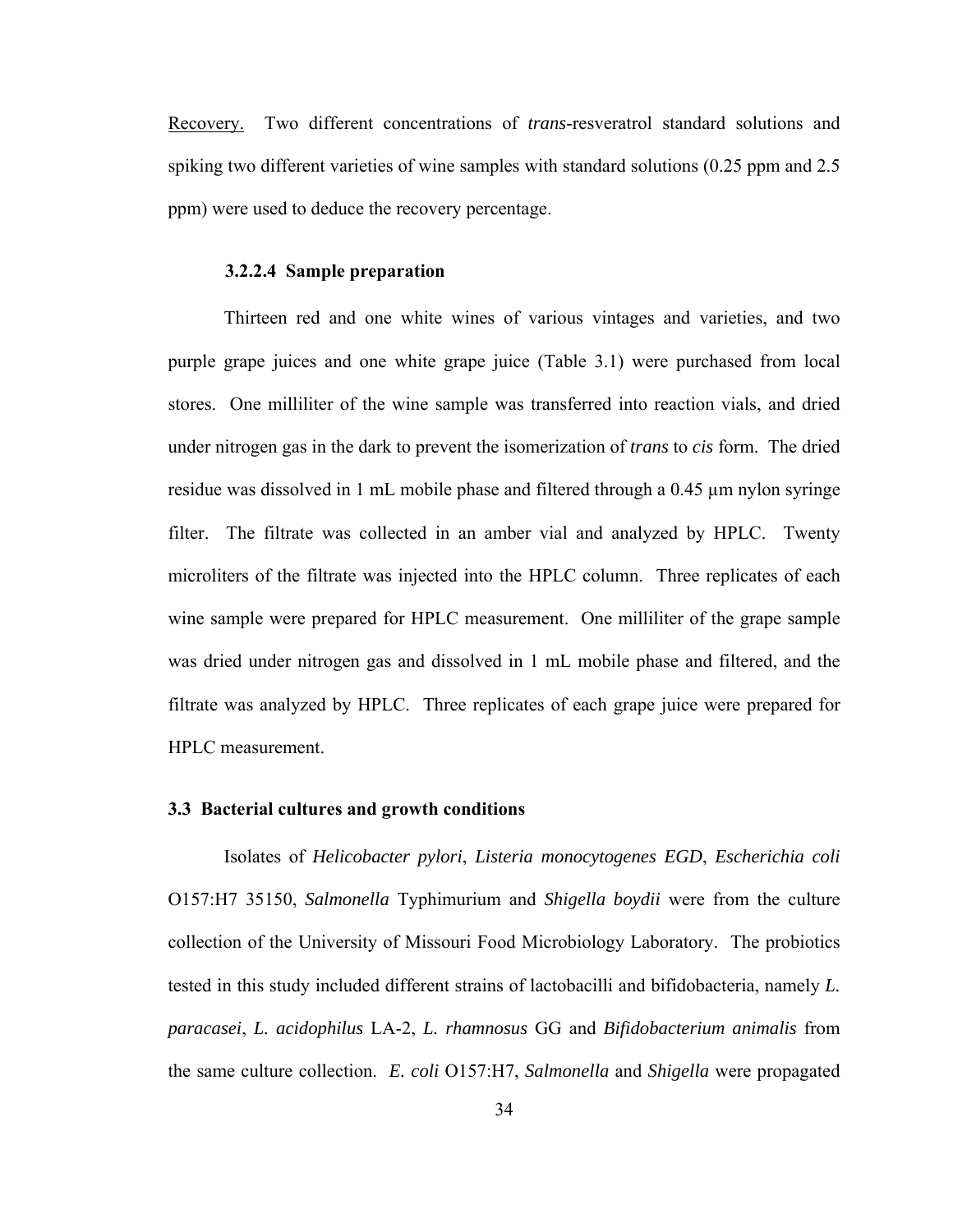in tryptic soy broth supplemented with 5% yeast extract (TSBY). *L. monocytogenes* was grown in brain heart infusion (BHI) broth, and *H. pylori* in Brucella broth supplemented with 5% fetal bovine serum. All pathogenic cultures, except for *H. pylori*, were aerobically incubated at 37°C. *H. pylori* was incubated at 37°C under microaerophilic conditions using CampyPak™ gas generators. All probiotic cultures were propagated in Lactobacilli MRS agar and incubated anaerobically at 37°C. All microbial media and reagents were purchased from Difco Labs. (Benton, Dickinson & Co, Sparks, MD, U.S.A.)

## **3.4 Preliminary studies**

All the foodborne pathogens were grown at their respective incubation conditions overnight with an initial concentration of each pathogen being  $10^8\t{-}10^9$  CFU/mL. Respective agar media plates were prepared and diluted samples of each pathogen were pour-plated using a varied concentration of wine ranging from 10-100% v/v, and incubated at their respective temperatures. Upon incubation, the different plates were examined for the survival rates of each pathogen in the presence of different wine concentrations. This preliminary step allowed us to narrow down the wine concentration that will be used for the following agar diffusion and plate count techniques. Concentrations ranging from 10-40% wine  $(v/v)$  gave too many colonies to count (TNTC) whereas the wine concentrations from 40-80% gave us countable plates. Wine concentrations of 100% killed all bacteria. This study, therefore, utilized the wine concentration range of 40-100%  $(v/v)$  for the following experiments to check for the effects of red wine against the foodborne pathogens.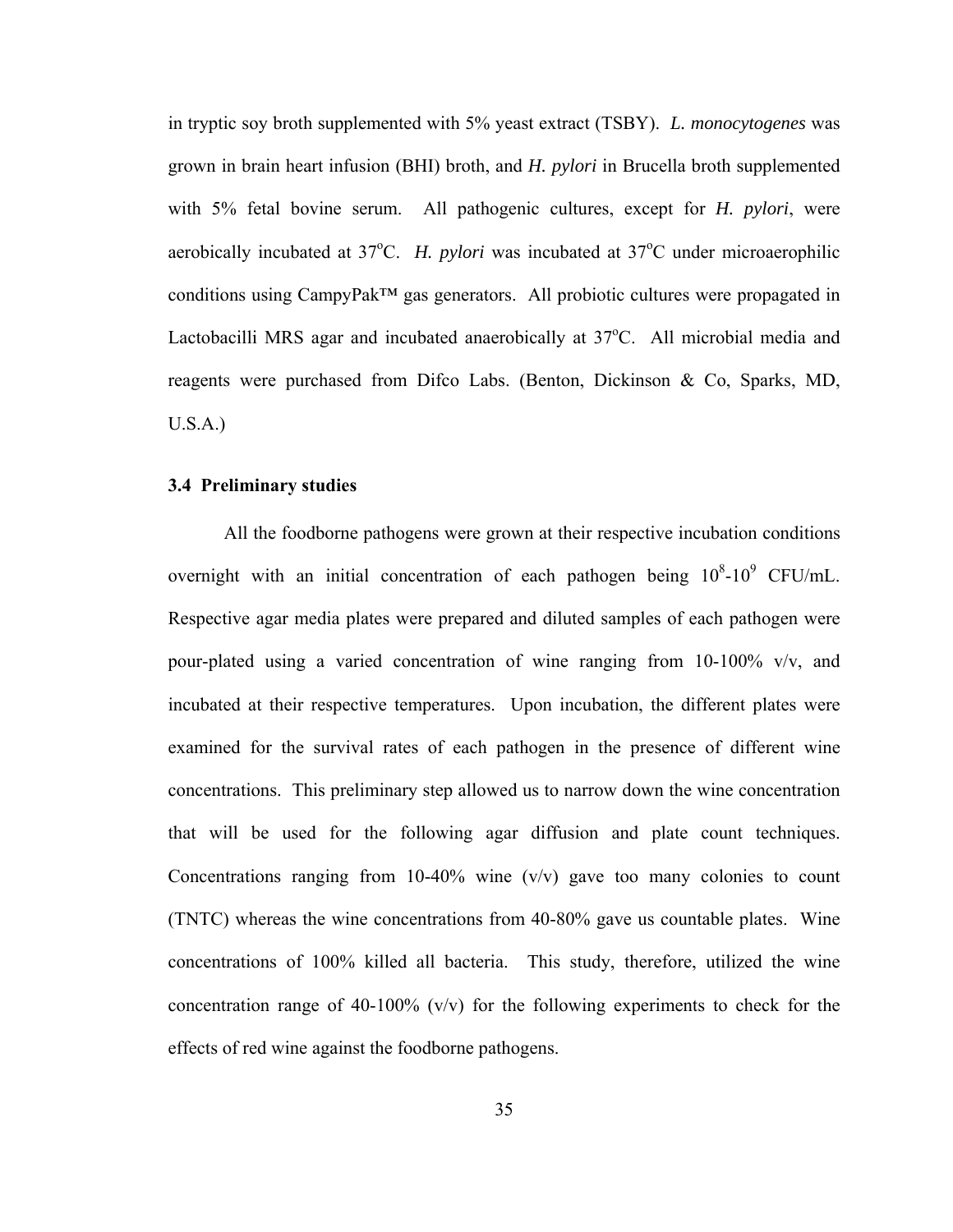The same procedure was followed for the growth of probiotics and its effects against red wine and grape juice. The initial number of each probiotic was  $10^7$  CFU/mL.

## **3.5 Agar diffusion assay**

An agar well diffusion assay was performed to determine if the organisms were susceptible to different beverages. Freshly grown cells of each pathogen to be tested, except for *L. monocytogenes* and *H. pylori*, were spread-plated onto tryptic soy agar (TSA). BHI agar was used for *L. monocytogenes*, and blood agar for *H. pylori*. Wells were aseptically cut out of each agar plate with a sterile metal cork borer of 8 mm diameter. The five wells in each plate were filled with 100 µl of different percentages of each red wine and grape juice to be tested (middle well was filled with sterile peptone buffer as the control). Percentages ranging from  $10\%$  -  $80\%$  (v/v) of the beverages in peptone water were tested. The plates were accordingly incubated at 37°C and observed after 24 h. The diameter of inhibition zones surrounding each well was measured. The experiment was repeated. Concentrations of the selected wines and grape juices that gave the most inhibitory effects on the tested pathogens were analyzed as described below.

## **3.6 Minimum inhibitory and lethal concentrations**

The minimum inhibitory concentration (MIC) of each selected wine was considered as the maximum dilution that inhibited the growth of a microorganism tested, but not necessarily kills the organism. The minimum lethal concentration (MLC) is defined as the maximum dilution (minimum concentration) that killed the test organism. MIC/MLC values were determined by the tube dilution and agar dilution methods. The different wines and grape juices were added to broth media specific for each pathogen, as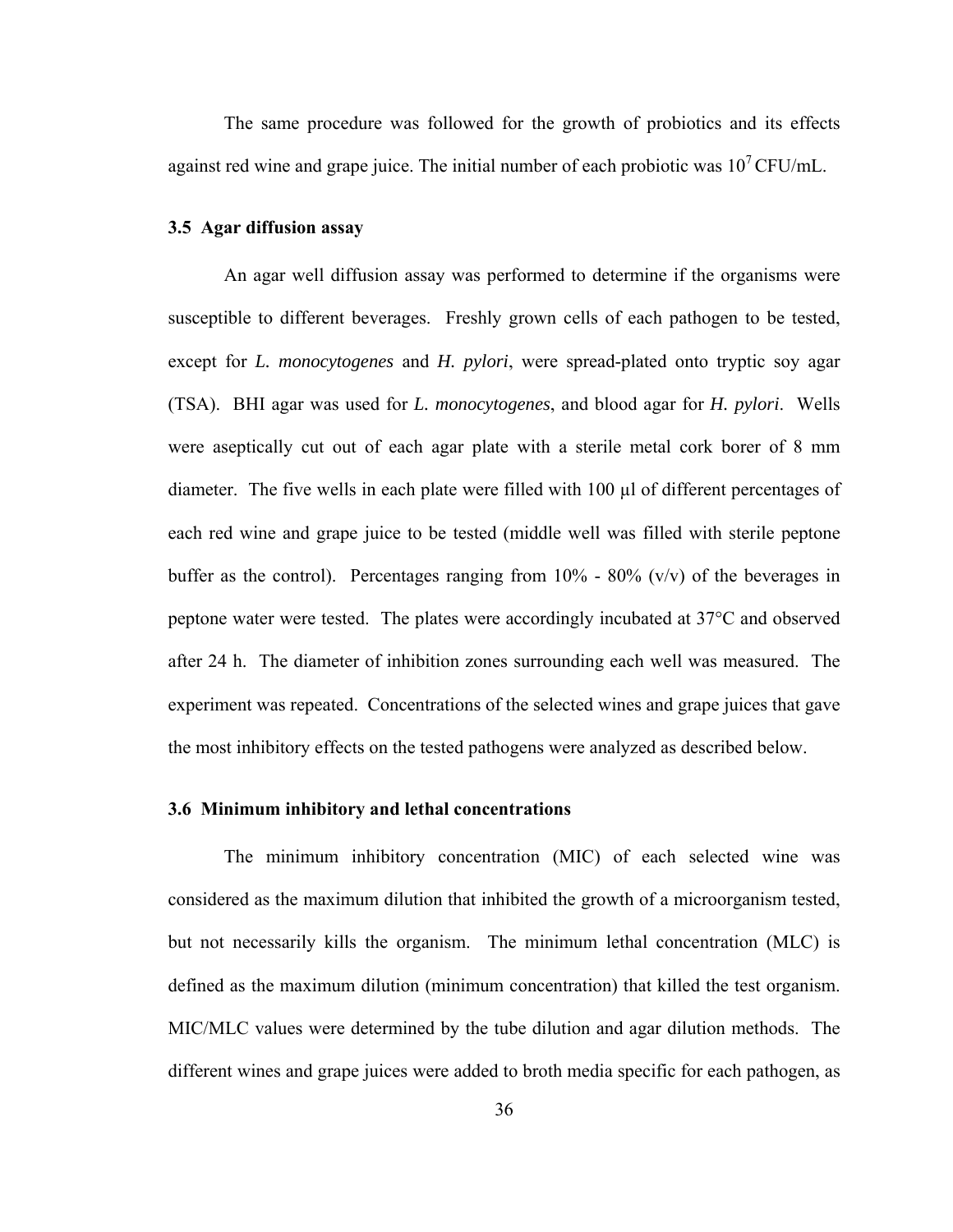outlined above, to final concentrations in the range of  $10\%$  to  $100\%$  (v/v), with a final volume of 10 ml per tube. Controls were broth media with no wine or grape juice added. Each tube was inoculated with 20 μl of pathogenic or probiotic strain, incubated accordingly at 37°C and scored for growth by streaking on appropriate agar plates and pour-plating in agar media. The MIC was determined as the lowest concentration of red wine or grape juice that inhibited growth in the tube but not completely on the agar plate, while the MLC was determined as the minimum concentration that completely inhibited growth in the tube as well as on the plate. All experiments were replicated three times.

## **3.7 Total polyphenol activity**

 The wine samples were dried under nitrogen in the dark and the dried residue rehydrated and used to treat all the test bacteria as described above. The dried wine samples were rehydrated with the mobile phase (acetonitrile) and respective broth media were added to it to make the total volume of 4mL. Each tube was inoculated with 10 μl of pathogenic or probiotic strain, incubated accordingly at 37°C and scored for growth by streaking on appropriate agar plates and pour-plating in agar media.

### **3.8 Microscopic evaluation of cells after exposure to wine**

One pathogen and one probiotic were tested in this step to examine the effect of wine on these microorganisms. A Fisher Micromaster microscope (Fisher Scienctific, NJ, U.S.A.) connected to a computer with Micron Software (Westover Scientific, Seattle, WA, U.S.A.) installed was used to make digital images of the slides. A 40% wine concentration (Merlot 2 which had the highest resveratrol concentration) was prepared and inoculated with 20 µL *E. coli* O157:H7 and a silimar approach was taken to prepare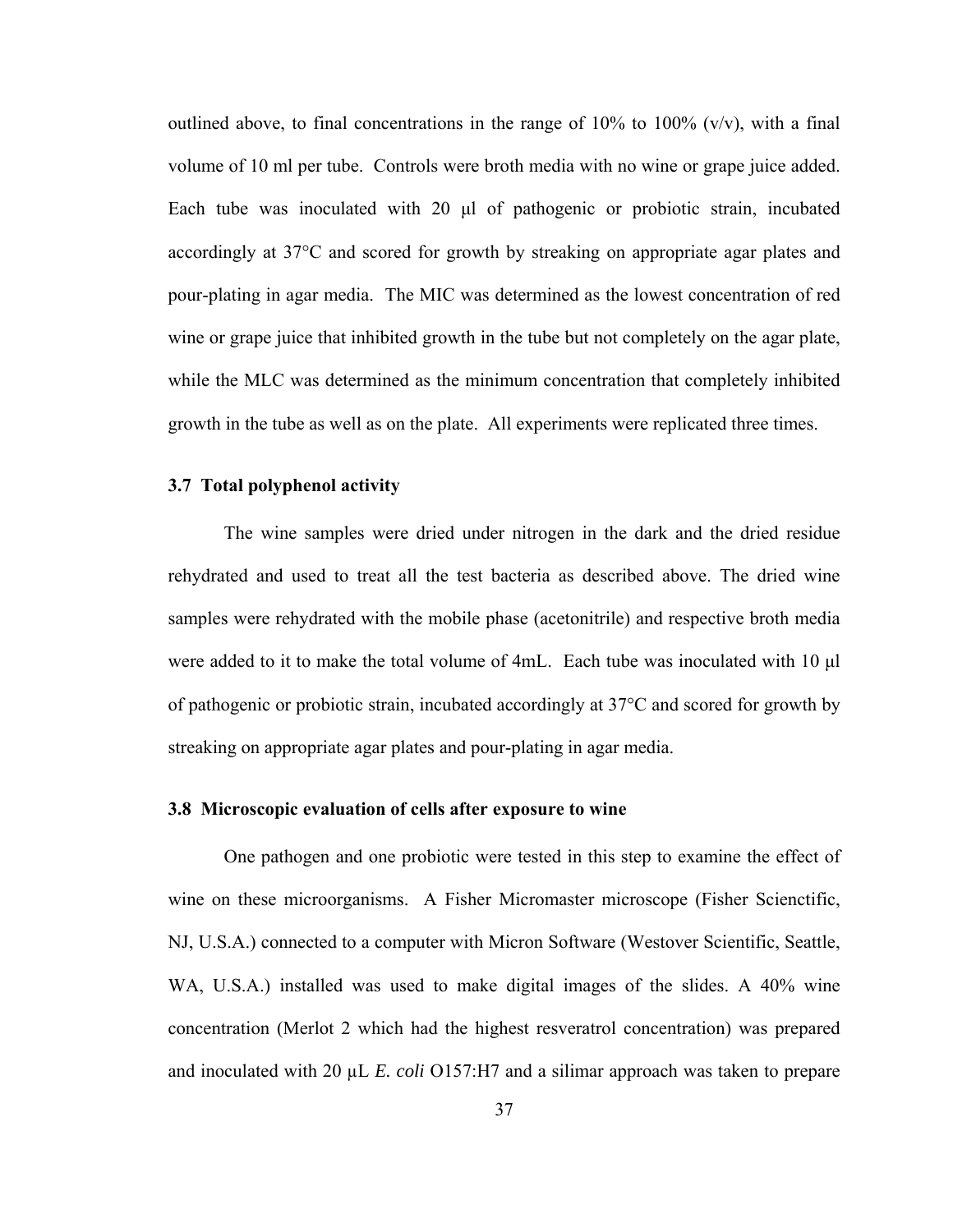another 40% wine concentration with 20 µL *B. animalis*, and incubated at 35°C aerobically and 37°C anaerobically respectively. After incubation, a gram stain of each was prepared and the slide was examined. Gram stain controls were also made for comparison.

# **3.9 Statistical analysis**

Results of microbiological tests were transformed into log values plus one count and all data were analyzed as a Randomized Complete Block design. Differences were determined using Fisher's Protected Least Significant Difference (LSD) with  $P \le 0.05$ .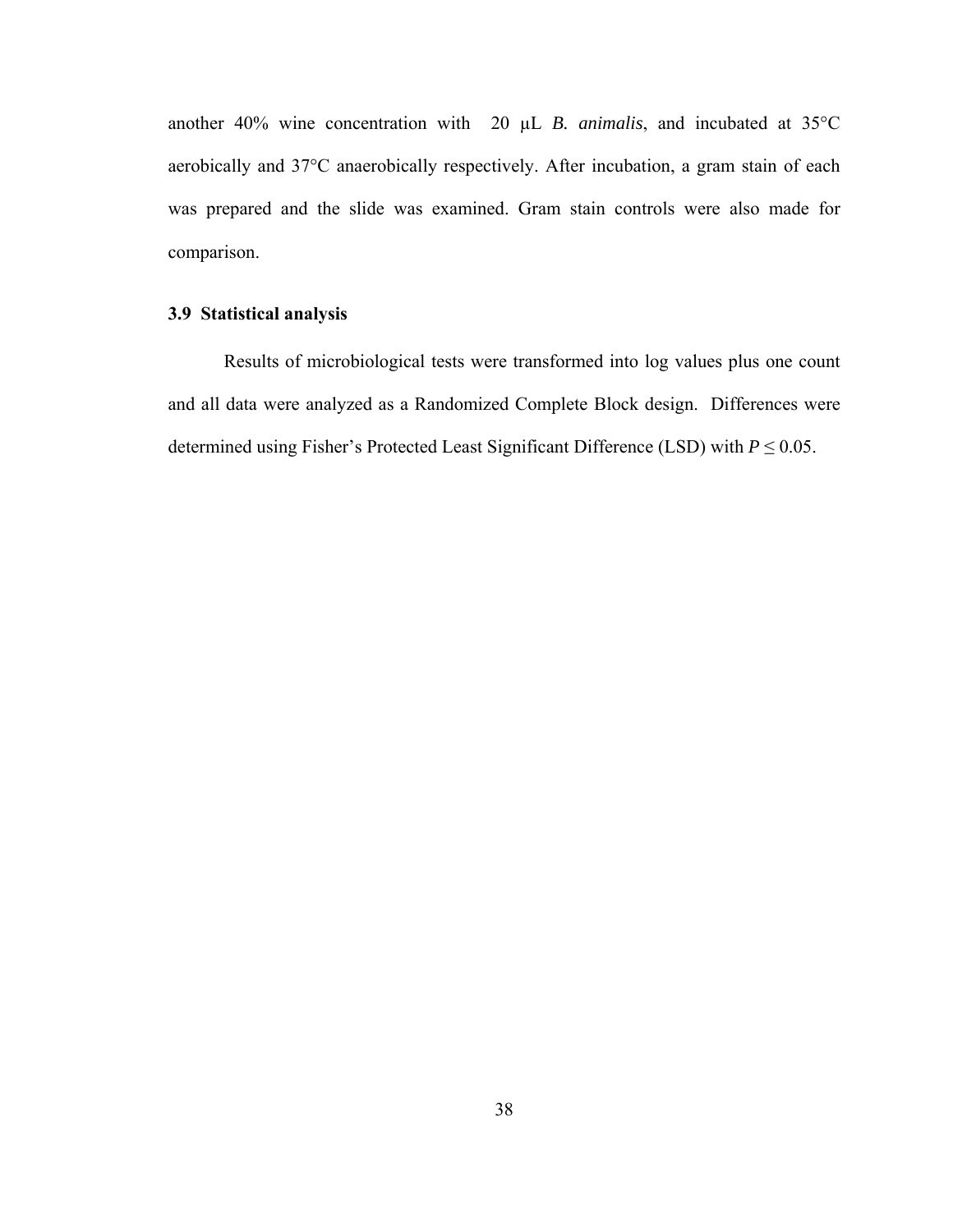## **CHAPTER 4**

# **RESULTS**

### **4.1 Chemical and HPLC analyses**

Table 4.1 shows the pH, TA, alcohol content and *trans*-resveratrol content of each wine and grape juice tested. The pH of the wines and grape juices ranged from  $2.5 - 3.7$ , which demonstrated their acidic property. The alcohol content of the wines, as stated on each bottle label, ranged from 10-14%, and their TA values closely resembled one another. The effects of the HPLC conditions and sample preparation procedures were evaluated to develop a rapid, specific and precise method for measuring *trans*-resveratrol in different wines and grape juices. According to Juan and others (1999), methanol gave the best recovery and resulted in the highest chromatographic resolution for *trans*resveratrol determination. Hence, methanol was used as the solvent for standard solutions and wine sample preparation.

Precision. The precision, expressed as the relative standard deviation (% RSD) was 3.65%.

Linearity. The calibration obtained was linear with a correlation coefficient of 0.9998.

Selectivity. The *trans*-resveratrol was well resolved and free from interfering peaks (data not shown).

Recovery. The recovery percentage was deduced and it ranged from 91.43 – 102.24% with an average recovery of 96.83%.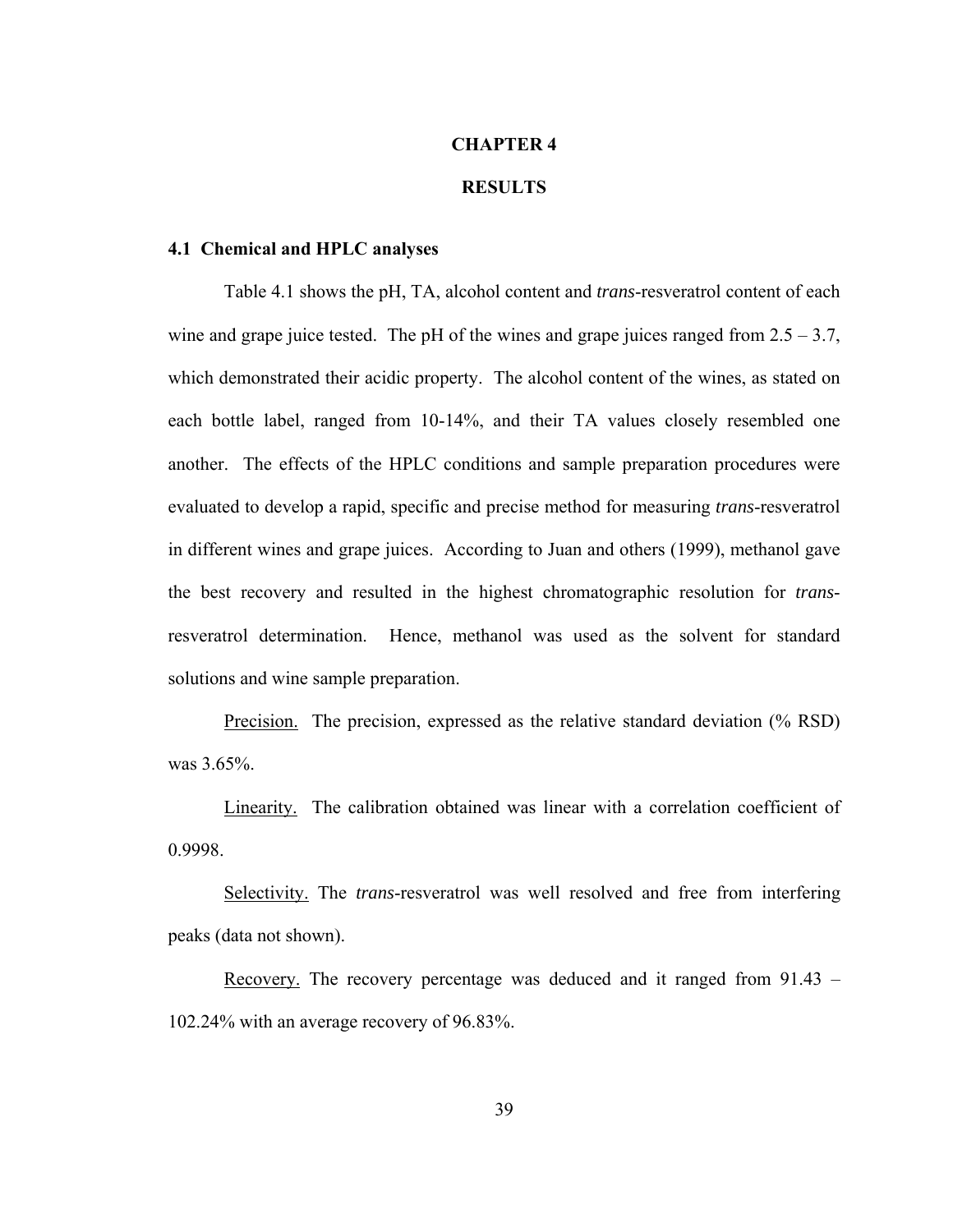#### **4.1.1** *Trans***-resveratrol concentrations**

The amounts of *trans*-resveratrol varied considerably for different vintages and varieties of the beverages, ranging from none detected in Tropicana grape juice  $(\leq 0.1)$  to 3.5384 µg/mL in Merlot 2 (Table 4.1). The drier red wines, namely Pinot Noir, Shiraz, Tempranillo 2004 and Grenache Shiraz, the higher *t*-resveratrol content compared to their sweeter red wine counterparts, Merlot 1, Blush and Cherry table wines. This can be attributed to the fact that the drier the red wine, the higher the flavonoid (polyphenol) boost (Full of Health, 2008). Figure 4.1 shows the chromatogram of some of the selected red wines in the study and indicates the varied *t*-resveratrol content in each of them.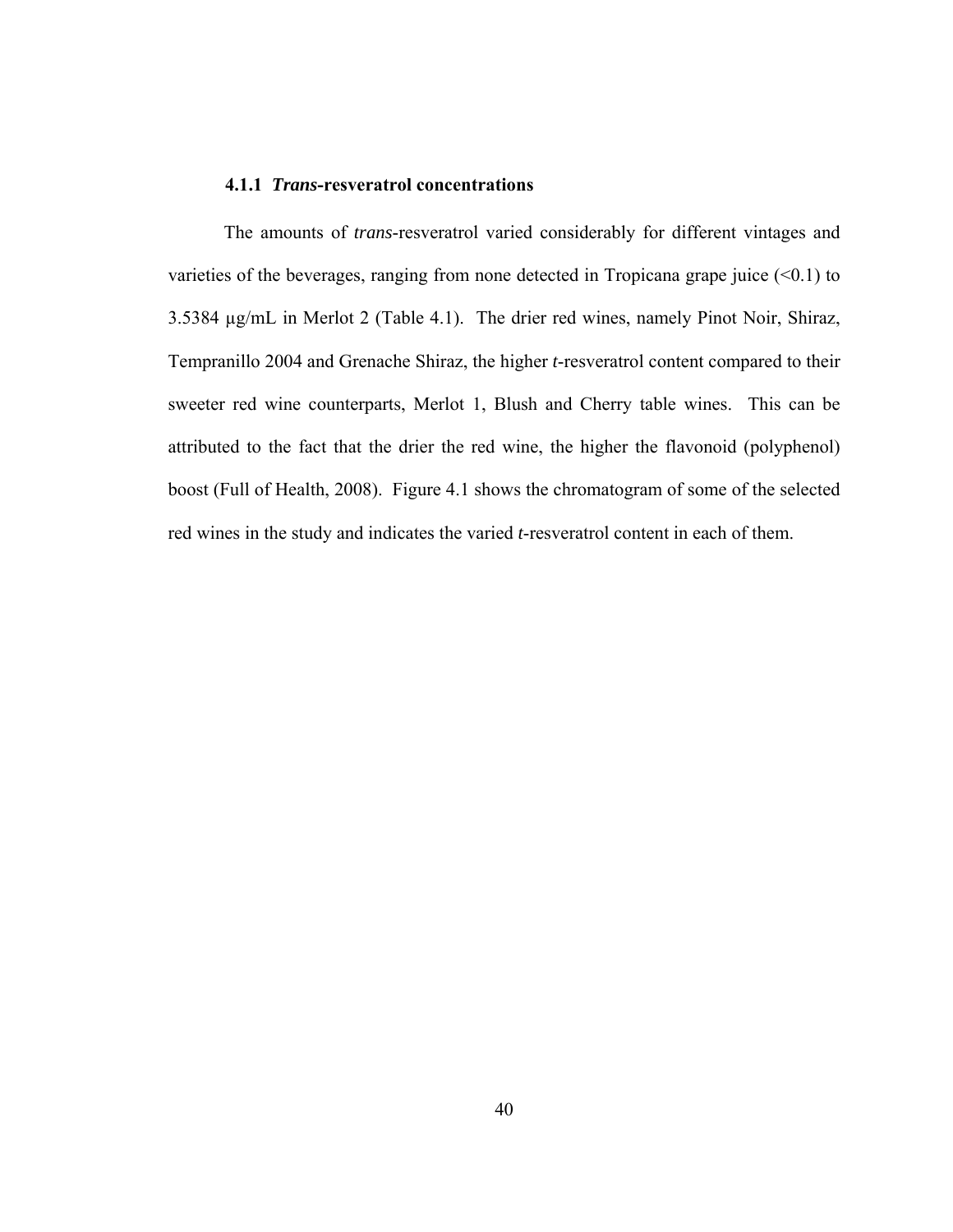| <b>Red wine</b> | <b>Variety</b> | pH                | <b>Titratable acidity</b> | t-Resveratrol       | Alcohol $(\% )$ |
|-----------------|----------------|-------------------|---------------------------|---------------------|-----------------|
|                 |                |                   | (%)                       | $(\mu g/mL)$        |                 |
| Merlot 1        | Merlot         | $3.62 \pm 0.025$  | $6.375 \pm 0.041$         | $0.2724 \pm 0.017$  | 13              |
| Merlot 2        | Merlot         | $3.48 \pm 0.03$   | $5.475 \pm 0.19$          | $3.5384 \pm 0.078$  | 13              |
| Shiraz          | Shiraz         | $3.63 \pm 0.072$  | $5.925 \pm 0.239$         | $2.2745 \pm 0.014$  | 13.5            |
| Cabernet        | Cabernet       | $3.77 \pm 0.0529$ | $5.775 \pm 0.040$         | $0.2781 \pm 0.007$  | 13              |
| Sauvignon       | Sauvignon      |                   |                           |                     |                 |
| Pinot Noir      | Pinot Noir     | $3.58 \pm 0.025$  | $6.60 \pm 0.321$          | $2.2745 \pm 0.014$  | 12              |
| Tempranillo     | Tempranillo    | $3.52 \pm 0.152$  | $6.225 \pm 0.098$         | $1.0683 \pm 0.0049$ | 14              |
| 2004            |                |                   |                           |                     |                 |
| Grenache        | Grenache 60%   | $3.46 \pm 0.052$  | $6.525 \pm 0.098$         | $1.8632 \pm 0.072$  | 13              |
| Shiraz          | $&$ Shiraz 40% |                   |                           |                     |                 |
| Chambourcin     | Chambourcin    | $3.36 \pm 0.06$   | $7.125 \pm 0.125$         | $0.3979 \pm 0.0260$ | 14              |

**Table 4.1 pH, titratable acidity, and alcohol and t-resveratrol contents of red wine and grape juice.**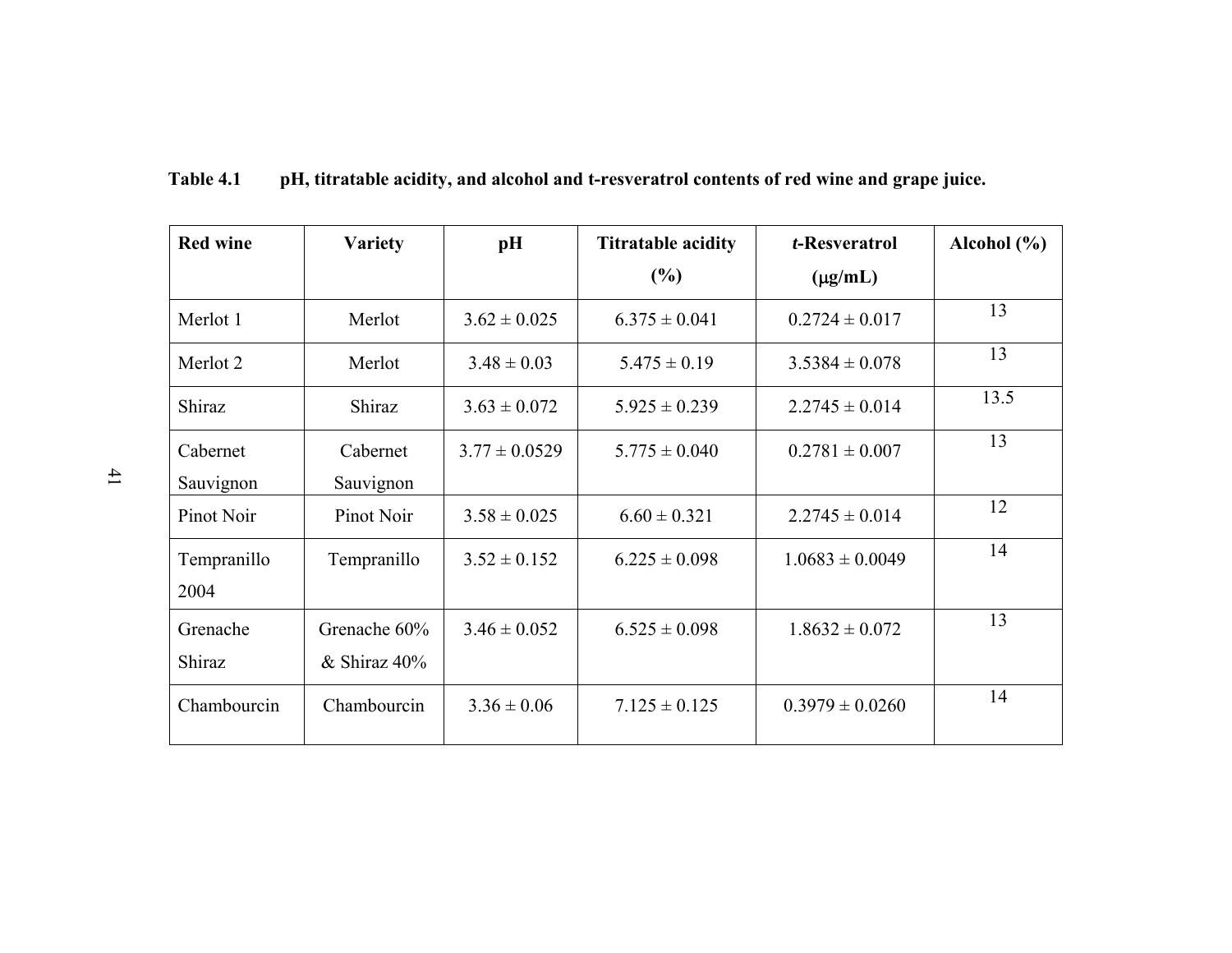| Zinfandel $\&$<br>Carignane       | Zinfandel &<br>Carignane     | $3.72 \pm 0.02$  | $6.075 \pm 0.230$  | $0.5136 \pm 0.004$  | 13.5 |
|-----------------------------------|------------------------------|------------------|--------------------|---------------------|------|
| Cherry wine                       | Cherry wine                  | $3.58 \pm 0.01$  | $13.125 \pm 0.064$ | $0.1275 \pm 0.0265$ | 12   |
| Hybrid and<br>American            | Hybrid and<br>American blend | $2.33 \pm 0.026$ | $6.675 \pm 0.117$  | $0.1373 \pm 0.001$  | 12   |
| Red<br>Zinfandel                  | Red Zinfandel                | $2.86 \pm 0.026$ | $6.225 \pm 0.055$  | $0.4949 \pm 0.007$  | 13.9 |
| <b>Blush</b><br>Zinfandel         | <b>Blush Zinfandel</b>       | $3.25 \pm 0.015$ | $7.875 \pm 0.105$  | $0.1826 \pm 0.002$  | 9    |
| White<br>Zinfandel                | White Zinfandel              | $2.31 \pm 0.015$ | $8.550 \pm 0.125$  | $0.0770 \pm 0.007$  | 9    |
| Tropicana<br>Grape juice          |                              | $2.49 \pm 0.075$ | $6.075 \pm 0.072$  | < 0.1               |      |
| Welch's<br>$100\%$ grape<br>juice |                              | $2.62 \pm 0.113$ | $6.150 \pm 0.115$  | $0.0932 \pm 0.016$  |      |

 $42$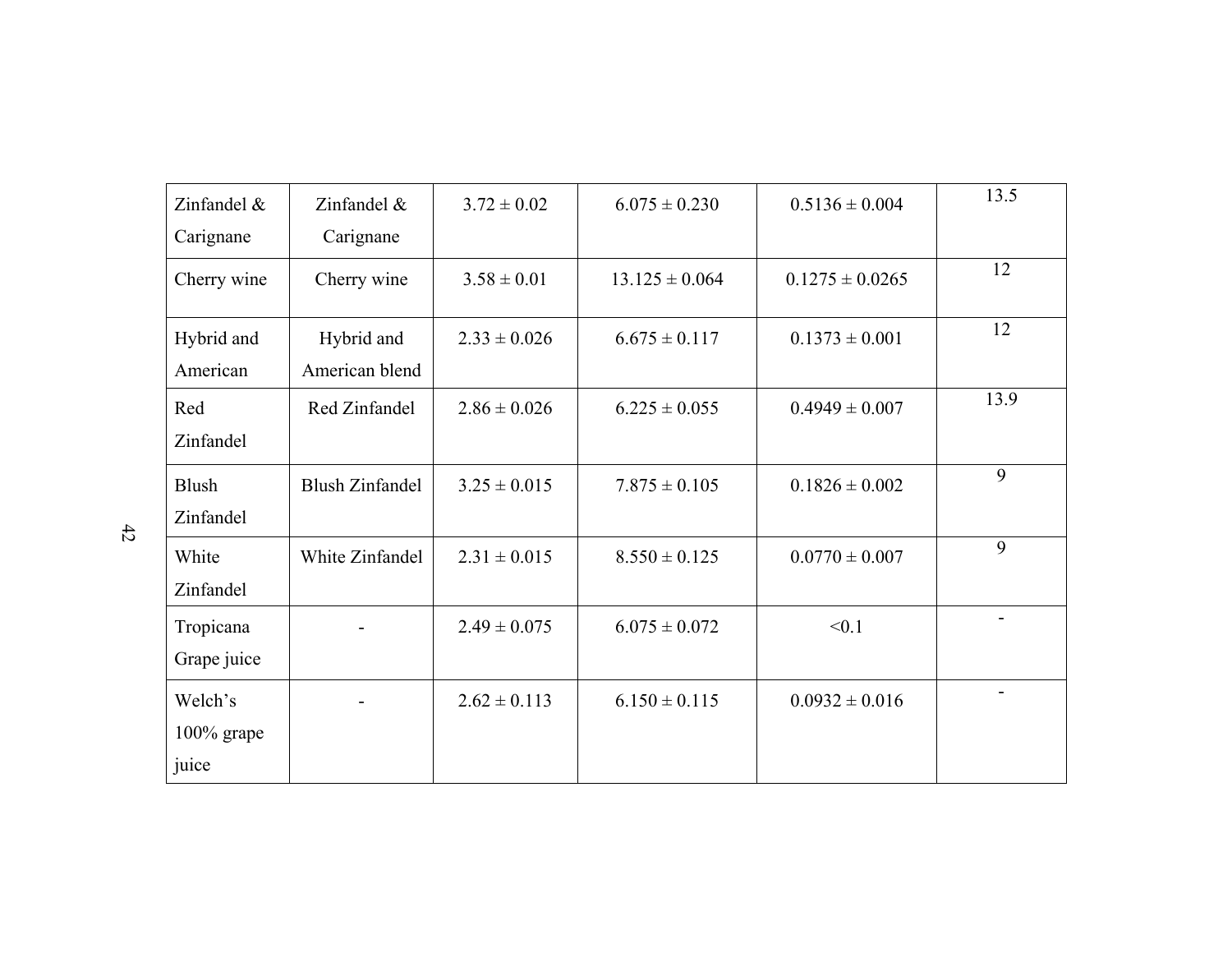

**Figure 4.1 Resveratrol content in Merlot 2 (5), Chambourcin (4), Zinfandel & Carignane (3) Grenache Shiraz (2), and Cherry wine (1).** 

43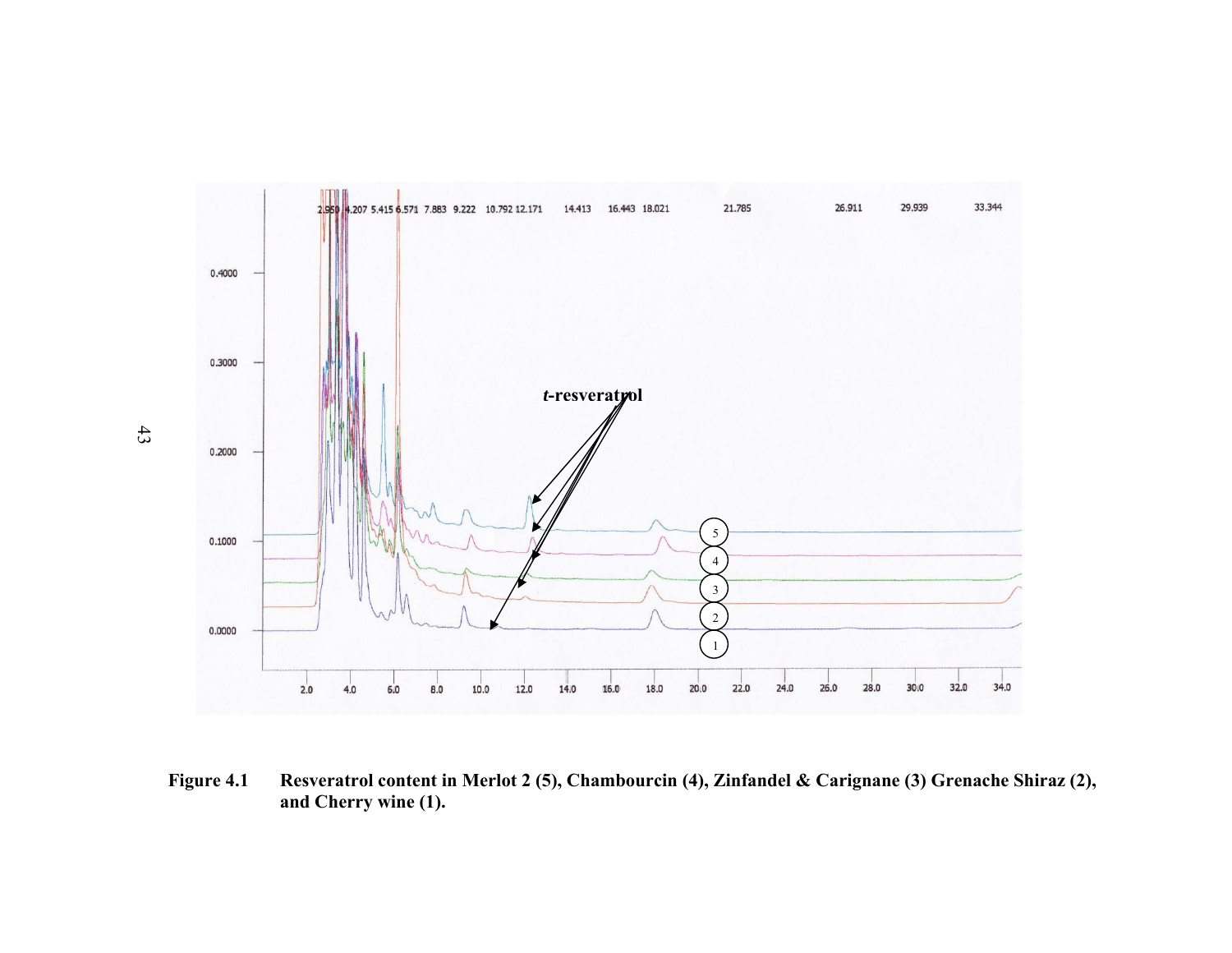#### **4.2 Inhibition pattern of red wines against pathogens and probiotics**

 The red wines, Merlot 1 and Merlot 2, Pinot Noir, Shiraz, Cabernet Sauvignon and Zinfandel, at  $20\% - 50\%$  concentrations (v/v), were tested using the well diffusion test to determine minimum inhibitory concentrations against pathogens and probiotics. The concentration of wine that conferred inhibition to *Salmonella* Typhimurium, *Listeria monocytogenes*, *and Escherichia coli* O157:H7 was found to be 40-50%. *Helicobacter pylori* and *Shigella boydii* grew slightly at 50% wine concentration. The red wines were then screened against the pathogens using the tube dilution test where growth of the pathogens was inhibited by 40-80% wine concentrations. All the pathogens were completely inhibited by 80% of each red wine, except Blush Zinfandel and Cherry wine. Cabernet, Merlot 2 and Pinot Noir at 80% resulted in a 1 mm diameter zone of inhibition of *H. pylori*, *E. coli* O157:H7, *S.* Typhimurium and *S. boydii*, whereas Blush Zinfandel and Cherry wine showed no inhibition for any of these pathogens. *H. pylori* was the most susceptible among all the pathogens tested, followed by *E. coli* O157:H7, *S.* Typhimurium, *S. boydii* and *L. monocytogenes* (0.6-1.2 mm diameter) (Table 4.2). Cabernet and Merlot 2 were the most potent while Blush Zinfandel was the least bactericidal even though the pH of the former was 3.8 and 3.6, respectively, while that of the latter was 3.3. In contrast, all the probiotic bacteria tested grew in the presence of 40- 80% wine concentrations (Table 4.2) without any discernible zone of inhibition around each well, indicating a higher tolerance to red wine than the foodborne pathogens tested. The results of this study show that certain red wines do have antimicrobial properties against foodborne pathogens while not detrimentally affecting health beneficial probiotic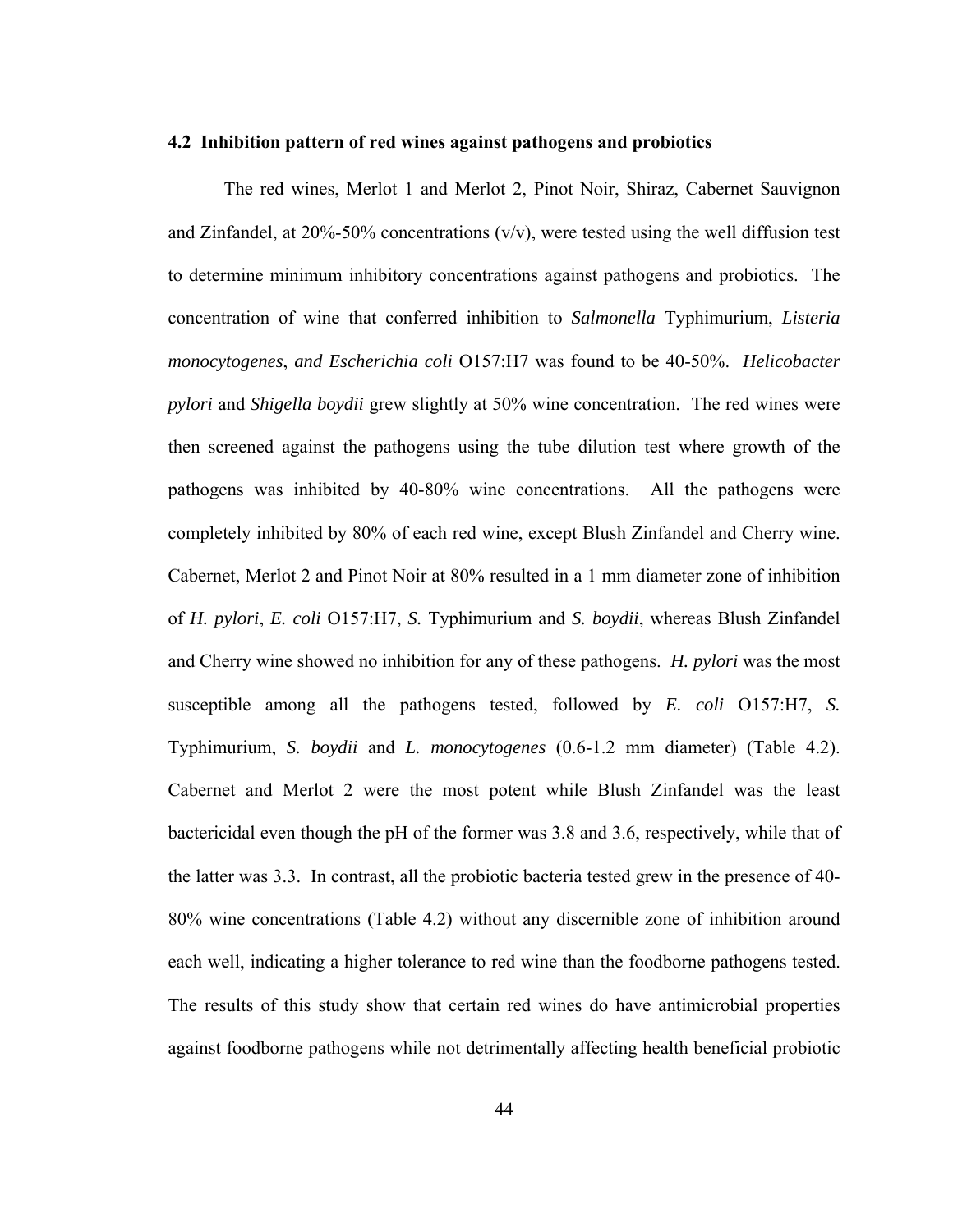bacteria. The low inhibitory pattern of Blush Zinfandel and Cherry wine can be explained again by the fact that these two wines had very low levels of *t*-resveratrol (Table 4.1), indicating that alcohol in itself was not the only antibacterial agent because these two wines had relatively high alcohol contents of 9% and 12%, respectively.

| Red Wine               | <b>ST</b> | EC               | LM               | SB               | HP               | Probiotics |
|------------------------|-----------|------------------|------------------|------------------|------------------|------------|
| $(40\% \text{ v/v})$   |           |                  |                  |                  |                  |            |
| Merlot                 | $^{++}$   | $^{++}$          | $+$              | $++$             | $++$             |            |
| Pinot Noir             | $++$      | $++$             | $+$              | $++$             | $++$             |            |
| <b>Blush Zinfandel</b> |           |                  |                  |                  |                  |            |
| Cabernet               | $++$      |                  |                  | $++$             | $++$             |            |
| Shiraz                 | $++$      | $++$             | $\boldsymbol{+}$ | $++$             | $^{++}$          |            |
| Tempranillo<br>2004    | $\! + \!$ | $\boldsymbol{+}$ | $\boldsymbol{+}$ | $\boldsymbol{+}$ | $\boldsymbol{+}$ |            |
| Grenache Shiraz        |           | $\boldsymbol{+}$ |                  | $++$             | $^{++}\,$        |            |
| Chambourcin            | $++$      | $^{++}\,$        | $\boldsymbol{+}$ | $^{++}$          | $^{++}$          |            |
| Merlot 2               | $^{++}$   | $^{++}$          |                  |                  | $^{++}$          |            |
| Zinfandel &            |           |                  | $\boldsymbol{+}$ | $\boldsymbol{+}$ | $\boldsymbol{+}$ |            |
| Carignane              |           |                  |                  |                  |                  |            |
| Cherry wine            |           |                  |                  |                  |                  |            |

**Table 4.21** Inhibition pattern of red wines against pathogens<sup>2</sup> and probiotics<sup>3</sup>.

<sup>1</sup> - = no inhibition; + inhibition = <0.6 mm; ++ inhibition = 0.7-1.0 mm.

<sup>2</sup> Pathogens tested were:  $ST = S$ . Typhimurium;  $EC = E$ . *coli* O157:H7; LM = *L*. *monocytogenes*; SB = *S. boydii*; HP = *H. pylori*

**3** Probiotics tested included *B. longum*, *L. acidophilus*, *L. paracasei* and *L. rhamnosus*.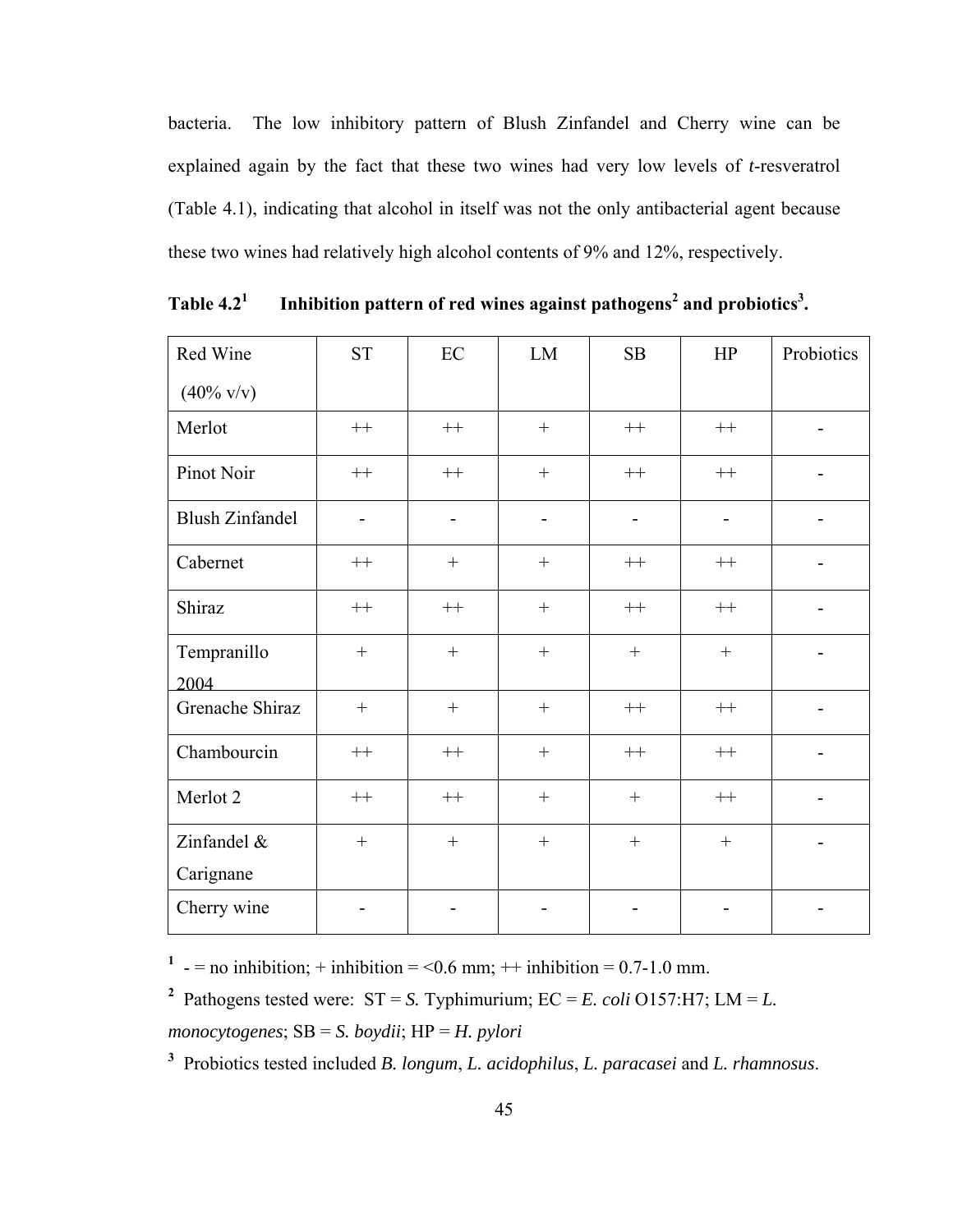## **4.3 Antibacterial activity of red wine**

### **4.3.1 Effects against pathogens**

 All the red wines tested were effective against the pathogens at the lowest concentration of 40%. Higher concentrations of these wines completely killed the pathogens. Figure 4.2a shows the antibacterial effect of 40% v/v red wines against pathogens. Upon treatment with 40% v/v red wines, the numbers of each pathogen decreased from an initial concentration of  $10^8$ - $10^9$  CFU/mL to  $10^4$ - $10^5$  CFU/mL. Chambourcin and Pinot Noir were the most antibacterial against the pathogens tested, with final counts of  $10^3$  CFU/mL compared to the remaining wines, namely Cabernet, Merlot 1 and Zinfandel & Carignane 2000 (Figure 4.2a). The inhibitory activity of Cabernet against *E. coli* O157:H7 and *S. boydii* was similar but significantly different (P ≤ 0.05) against *S*. Typhimurium, *L. monocytogenes* and *H. pylori*. The 5 log reduction of the former four pathogens, when treated with Pinot Noir, was significantly lower than that of *H. pylori* (Figure 4.2a) which was reduced by 3 log CFU. At 40% v/v concentration, Chambourcin completely killed *S*. Typhimurium and *H. pylori* as can be discerned from the zero count. The bactericidal pattern for *E. coli* O157:H7 and *H. pylori* were not significantly different from each other when treated with the different red wines, except for Pinot Noir, Zinfandel & Carignane 2000 and Chambourcin. There was no significant difference in inhibition ( $P \ge 0.05$ ) among *S. boydii*, *S.* Typhimurium and *L. monocytogenes* as seen with Cabernet and Merlot 1 in Fig 4.2a. Shiraz, Merlot 2 and Tempranillo are drier red wines that had lower counts compared to Blush Zinfandel and Cherry wine, which may explain why their inhibition activity significantly differed from the former drier red wines. There was a 5 log reduction of the former three wines against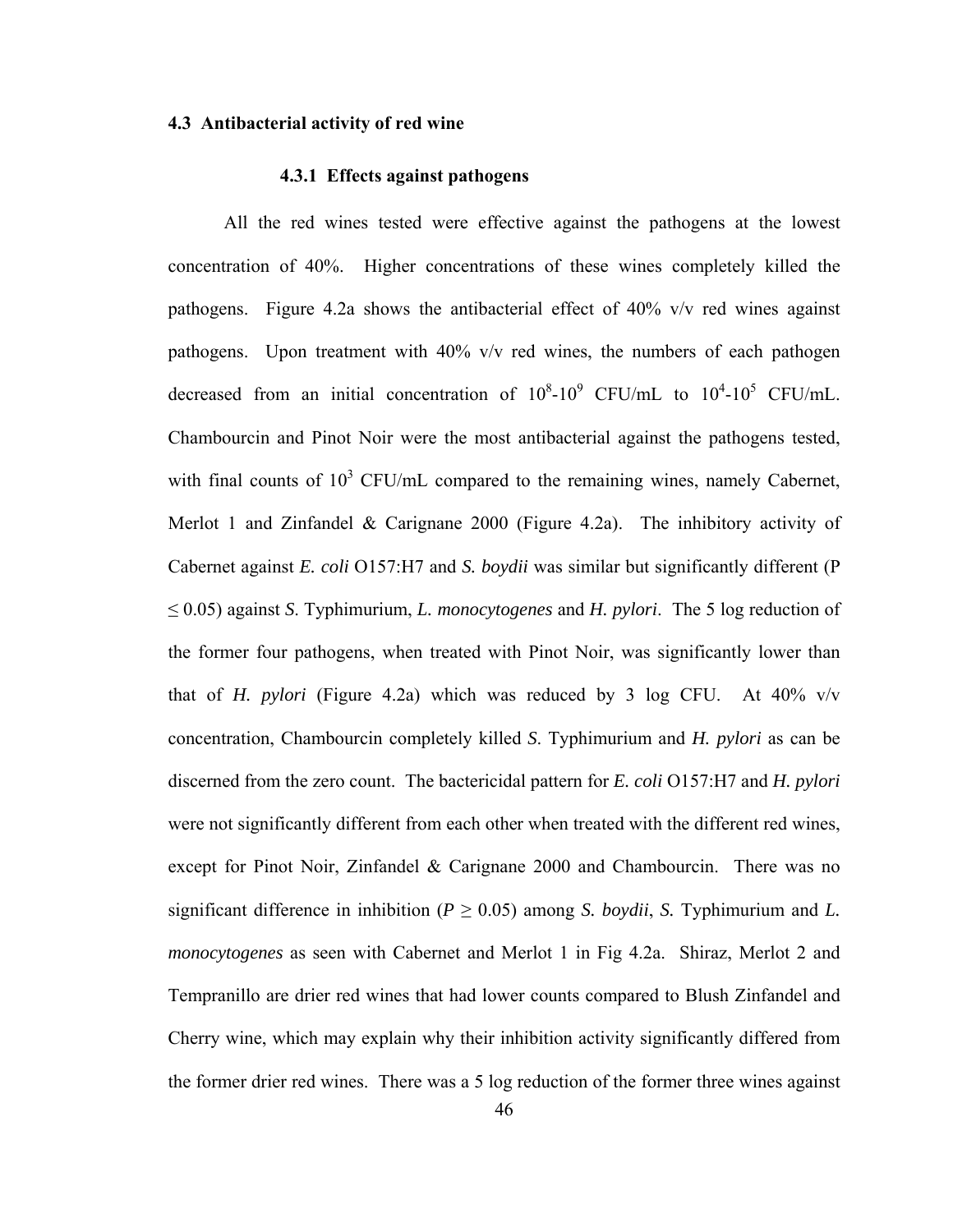all the pathogens tested compared to a 3-4 log reduction by Cherry and Blush Zinfandel (Figure 4.2b). This also demonstrates the fact that drier the red wine, the greater the flavonoid boost and the greater the bactericidal capability. Overall, the inhibitory action of Merlot 2, Chambourcin, and Pinot Noir were large compared to that of Cabernet, Merlot 1, Blush Zinfandel and Cherry wine. Shiraz, Tempranillo 2004 and Zinfandel & Carignane 2000 showed intermediate potential. These results can be attributed, in part, to the low levels of polyphenols present in Cabernet, Merlot 1, Blush Zinfandel and Cherry wine. The bactericidal pattern of all the pathogens tested was not significantly different from each other when treated with Cabernet, Merlot 1, Blush Zinfandel and Cherry wine (P  $\geq$  0.05). The antibacterial activity of Shiraz, Tempranillo 2004 and Zinfandel & Carignane 2000 also showed no discernible difference among the pathogens tested. The tested pathogens were highly sensitive to Pinot Noir and Chambourcin, as can be detected from Fig 4.2a. This fact can be largely due to the high levels of polyphenols present in these two dry red wines. However the inhibitory pattern of *H.pylori* when treated with Pinot Noir is unclear. White Zinfandel used in the experiment, as a control was not effective in reducing the counts of the pathogens tested.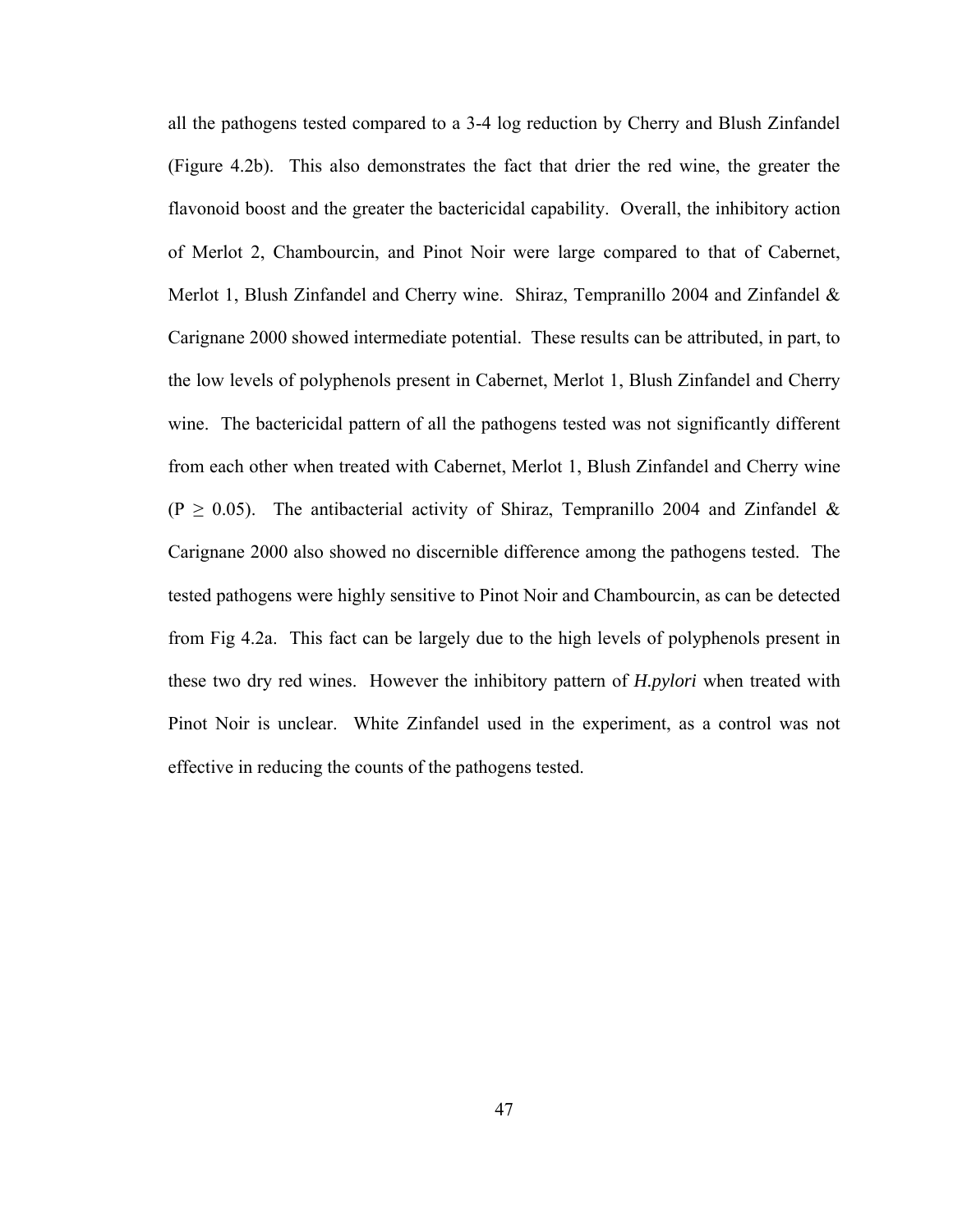

**Figure 4.2 Antibacterial activity of red wines at 40% concentration against foodborne pathogens. The initial numbers of each pathogen (control) were 108 -109 CFU/mL. Means with the same letters are not significantly different at**  $P \leq 0.05$ **.**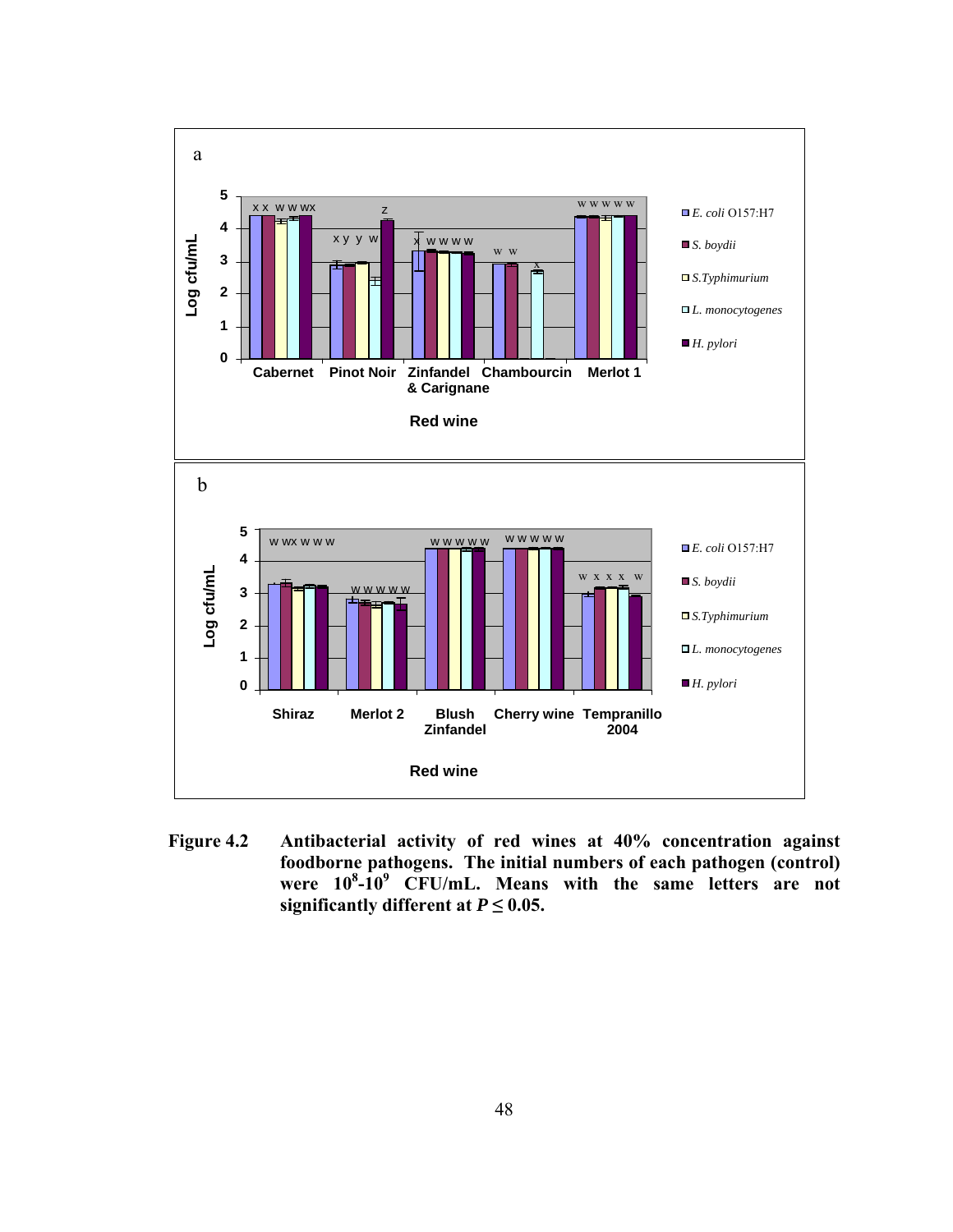### **4.3.2 Effects against probiotics**

All four probiotic strains tested survived exposure of up to 80% of each red wine, even though the decrease in their numbers was prominent from the initial  $10^7$  CFU/mL (Figure 4.3a, b). *L. acidophilus* even survived in the presence of 100% Pinot Noir, albeit the number was reduced by 6 log CFU/mL. The inhibitory action of Cabernet, Pinot Noir and Merlot 1 were generally similar against the four probiotics (Figure 4.2c). *B. longum* and *L. rhamnosus* were more resistant than the other two lactobacilli against Chambourcin and Zinfandel & Carignane 2000. *L. acidophilus*, among the probiotics tested, was most resistant to Shiraz, followed by Zinfandel & Carignane 2000, Merlot 2 and Blush Zinfandel. Overall, *L. paracasei* appeared to be the least resistant to the red wines among all the probiotics tested and Cherry wine and Blush Zinfandel were the least bactericidal wines tested against the probiotics as were the case with the pathogens (Figure 4.3b). The bactericidal pattern of the probiotics tested was not significantly differently from each other when treated with Cabernet, Pinot Noir and Merlot 1 ( $P \geq$ 0.05).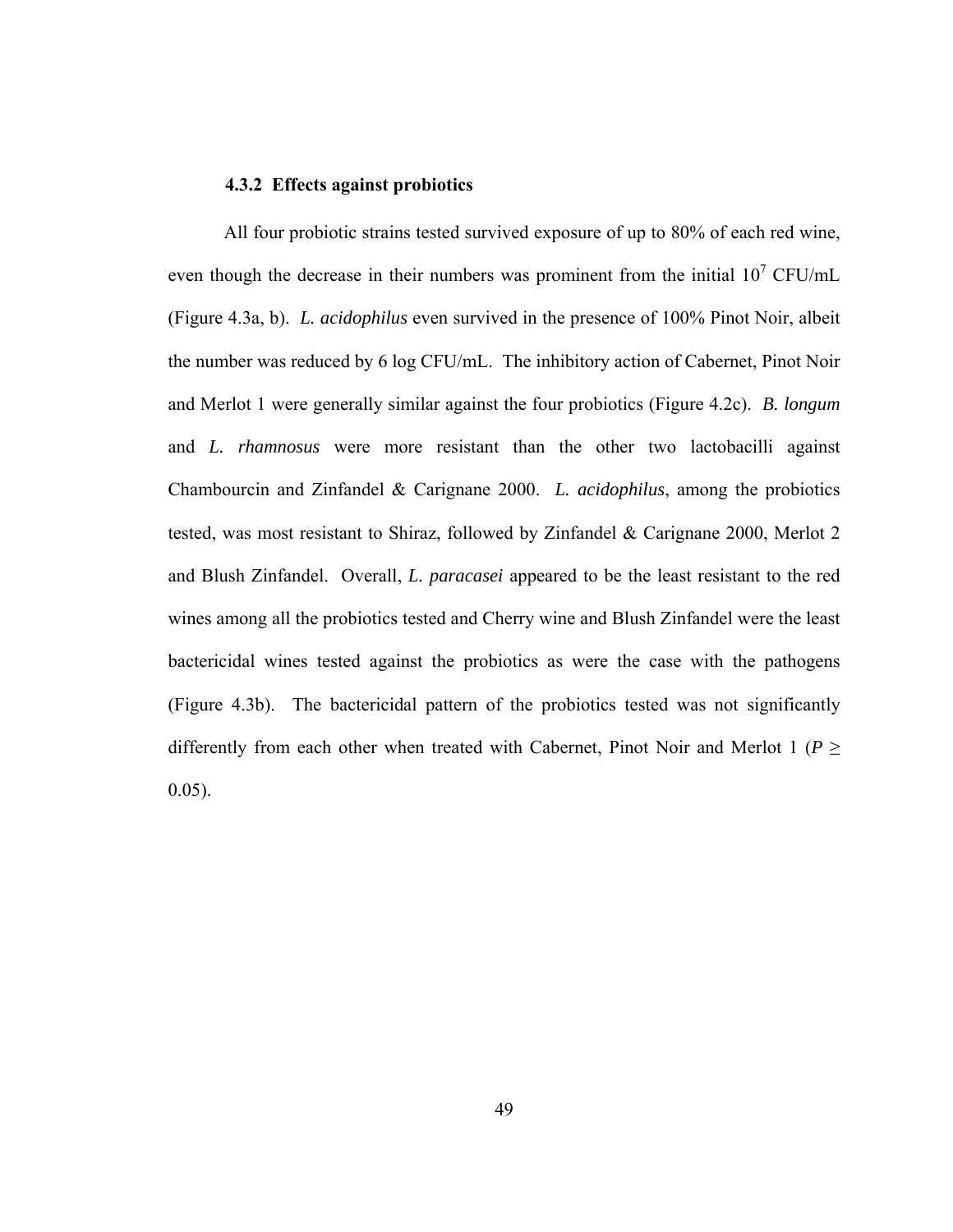



**Figure 4.3 Antibacterial activity of 80% red wines against probiotics. The initial**  number of each probiotic (control) was  $10^7$  CFU/mL. Means with the **same letters are not significantly different at**  $P \leq 0.05$ **.**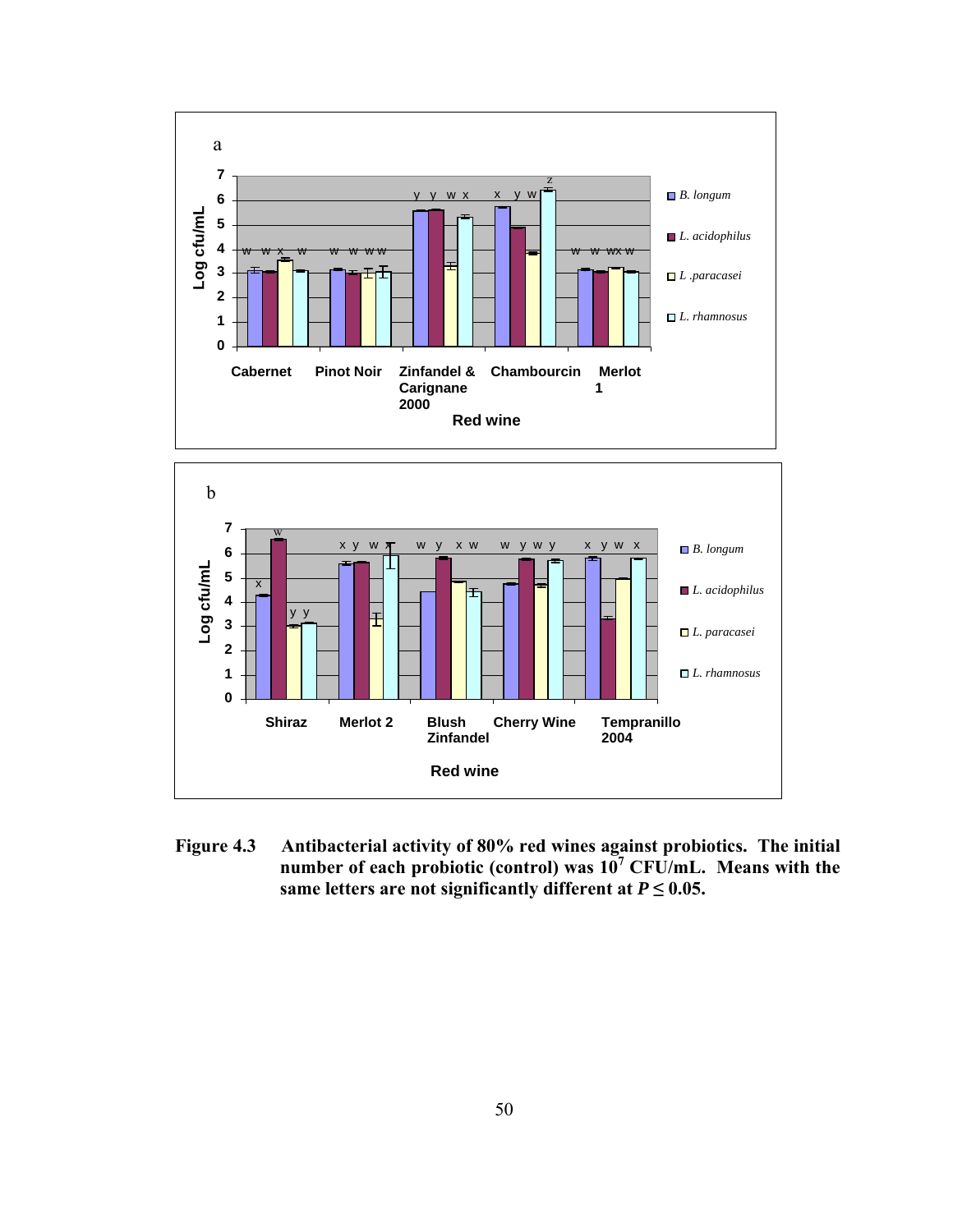## **4.4 Antibacterial activity of grape juice**

### **4.4.1. Effects against pathogens and probiotics**

As shown in Figure 4.4a, the pathogens were inhibited by up to 50-60% purple grape juice. Concentrations higher than these totally killed all the pathogens and probiotics tested. This indicated that the alcohol present in red wines was not the only factor involved in their bactericidal effect. All the pathogens tested survived in the presence of 80% white grape juice with a reduction of 3 log CFU/mL in their numbers. Inhibition by 50% grape juices was similar among *E. coli* O157:H7, *S. boydii*, *S*. Typhimurium and *L. monocytogenes*, but significantly different from that of *H. pylori* for Tropicana and Welch's white. Tropicana purple and Welch's white grape juice did not have much of an inhibitory effect on *H. pylori* (Fig 4.4a). The probiotics were inhibited by 50% purple grape juice with a reduction of 1-4 log CFU/mL in numbers (Figure 4.4b) However there appears to be a discernible rapid inhibitory effect of Tropicana purple grape juice against the probiotics (Fig 4.4b) with *L. rhamnosus* being the most significantly sensitive among the probiotics to all the grape juices tested ( $P \le 0.05$ ).

### **4.5 Total polyphenol activity**

The dried residues when treated with the different pathogens showed zero counts on the respective agar plates denoting the complete inhibition of the pathogens.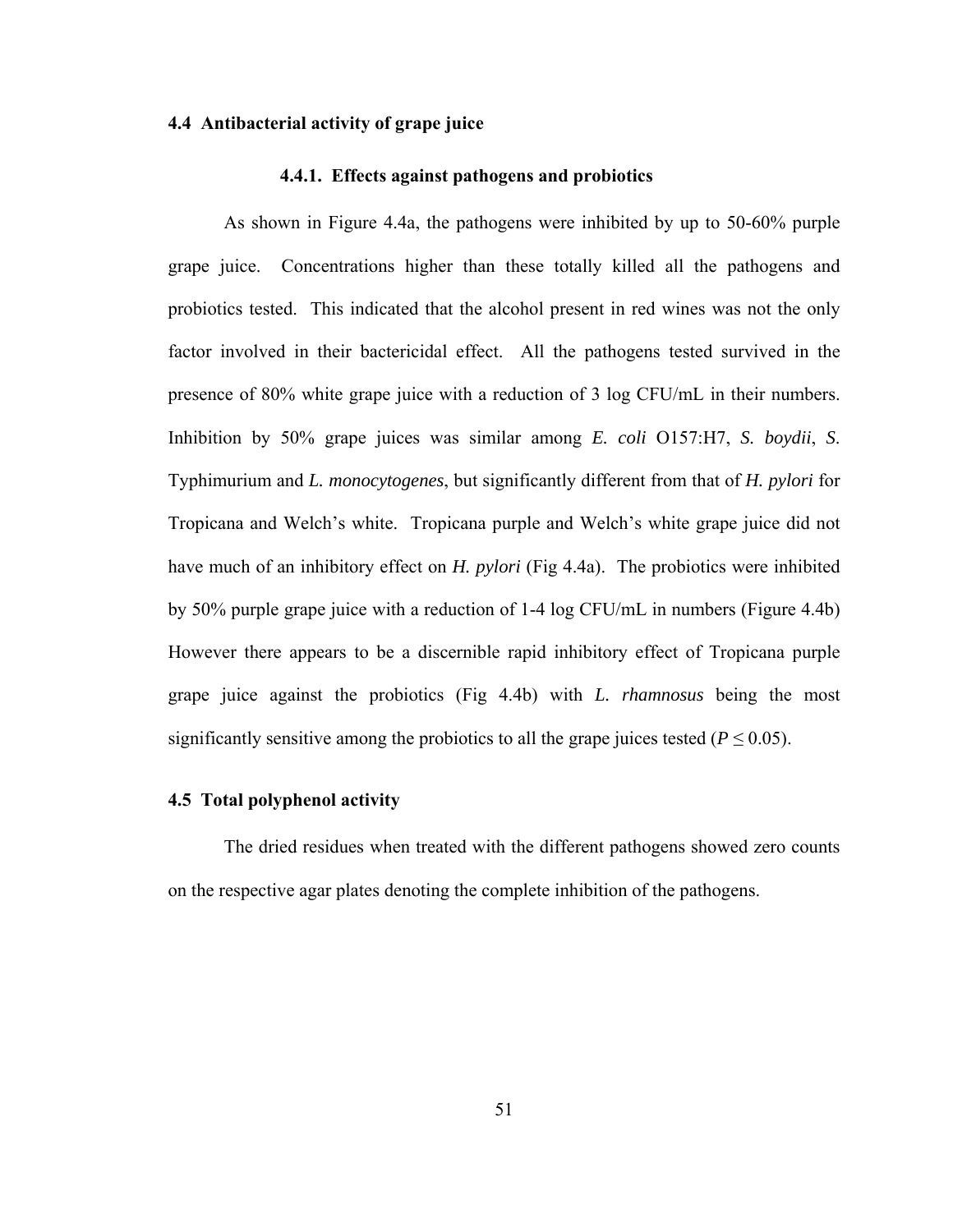

**Figure 4.4 Antibacterial activity of 50% grape juice against pathogens and**  probiotics. The initial number of each pathogen (control) was  $10^8$ - $10^9$ **CFU/mL and each probiotic was 107 CFU/mL. Means with the same**  letters are not significantly different at  $P \leq 0.05$ .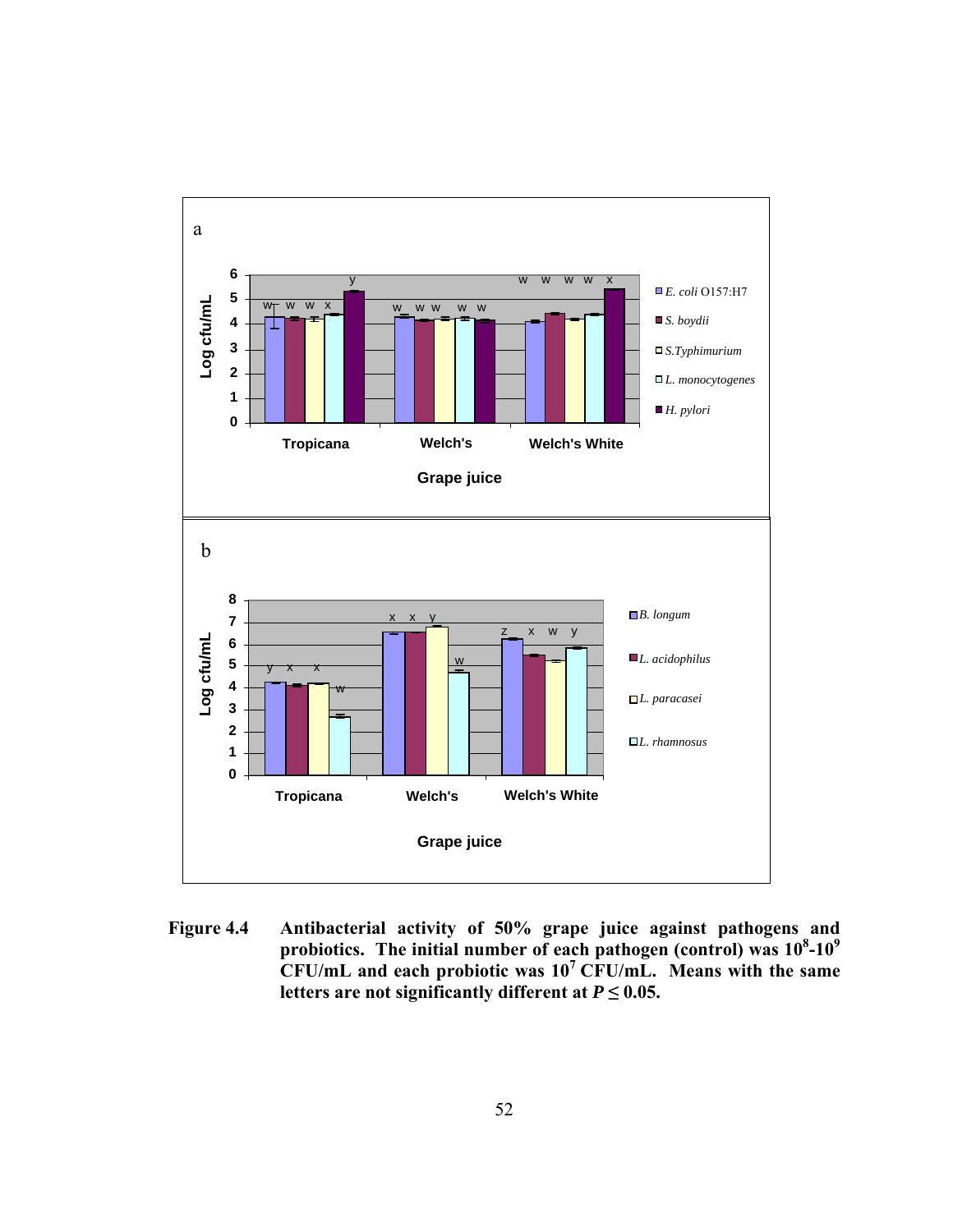# **4.6 Microscopic examination**

Images of the treated and untreated *B. animalis* and treated and untreated *E. coli* are shown in Figure 4.5. Comparison of the images of the control and treated bacteria demonstrated more cell debris in the treated images, which is indicative of cell death. However, the images of the treated probiotic and treated pathogen differed in the amount of debris. This is believed to be due to the probiotics' higher tolerance to wine.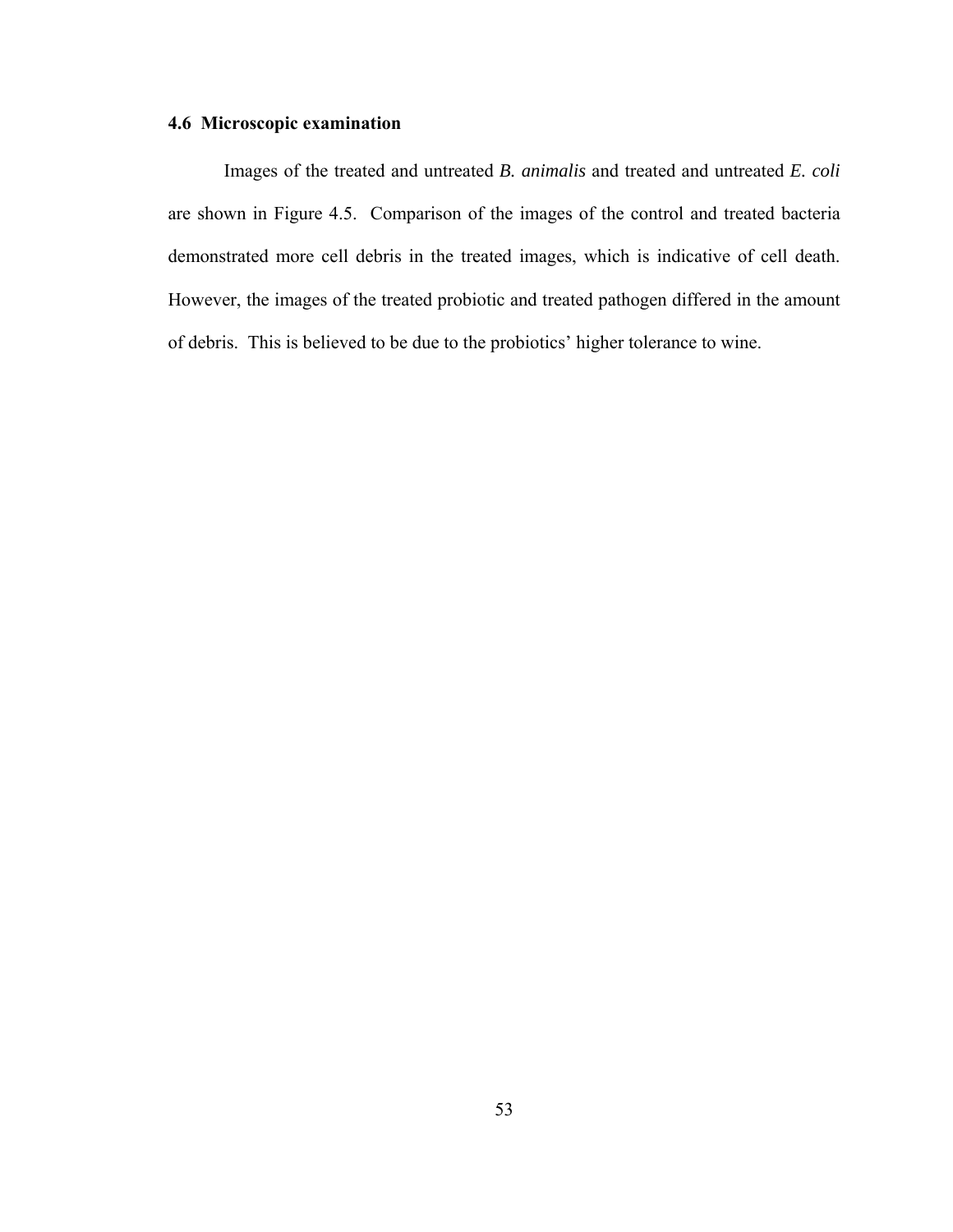

**Figure 4.5 Microscopic images of** *B. animalis* **treated with 40% Merlot 2 (a), untreated** *B. animalis* **control,** *E. coli* **O157:H7 treated with 40% Merlot 2 (c) and untreated** *E. coli* **O157:H7 control (d).**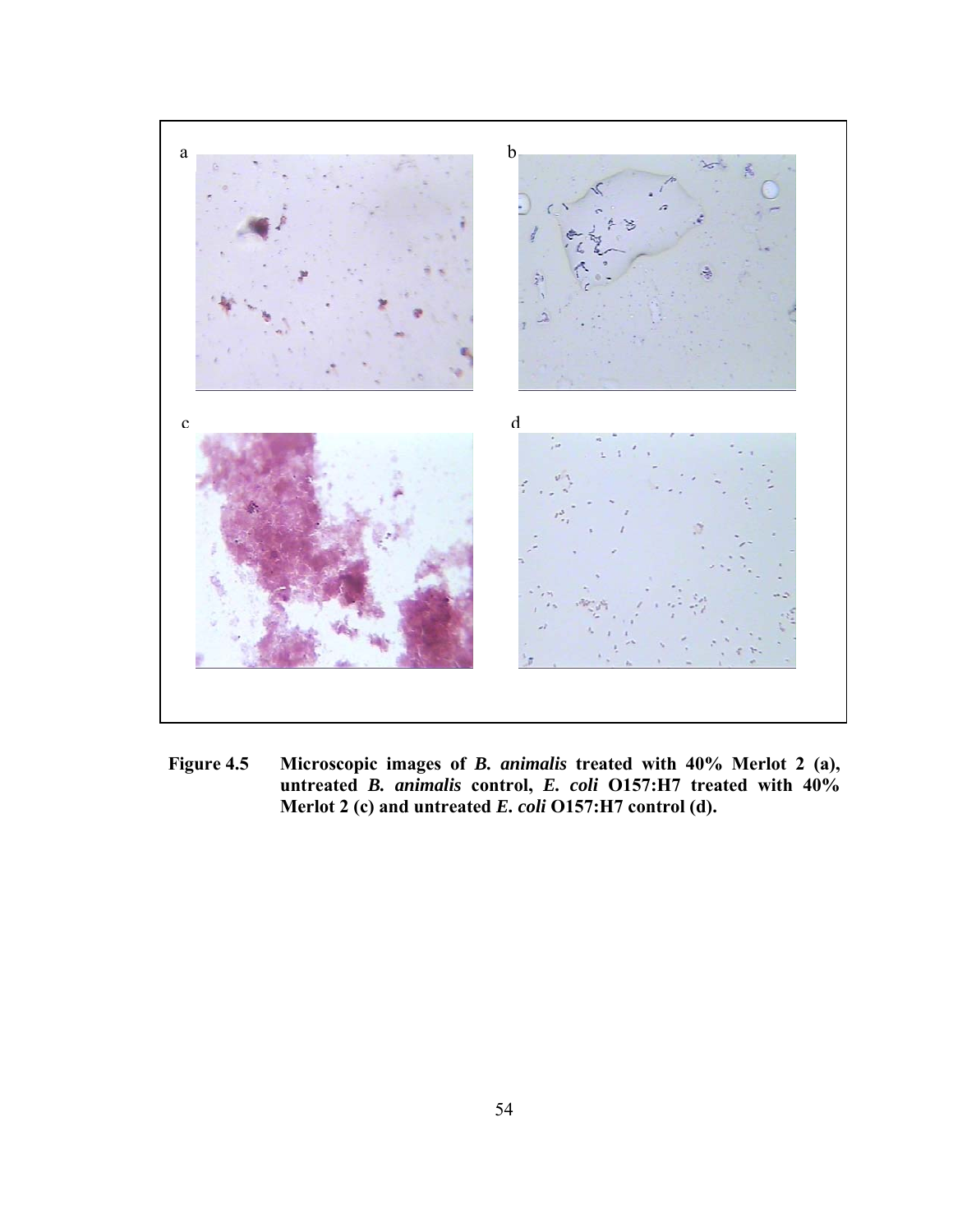### **CHAPTER 5**

## **DISCUSSION**

Numerous studies have been conducted that demonstrate the antibacterial property of wine against a notable amount of relevant food-borne pathogenic bacteria (Fernandes and others 2007; Moretro and Daeschel 2004; Sugita-Konishi and others 2001; Weisse and others 1995). Studies incorporating wine as a food additive in the form of marinades and other similar treatments provide further evidence of its protective role (Friedman and others 2006). Various *in vitro* studies indicated that the potency of wine as an antibacterial agent was higher than a given ethanol concentration and was, in fact, due to a combination of ethanol and organic acids (tartaric, malic, lactic and acetic) (Just and Daeschel 2003; Weisse and others 1995).

This study demonstrated that red wine could reduce the number of food-borne pathogens effectively and also showed its effect on probiotics. Just and Daeschel (2003) showed similar results when they treated *E. coli* O157:H7 and *Salmonella* spp. with Chardonnay and Pinot Noir. Weisse and others (1995) significantly reduced the number of *E. coli* O157:H7, *Salmonella* serotype Typhimurium and *Shigella sonnei* using red and white wine from  $10^6$  CFU units/mL to undetectable concentrations within 20 min of exposure. Our results reaffirmed these results as 40% v/v red wine concentration was sufficient to lower the pathogen numbers from  $10^9$  to  $10^4$  CFU units/mL. Moretro and Daeschel (2004) detected that red wine was the most potent against all foodborne pathogens tested compared to white wines without added sulfites. Typically, a 3-6 log reduction in viable cell counts is expected after 10 min of exposure. Another study indicated that red wine led to a 4-5 fold reduction of the initial population of *Listeria*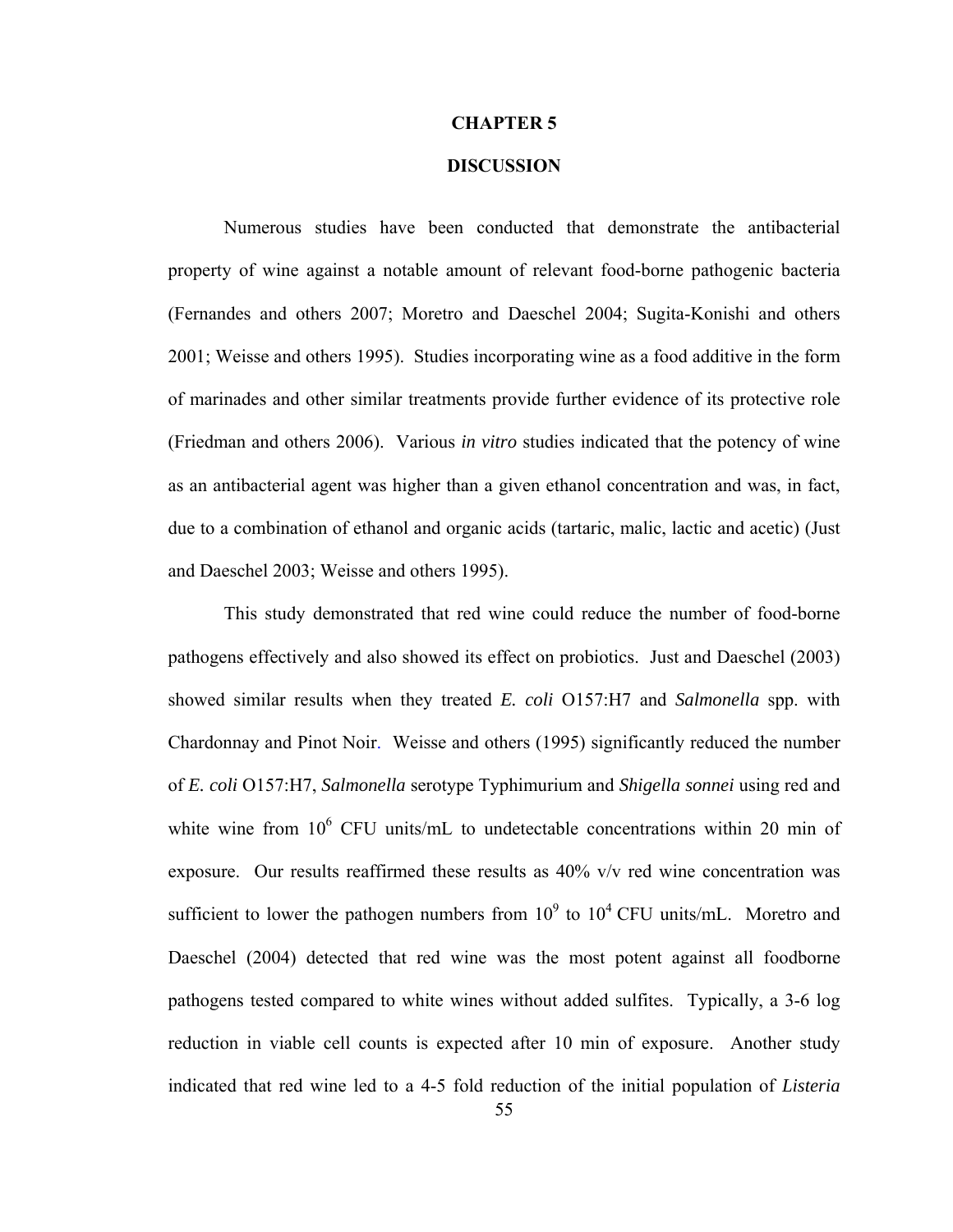*innocua* in a model stomach system (Fernandes and others 2007). Our study found that red wine inhibited *L. monocytogenes*, widening the scope of red wine as an antilisterial agent. Many have investigated the impact of phenolic compounds on *H. pylori* inhibition. Mahady and Pendland (2000) and Mahady and others (2003) determined the MIC 50 value of 12.5 μg/mL of resveratrol against *H. pylori* strains using an agar disk diffusion assay, while Chan (2002) determined the MIC of resveratrol against *S. aureus*, *Enterococcus faecalis* and *Pseudomonas aeruginosa* to be 171 to 342 μg/mL by a broth dilution assay. Murray and others (2002) indicated that modest consumption of wine and beer protects against *H. plori* infection by facilitating the eradication of the organism. Additionally, Friedman and others (2006) developed wine formulations containing plant essential oils and oil compounds that were significantly effective against *E. coli* O157:H7 and *Salmonella enterica*. According to Waite and Daeschel (2007), *S. aureus* was more resistant to wine treatment than was *E. coli* O157:H7. Our experiments demonstrated different inhibition patterns for the pathogens tested against different red wines. All five species showed similar susceptibility to red wine. Another reason for not being able to detect the most tolerant and sensitive pathogen in the study can also be attributed to the fact that wine effectiveness in the inactivation of bacteria is strongly dependant on the specific wine composition as reaffirmed by Fernandes and others (2007).

White and Blush wines tested in our study did not significantly inhibit the pathogens tested. This was in contrast to the findings of Weisse and others (1995) that demonstrated that the dilutions of white wine reduced the number of the test organisms more rapidly than the red wine dilutions. However, Lin and others (2005) enhanced the antioxidant activity and inhibition rate of *H. pylori* by phenolic phytochemical-enriched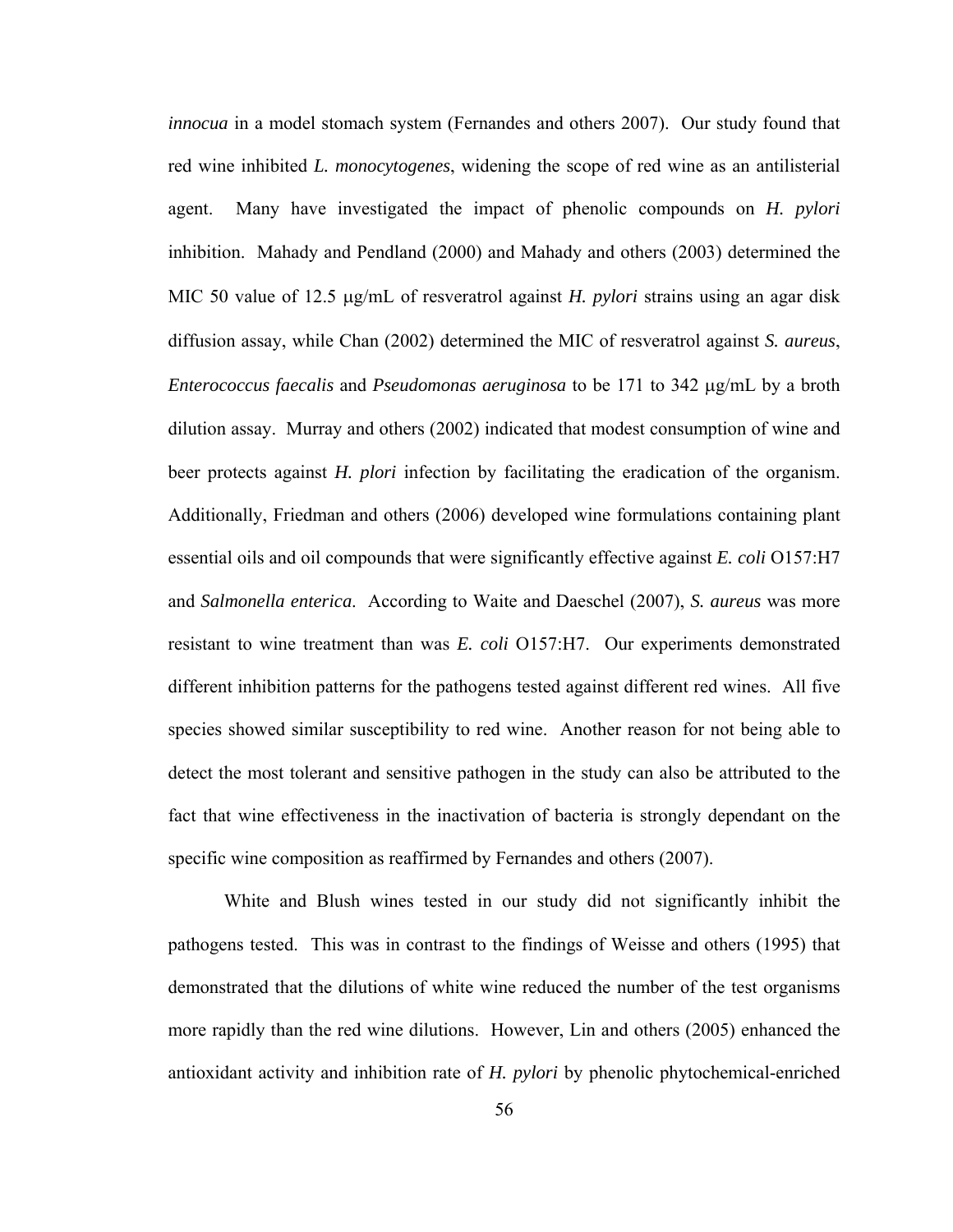alcoholic beverages, in particular wine and vodka. Their study indicated that peppermintenriched white wine was the most potent, followed by cinnamon-enriched white wine which had the second highest antimicrobial activity compared to other phytochemicalenriched wines namely, green tea- and raspberry-enriched white wines. Fernandes and others (2007) also tested white and red wines and found a difference in their inactivation kinetics.

Probiotics, which are considered the good bacteria, were also exposed to red wine and grape juice in this study. Our work is the first to report the antibacterial effects of wine and grape juice against both foodborne pathogens and probiotics. Probiotics were observed to survive at higher concentrations of red wine. However, the cause of this difference is unclear. Physiological characteristics of ten palm-wine yeast isolates obtained from nine localities in four provinces in southern Cameroon were assessed using sensitivity to chloramphenicol, tolerance to acetic acid, ethanol tolerance, osmotolerance, as well as protein and alcohol dehydrogenase (ADH) polymorphism. None of these isolates was sensitive to 30 μg/ml chloramphenicol, and all were non-tolerant to 1% acetic acid. Results indicated that 80% of the strains were tolerant to ethanol and were able to grow in 15% alcohol solution (Beechem and others 2007). A study showed that *Pediococcus halophilus* and *Leuconostoc paramesenteroides* could grow in 10% NaCl added broth medium (Ohhira and others 1988).

Grape seeds are rich in monomeric phenolic compounds, like catechins and epicatechins, and have been reported to have numerous antiviral and antimutagenic properties by various investigators (Jayaprakasha and others 2003; Saito and others 1998). Jayaprakasha and others (2003) reported that all the grape seed extracts were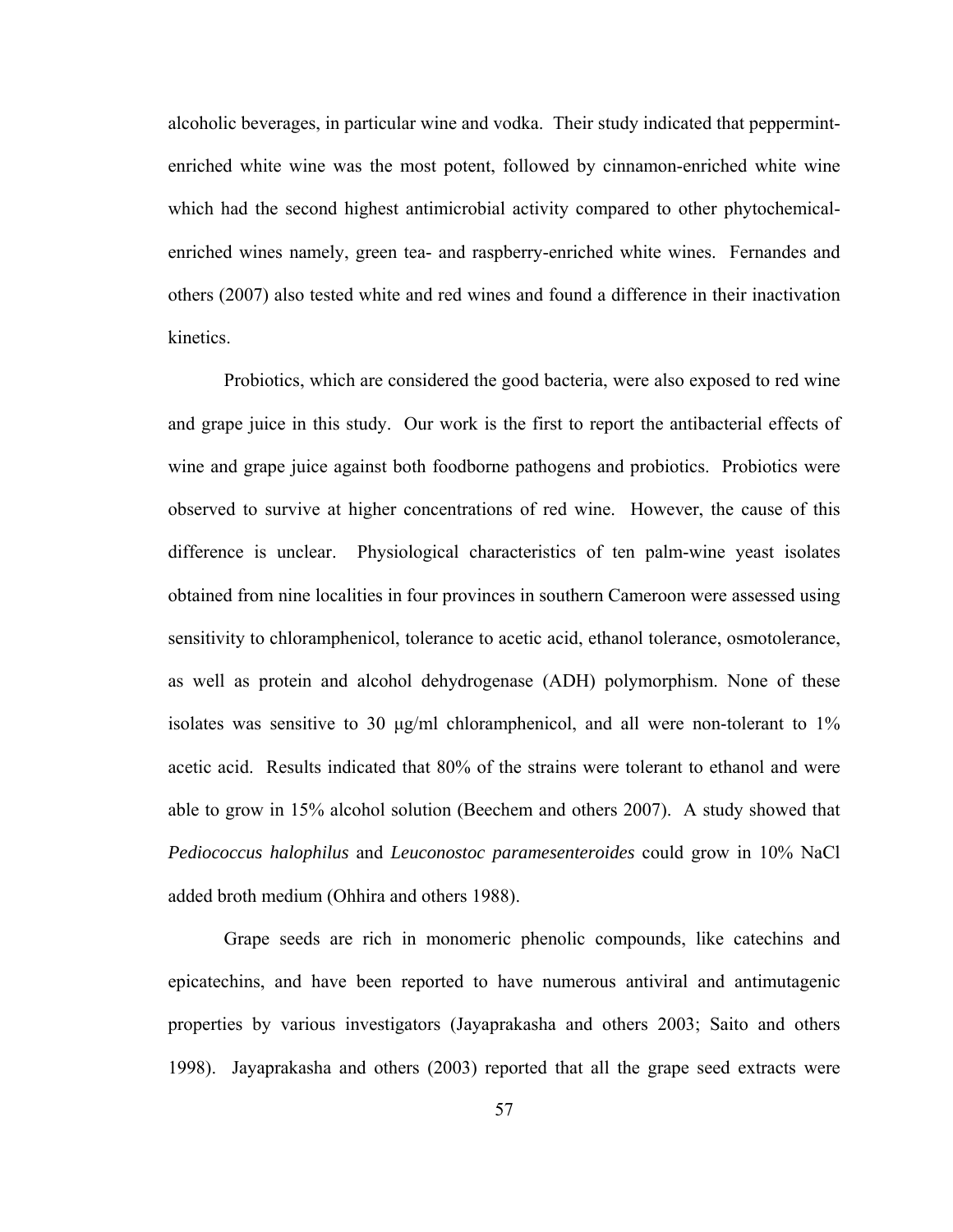antibacterial against *Bacillus spp.*, *S. aureus*, *E. coli* and *Pseudomonas aeruginosa.* Rhodes and others (2006) investigated the antilisterial activity of grape juice and grape extracts derived from *V. vinifera* variety Ribier and also documented that grape juice was inactive against *Bacillus cereus*, *Salmonella* Menston, *E. coli* and *S. aureus.* Our study reported that purple grape juice was actively inhibitory against pathogens and probiotics. According to Weisse and others (1995), it is neither the alcohol in wine nor the pH alone that makes it bactericidal, as 10% ethanol was sparsely inhibitory compared with the control. Fernandes and others (2007) also demonstrated that the combination of the acids with ethanol showed a higher antibacterial effect than the mixture of acids and ethanol as separate entities. They suggested that the vital antimicrobial agent in wine seemed to be the polyphenols liberated during wine fermentation. We reaffirmed this fact by conducting the total polyphenolic activity study where the alcohol in the wine was completely purged with liquid nitrogen and used to treat the pathogens. This resulted in complete inhibition of the pathogens. However, an opposite pattern was discerned for the probiotics, which could withstand the total polyphenolic concentrations. Thus, from our study, we concluded that the inhibitory effects can be attributed not just to the alcohol, but the polyphenols, including *t*-resveratrol, along with the pH and acidity that synergistically resulted in the bactericidal property of red wines against the foodborne pathogens tested. The understanding behind the phenomenon that probiotics were more resistant to treatment with wine entails more molecular and quantitative studies that were beyond the scope of our experimental design.

Additional components in wine have been documented to possess antibacterial properties in various literatures. Soleas and others (1997) quantified the levels of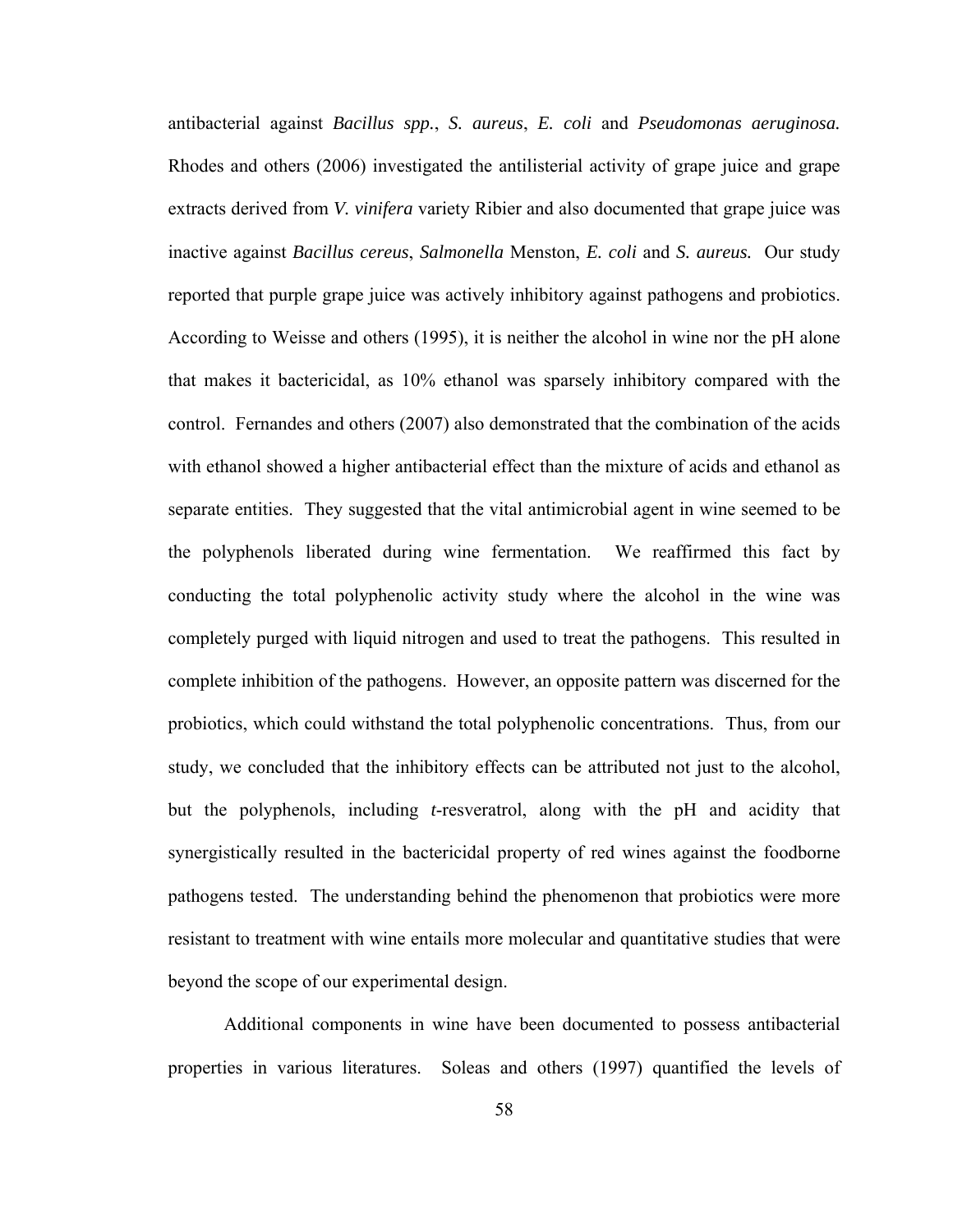phenolic compounds (*trans* and *cis*- resveratrol, gallic acid, ferulic acid, caffeic acid, *p*coumaric acid, vanillic acid and gentisic acid) in different red and white wines. According to Moretro and Daeschel (2004), red wine contains a much higher level of *t*resveratrol compared to white wine. Our data confirm this fact, and also documented the fact that drier red wines with higher flavonoid contents, is directly related to higher bactericidal property of the wine.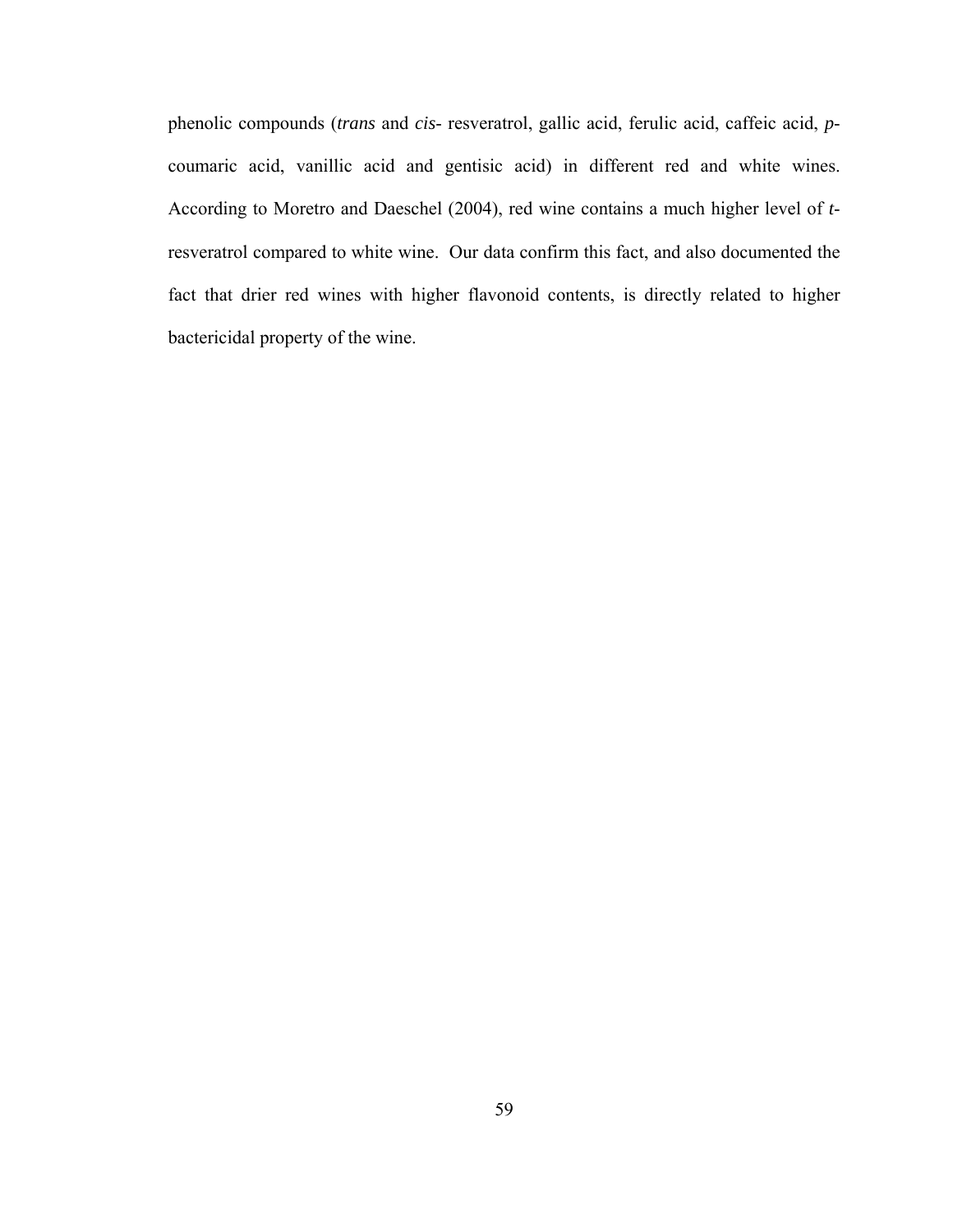## **CHAPTER 6**

## **CONCLUSIONS AND FUTURE WORK**

In conclusion, our work showed, via *in vitro* tests, the antimicrobial activity of specific red wines against various foodborne pathogens. This study also demonstrated that red wines did not drastically affect health beneficial probiotic cultures as they did pathogens. The probiotics could withstand red wines up to 80% v/v whereas the pathogens were completely killed at red wine concentrations of above 40% v/v.

 According to Moretro and Daeschel (2004), red wine contains a much higher level of *t*-resveratrol compared to white wine. Our data confirmed this fact and also found that the drier the red wine, the higher the *t*-resveratrol concentration and, the higher the bactericidal property of the wine. Our study clearly showed that Blush and White Zinfandels and Cherry wines were not as potent as the other counterparts in bringing about bactericidal properties against the pathogens. Since the percentage of alcohol was almost the same in all the red wines tested, Tukey's Studentized Range test showing the presence of interaction effects among the red wines and pathogens and probiotics, and among the grape juice with the pathogens and probiotics tested indicated that they were significantly different at  $\alpha = 0.05$ .

 From our study, we also deduced that the inhibitory effects can be attributed not just to the alcohol, but the polyphenols, including *t*-resveratrol, along with the pH and acidity that synergistically resulted in the bactericidal property of red wines against the foodborne pathogens tested.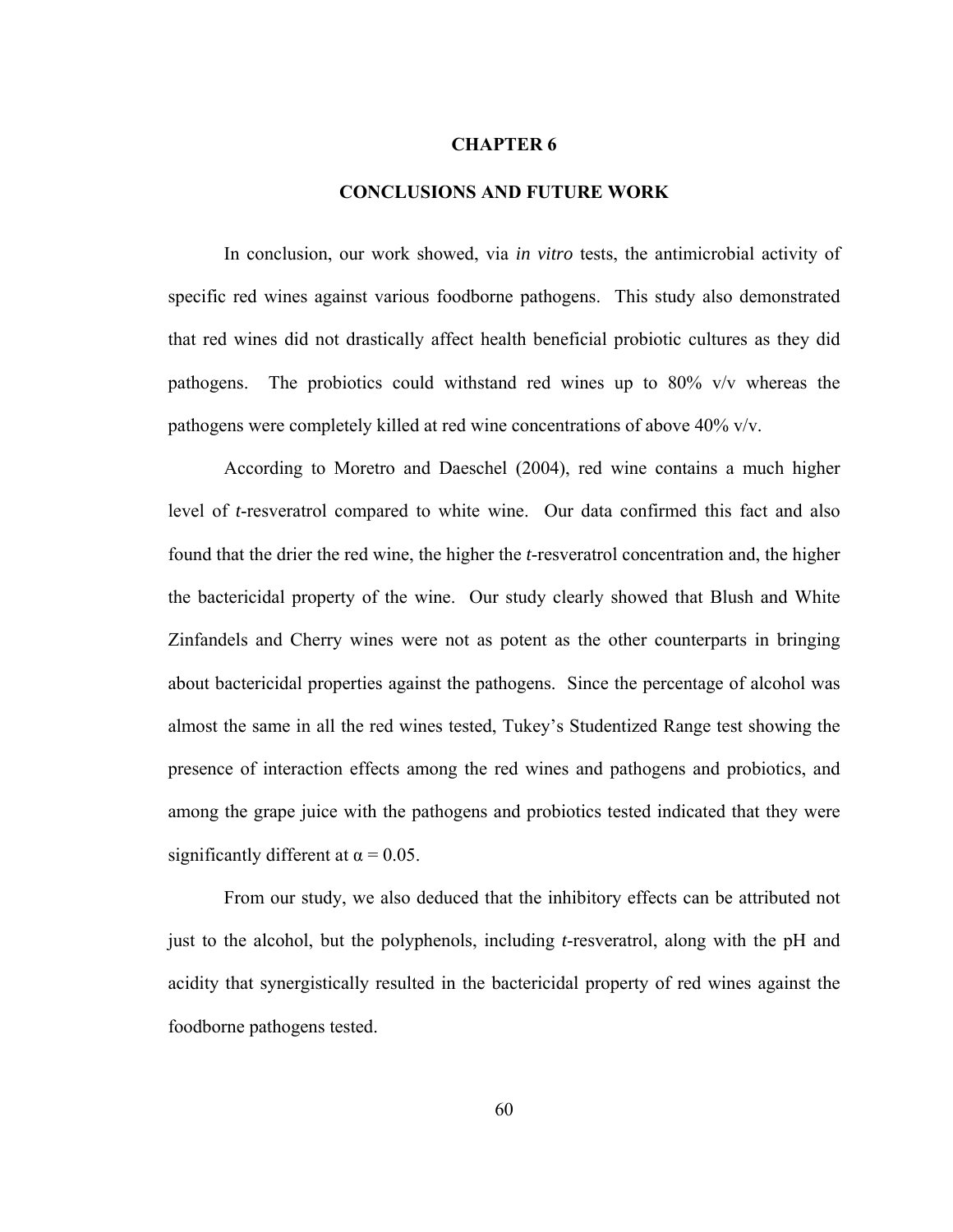Additional studies on the understanding behind the phenomenon that probiotics were more resistant to treatment with wine should be conducted that entails more molecular and quantitative studies and will help us to fathom the difference in the inhibitory pattern between the foodborne pathogens and probiotics.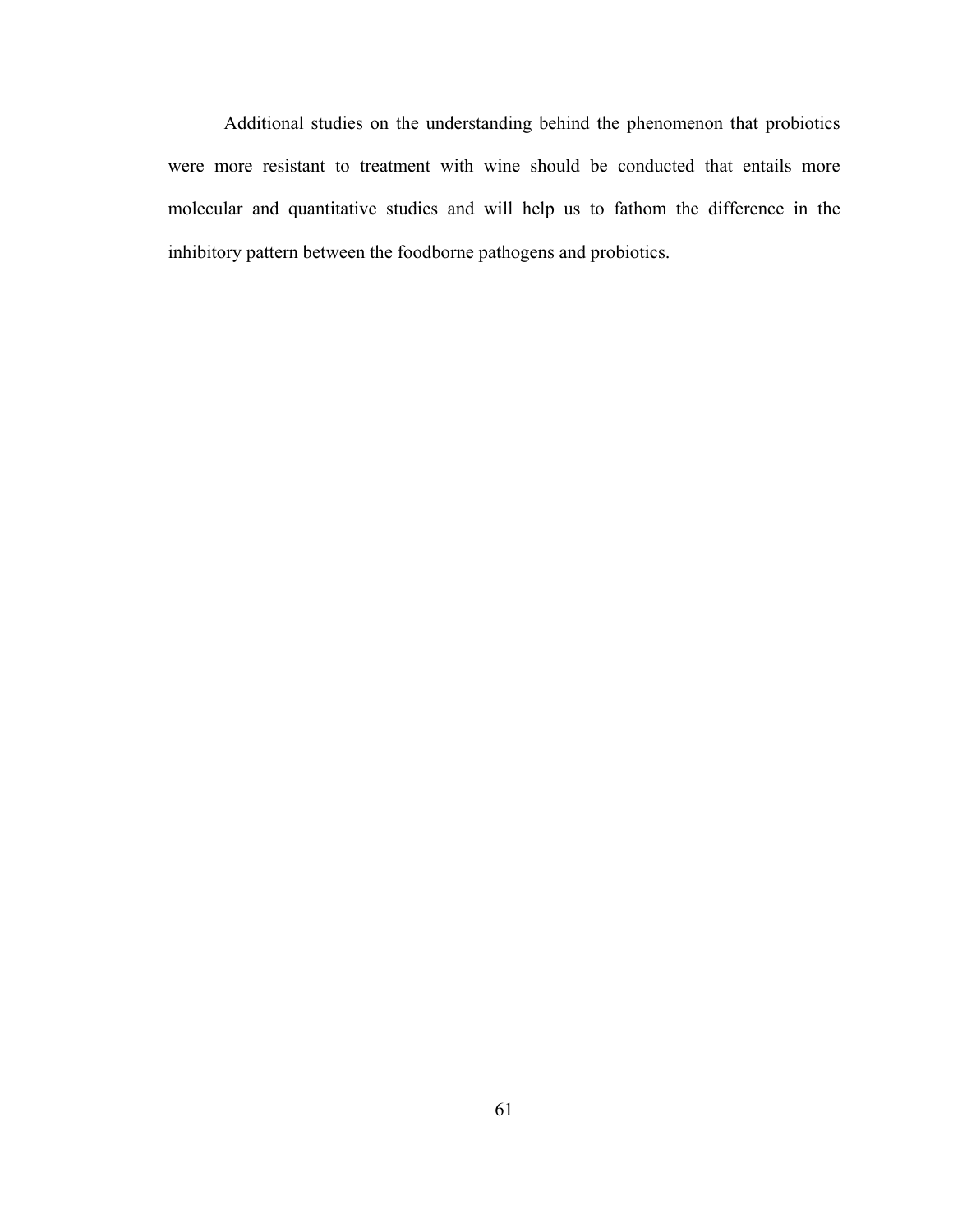## **APPENDIX**

## **SAS program for interactions between wine and pathogens**

options linesize=100 pagesize=70; data one; infile 'h:book1.csv' dsd firstobs=2 missover; input path\$ wine\$ x1 x2 x3 x4 x5 x6; proc print; data two; set one; cnt=x1; rep=1; det=1; output; cnt=x2; rep=1; det=2; output; cnt=x3; rep=2; det=1; output;  $cnt=x4$ ;  $rep=2$ ;  $det=2$ ; output; cnt=x5; rep=3; det=1; output; cnt= $x6$ ; rep= $3$ ; det= $2$ ; output; data two; set two;  $l$ cnt= $log10$ (cnt+1); proc print; proc glm; class rep path wine; model lcnt=rep path wine path\*wine; means path wine path\*wine ; lsmeans path wine path\*wine/stderr pdiff; run;

/\*

proc glm; class rep path wine conc;

model lcnt=rep path wine conc path\*wine path\*conc wine\*conc path\*wine\*conc; means path wine path\*wine path\*conc wine\*conc path\*wine\*conc;

lsmeans path wine path\*wine path\*conc wine\*conc path\*wine\*conc/stderr pdiff; \*/

| Pathogen | Wine                 | lcnt<br><b>LSMEAN</b> | <b>Standard</b><br><b>Error</b> | Pr >  t | <b>LSMEAN</b><br><b>Number</b> |
|----------|----------------------|-----------------------|---------------------------------|---------|--------------------------------|
| e.coli   | <b>Barton Merlot</b> | 2.81444142            | 0.04157710                      | < 0001  |                                |
| e.coli   | <b>Cabernet</b>      | 4.39795738            | 0.04157710                      | < 0001  | 2                              |
| e.coli   | <b>Campo Viego</b>   | 2.96575724            | 0.04157710                      | < 0001  | 3                              |
| e.coli   | Chambourcin          | 0.00000000            | 0.04157710                      | 1.0000  | 4                              |
| e.coli   | <b>Cherry</b> wine   | 4.39795738            | 0.04157710                      | < 0001  | 5                              |
| e.coli   | <b>Kenwood</b>       | 3.61258698            | 0.04157710                      | < 0001  | 6                              |

## **Table 1**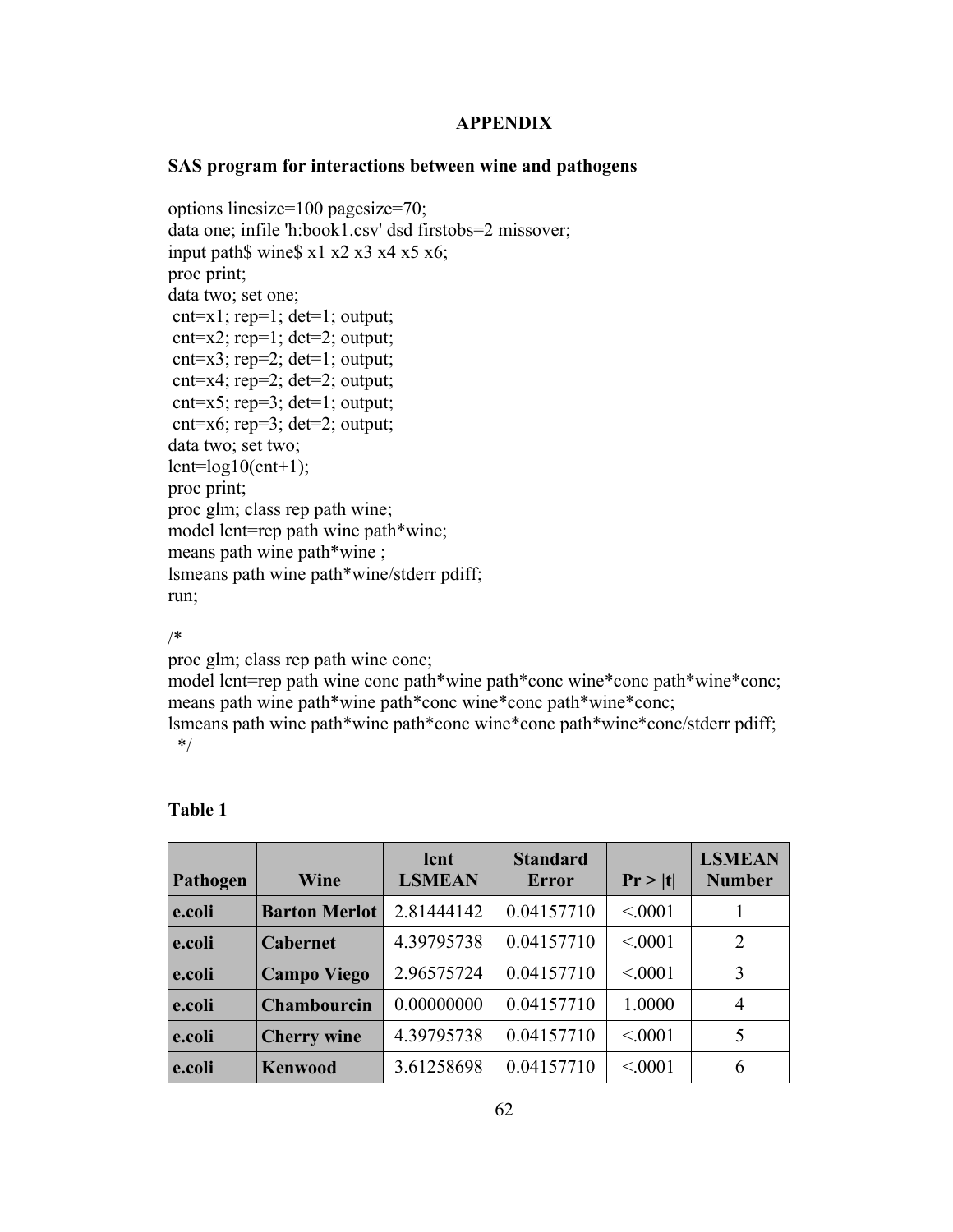| Pathogen | Wine                 | lcnt<br><b>LSMEAN</b> | <b>Standard</b><br>Pr >  t <br><b>Error</b> |        | <b>LSMEAN</b><br><b>Number</b> |
|----------|----------------------|-----------------------|---------------------------------------------|--------|--------------------------------|
| e.coli   | <b>Merlot</b>        | 4.39312574            | 0.04157710                                  | < 0001 | $\overline{7}$                 |
| e.coli   | <b>Pinot Noir</b>    | 2.64249452            | 0.04157710                                  | < 0001 | 8                              |
| e.coli   | <b>Shiraz</b>        | 3.30033916            | 0.04157710                                  | < 0001 | 9                              |
| e.coli   | <b>Zinfandel</b>     | 4.39795738            | 0.04157710                                  | < 0001 | 10                             |
| helico   | <b>Barton Merlot</b> | 2.68555929            | 0.04157710                                  | < 0001 | 11                             |
| helico   | <b>Cabernet</b>      | 4.39795738            | 0.04157710                                  | < 0001 | 12                             |
| helico   | <b>Campo Viego</b>   | 2.91235991            | 0.04157710                                  | < 0001 | 13                             |
| helico   | Chambourcin          | $-0.00000000$         | 0.04157710                                  | 1.0000 | 14                             |
| helico   | <b>Cherry wine</b>   | 4.38180644            | 0.04157710                                  | < 0001 | 15                             |
| helico   | <b>Kenwood</b>       | 3.24992852            | 0.04157710                                  | < 0001 | 16                             |
| helico   | <b>Merlot</b>        | 4.39795738            | 0.04157710                                  | < 0001 | 17                             |
| helico   | <b>Pinot Noir</b>    | 4.27661404            | 0.04157710                                  | < 0001 | 18                             |
| helico   | <b>Shiraz</b>        | 3.20163446            | 0.04157710                                  | < 0001 | 19                             |
| helico   | <b>Zinfandel</b>     | 4.37809389            | 0.04157710                                  | < 0001 | 20                             |
| lis      | <b>Barton Merlot</b> | 2.70013175            | 0.04157710                                  | < 0001 | 21                             |
| lis      | Cabernet             | 4.31541333            | 0.04157710                                  | < 0001 | 22                             |
| lis      | <b>Campo Viego</b>   | 3.17497807            | 0.04157710                                  | < 0001 | 23                             |
| lis      | Chambourcin          | 2.68609919            | 0.04157710                                  | < 0001 | 24                             |
| lis      | <b>Cherry wine</b>   | 4.39000905            | 0.04157710                                  | < 0001 | 25                             |
| lis      | <b>Kenwood</b>       | 3.27719133            | 0.04157710                                  | < 0001 | 26                             |
| lis      | <b>Merlot</b>        | 4.40616007            | 0.04157710                                  | < 0001 | 27                             |
| lis      | <b>Pinot Noir</b>    | 2.39534293            | 0.04157710                                  | < 0001 | 28                             |
| lis      | <b>Shiraz</b>        | 3.23222760            | 0.04157710                                  | < 0001 | 29                             |
| lis      | <b>Zinfandel</b>     | 4.37847383            | 0.04157710                                  | < 0001 | 30                             |
| sal      | <b>Barton Merlot</b> | 2.64164931            | 0.04157710                                  | < 0001 | 31                             |
| sal      | Cabernet             | 4.23075748            | 0.04157710                                  | < 0001 | 32                             |
| sal      | <b>Campo Viego</b>   | 3.17532906            | 0.04157710                                  | < 0001 | 33                             |
| sal      | Chambourcin          | $-0.00000000$         | 0.04157710                                  | 1.0000 | 34                             |
| sal      | <b>Cherry wine</b>   | 4.38870489            | 0.04157710                                  | < 0001 | 35                             |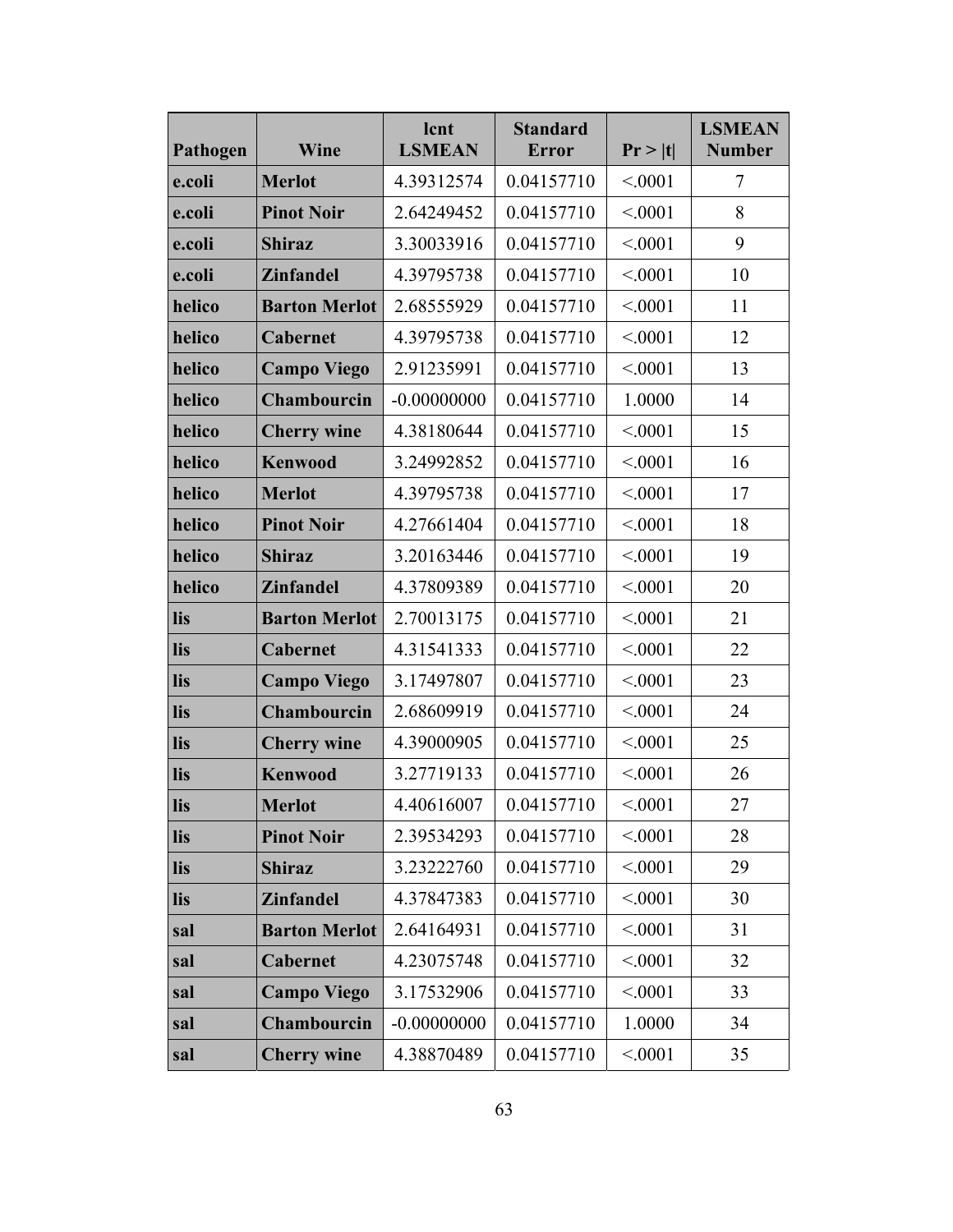| Pathogen | Wine                 | lcnt<br><b>LSMEAN</b> | <b>Standard</b><br>Error | Pr >  t | <b>LSMEAN</b><br><b>Number</b> |
|----------|----------------------|-----------------------|--------------------------|---------|--------------------------------|
| sal      | <b>Kenwood</b>       | 3.28570009            | 0.04157710               | < 0001  | 36                             |
| sal      | <b>Merlot</b>        | 4.34140560            | 0.04157710               | < 0001  | 37                             |
| sal      | <b>Pinot Noir</b>    | 2.95593963            | 0.04157710               | < 0001  | 38                             |
| sal      | <b>Shiraz</b>        | 3.15224581            | 0.04157710               | < 0001  | 39                             |
| sal      | <b>Zinfandel</b>     | 4.39795738            | 0.04157710               | < 0001  | 40                             |
| shig     | <b>Barton Merlot</b> | 2.70261707            | 0.04157710               | < 0001  | 41                             |
| shig     | <b>Cabernet</b>      | 4.39795738            | 0.04157710               | < 0001  | 42                             |
| shig     | <b>Campo Viego</b>   | 3.17319759            | 0.04157710               | < 0001  | 43                             |
| shig     | <b>Chambourcin</b>   | 2.90820170            | 0.04157710               | < 0001  | 44                             |
| shig     | <b>Cherry wine</b>   | 4.39795738            | 0.04157710               | < 0001  | 45                             |
| shig     | <b>Kenwood</b>       | 3.31207638            | 0.04157710               | < 0001  | 46                             |
| shig     | <b>Merlot</b>        | 4.38266978            | 0.04157710               | < 0001  | 47                             |
| shig     | <b>Pinot Noir</b>    | 2.90020151            | 0.04157710               | < 0001  | 48                             |
| shig     | <b>Shiraz</b>        | 3.30733039            | 0.04157710               | < 0001  | 49                             |
| shig     | <b>Zinfandel</b>     | 4.39795738            | 0.04157710               | < 0001  | 50                             |

### **SAS program for interaction between wine and probiotics**

```
options linesize=100 pagesize=70; 
data one; infile 'h:book1.csv' dsd firstobs=2 missover; 
input pro$ wine$ x1 x2 x3 x4 x5 x6; 
proc print; 
data two; set one; 
 cnt=x1; rep=1; det=1; output; 
 cnt=x2; rep=1; det=2; output; 
cnt=x3; rep=2; det=1; output;
 cnt=x4; rep=2; det=2; output; 
 cnt=x5; rep=3; det=1; output; 
cnt=x6; rep=3; det=2; output;
data two; set two; 
lcnt=log10(cnt+1);proc print; 
proc glm; class rep pro wine; 
model lcnt=rep pro wine pro*wine;
```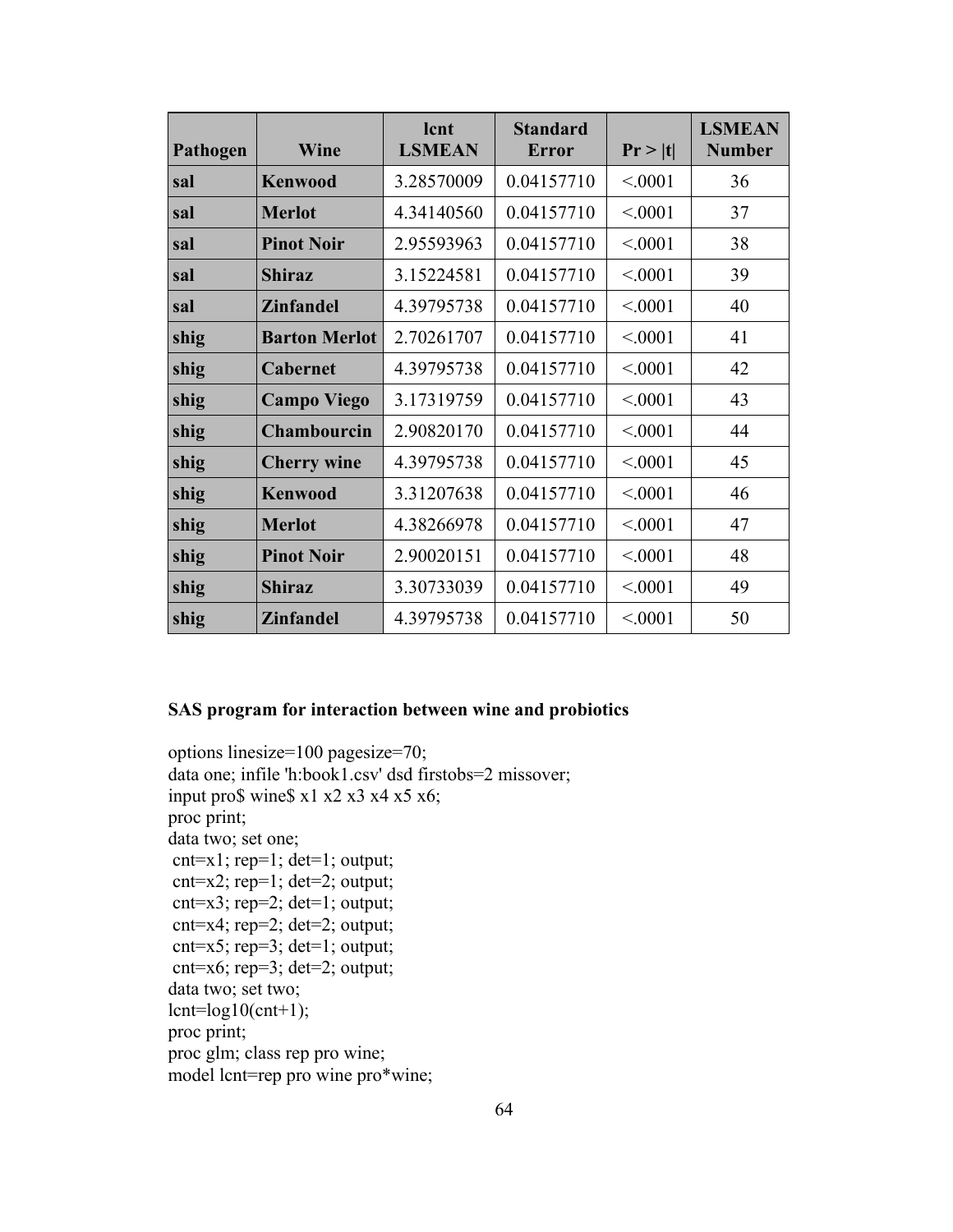means pro wine pro\*wine ; lsmeans pro wine pro\*wine/stderr pdiff; run;

/\*

proc glm; class rep pro wine conc;

model lcnt=rep pro wine conc pro\*wine pro\*conc wine\*conc pro\*wine\*conc; means pro wine pro\*wine pro\*conc wine\*conc pro\*wine\*conc; lsmeans pro wine pro\*wine pro\*conc wine\*conc pro\*wine\*conc/stderr pdiff;

\*/

| <b>Probiotics</b> | Wine                 | lcnt<br><b>LSMEAN</b> | <b>Standard</b><br><b>Error</b> | Pr >  t | <b>LSMEAN</b><br><b>Number</b> |
|-------------------|----------------------|-----------------------|---------------------------------|---------|--------------------------------|
| bifido            | <b>Barton Merlot</b> | 5.51073379            | 0.06091879                      | < 0.001 | 1                              |
| bifido            | <b>Cabernet</b>      | 3.25563151            | 0.06091879                      | < 0.001 | $\overline{2}$                 |
| bifido            | <b>Campo Viego</b>   | 5.69257763            | 0.06091879                      | < 0.001 | 3                              |
| bifido            | <b>Chambourcin</b>   | 5.69360530            | 0.06091879                      | < 0.001 | $\overline{4}$                 |
| bifido            | <b>Cherry wine</b>   | 4.68306407            | 0.06091879                      | < 0.001 | 5                              |
| bifido            | <b>Kenwood</b>       | 5.55143592            | 0.06091879                      | < 0.001 | 6                              |
| bifido            | <b>Merlot</b>        | 3.20700643            | 0.06091879                      | < 0.001 | $\overline{7}$                 |
| bifido            | <b>Pinot Noir</b>    | 3.20624843            | 0.06091879                      | < 0001  | 8                              |
| bifido            | <b>Shiraz</b>        | 4.24485865            | 0.06091879                      | < 0.001 | 9                              |
| bifido            | <b>Zinfandel</b>     | 4.39795738            | 0.06091879                      | < 0.001 | 10                             |
| l.acido           | <b>Barton Merlot</b> | 5.78448732            | 0.06091879                      | < 0.001 | 11                             |
| l.acido           | Cabernet             | 3.36444643            | 0.06091879                      | < 0001  | 12                             |
| l.acido           | <b>Campo Viego</b>   | 5.97304616            | 0.06091879                      | < 0.001 | 13                             |
| l.acido           | Chambourcin          | 6.52422068            | 0.06091879                      | < 0001  | 14                             |
| l.acido           | <b>Cherry wine</b>   | 4.80271088            | 0.06091879                      | < 0.001 | 15                             |
| l.acido           | <b>Kenwood</b>       | 5.62538223            | 0.06091879                      | < 0.001 | 16                             |
| l.acido           | <b>Merlot</b>        | 3.06893171            | 0.06091879                      | < 0.001 | 17                             |
| l.acido           | <b>Pinot Noir</b>    | 3.13862171            | 0.06091879                      | < 0.001 | 18                             |
| l.acido           | <b>Shiraz</b>        | 3.07018789            | 0.06091879                      | < 0.001 | 19                             |
| l.acido           | <b>Zinfandel</b>     | 5.77112368            | 0.06091879                      | < 0.001 | 20                             |
| l.para            | <b>Barton Merlot</b> | 3.34531510            | 0.06091879                      | < 0.001 | 21                             |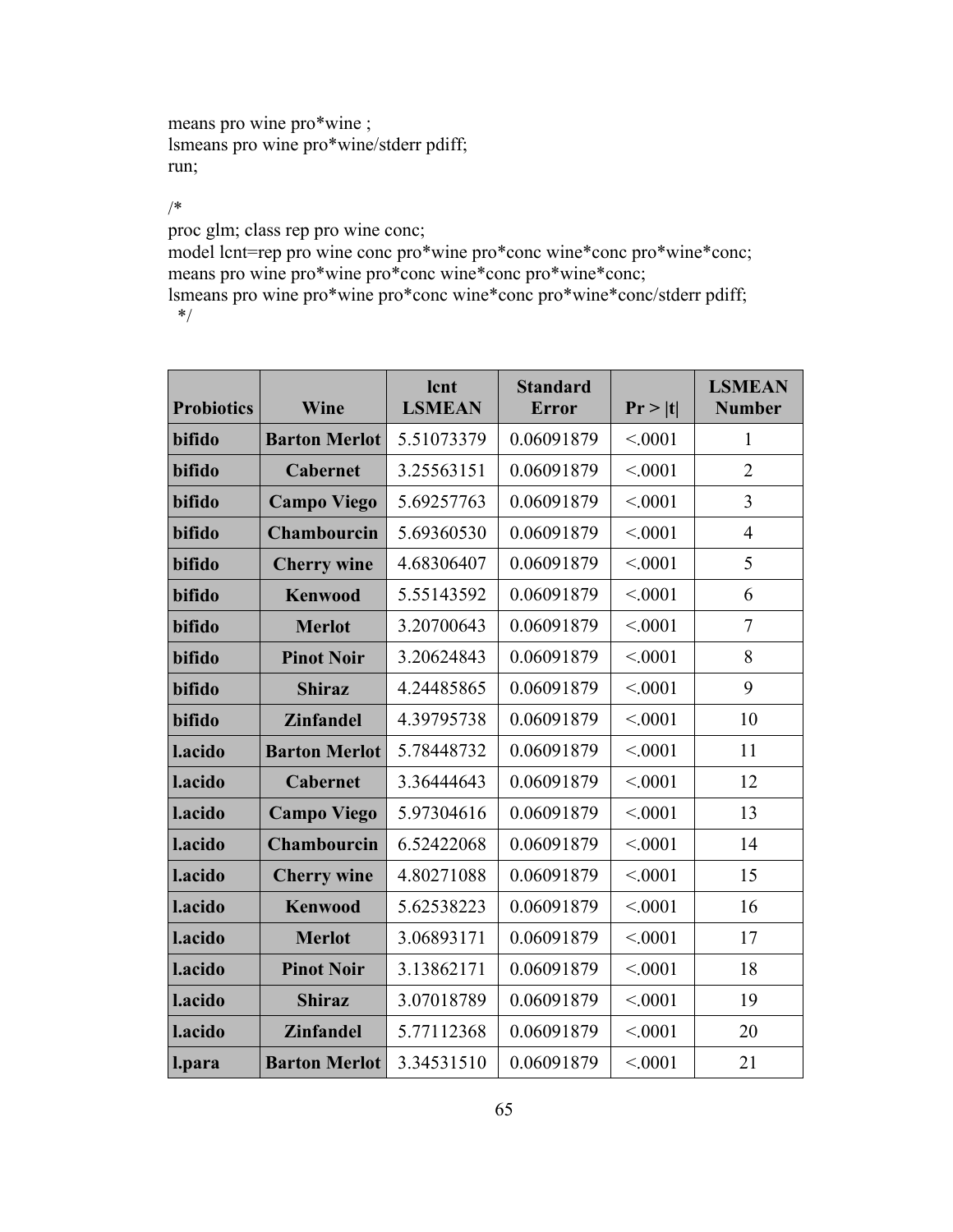| <b>Probiotics</b> | Wine                 | lcnt<br><b>LSMEAN</b> | <b>Standard</b><br><b>Error</b> | Pr >  t | <b>LSMEAN</b><br><b>Number</b> |
|-------------------|----------------------|-----------------------|---------------------------------|---------|--------------------------------|
| l.para            | <b>Cabernet</b>      | 3.66142646            | 0.06091879                      | < 0.001 | 22                             |
| l.para            | <b>Campo Viego</b>   | 4.95763648            | 0.06091879                      | < 0001  | 23                             |
| l.para            | <b>Chambourcin</b>   | 3.88656635            | 0.06091879                      | < 0001  | 24                             |
| l.para            | <b>Cherry wine</b>   | 4.71252415            | 0.06091879                      | < 0001  | 25                             |
| l.para            | <b>Kenwood</b>       | 3.46333629            | 0.06091879                      | < 0001  | 26                             |
| l.para            | <b>Merlot</b>        | 3.25252882            | 0.06091879                      | < 0001  | 27                             |
| l.para            | <b>Pinot Noir</b>    | 3.25941542            | 0.06091879                      | < 0.001 | 28                             |
| l.para            | <b>Shiraz</b>        | 3.13205632            | 0.06091879                      | < 0001  | 29                             |
| l.para            | <b>Zinfandel</b>     | 4.78912897            | 0.06091879                      | < 0001  | 30                             |
| l.rham            | <b>Barton Merlot</b> | 5.47731647            | 0.06091879                      | < 0001  | 31                             |
| l.rham            | <b>Cabernet</b>      | 3.14752843            | 0.06091879                      | < 0001  | 32                             |
| l.rham            | <b>Campo Viego</b>   | 5.83464402            | 0.06091879                      | < 0.001 | 33                             |
| l.rham            | Chambourcin          | 6.47357916            | 0.06091879                      | < 0001  | 34                             |
| l.rham            | <b>Cherry wine</b>   | 5.75225057            | 0.06091879                      | < 0001  | 35                             |
| l.rham            | <b>Kenwood</b>       | 5.37743684            | 0.06091879                      | < 0001  | 36                             |
| l.rham            | <b>Merlot</b>        | 3.13191520            | 0.06091879                      | < 0.001 | 37                             |
| l.rham            | <b>Pinot Noir</b>    | 3.13723354            | 0.06091879                      | < 0.001 | 38                             |
| l.rham            | <b>Shiraz</b>        | 3.16841207            | 0.06091879                      | < 0.001 | 39                             |
| l.rham            | <b>Zinfandel</b>     | 4.52424107            | 0.06091879                      | < 0001  | 40                             |

# **SAS program for the interaction between pathogens and grape juice**

PROC IMPORT OUT= WORK.one DATAFILE= "U:\Book1viticulture.xls" DBMS=EXCEL REPLACE; SHEET="Sheet4\$"; GETNAMES=YES; MIXED=NO; SCANTEXT=YES; USEDATE=YES; SCANTIME=YES; RUN;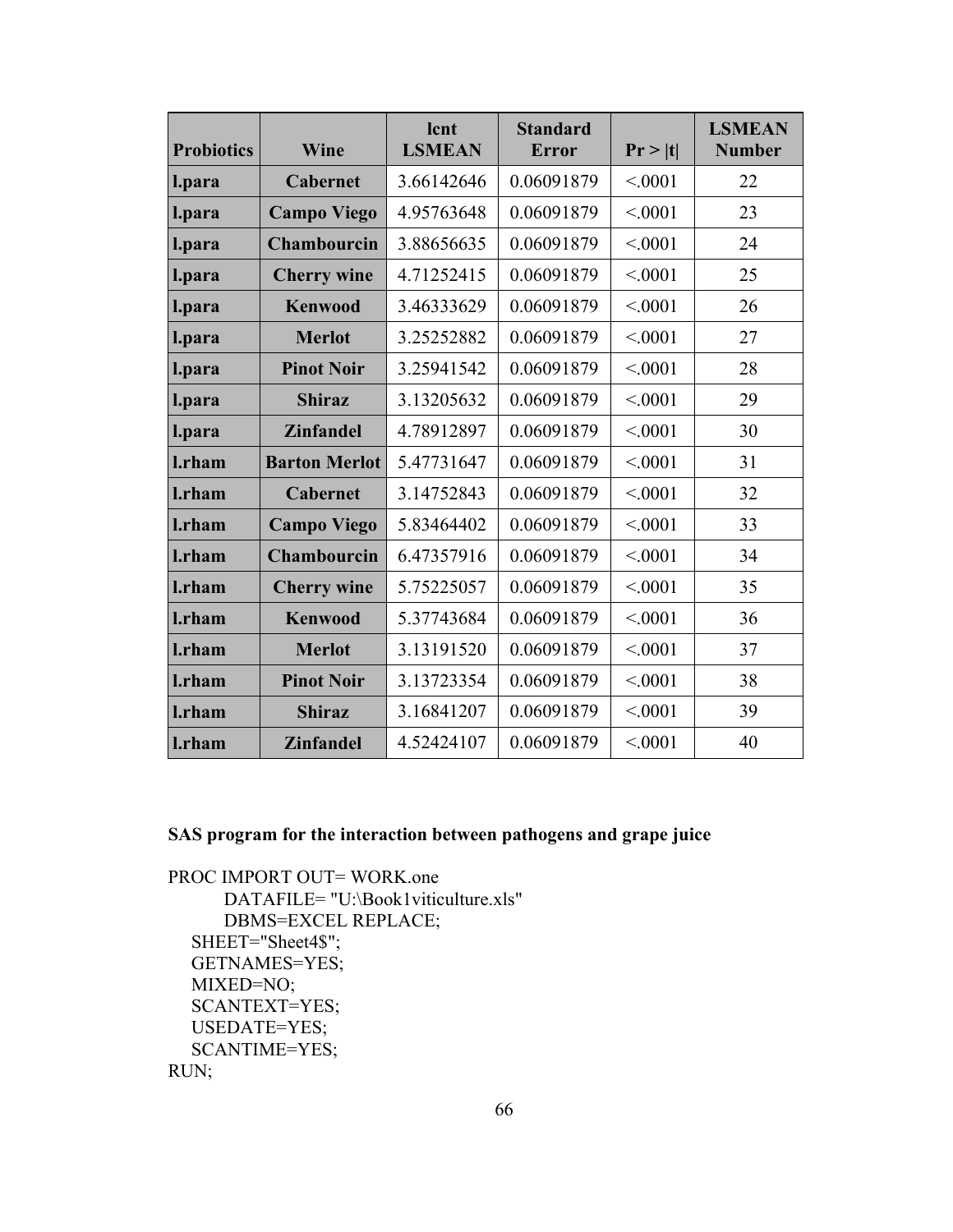```
data two(drop=f3-f8); set one; 
cnt=f3; rep=1; det=1; output;
 cnt=f4; rep=1; det=2; output; 
 cnt=f5; rep=2; det=1; output; 
 cnt=f6; rep=2; det=2; output; 
 cnt=f7; rep=3; det=1; output; 
 cnt=f8; rep=3; det=2; output; 
run;
```

```
data two; 
set two; 
combo=cats(pathogens,grape_juice); 
lcnt=log10(cnt+1);
run; 
proc univariate data=two; 
var cnt; 
histogram cnt/normal; 
run; 
proc univariate data=two; 
class combo; 
var cnt; 
histogram cnt/normal; 
run; 
proc univariate data=two; 
var lcnt; 
histogram lcnt/normal; 
run; 
proc univariate data=two; 
class combo; 
var lcnt; 
histogram lcnt/normal; 
run; 
ods rtf file='U:\pathogens_grape.doc'; 
proc glm; class rep pathogens grape_juice; 
model lcnt=rep pathogens grape juice pathogens*grape juice;
means pathogens grape juice pathogens*grape juice /tukey lines;
lsmeans pathogens grape_juice pathogens*grape_juice/stderr pdiff; 
run; 
quit; 
ods rtf close; 
ods rtf file='U:\pathogengrape_combo.doc'; 
proc glm; class rep combo;
```

```
model lcnt=rep combo;
```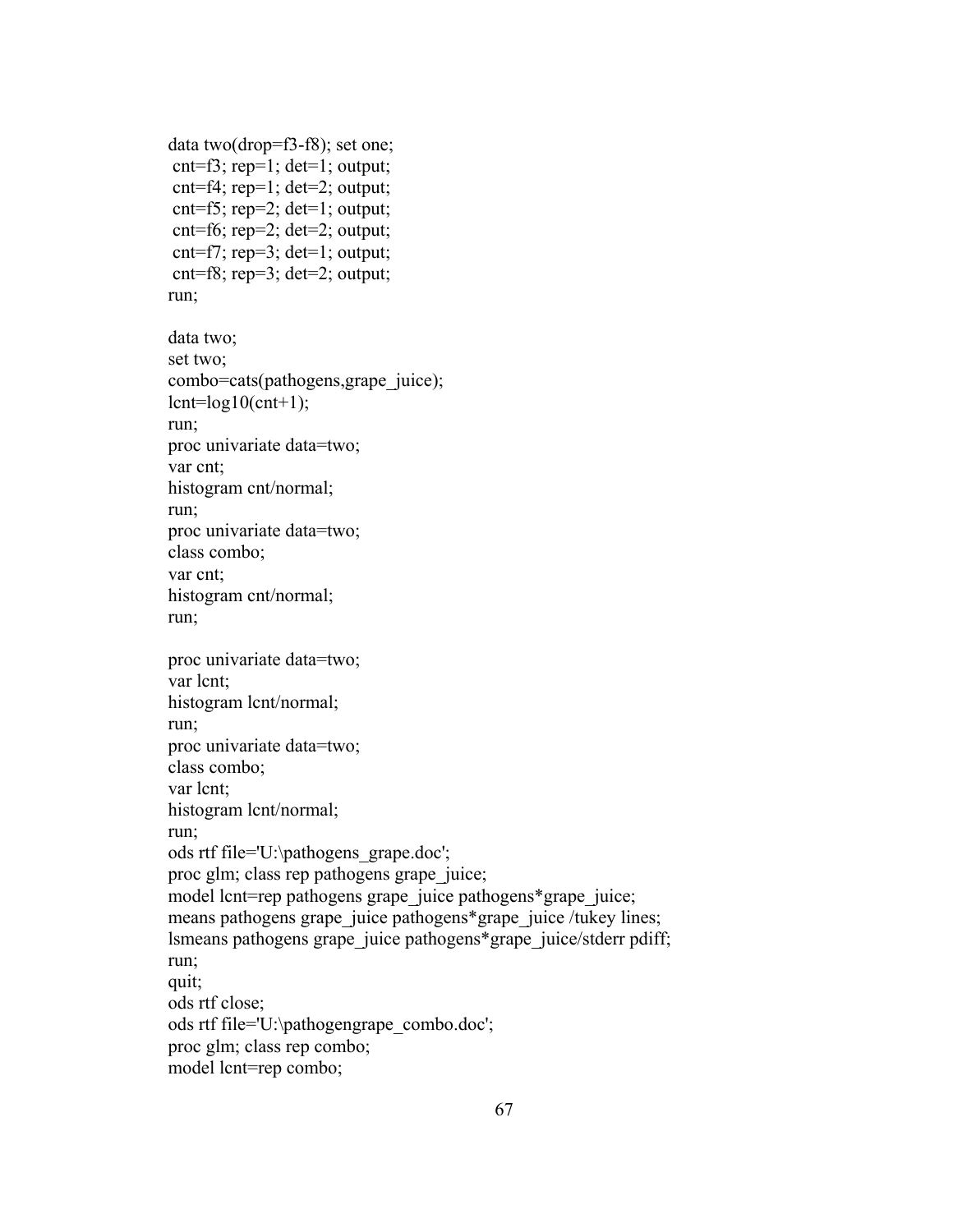means combo /tukey lines; lsmeans combo/stderr pdiff; run; quit;

#### **SAS program for interaction between probiotics and grape juice**

```
PROC IMPORT OUT= WORK.one 
        DATAFILE= "U:\Book1viticulture.xls" 
        DBMS=EXCEL REPLACE; 
    SHEET="Sheet4$"; 
    GETNAMES=YES; 
    MIXED=NO; 
    SCANTEXT=YES; 
    USEDATE=YES; 
    SCANTIME=YES; 
RUN; 
data two(drop=f3-f8); set one; 
 cnt=f3; rep=1; det=1; output; 
 cnt=f4; rep=1; det=2; output; 
 cnt=f5; rep=2; det=1; output; 
 cnt=f6; rep=2; det=2; output; 
 cnt=f7; rep=3; det=1; output; 
 cnt=f8; rep=3; det=2; output; 
run; 
data two; 
set two; 
combo=cats(pro,grape_juice);
lcnt=log10(cnt+1);run; 
proc univariate data=two; 
var cnt; 
histogram cnt/normal; 
run; 
proc univariate data=two; 
class combo; 
var cnt; 
histogram cnt/normal; 
run;
```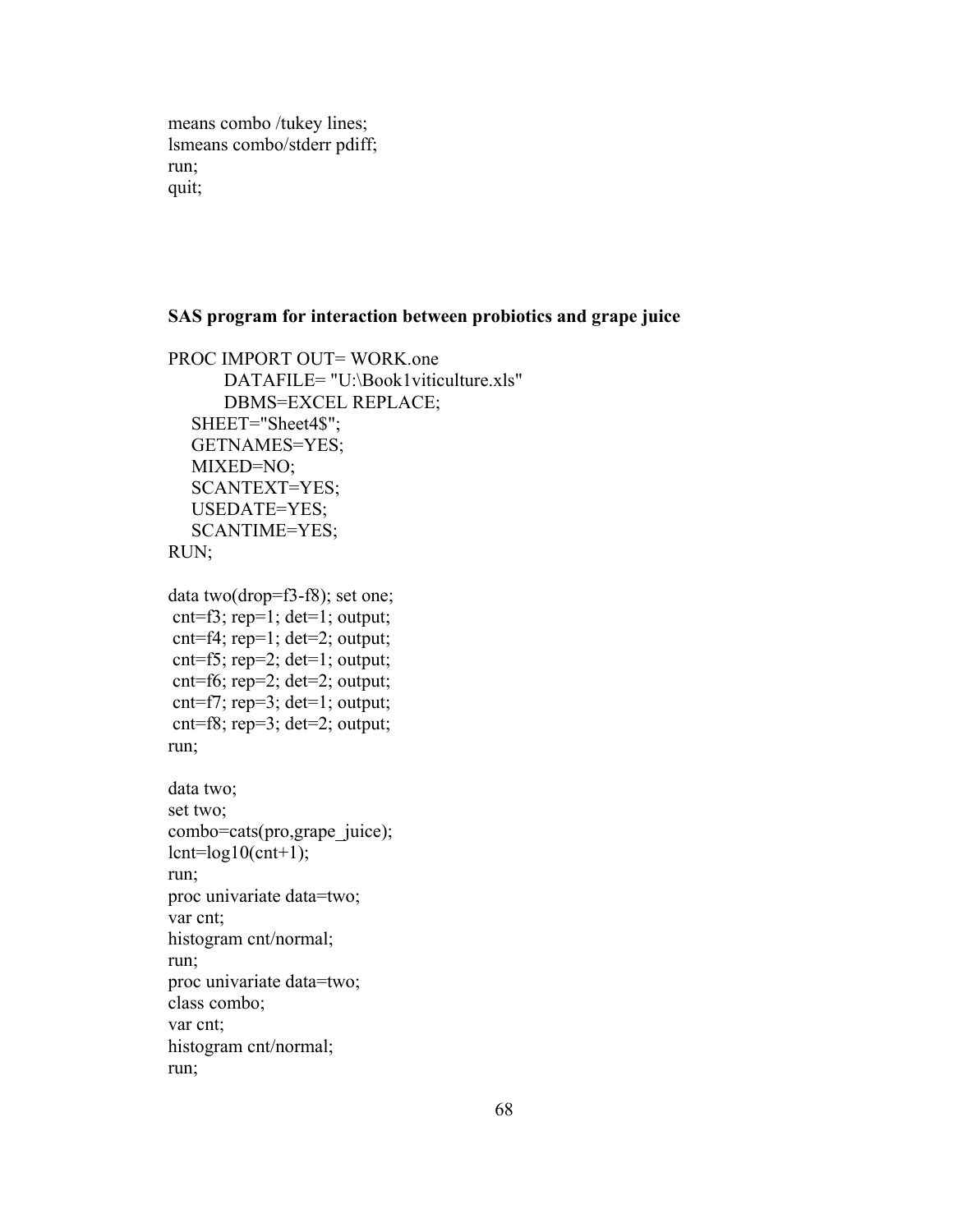proc univariate data=two; var lcnt; histogram lcnt/normal; run; proc univariate data=two; class combo; var lcnt; histogram lcnt/normal; run; ods rtf file='U:\pro\_grape.doc'; proc glm; class rep pro grape\_juice; model lcnt=rep pro grape juice pro\*grape juice; means pro grape\_juice pro\*grape\_juice /tukey lines; lsmeans pro grape\_juice pro\*grape\_juice/stderr pdiff; run; quit; ods rtf close; ods rtf file='U:\progrape\_combo.doc'; proc glm; class rep combo; model lcnt=rep combo; means combo /tukey lines; lsmeans combo/stderr pdiff; run; quit;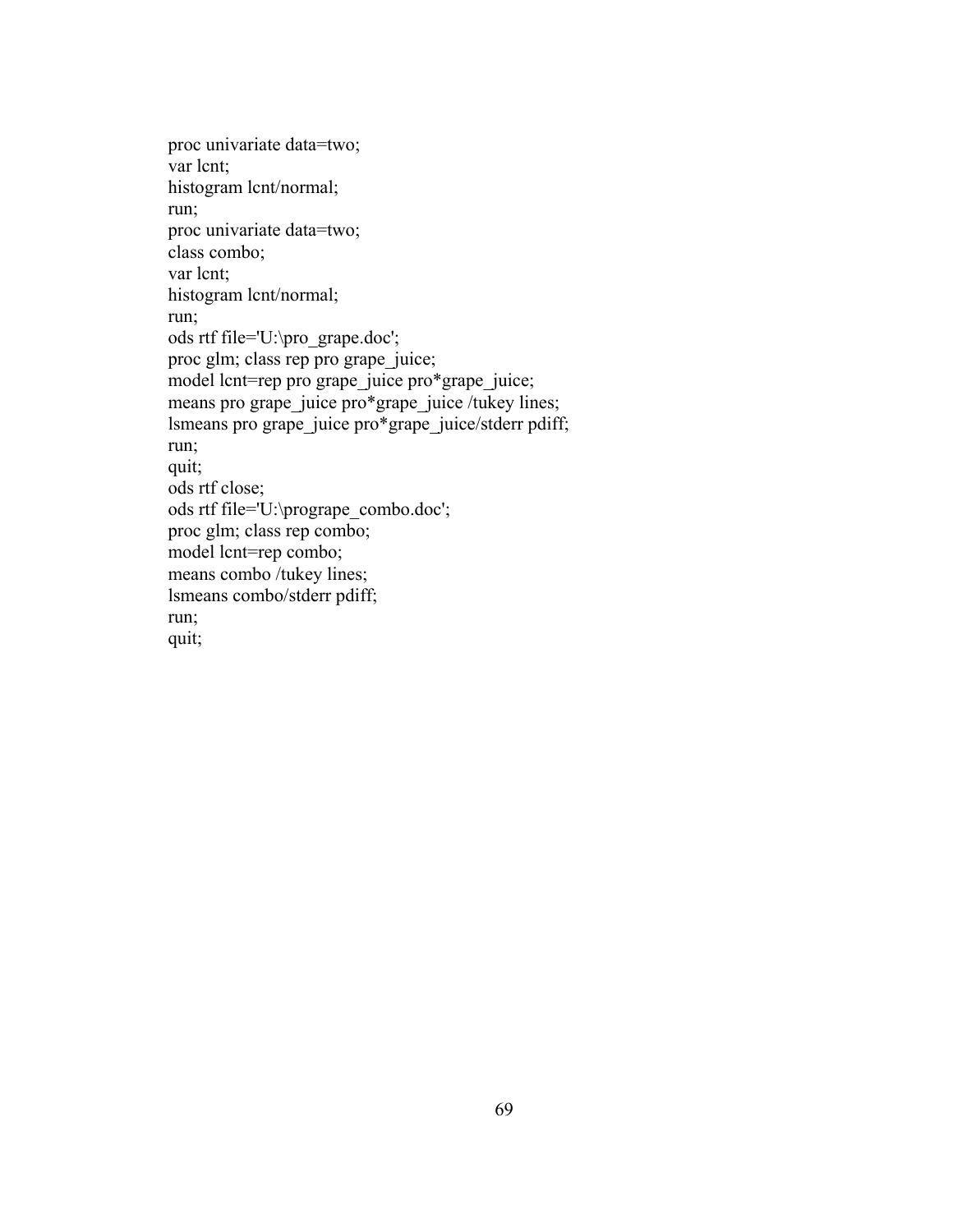|                                        | E. coli O157:H7                                      | S. boydii                       | S. Typhimurium                    | L. monocytogenes            | H. pylori                     |
|----------------------------------------|------------------------------------------------------|---------------------------------|-----------------------------------|-----------------------------|-------------------------------|
| Cabernet Sauvignon                     | $_{x}$ 4.397 <sup>d</sup>                            | $_{x}$ 4.397 °                  | $_{\rm w}$ 4.230 $^{\rm c}$       | $_{\rm w}$ 4.315 $^{\rm d}$ | $_{\rm wx}$ 4.397 $^{\rm c}$  |
| Pinot Noir                             | $_{\rm x}$ 2.642 <sup>a</sup>                        | $_{\rm y}$ 2.900 $^{\rm a}$     | $\frac{1}{y}$ 2.955 $\frac{a}{x}$ | $_{\rm w}$ 2.395 $^{\rm a}$ | $24.276^{b}$                  |
| (Kenwood)Zinfandel<br>& Carignane 2000 | $_{\rm x}$ 3.612 °                                   | $_{\rm w}$ 3.312 $^{\rm b}$     | $_{\rm w}$ 3.285 $^{\rm b}$       | $_{\rm w}$ 3.277 $^{\rm c}$ | $_{\rm w}$ 3.249 $^{\rm a}$   |
| Chambourcin                            | $_{\rm w}$ 2.911 $^{\rm b}$                          | $_{\rm w}$ 2.908 $^{\rm a}$     | 0.000                             | $_{\rm x}$ 2.686 $^{\rm b}$ | 0.000                         |
| Merlot 1                               | $_{\rm w}$ 4.393 $\overline{3}$                      | $_{\rm w}$ 4.382 $^{\rm c}$     | $_{\rm w}$ 4.341 $^{\rm c}$       | $_{\rm w}$ 4.406 $^{\rm d}$ | $_{\rm w}$ 4.397 $^{\rm c}$   |
| Shiraz                                 | $_{\rm w}$ 3.300 $^{\rm c}$                          | $_{\rm wx}$ 3.307 $^{\rm c}$    | $_{\rm w}$ 3.152 $^{\rm b}$       | $_{\rm w}$ 3.232 $^{\rm b}$ | $_{\rm w}$ 3.201 $^{\rm c}$   |
| Merlot 2                               | $_{\rm w}$ 2.814 <sup>a</sup>                        | $_{\rm w}$ 2.702 $^{\rm a}$     | $_{\rm w}$ 2.641 $^{\rm a}$       | $_{\rm w}$ 2.700 $^{\rm a}$ | $_{\rm w}$ 2.685 $^{\rm a}$   |
| <b>Blush Zinfandel</b>                 | $_{\rm w}$ 4.397 $\frac{1}{\rm d}$                   | $_{\rm w}$ 4.397 $^{\rm d}$     | $_{\rm w}$ 4.397 $^{\rm c}$       | $_{\rm w}$ 4.378 $^{\rm c}$ | $_{\rm w}$ 4.378 $^{\rm d}$   |
| Cherry wine                            | $_{\rm w}$ 4.397 $\rm$ <sup><math>\rm d</math></sup> | $_{\rm w}$ 4.397 $\overline{d}$ | $_{\rm w}$ 4.388 $^{\circ}$       | $_{\rm w}$ 4.390 $^{\rm c}$ | $_{\rm w}$ 4.381 <sup>d</sup> |
| Campo Tempranillo<br>2004              | $_{\rm w}$ 2.965 $^{\rm b}$                          | $x^3.173^b$                     | $x^3.175^b$                       | $x^3.174^b$                 | $x^{2.9}$ <sup>12b</sup>      |

## **Table 4 Least Square Means for the combination effect of pathogen\* wine with the LSD = 0.116.**

abcd same letter within the same column shows no significant difference at  $P > 0.05$ .

 $_{\text{wxyz}}$  same letter within the same row shows no significant difference at  $P > 0.05$ .

70

The data was analyzed as a Randomized Complete Block design in which the treatments were arranged as a 5 by 5 factorial (5 wines by 5 pathogens). Differences were determined using Fisher's Protected Least Significance Difference (LSD) with *P* < 0.05.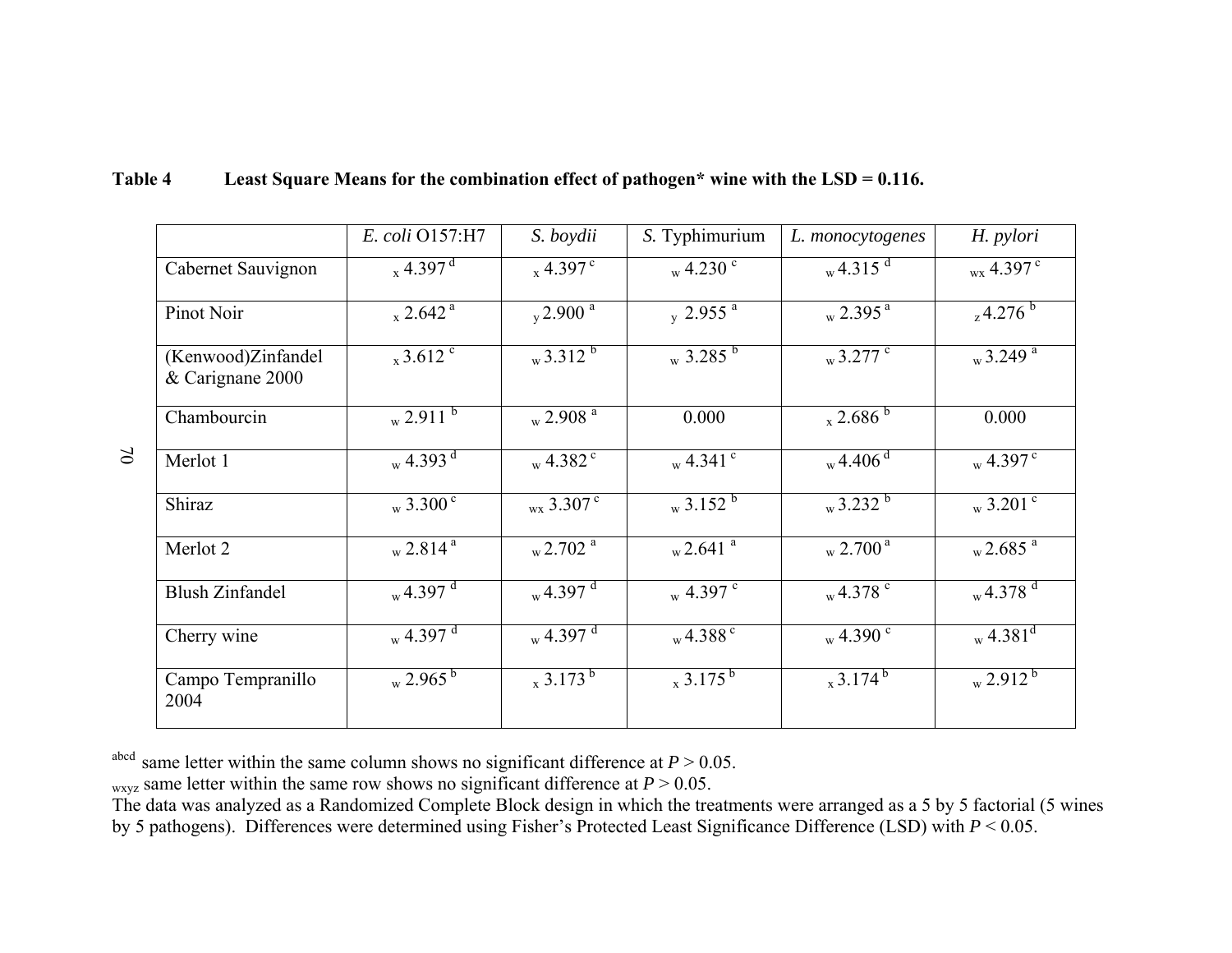|                                        | B. longum                                       | L. acidophilus                     | L. paracasei                  | L. rhamnosus                       |
|----------------------------------------|-------------------------------------------------|------------------------------------|-------------------------------|------------------------------------|
| Cabernet Sauvignon                     | $_{\rm w}$ 3.255 <sup><math>\rm{a}</math></sup> | $_{\rm w}$ 3.364 $\overline{^{6}}$ | $_{x}$ 3.661 <sup>c</sup>     | $_{\rm w}$ 3.147 <sup>a</sup>      |
| Pinot Noir                             | $_{\rm w}$ 3.206 <sup>a</sup>                   | $_{\rm w}$ 3.138 $^{\rm a}$        | $_{\rm w}$ 3.259 <sup>a</sup> | $_{\rm w}$ 3.137 <sup>a</sup>      |
| (Kenwood)Zinfandel<br>& Carignane 2000 | $v 5.551^b$                                     | $v \frac{5.625}{c}$                | $_{\rm w}$ 3.463 $^{\rm b}$   | $x\sqrt{5.377^b}$                  |
| Chambourcin                            | $_{x}$ 5.693 <sup>b</sup>                       | $_{\rm v}$ 6.524 $^{\rm d}$        | $_{\rm w}$ 3.886 $^{\rm d}$   | $v \cdot 6.473$ <sup>c</sup>       |
| Merlot 1                               | $_{\rm w}$ 3.207 <sup>a</sup>                   | $_{\rm w}$ 3.068 $^{\rm a}$        | $_{\rm wx}$ 3.252 $^{\rm a}$  | $_{\rm w}$ 3.131 $^{\overline{a}}$ |
| Shiraz                                 | $_{x}$ 4.244 <sup>a</sup>                       | $_{\rm w}$ 3.070 <sup>a</sup>      | $_v3.132^a$                   | $_v 3.168$ <sup>a</sup>            |
| Merlot 2                               | $_{\rm x}$ 5.510 $^{\rm c}$                     | $y 5.784$ <sup>c</sup>             | $_{\rm w}$ 3.345 $^{\rm b}$   | $_{\rm x}$ 5.477 °                 |
| <b>Blush Zinfandel</b>                 | $_{\rm w}$ 4.397 $^{\rm a}$                     | $_{\rm y}$ 5.771 $^{\rm c}$        | $x^4.789$ <sup>c</sup>        | $_{\rm w}$ 4.524 $^{\rm b}$        |
| Cherry wine                            | $_{\rm w}$ 4.683 $^{\rm b}$                     | $v^{4.802}$                        | $_{\rm w}$ 4.712 $^{\rm c}$   | $v \frac{5.752}{d}$                |
| Campo /Tempranillo<br>2004             | $x\sqrt{5.692}$ <sup>d</sup>                    | $_{y}$ 5.973 $^{d}$                | $_{\rm w}$ 4.957 <sup>d</sup> | $_{x}$ 5.834 <sup>d</sup>          |

### **Table 5 Least Square Means for the combination effect of probiotics\* wine with the LSD = 0.168.**

<sup>abcd</sup> same letter within the same column shows no significant difference at  $P > 0.05$ .

 $_{\text{wxyz}}$  same letter within the same row shows no significant difference at  $P > 0.05$ .

The data was analyzed as a Randomized Complete Block design in which the treatments were arranged as a 5 by 4 factorial (5 wines by 4 probiotics). Differences were determined using Fisher's Protected Least Significance Difference (LSD) with *P* < 0.05.

71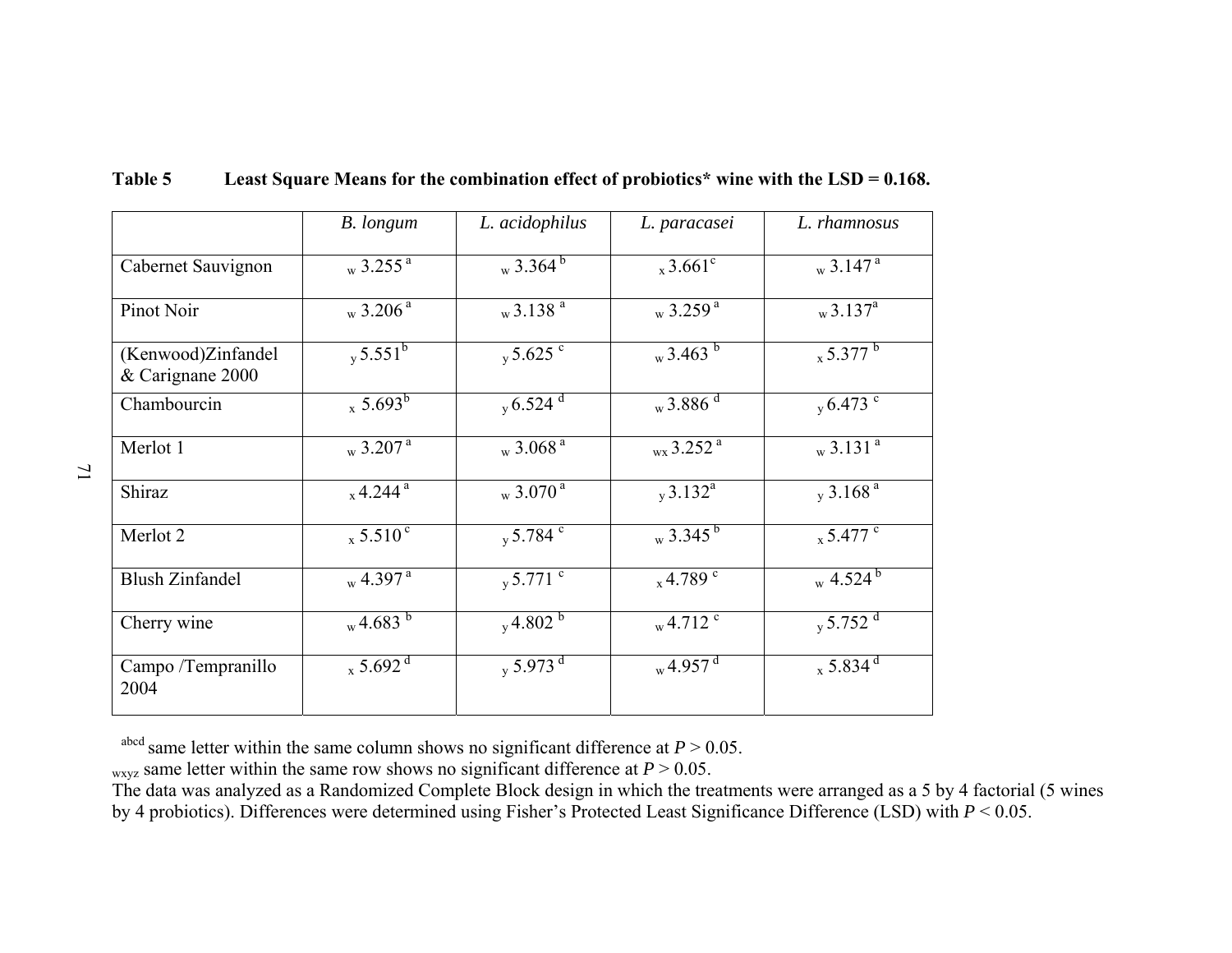|             | E. coli                     | S. boydii                          | S.                          | L.                          | H. pylori                   |
|-------------|-----------------------------|------------------------------------|-----------------------------|-----------------------------|-----------------------------|
|             | O157:H7                     |                                    | Typhimurium                 | monocytogenes               |                             |
| Tropicana   | $_{\rm w}$ 4.075 $^{\rm a}$ | $_{\rm w}$ 4.170 $^{\overline{a}}$ | $_{\rm w}$ 4.211 $^{\rm a}$ | $_{\rm x}$ 4.401 $^{\rm b}$ | $_{\rm y}$ 5.326 $^{\rm b}$ |
| Grape juice |                             |                                    |                             |                             |                             |
| Welch's     | $_{\rm w}$ 4.188 $^{\rm a}$ | $_{\rm w}$ 4.189 $^{\rm a}$        | $_{\rm w}$ 4.217 $^{\rm a}$ | $_{\rm w}$ 4.240 $^{\rm a}$ | $_{\rm w}$ 4.140 $^{\rm a}$ |
| dark Grape  |                             |                                    |                             |                             |                             |
| juice       |                             |                                    |                             |                             |                             |
| Welch's     | $_{\rm w}$ 4.423 $^{\rm b}$ | $_{\rm w}$ 4.313 $^{\rm a}$        | $_{\rm w}$ 4.209 $^{\rm a}$ | $_{\rm w}$ 4.403 $^{\rm b}$ | $_{\rm x}$ 5.412 $^{\rm b}$ |
| White       |                             |                                    |                             |                             |                             |
| Grape juice |                             |                                    |                             |                             |                             |

## **Table 6. Least square means for the combination effect of pathogens\* grape juice with the LSD = 0.154.**

<sup>abcd</sup> same letter within the same column shows no significant difference at  $P > 0.05$ . w<sub>xyz</sub> same letter within the same row shows no significant difference at  $P > 0.05$ . The data was analyzed as a Randomized Complete Block design in which the treatments were arranged as a 3 by 5 factorial (3 grape juices by 5 pathogens). Differences were determined using Fisher's Protected Least Significance Difference (LSD) with *P* < 0.05.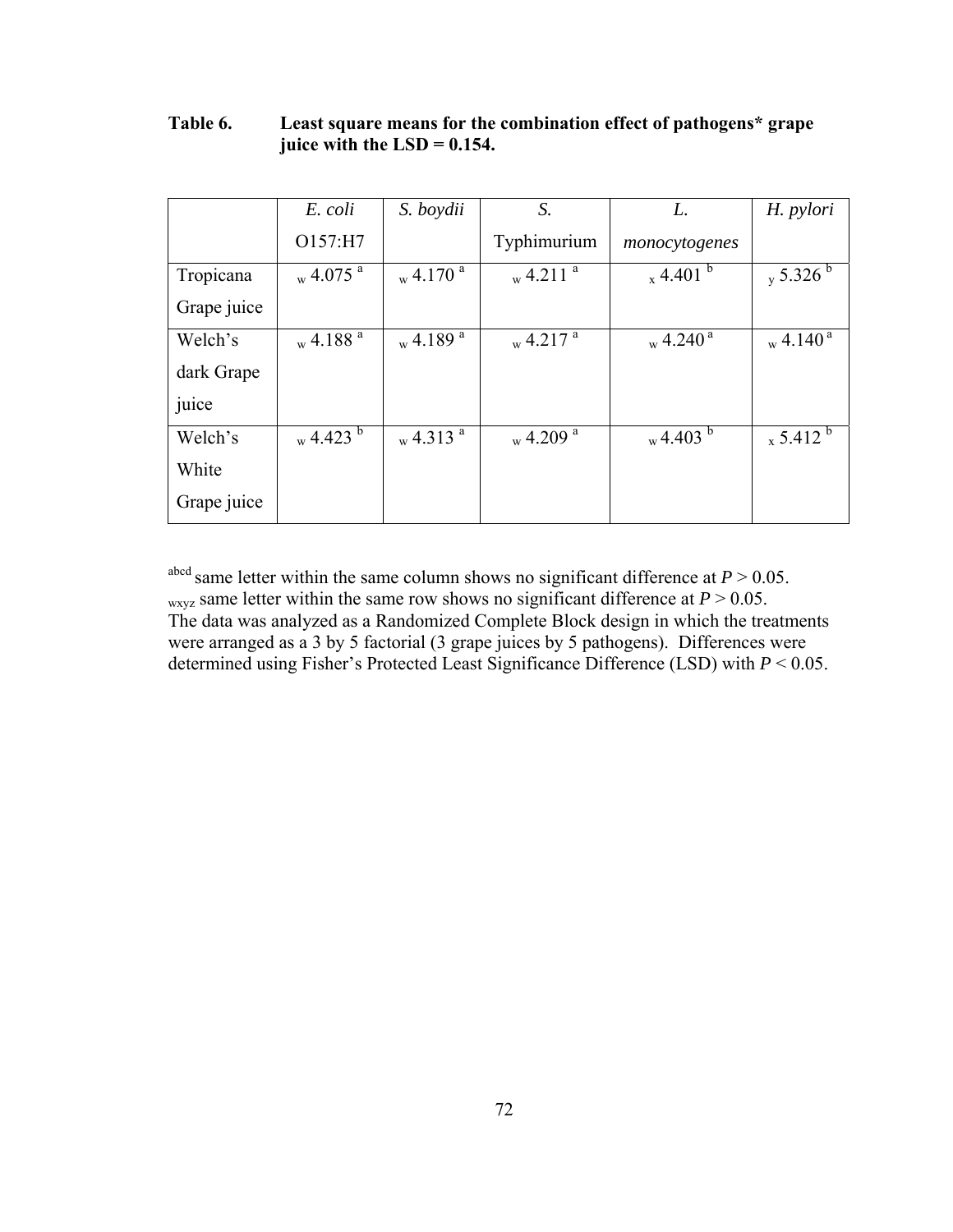|               | B. longum                   | L. acidophilus              | L. paracasei                | L. rhamnosus                  |
|---------------|-----------------------------|-----------------------------|-----------------------------|-------------------------------|
|               |                             |                             |                             |                               |
| Tropicana     | $_v$ 4.303 <sup>a</sup>     | $_{\rm x}$ 4.145 $^{\rm a}$ | $x^4.211^a$                 | $_{\rm w}$ 2.721 <sup>a</sup> |
| Grape juice   |                             |                             |                             |                               |
| Welch's dark  | $_{\rm x}$ 6.509 $^{\rm c}$ | $_{\rm x}$ 6.505 $^{\rm c}$ | $_{\rm v}$ 6.786 $^{\rm c}$ | $_{\rm w}$ 4.694 $^{\rm b}$   |
| Grape juice   |                             |                             |                             |                               |
| Welch's White | $26.300^{b}$                | $_{\rm x}$ 5.500 $^{\rm b}$ | $_{\rm w}$ 5.200 $^{\rm b}$ | $_{\rm y}$ 5.890 $^{\circ}$   |
| Grape juice   |                             |                             |                             |                               |

#### **Table 7. Least Square Means for the combination effect of probiotics\* grape juice with the LSD = 0.0728.**

a<sup>bcd</sup> same letter within the same column shows no significant difference at  $P > 0.05$ . w<sub>xyz</sub> same letter within the same row shows no significant difference at  $P > 0.05$ . The data was analyzed as a Randomized Complete Block design in which the treatments were arranged as a 3 by 4 factorial (3 grape juices by 4 probiotics). Differences were determined using Fisher's Protected Least Significance Difference (LSD) with *P* < 0.05.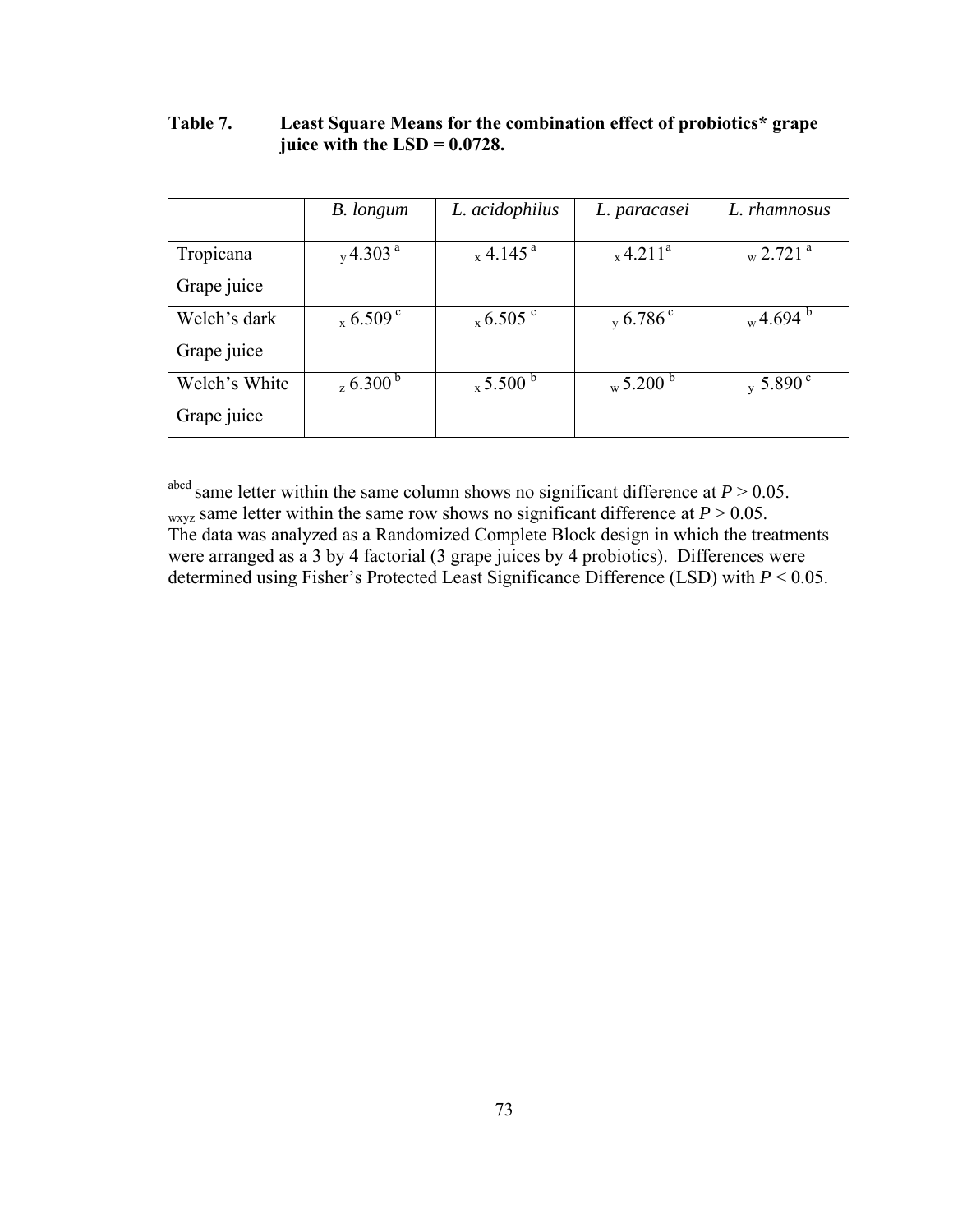#### **REFERENCES**

Ahmer BM, van Reeuwijk J, Watson PR, Wallis TS, Heffron F. 1999. *Salmonella* Sir A is a global regulator of genes mediating enteropathogenesis. Molecular Microbiology 31:971-82.

Akiyama H, Fujii K, Yamasaki O, Oona T, Iwatsuki K. 2001. Antibacterial action of several tannino against *Staphylococcus aureus*. J Antimicrobial Chemotherapy 48:487- 91.

Alakomi HL, Skytta E, Saarela M, Mattila-Sandholm T, Latva-Kala K, Helander IM. 2000. Lactic acid permeabilizes Gram-negative bacteria by disrupting the outer membrane. Applied Environmental Microbiology 66:2001–5.

Alonso AM, Dominguez C, Guillen DA, Barroso CG. 2002. Determination of antioxidant power of red wine and white wines by a new electrochemical method and its correlation with polyphenolic content. J Agric Food Chem 50(11):3112-5.

Avellone G, Di Garbo V, Campisi D, Alonzo G, Gambino L, Avellone G, De Simone R, Raneli G, Novo S. 2004. [Effects of two Sicilian red wines on some cardiovascular risk](http://www.ncbi.nlm.nih.gov/entrez/query.fcgi?cmd=Retrieve&db=pubmed&dopt=Abstract&list_uids=15182065)  [factors.](http://www.ncbi.nlm.nih.gov/entrez/query.fcgi?cmd=Retrieve&db=pubmed&dopt=Abstract&list_uids=15182065) Italian Heart Journal Supplement 5(5):382-8.

Aviram M. 1999. [Macrophage foam cell formation during early atherogenesis is](http://www.ncbi.nlm.nih.gov/entrez/query.fcgi?cmd=Retrieve&db=pubmed&dopt=Abstract&list_uids=11233155)  [determined by the balance between pro-oxidants and anti-oxidants in arterial cells and](http://www.ncbi.nlm.nih.gov/entrez/query.fcgi?cmd=Retrieve&db=pubmed&dopt=Abstract&list_uids=11233155)  [blood lipoproteins.](http://www.ncbi.nlm.nih.gov/entrez/query.fcgi?cmd=Retrieve&db=pubmed&dopt=Abstract&list_uids=11233155) Antioxidant Redox Signal 1(4):585-94.

Batt CA. 1999. Rapid methods for detection of *Listeria*. In: Ryser ET, Marth EH Listeria, Listeriosis, Food Safety. 2<sup>nd</sup> ed. New York: Marcel Dekker, Inc., p 261-78.

Baur JA, Pearson KJ, Price NL, Jamieson HA, Lerin C, Kalra A, Prabhu VV, Allard JS, Lopez-Lluch G, Lewis K, Pistell PJ, Poosala S, Becker KG, Boss O, Gwinn D, Wang M, Ramaswamy S, Fishbein KW, Spencer RG, Lakatta EG, LeCouteur D, Shaw RJ, Navas P, Puigserver P, Ingram DK, deCabo R, Sinclair DA. 2006. Resveratrol improves health and survival of mice on a high-calorie diet. Nature 444:337-42.

Beechem EET, Omoloko C, Nwaga D, Titanji VPK. 2007. Characterization of palm wine yeasts using osmotic, ethanol tolerance and the isozyme polymorphism of alcohol dehydrogenase. African J of Biotechnology 6(14):1715-9.

Belleville J. 2002. [The French paradox: possible involvement of ethanol in the](http://www.ncbi.nlm.nih.gov/entrez/query.fcgi?cmd=Retrieve&db=pubmed&dopt=Abstract&list_uids=11844649)  [protective effect against cardiovascular diseases.](http://www.ncbi.nlm.nih.gov/entrez/query.fcgi?cmd=Retrieve&db=pubmed&dopt=Abstract&list_uids=11844649) Nutrition 18(2):173-7.

Bellido-Blasco JB, Arnedo-Pena A, Cordero-Cutillas E, Canos-Cabedo M, Herrero-Carot C, Safont-Adsuara L. 2002. The protective effect of alcoholic beverages on the occurrence of a *Salmonella* food-borne outbreak. Epidemiology 13:228-30.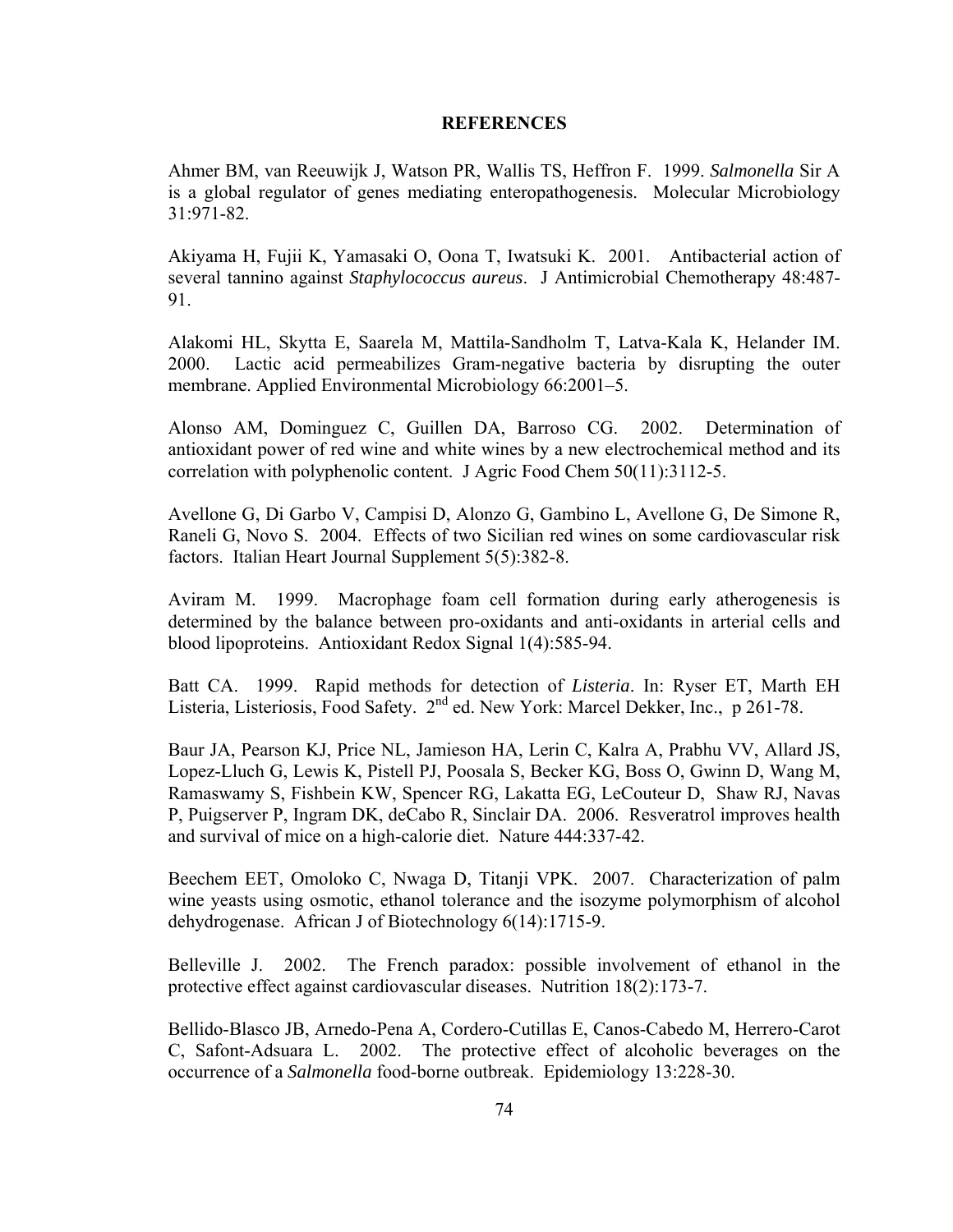Bhat KPL, Kosmeder JW II, Pezzuto JM. 2001. Biological effects of resveratrol. Antioxidant Redox Signal 3(6):1041-64.

Boneu B. 1989. [Role of platelets in atherosclerosis and arterial thrombosis.](http://www.ncbi.nlm.nih.gov/entrez/query.fcgi?cmd=Retrieve&db=PubMed&list_uids=2595216&dopt=Abstract) Review Prat 39(25):2215-8.

Breier C, Lisch HJ. 1984. [Distinct increase of plasma concentrations of high-density](http://www.ncbi.nlm.nih.gov/entrez/query.fcgi?cmd=Retrieve&db=pubmed&dopt=Abstract&list_uids=6523107)  [lipoprotein 2 and post-heparin lipolytic activity by constant moderate alcohol intake.](http://www.ncbi.nlm.nih.gov/entrez/query.fcgi?cmd=Retrieve&db=pubmed&dopt=Abstract&list_uids=6523107) Schweiz Med Wochenschr 114(51):1930-2.

Brenner H, Bode G, Adler G, Offmeister A, Koenig W, Rothenbacher D. 2001. Alcohol as a gastric disinfectant? The complex relationship between alcohol consumption and current *Helicobacter pylori* infection. Epidemiology 12:209-14.

Bresee JS, Dietz V, Griffin PM, McCaig LF, Mead PS, Shapiro C, Slutsker L, Tauxe RV. 2000. Food-related illness and death in the United States.J. Environmental Health 62:607-25.

Burns J, Crozier A, Lean ME. 2001. Alcohol consumption and mortality: Is wine different from other alcoholic beverages? Nutr Metab Cardiovasc Dis 11:249-258.

Caillet S, Salmieri S, Lacroix M. 2006. Evaluation of free radical scavenging properties of commercial grape phenol extracts by a fast colorimetric method. Food Chem 52:6465- 9.

Carbό N, Costelli P, Baccino FM, Lopéz-Soriano F, Argilés JM. 1999. Resveratrol, a natural product present in wine, decreases tumor growth in a rat tumor model. Biochemical and Biophysics Research Communication 254:739-43.

Carneiro A, Couto JA, Mena C, Queiroz J, Hogg T. 2007. Activity of wine against *Campylobacter jejuni*. Food Control 19:800-5.

Center for Disease Control and Prevention. 1999. Incidence of food borne illnesses: preliminary data from the Foodborne Diseases Active Surveillance Network (FoodNet): United States, 1998. Morb. Mortal, Wkly. Rep. 48:189-94.

Center for Disease Control and Prevention. 2005. Preliminary Food Net data on the incidence of infection with pathogens transmitted commonly through food - 10 States, United States*.* Morb. Mortal. Wkly. Rep 55:392-5.

Chan MM. 2002. Antimicrobial effect of resveratrol on dermatophytes and bacterial pathogens of the skin. Biochem Pharm 63(2):99-104.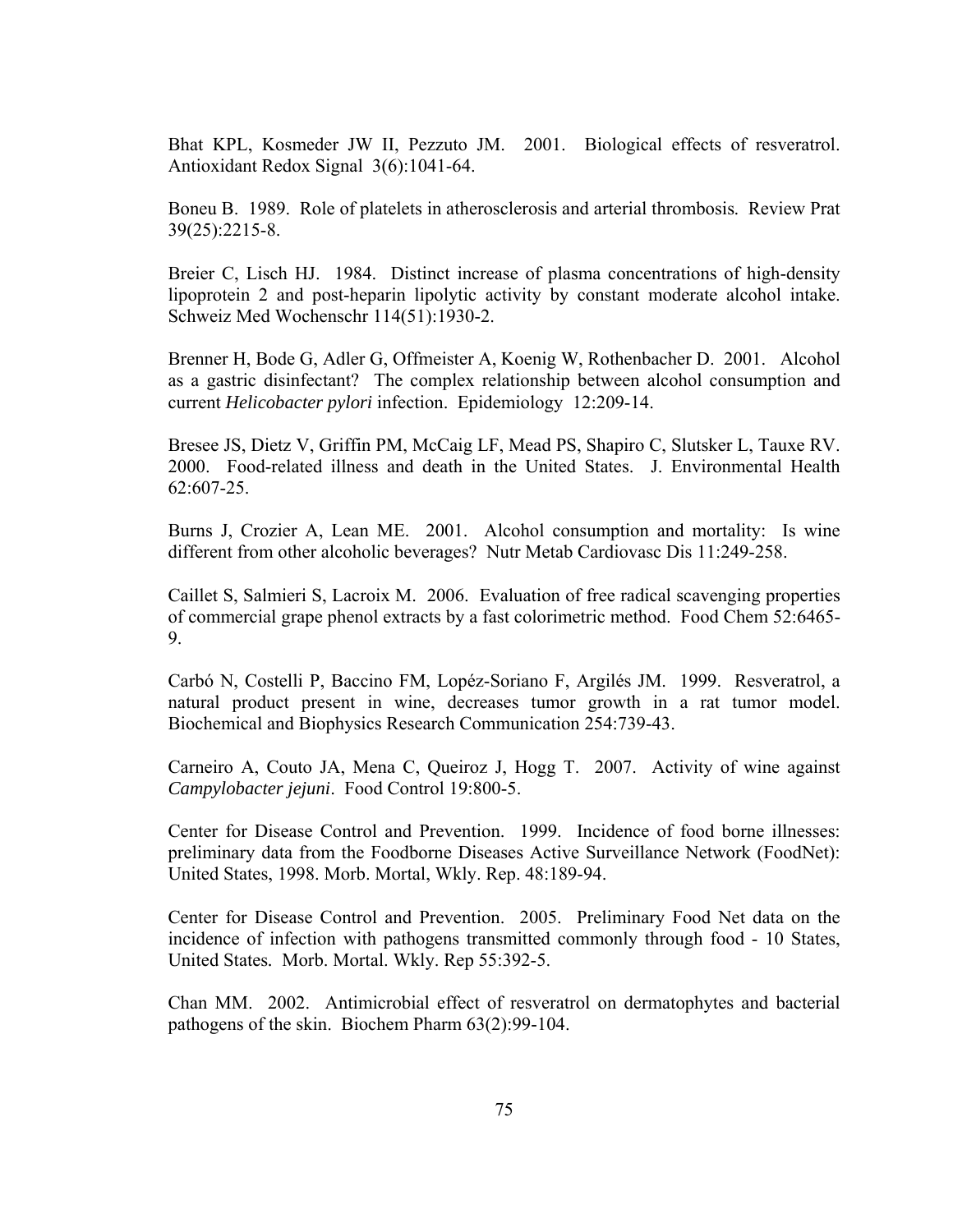Chopra M, Fitzsimons PE, Strain JJ, Thurnham DI, Howard AN. 2000. [Nonalcoholic](http://www.clinchem.org/cgi/content/full/46/8/1162)  [red wine extract and quercetin inhibit LDL oxidation without affecting plasma](http://www.clinchem.org/cgi/content/full/46/8/1162)  [antioxidant vitamin and carotenoid concentrations.](http://www.clinchem.org/cgi/content/full/46/8/1162) Clinical Chemistry 46:1162-70. Cleophas TJ. 1999. Wine, beer and spirits and the risk of myocardial infarction: a systematic review. Biomed Pharmacotherapy 53:417–23.

Constant J. 1997. Alcohol, ischemic heart disease, and the French paradox. Coronary Artery Disease 8(10):645-9.

Contaldo F, D'Arrigo E, Carandente V, Cortese C, Coltorti A, Mancini M, Taskinen MR, Nikkila EA. 1989. [Short-term effects of moderate alcohol consumption on lipid](http://www.ncbi.nlm.nih.gov/entrez/query.fcgi?cmd=Retrieve&db=pubmed&dopt=Abstract&list_uids=2643752)  [metabolism and energy balance in normal men.](http://www.ncbi.nlm.nih.gov/entrez/query.fcgi?cmd=Retrieve&db=pubmed&dopt=Abstract&list_uids=2643752) Metabolism 38(2):166-71.

da Luz PL, Serrano Junior CV, Chacra AP, Monteiro HP, Yoshida VM, Furtado M, Ferreira S, Gutierrez P, Pileggi F. 1999. [The effect of red wine on experimental](http://www.ncbi.nlm.nih.gov/entrez/query.fcgi?cmd=Retrieve&db=pubmed&dopt=Abstract&list_uids=10234361)  [atherosclerosis: lipid-independent protection.](http://www.ncbi.nlm.nih.gov/entrez/query.fcgi?cmd=Retrieve&db=pubmed&dopt=Abstract&list_uids=10234361) Experimental and Molecular Pathology 65(3):150-9.

Daglia M, Papetti A, Grisoli P, Aceti C, Dacarro C, Gazzani G. 2007. Antibacterial activity of red and white wine against oral streptococci. J Agricultural and Food Chem 55:5038-42.

Daroch F, Hoeneisen M, Gonzalez CL. 2001. *In vitro* antibacterial activity of Chilean red wines against *Helicobacter pylori* . Microbes 104:79-85.

Dercks W, Creasy LL. 1989. The significance of stilbene phytoalexins in the *Plasmopara viticola*-grapevine interaction. Physiological and Molecular Plant Pathology 34:289.

Desenclos JCA, Klontz KC, Wilder MH, Gunn RA. 1992. The protective effect of alcohol on the occurrence of epidemic oyster-borne hepatitis A. Epidemiology 3:371-4.

Di Santo A, Mezzetti A, Napoleone E, Di Tommaso R, Donati MB, De Gaetano G, Lorenzet R. 2003. [Resveratrol and quercetin down-regulate tissue factor expression by](http://www.ncbi.nlm.nih.gov/entrez/query.fcgi?cmd=Retrieve&db=pubmed&dopt=Abstract&list_uids=12871381)  [human stimulated vascular cells.](http://www.ncbi.nlm.nih.gov/entrez/query.fcgi?cmd=Retrieve&db=pubmed&dopt=Abstract&list_uids=12871381) J Thrombosis and Haemostasis 1(5):1089-95.

Dolara P, Arrigucci S, Cassetta MI, Fallani S, Novelli A. 2005. Inhibitory activity of diluted wine on bacterial growth: the secret of water purification in antiquity. Int. J. Antimicrobial Agents 26:338-41.

Dunn BE, Cohen H, Blaser MJ. 1997. *Helicobacter pylori*. Clin Microbiol Rev 10(4):720-741.

FAO Production YearBook. 1997. FAO statistics no. 51. Food and Agriculture Organization of the United Nations. Rome. 151.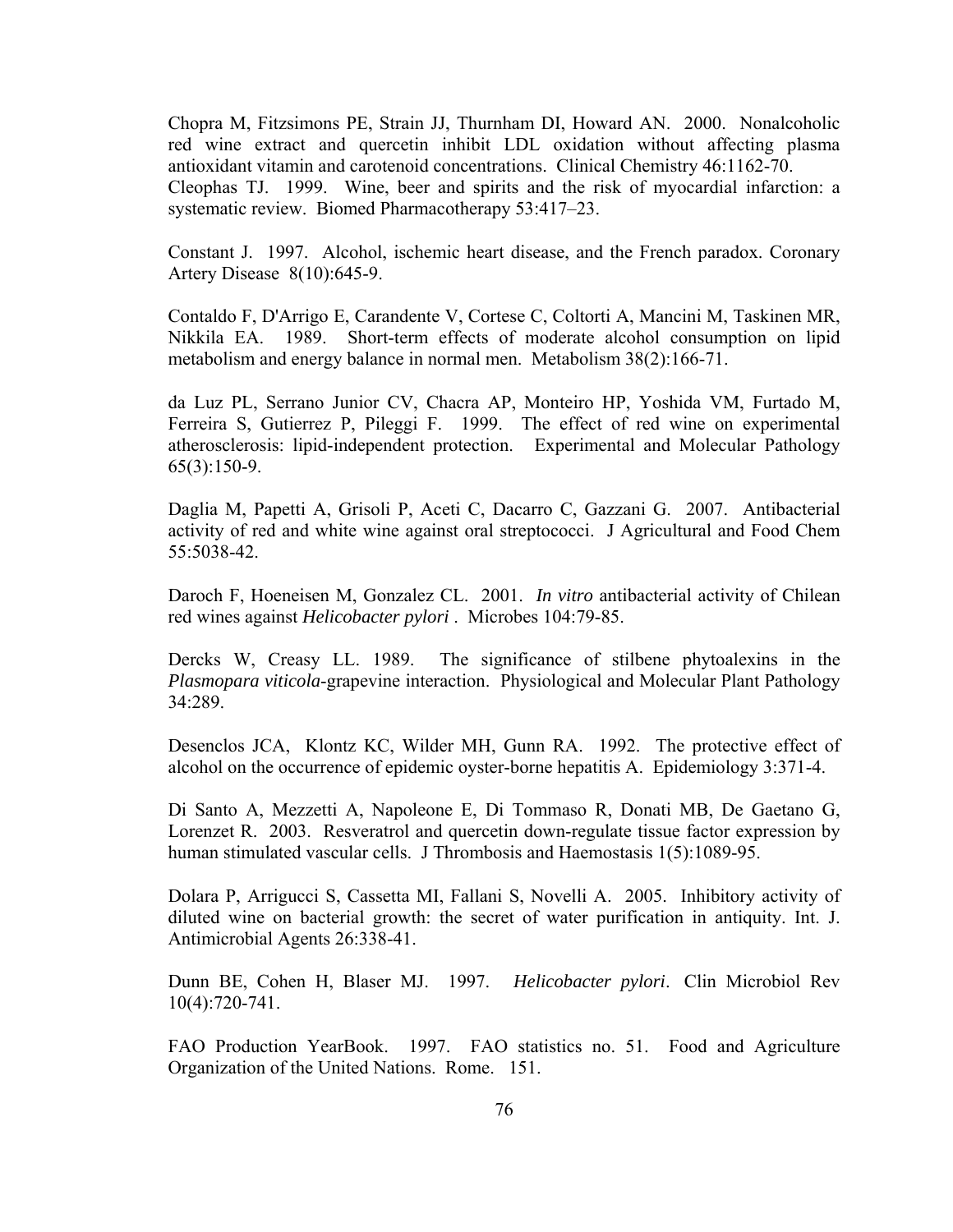Farber JM, Peterkin PI. 1991. *Listeria monocytogenes*, a foodborne pathogen. Microbiological Reviews 55:476-511.

Fernandes J, Gomes F, Couto JA, Hogg T. 2007. The antimicrobial effect of wine on *Listeria innocua* in a model stomach system. Food Control 18:1477-83.

Fernandez-Jarne E, Martinez-Losa E, Serrano-Martinez M, Prado-Santamaria M, Brugarolas-Brufau C, Martinez-Gonzalez MA. 2003. [Type of alcoholic beverage and](http://www.ncbi.nlm.nih.gov/entrez/query.fcgi?cmd=Retrieve&db=pubmed&dopt=Abstract&list_uids=12862296)  [first acute myocardial infarction: a case-control study in a Mediterranean country.](http://www.ncbi.nlm.nih.gov/entrez/query.fcgi?cmd=Retrieve&db=pubmed&dopt=Abstract&list_uids=12862296)  Clinical Cardiology 26(7):313-8.

Fitzpatrick DF, Hirschfield SL, Coffey RG. 1993. Endothelium-dependent vasorelaxing activity of wine and other grape products. American J Physiology 265:H774-8.

Food and Drug Administration. 1998. Food labeling: warning and notice statement; labeling of juice products. Fed Reg 63(130):37030-56.

Frankel EN, Waterhouse AL, Teissedre LP. 1995. Principal phenolic phytochemicals in selected California wines and their antioxidant activity in inhibiting oxidation of human low-density lipoproteins. J Agric and Food Chem 43:890-4.

Freedman JE, Parker C 3rd, Li L, Perlman JA, Frei B, Ivanov V, Deak LR, Iafrati MD, Folts JD. 2001. Select flavonoids and whole juice from purple grapes inhibit platelet function and enhance nitric oxide release. Circulation 103(23):2792-8.

Frenzen PD, Drake A. 2005. Economic cost of illness due to *Escherichia coli* O157:H7 infections in the United States. J Food Protection 68:2623-30.

Friedman M, Henika PR, Levin CE, Mandrell RE. 2006. Antimicrobial wine formulations active against the foodborne pathogens, *E. coli* O157:H7 and *Salmonella enterica.* J Food Science 71(7): 245-51.

Full of Health. 2008. Triglycerides lowering diet: drinking wine good or bad? Retrieved on September 30, 2008. [http://www.reducetriglycerides.com/reader\\_triglycerides\\_wine.htm.](http://www.reducetriglycerides.com/reader_triglycerides_wine.htm)

Gao LY, Kwaik YA. 2000. The modulation of host cell apoptosis by intracellular bacterial pathogens. Trends Microbiology 8:306-13.

Garrity GM, Bell JA, Lilburn TG. 2004. Taxonomic outline of the prokaryotes. In: Bergey's manual of systematic bacteriology 2nd ed., New York: Springer. p 7053-65

Goldberg DM, Hahn SE, Parkes JG. 1995. Beyond alcohol: Beverage consumption and cardiovascular mortality. Clinica Chimica Acta 237:155-87.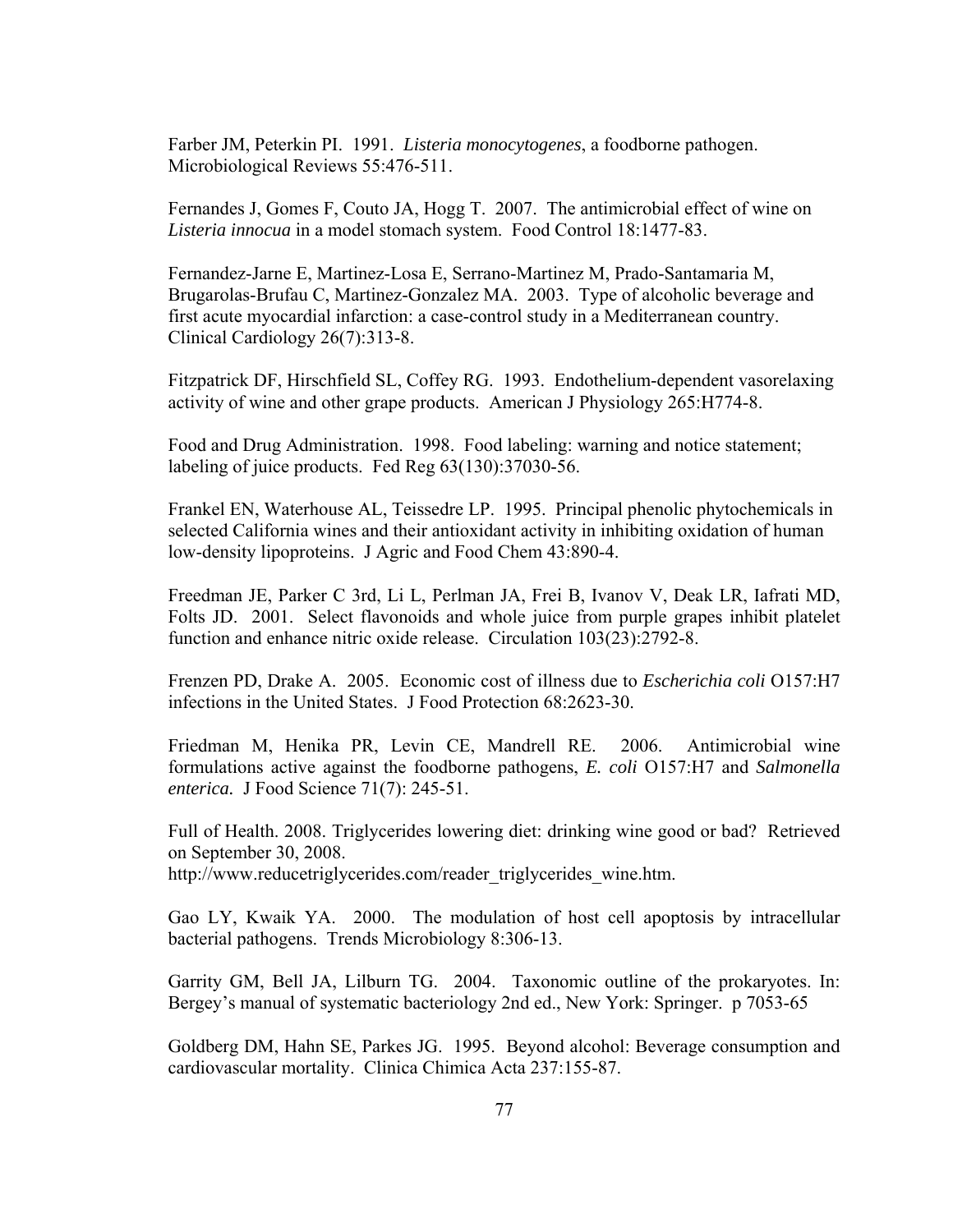Gronbaek M, Deis A, Sorensen TI, Becker U, Schnohr P, Jensen G. 1995. [Mortality](http://bmj.bmjjournals.com/cgi/content/full/310/6988/1165)  [associated with moderate intakes of wine, beer, or spirits.](http://bmj.bmjjournals.com/cgi/content/full/310/6988/1165) British Medical J 310: 1165-9.

Gueimonde M, Kalliomaki M, Isolauri E, Salminen S. 2006. Probiotic intervention in neonates—will permanent colonization ensue? J Pediatric Gastroenterology and Nutrition 42:604–6.

Hamilton-Miller JMT, Gibson GR, Bruck W. 2003. Some insight into the derivation and early uses of the word 'probiotic'. Brit J Nutr 90:845-9.

Hanzlikova IK, Melzoch K, Filip V, Smidrkal J. 2004. Rapid method for resveratrol determination by HPLC with electrochemical and UV detections in wines. Food Chem 87:151-8.

Harding C, Maidment C. 1996. An investigation into the anti-bacterial effects of wine and other beverages. J Biological Education 30:237-9.

Hirayama K, Rafter J. 2000. The role of probiotic bacteria in cancer prevention. Microbes and Infection 2:681–6.

Holt JG, Krieg NR, Sneath PHA, Staley JT, Williams ST. 1994. Bergey's Manual of Determinative Bacteriology,  $9<sup>th</sup>$  ed. Baltimore: Williams & Wilkins. p 736-43.

Holzapfel WH, Haberer P, Snel J, Schillinger U, Huis In't Veld JHJ. 1998. Overview of gut flora and probiotics. Int'l J Food. Micro 41:85-101.

Holzapfel WH, Haberer P, Geisen R, Bjorkroth J, Schillinger U. 2001. Taxonomy and important features of probiotics microorganisms in food and nutrition. Am J Clin Nutr 73:365S-73S.

Howitz KT, Bitterman KJ, Cohen HY, Lamming DW, Lavu S, Wood JG, Zipkin RE, Chung P, Kisielewski A, Zhang LL, Scherer B, Sinclair DA. 2003. Small molecule activators of sirtuins extend Saccharomyces cerevisiae lifespan. Nature 425(6954):191-6.

Ibern-Gómez M, Roig-Pérez S, Lamuela-Raventós RM, de la Torre-Boronat MC. 2000. Resveratrol and piceid levels in natural and blended peanut butters. J Agric Food Chem 48:6352-4.

Ikigai H, Nakae T, Hara Y, Shimamura T. 1993. Bactericidal catechins damage the lipid bilayer. Biochemica et Biophysica Acta 1147:132-6.

Intarapichet K, Gruen IU. 2000. Analysis of trans-resveratrol in Missouri wines. Institute of Food Technologists, Annual Meeting, Dallas, TX, June 10-14. 51G-2, p 112.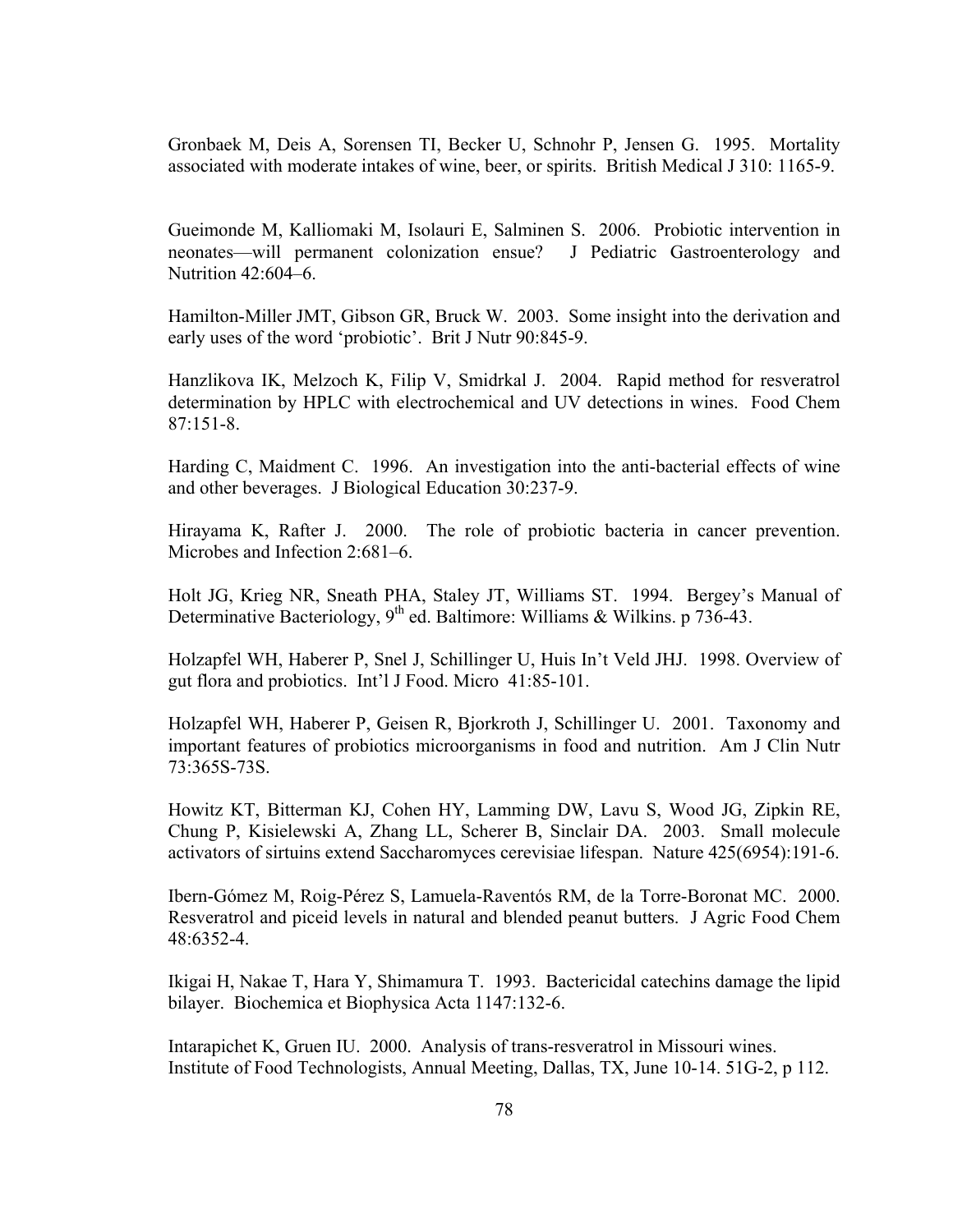Isolauri E, Sütas Y, Kankaanpää P, Arvilommi H, Salminen S. 2001. Probiotics: Effects on immunity. Am J Clin Nutr 73:444S–50S.

Ivanov V, Carr AC, Frei B. 2001. [Red wine antioxidants bind to human lipoproteins and](http://www.ncbi.nlm.nih.gov/entrez/query.fcgi?cmd=Retrieve&db=pubmed&dopt=Abstract&list_uids=11559152)  [protect them from metal ion-dependent and -independent oxidation.](http://www.ncbi.nlm.nih.gov/entrez/query.fcgi?cmd=Retrieve&db=pubmed&dopt=Abstract&list_uids=11559152) J Agric Food Chem 49(9):4442-9.

Jayaprakasha GK, Singh RP, Sakariah KK. 2001. Antioxidant activity of grape seed (*Vitis vinifera)* extracts on peroxidation models in vitro. Food Chem 73:285-90.

Jayaprakasha GK, Selvi T, Sakariah KK. 2003. Antibacterial and antioxidant activities of grape (*Vitis vinifera*) seed extracts. Food Res Int'l 36:117-22.

Juan ME, Lamuela-Ravantόs RM, De la Torre-Boronat MC, Planas JM. 1999. Determination of trans-resveratrol in plasma by HPLC. Anal Chem 71:747-50.

Just JR, Daeschel MA. 2003. Antibacterial effects of wine on *Escherichia coli* O157:H7 and *Salmonella typhimurium* in a model stomach system. J Food Science 68(1):285-90.

Keller JB. 2008. Winemaking. Retrieved October 1, 2008. http://winemaking.jackkeller.net/adding.asp.

Kotloff KF, Winickoff JP, Ivanoff B, Clemens JD, Swerdlow DL, Sansonetti PJ, Adak GK, Levine MM. 1999. Global burden of Shigella infections: implications for vaccine development and implementation of control strategies. Bulletin of the World Health Organization 77:651-66.

Kouassi Y, Shelef LA. 1998. Inhibition of *Listeria monocytogenes Listeria monocytogenes* by cinnamic acid- possible interaction of the acid with cysteinyl residues. J Food Safety 18(3):231-42.

Langcake P, Pryce RJ. 1976. The production of resveratrol by *Vitis vinifera* and other members of the vitaceae as a response to infection or injury. Physiology of Plant Pathology 9:77-86.

Larson AE, Yu RRY, Lee OA, Price S, Haas GJ, Johnson EA. 1996. Antimicrobial activity of hop extracts against *Listeria monocytogenes* in media and in food. Int'l J Food Micro 33(2-3):195-207.

Lavy A, Fuhrman B, Markel A, Dankner G, Ben-Amotz A, Presser D, Aviram M. 1994. [Effect of dietary supplementation of red or white wine on human blood chemistry,](http://www.ncbi.nlm.nih.gov/entrez/query.fcgi?cmd=Retrieve&db=pubmed&dopt=Abstract&list_uids=7535990)  [hematology and coagulation: favorable effect of red wine on plasma high-density](http://www.ncbi.nlm.nih.gov/entrez/query.fcgi?cmd=Retrieve&db=pubmed&dopt=Abstract&list_uids=7535990)  [lipoprotein.](http://www.ncbi.nlm.nih.gov/entrez/query.fcgi?cmd=Retrieve&db=pubmed&dopt=Abstract&list_uids=7535990) Annals of Nutr and Metab 38(5):287-94.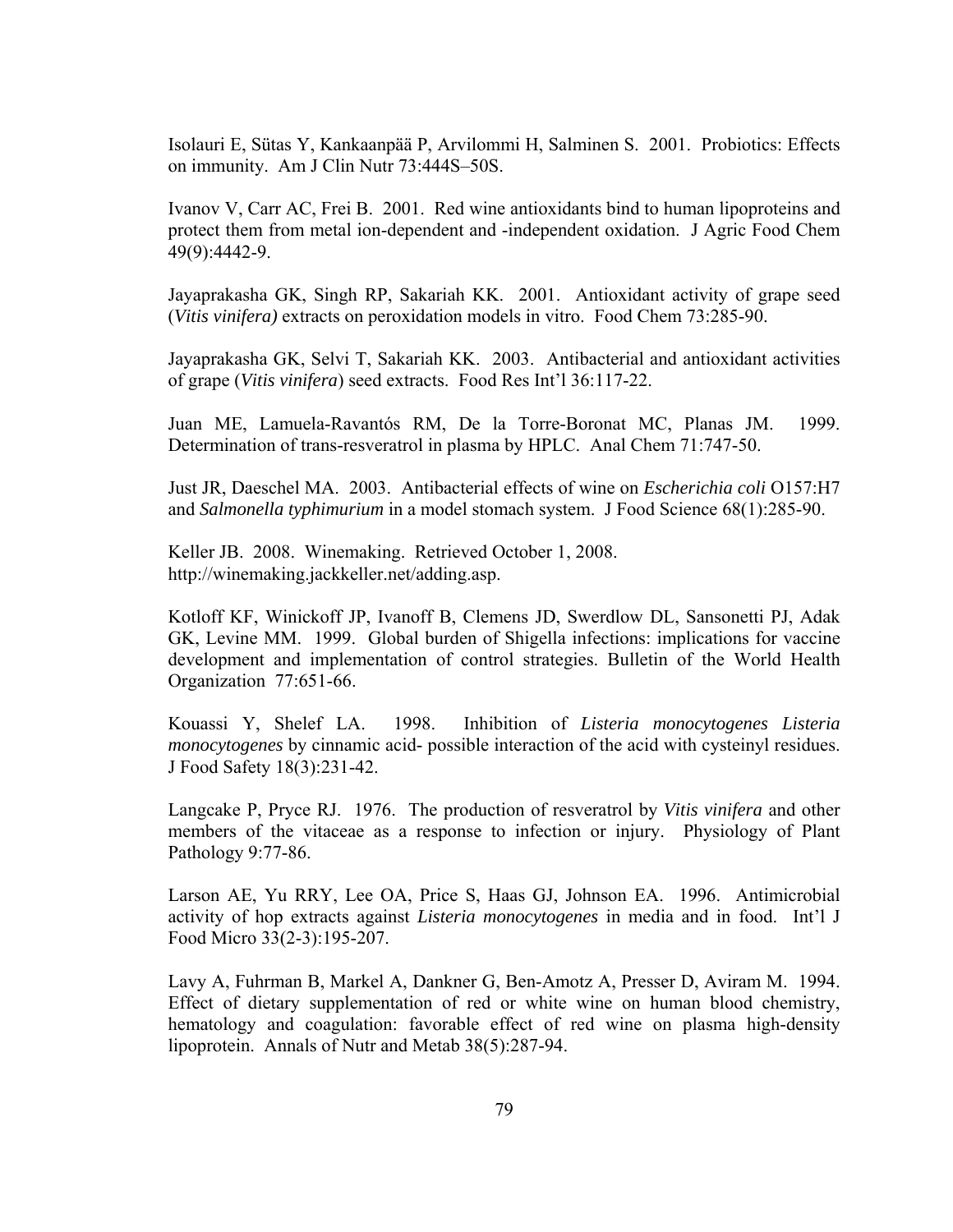LeBlanc JJ. 2003. Implication of virulence factors in Escherichia coli O157:H7 pathogenesis. Critical Reviews in Microbiology 29:277-96.

LeBrec EH, Schneider H, Magnani TJ, Formal SB. 1964. Epithelial cell penetrates as an essential step in the pathogenesis of bacillary dysentery. J Bacteriology 88:1503-18. Lee YK, Nomoto K, Salmiwn S, Gorbach SL. 1999. Handbook of probiotics. New York: John Wiley & Sons, Inc. p 36-41.

Leikert JF, Rathel TR, Wohlfart P, Cheynier V, Vollmar AM, Dirsch VM. 2002. [Red](http://circ.ahajournals.org/cgi/content/full/106/13/1614)  [wine polyphenols enhance endothelial nitric oxide synthase expression and subsequent](http://circ.ahajournals.org/cgi/content/full/106/13/1614)  [nitric oxide release from endothelial cells.](http://circ.ahajournals.org/cgi/content/full/106/13/1614) Circulation 106(13):1614-7.

Lin YT, Vattem D, Labbe RG, Shetty K. 2005. Enhancement of antioxidant activity and inhibition of *Helicobacter pylori* by phenolic phytochemical-enriched alcoholic beverages. Process Biochemistry 40:2059-65.

Lo PR, Yu RC, Chou CC, Huang EC. 2004. Determinations of the antimutagenic activities of several probiotic *bifidobacteria* under acidic and bile conditions against benzo[*a*]pyrene by a modified Ames test. Int'l J Food Micro 93:249–57.

Maclure M. 1993. Demonstration of deductive meta-analysis: ethanol intake and risk of myocardial infarction. Epidemiology Rev15:328–51.

Mahady GB, Pendland SL. 2000. Resveratrol inhibits the growth of *Helicobacter pylori*  in vitro. Am J Gastroenterology 95(7):1849-52.

Mahady GB, Pendland SL, Chadwick LR. 2003. Resveratrol and red wine extracts inhibit the growth of CagA +strains of *Helicobacter pylori* in vitro. Am J Gastroenterology 93:1392-4.

Mann GV, Spoerry A. 1974. Studies of a surfactant and cholesteremia in the Maasai. Am J Clin Nutr 27:464–9.

Marco AJ, Altimira J, Prats N, Lopez S, Dominguez L, Domingo M, Briones V. 1997. Penetration of *Listeria monocytogenes* in mice infected by oral route. Microbial Pathogenesis 23:255-63.

Marmot MG. 2001. Alcohol and coronary heart disease. Int'l J Epidemiology 30:724–9.

Martin S, Giannone G, Andriantsitohaina R, Martinez MC. 2003. [Delphinidin, an active](http://www.ncbi.nlm.nih.gov/entrez/query.fcgi?cmd=Retrieve&db=pubmed&dopt=Abstract&list_uids=12871827)  [compound of red wine, inhibits endothelial cell apoptosis via nitric oxide pathway and](http://www.ncbi.nlm.nih.gov/entrez/query.fcgi?cmd=Retrieve&db=pubmed&dopt=Abstract&list_uids=12871827)  [regulation of calcium homeostasis](http://www.ncbi.nlm.nih.gov/entrez/query.fcgi?cmd=Retrieve&db=pubmed&dopt=Abstract&list_uids=12871827). Brit J Pharm 139(6):1095-102.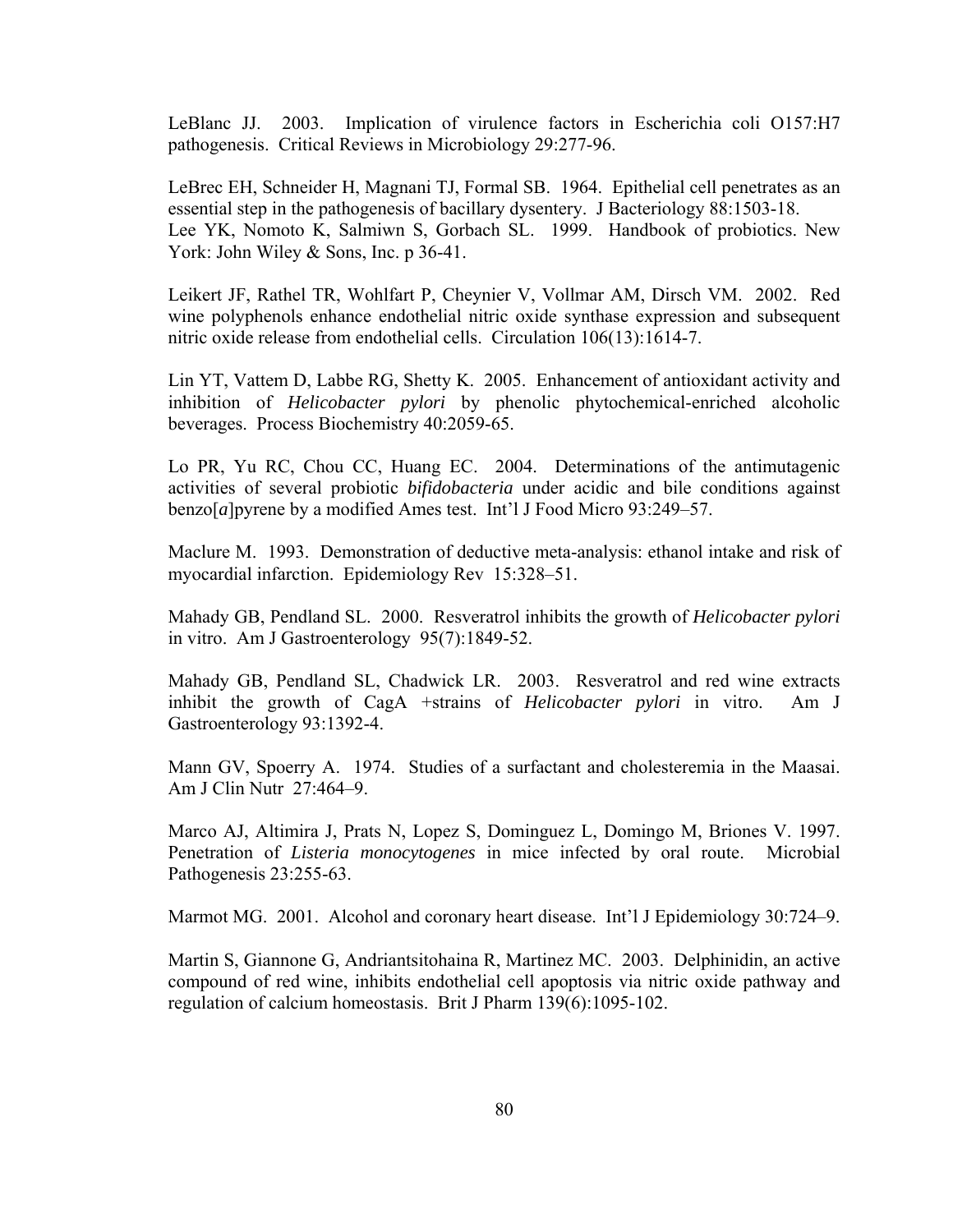Mayer AS, Person DA, Waterhouse Al, Frankel EN. 1997. Inhibition of human lowdensity lipoprotein oxidation in relation to composition of phenolic antioxidations in grapes (*Vitis vinifera)*. J Agric and Food Chem 45:1638-43.

Mead PS, Slutsker L, Dietz V, McCaig LF, Bresee JS, Shapiro C, Griffin PM, Tauxe RV. 1999. Food-related illness and death in the United States. Emerging Infectious Diseases 5:607-25.

Mitsuoka T. 1992. The human gastrointestinal tract. Lactic Acid Bacteria 1:69–114.

Moayyedi P, Soo S, Deeks J, Forman D, Mason J, Innes M, Delaney B. 2000. Systematic review and economic evaluation of *Helicobacter pylori* eradication treatment for non-ulcer dyspepsia. Brit Med J 321:659-64.

Moretro T, Daeschel MA. 2004. Wine is bactericidal to foodborne pathogens. J Food Sci10:1365-2621.

Murray LJ, Lane AJ, Harvey AM, Donovan JL, Nair P, Harvey RF. 2002. Inverse relationship between alcohol consumption and active *Helicobacter pylori* infection: the Bristol *Helicobacter* project. Am J Gastroenterology 97:2750-5.

Murthy K, Singh R, Jayaprakasha G. 2002. Antioxidant activities of grape (*Vitis vinifera*) pomace extracts. J Agric and Food Chem 50:5909-14.

Naissides M, Pal S, James AP, Mamo JC. 2004. [The effect of red wine polyphenols on](http://www.ncbi.nlm.nih.gov/entrez/query.fcgi?cmd=Retrieve&db=pubmed&dopt=Abstract&list_uids=15294563)  [cardiovascular disease risk in postmenopausal women.](http://www.ncbi.nlm.nih.gov/entrez/query.fcgi?cmd=Retrieve&db=pubmed&dopt=Abstract&list_uids=15294563) Asia Pacific J Clin Nutr 13(Suppl):S71-5.

Ohhira I, Zheng C, Miyamoto T, Katoaka H, Nakai T. 1988. Distribution and Biochemical Properties of Lactic Acid Bacteria from traditional fermented foods in Southeast Asia. Japanese J Food Sci 37:185.

OIV. 2002. International Organization of Vine and Wine. Office International de la Vigne et du Vin. Paris. Retrieved October 9, 2008. http://www.oiv.int/uk/accueil/index.php.

Parish ME. 1997. Public health and unpasteurized fruit juices. Crit Rev Micro 23(2):109-19.

Peterson WL, Mackowiak PA, Barnett CC, Marling-Cason M. Haley ML. 1989. The human gastricidal barrier: mechanisms of action, relative antibacterial activity, and dietary influences. J Infectious Diseases 159(5):979-83.

Renaud S, Lorgeril M,de. 1992. Wine, alcohol, platelets, and the French Paradox for coronary heart disease. Lancet 339:1523-6.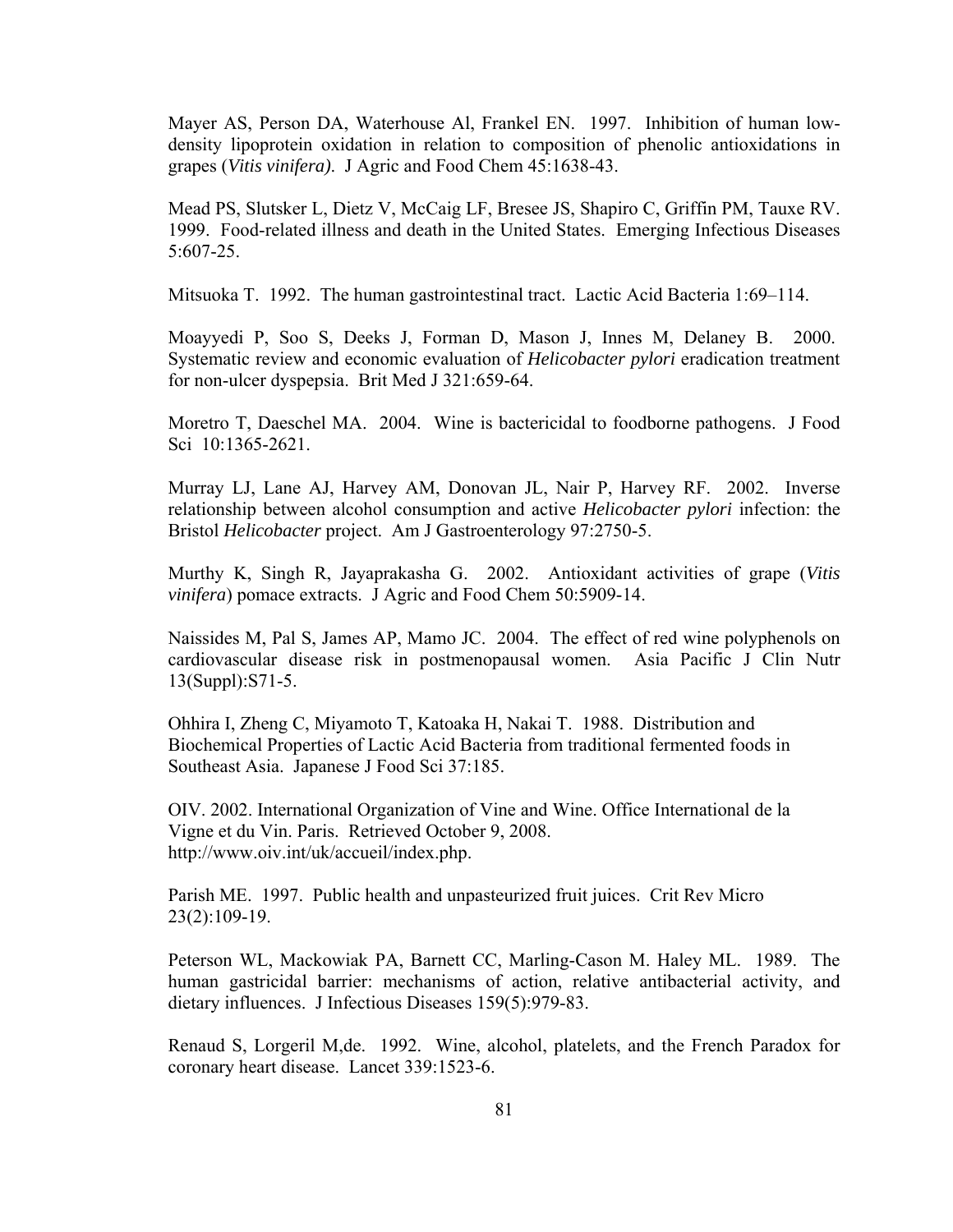Rhodes Pl, Mitchell JW, Wilson MW, Melton LD. 2006. Antilisterial activity of grape juice and grape extracts derived from *Vitis vinifera* variety Ribier. Int'l J Food Micro 107(3):281-6.

Richard N, Porath D, Radspieler A, Schwager J. 2005. Effects of resveratrol, piceatannol and genistein on the inflammatory response of human peripheral blood leukocytes. Molec Nutr and Food Res 49(5):431-42.

Rifici VA, Stephan EM, Schneider SH, Khachadurian AK. 1999. [Red wine inhibits the](http://www.jacn.org/cgi/content/full/18/2/137)  [cell-mediated oxidation of LDL and HDL.](http://www.jacn.org/cgi/content/full/18/2/137) J Am Coll Nutr 18(2):137-4

Rifici VA, Schneider SH, Khachadurian AK. 2002. [Lipoprotein oxidation mediated by](http://www.nutrition.org/cgi/content/full/132/9/2532)  [J774 murine macrophages is inhibited by individual red wine polyphenols but not by](http://www.nutrition.org/cgi/content/full/132/9/2532)  [ethanol](http://www.nutrition.org/cgi/content/full/132/9/2532). J Nutr 132(9):2532-7.

Rosenkranz S, Knirel D, Dietrich H, Flesch M, Erdmann E, Bohm M. 2002. Inhibition of the PDGF receptor by red wine flavonoids provides a molecular explanation for the "French paradox". FASEB J 16(14):1958-60.

Roudier C, Krause M, Fierre J, Guiney DG. 1990. Correlation between the presence of sequences homologous to the vir region of *Salmonella* Dublin plasmid pSDL2 and the virulence of twenty-two *Salmonella* serotypes in mice. Infection and Immunity 68:1180- 5.

Saito M, Hosoyama H, Ariga T, Kataoka S, Yamaji N. 1998. Antiulcer activity of grape seed extract and procyanidins. J Agric and Food Chem 46:1460-4.

Sanders ME. 1999. Probiotics. Food Technol 53(11):67-77.

Sanders TH, McMichael RW, Hendrix KW. 2000. Occurrence of resveratrol in edible peanuts. J Agric and Food Chem 48:1243-6.

Schneider Y, Chabert P, Stutzmann J, Coelho D, Fougerousse A, Gosse F, Launay JF, Brouillard R, Raul F. 2003. Resveratrol analog  $(Z)$ -3,5,4'-trimethoxystilbene is a potent anti-mitotic drug inhibiting tubulin polymerization. Int'l J Cancer 107(2):189-96.

Schrezenmeir J, de Vrese M. 2001. Probiotics, prebiotics and synbiotics to approaching a definition. Am J Clin Nutr 73(Suppl):361S-4S.

Serafini M, Maiani G, Ferro-Luzzi A. 1998. [Alcohol-free red wine enhances plasma](http://www.nutrition.org/cgi/content/full/128/6/1003)  [antioxidant capacity in humans.](http://www.nutrition.org/cgi/content/full/128/6/1003) J Nutr 128(6):1003-7.

Serrano-Martinez M, Martinez-Losa E, Prado-Santamaria M, Brugarolas-Brufau C, Fernandez-Jarne E, Martinez-Gonzalez MA. 2004. [To what extent are the effects of diet](http://www.ncbi.nlm.nih.gov/entrez/query.fcgi?cmd=Retrieve&db=pubmed&dopt=Abstract&list_uids=15159035)  [on coronary heart disease lipid-mediated?](http://www.ncbi.nlm.nih.gov/entrez/query.fcgi?cmd=Retrieve&db=pubmed&dopt=Abstract&list_uids=15159035) Int'l J Cardio 95(1):35-8.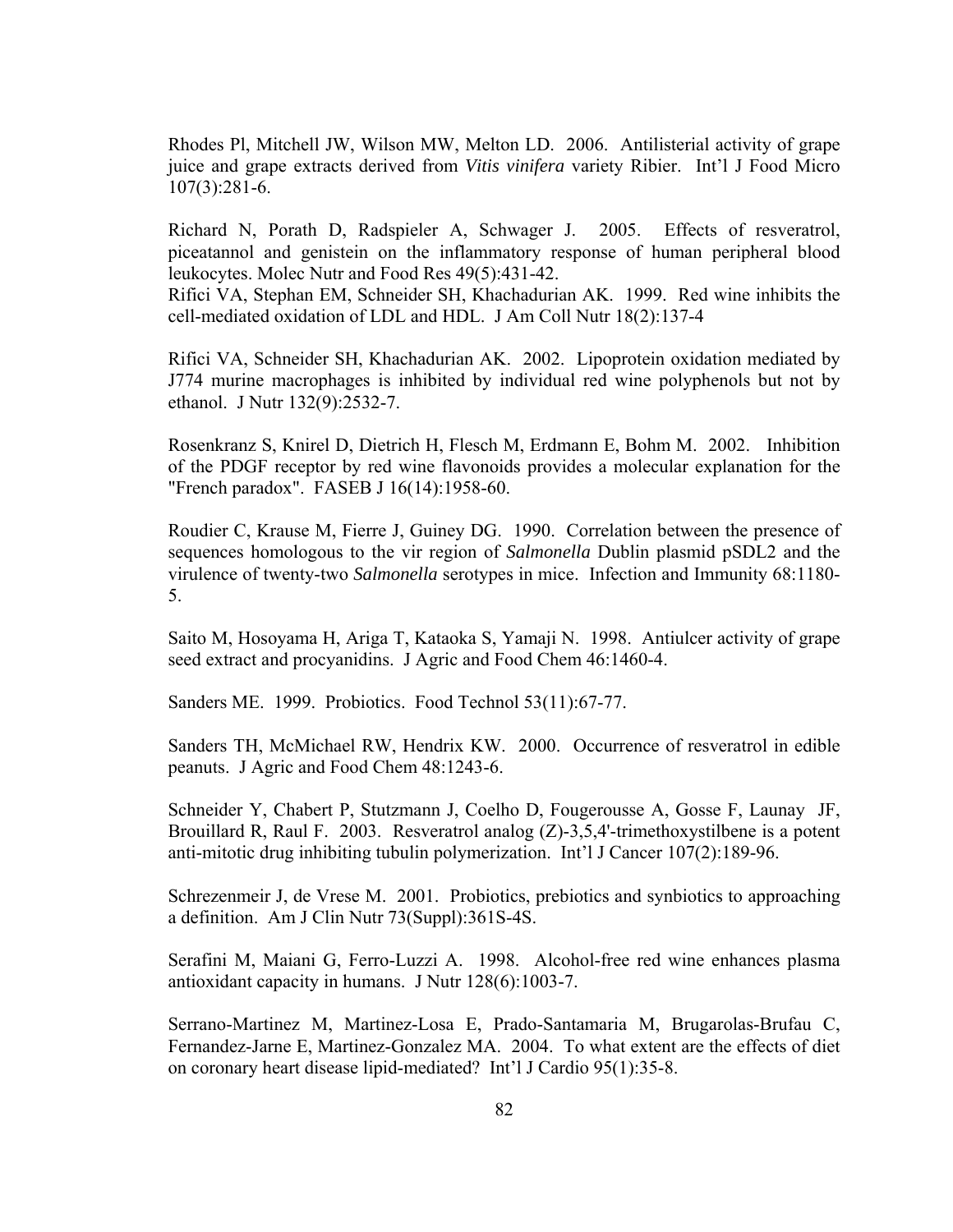Seung-Hoi K, Montming M. 2006. In vino veritas: a tale of two Sirt1s. Cell 127:1091- 3.

Shetty K, Wahlqvist ML. 2004. A model for the role of proline-linked pentose phosphate pathway in phenolic phytochemical biosynthesis and mechanism of action for human health and environmental applications. Asia Pac J Clin Nutr 13:1-24.

Siemen EH, Creasy LL. 1992. Concentration of phytoalexin resveratrol in wine. Am J Enology Vit 43:49-52.

Sinclair DA, Guarente L. 2006. Unlocking the secrets of longevity genes. Scientific American 294(3):48-57.

Soleas GJ, Goldberg DM. 1997. Resveratrol: a molecule whose time has come? And gone? Clin Biochem 30(2):91-113.

Soleas GJ, Diamandis EP, Goldberg DM. 1997. Wine as a biological fluid: history, production and role in disease prevention. J Clin Lab Anal 11:287-313.

Snyder R. 2005. Wine Basics. Retrieved October 1, 2008. http://winegeeks.com/articles/18.

Sugita-Konishi Y, Hara-Kudo Y, Iwamoto T, Kondo K. 2001. Wine has activity against entero-pathogenic bacteria in vitro but not in vivo. Biosci Biotech Biochem 65:954-7.

Tavan E, Cayuela C, Antoine JM, Cassand P. 2002. Antimutagenic activities of various lactic acid bacteria against food mutagens: Heterocyclic amines. J Dairy Res 69:335–41.

Timothe J, Bonsi IA, Padilla-Zakour OI, Koo H. 2007. Chemical Characterization of Red Wine Grape (*Vitis vinifera* and *Vitis* Interspecific Hybrids) and Pomace Phenolic Extracts and Their Biological Activity against *Streptococcus mutans.* J Agri Food Chem 55(25):10200-7.

Trela BC, WaterHouse AL. 1996. Resveratrol: Isomeric molar absorptivities and stability. J Agric Food Chem 44:1253-7.

van der Gaag MS, Sierksma A, Schaafsma G, van Tol A, Geelhoed-Mieras T, Bakker M, Hendriks HF. 2000. [Moderate alcohol consumption and changes in postprandial](http://www.ncbi.nlm.nih.gov/entrez/query.fcgi?cmd=Retrieve&db=pubmed&dopt=Abstract&list_uids=10957749)  [lipoproteins of premenopausal and postmenopausal women: a diet-controlled,](http://www.ncbi.nlm.nih.gov/entrez/query.fcgi?cmd=Retrieve&db=pubmed&dopt=Abstract&list_uids=10957749)  [randomized intervention study.](http://www.ncbi.nlm.nih.gov/entrez/query.fcgi?cmd=Retrieve&db=pubmed&dopt=Abstract&list_uids=10957749) J Womens Health Gender Based Med 9(6):607-16.

Vaquero MJR, Alberto MR, de Nadra MCM. 2007a. Influence of phenolic compounds from wines on the growth of *Listeria monocytogenes*. Food Control 18:587-93.